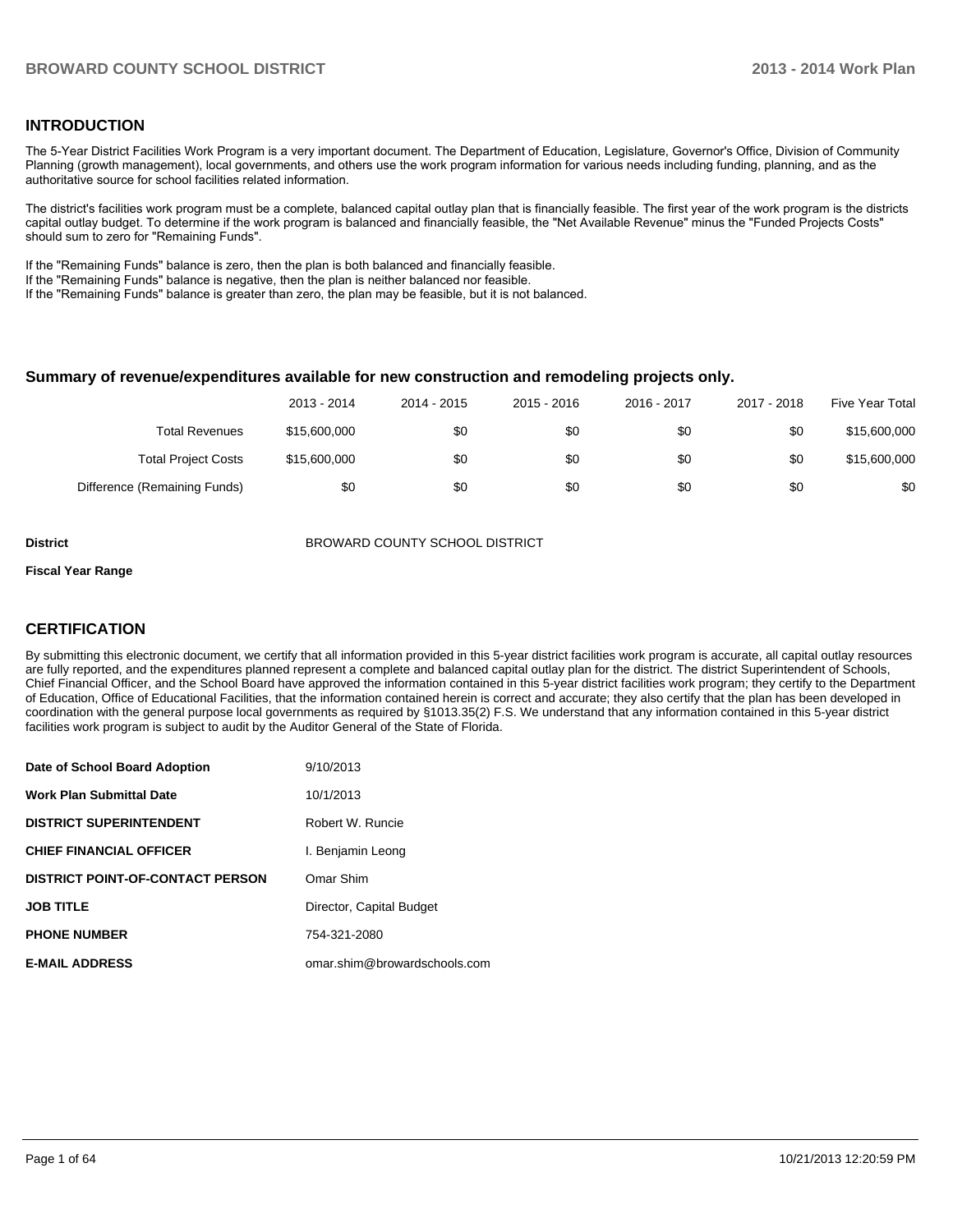# **Expenditures**

#### **Expenditure for Maintenance, Repair and Renovation from 1.50-Mills and PECO**

Annually, prior to the adoption of the district school budget, each school board must prepare a tentative district facilities work program that includes a schedule of major repair and renovation projects necessary to maintain the educational and ancillary facilities of the district.

| Item           |                                               | $2013 - 2014$<br><b>Actual Budget</b> | $2014 - 2015$<br>Projected | $2015 - 2016$<br>Projected | 2016 - 2017<br>Projected | 2017 - 2018<br>Projected | <b>Total</b>     |  |
|----------------|-----------------------------------------------|---------------------------------------|----------------------------|----------------------------|--------------------------|--------------------------|------------------|--|
| <b>HVAC</b>    |                                               | \$0                                   | \$0                        | \$0                        | \$0                      | \$0                      | \$0 <sub>1</sub> |  |
|                | Locations: No Locations for this expenditure. |                                       |                            |                            |                          |                          |                  |  |
| Flooring       |                                               | \$0                                   | \$0                        | \$0                        | \$0                      | \$0                      | \$0              |  |
|                | Locations: No Locations for this expenditure. |                                       |                            |                            |                          |                          |                  |  |
| Roofing        |                                               | \$0 <sub>1</sub>                      | \$0                        | \$0                        | \$0                      | \$0                      | \$0              |  |
|                | Locations: No Locations for this expenditure. |                                       |                            |                            |                          |                          |                  |  |
| Safety to Life |                                               | \$3,000,000                           | \$0                        | \$0                        | \$0                      | \$0                      | \$3,000,000      |  |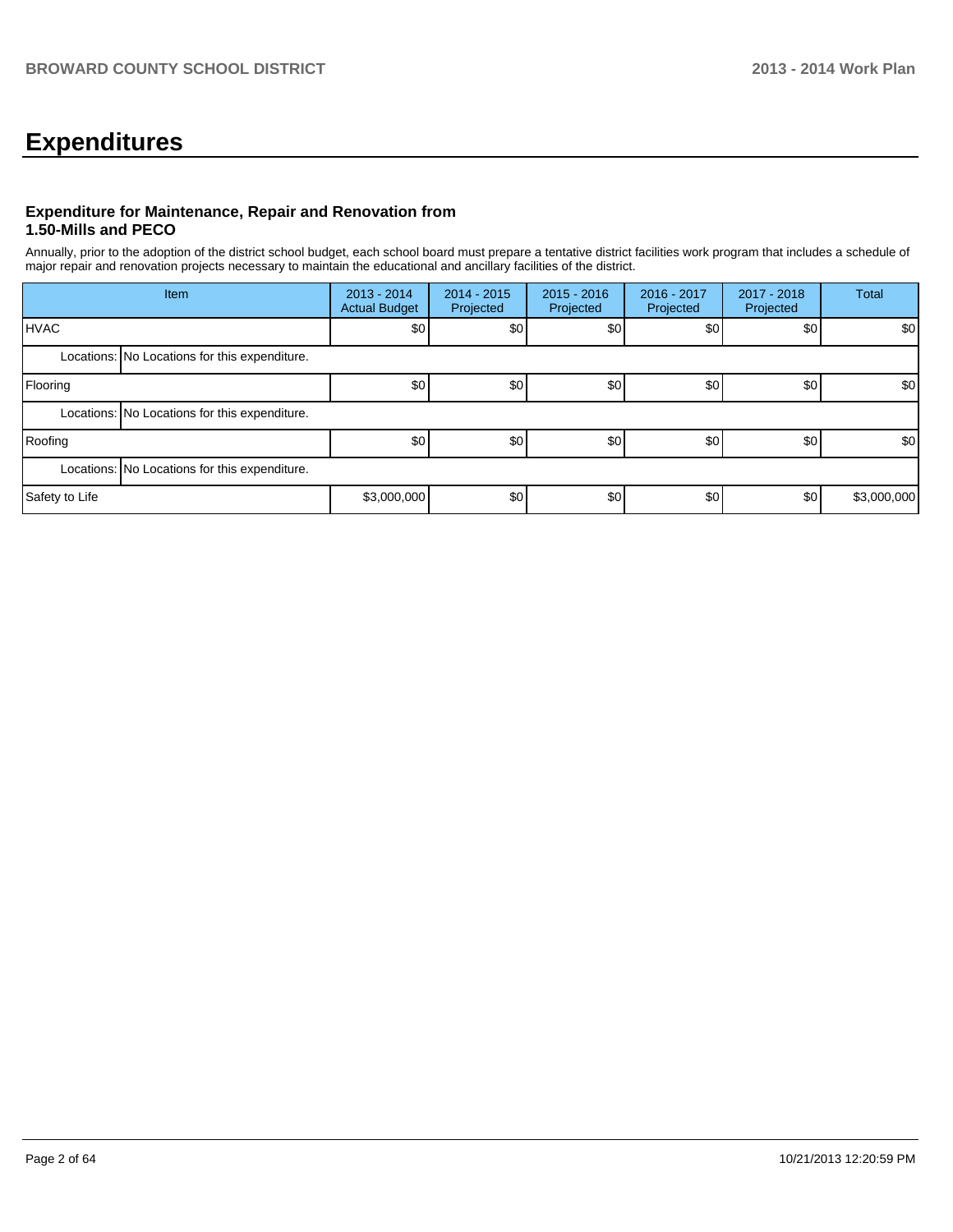| Fencing | Locations: BLANCHE ELY SENIOR HIGH, DWIGHT D EISENHOWER ELEMENTARY, MARY M BETHUNE ELEMENTARY, ANNABEL C PERRY<br>ELEMENTARY, APOLLO MIDDLE, ARTHUR ROBERT JR ASHE MIDDLE, ATLANTIC TECHNICAL CENTER, ATLANTIC WEST<br>ELEMENTARY, ATTUCKS MIDDLE, BAIR MIDDLE, BANYAN ELEMENTARY, BAYVIEW ELEMENTARY, BEACHSIDE MONTESSORI<br>VILLAGE, BECON ADMINISTRATION, BENNETT ELEMENTARY, BOULEVARD HEIGHTS ELEMENTARY, BOYD H ANDERSON SENIOR<br>HIGH, BRIGHT HORIZONS, BROADVIEW ELEMENTARY, BROWARD ESTATES ELEMENTARY, BROWARD FIRE ACADEMY (VO-TECH<br>OFF CAMPUS), CASTLE ANNEX, CASTLE HILL ELEMENTARY, CENTRAL PARK ELEMENTARY, CHALLENGER ELEMENTARY, CHAPEL<br>TRAIL ELEMENTARY, CHARLES DREW RESOURCE CENTER, CHARLES W FLANAGAN SENIOR HIGH, COCONUT CREEK<br>ELEMENTARY, COCONUT CREEK SENIOR HIGH, COCONUT PALM ELEMENTARY, COLBERT ELEMENTARY, COLLINS ELEMENTARY,<br>COMMUNITY SCHOOL NORTH, COOPER CITY ELEMENTARY, COOPER CITY SENIOR HIGH, CORAL COVE ELEMENTARY, CORAL<br>GLADES HIGH SCHOOL, CORAL PARK ELEMENTARY, CORAL SPRINGS AQUATIC COMPLEX, CORAL SPRINGS ELEMENTARY,<br>CORAL SPRINGS MIDDLE, CORAL SPRINGS SENIOR HIGH, COUNTRY HILLS ELEMENTARY, COUNTRY ISLES ELEMENTARY,<br>CRESTHAVEN ELEMENTARY, CROISSANT PARK ELEMENTARY, CROSS CREEK SCHOOL, CRYSTAL LAKE MIDDLE, CYPRESS BAY<br>SENIOR HIGH, CYPRESS ELEMENTARY, CYPRESS RUN EDUCATION CENTER, DANDY WILLIAM MIDDLE, DANIA ELEMENTARY,<br>DAVE THOMAS EDUCATION CENTER, DAVE THOMAS EDUCATION CENTER-WEST, DAVIE ELEMENTARY, DEERFIELD BEACH<br>ELEMENTARY, DEERFIELD BEACH MIDDLE, DEERFIELD BEACH SENIOR HIGH, DEERFIELD PARK ELEMENTARY, DILLARD<br>COMMUNITY CENTER (MUSEUM), DILLARD ELEMENTARY, DILLARD SENIOR HIGH, DISCOVERY ELEMENTARY, DOLPHIN BAY<br>ELEMENTARY, DREW ELEMENTARY, DRIFTWOOD ELEMENTARY, DRIFTWOOD MIDDLE, EAGLE POINT ELEMENTARY, EAGLE RIDGE<br>ELEMENTARY, EDGEWOOD ADMINISTRATION COMPLEX, EMBASSY CREEK ELEMENTARY, ENDEAVOUR PRIMARY LEARNING<br>CENTER, ESEA Title 1, EVERGLADES ELEMENTARY, EVERGLADES SENIOR HIGH, FAIRWAY ELEMENTARY, FALCON COVE MIDDLE,<br>FLAMINGO ELEMENTARY, FLORANADA ELEMENTARY, FOREST GLEN MIDDLE, FOREST HILLS ELEMENTARY, FORT LAUDERDALE<br>SENIOR HIGH, FOX TRAIL ELEMENTARY, GATOR RUN ELEMENTARY, GLADES MIDDLE, GRIFFIN ELEMENTARY, GULFSTREAM<br>MIDDLE, HALLANDALE ADULT & COMMUNITY CENTER, HALLANDALE ELEMENTARY, HALLANDALE SENIOR HIGH, HARBORDALE<br>ELEMENTARY, HAWKES BLUFF ELEMENTARY, HENRY D PERRY MIDDLE, HERON HEIGHTS ELEMENTARY, HOLLYWOOD CENTRAL<br>ELEMENTARY, HOLLYWOOD HILLS ELEMENTARY, HOLLYWOOD HILLS SENIOR HIGH, HOLLYWOOD PARK ELEMENTARY, HORIZON<br>ELEMENTARY, INDIAN RIDGE MIDDLE, INDIAN TRACE ELEMENTARY, ITV RELAY STATION, J P TARAVELLA SENIOR HIGH, JAMES S<br>HUNT ELEMENTARY, JAMES S RICKARDS MIDDLE, KATHLEEN C WRIGHT ADMINISTRATIVE COMPLEX, LAKE FOREST<br>ELEMENTARY, LAKESIDE ELEMENTARY, LANIER-JAMES EDUCATION CENTER, LARKDALE ELEMENTARY, LAUDERDALE LAKES<br>MIDDLE, LAUDERDALE MANORS ELEMENTARY, LAUDERHILL MIDDLE, LAUDERHILL-PAUL TURNER ELEMENTARY, LIBERTY<br>ELEMENTARY, LLOYD ESTATES ELEMENTARY, LYONS CREEK MIDDLE, MANATEE BAY ELEMENTARY, MAPLEWOOD ELEMENTARY,<br>MARGATE ELEMENTARY, MARGATE MIDDLE, MARTIN LUTHER KING ELEMENTARY, MCARTHUR SENIOR HIGH, MCNAB<br>ELEMENTARY, MCNICOL MIDDLE, MEADOWBROOK ELEMENTARY, MILLENNIUM MIDDLE, MIRAMAR ELEMENTARY, MIRAMAR<br>SENIOR HIGH, MIRROR LAKE ELEMENTARY, MONARCH SENIOR HIGH, MORROW ELEMENTARY, NEW RENAISSANCE MIDDLE, NEW<br>RIVER MIDDLE, NOB HILL ELEMENTARY, NORCREST ELEMENTARY, NORTH ANDREWS GARDENS ELEMENTARY, NORTH AREA<br>BUS COMPLEX, NORTH AREA BUS GARAGE, NORTH AREA MAINTENANCE & WAREHOUSE, NORTH AREA PORTABLE ANNEX-<br>Training Center, NORTH FORK ELEMENTARY, NORTH LAUDERDALE ELEMENTARY, NORTH SIDE ELEMENTARY, NORTHEAST<br>SENIOR HIGH, NOVA BLANCHE FORMAN ELEMENTARY, NOVA MIDDLE, NOVA SENIOR HIGH, OAKLAND PARK ELEMENTARY,<br>OAKRIDGE ELEMENTARY, OLSEN MIDDLE, ORANGE-BROOK ELEMENTARY, ORIOLE ELEMENTARY, PALM COVE ELEMENTARY,<br>PALMVIEW ELEMENTARY, PANTHER RUN ELEMENTARY, PARK LAKES ELEMENTARY, PARK RIDGE ELEMENTARY, PARK SPRINGS<br>ELEMENTARY, PARK TRAILS ELEMENTARY, PARKSIDE ELEMENTARY, PARKWAY MIDDLE, PASADENA LAKES ELEMENTARY,<br>PEMBROKE LAKES ELEMENTARY, PEMBROKE PINES ELEMENTARY, PETERS ELEMENTARY, PINE RIDGE EDUCATION CENTER,<br>PINES LAKES ELEMENTARY, PINES MIDDLE, PINEWOOD ELEMENTARY, PIONEER MIDDLE, PIPER SENIOR HIGH, PLANTATION<br>ELEMENTARY, PLANTATION MIDDLE, PLANTATION PARK ELEMENTARY, PLANTATION SENIOR HIGH, POMPANO ADMINISTRATIVE<br>CENTER, POMPANO BEACH ELEMENTARY, POMPANO BEACH INSTITUTE OF INTERNATIONAL STUDIES, POMPANO BEACH<br>MIDDLE, QUIET WATERS ELEMENTARY, RAMBLEWOOD ELEMENTARY, RAMBLEWOOD MIDDLE, RIVERGLADES ELEMENTARY,<br>RIVERLAND ELEMENTARY, RIVERSIDE ELEMENTARY, ROBERT C MARKHAM ELEMENTARY, ROCK ISLAND ANNEX, ROCK ISLAND<br>ELEMENTARY, ROYAL PALM ELEMENTARY, SANDERS PARK ELEMENTARY, SANDPIPER ELEMENTARY, SAWGRASS ELEMENTARY,<br>SAWGRASS SPRINGS MIDDLE, SEA CASTLE ELEMENTARY, SEAGULL SCHOOL, SEMINOLE MIDDLE, SHERIDAN HILLS<br>ELEMENTARY, SHERIDAN PARK ELEMENTARY, SHERIDAN TECHNICAL CENTER, SILVER LAKES ELEMENTARY, SILVER LAKES<br>MIDDLE, SILVER PALMS ELEMENTARY, SILVER RIDGE ELEMENTARY, SILVER SHORES ELEMENTARY, SILVER TRAIL MIDDLE,<br>SOUTH AREA ADMINISTRATION PORTABLE ANNEX, SOUTH AREA BUS GARAGE, SOUTH AREA MAINTENANCE OFFICE, SOUTH<br>AREA PORTABLE ANNEX (SW 172 Ave) , SOUTH BROWARD SENIOR HIGH, SOUTH PLANTATION SENIOR HIGH, SOUTHWEST AREA<br>BUS COMPLEX, STEPHEN FOSTER ELEMENTARY, STIRLING ELEMENTARY, STONEMAN DOUGLAS SENIOR HIGH, STRANAHAN<br>SENIOR HIGH, SUNLAND PARK ELEMENTARY, SUNRISE MIDDLE, SUNSET LAKES ELEMENTARY, SUNSET LEARNING CENTER,<br>SUNSHINE ELEMENTARY, TAMARAC ELEMENTARY, TECHNOLOGY AND SUPPORT SERVICES FACILITY, TEDDER ELEMENTARY,<br>TEQUESTA TRACE MIDDLE, THE QUEST CENTER, THURGOOD MARSHALL ELEMENTARY, TRADEWINDS ELEMENTARY, TROPICAL<br>ELEMENTARY, TSSC ANNEX, TWIN LAKES ADMINISTRATION OFFICE, TWIN LAKES ANNEX, TWIN LAKES WAREHOUSE &<br>TRANSPORTATION, VILLAGE ELEMENTARY, VIRGINIA SHUMAN YOUNG ELEMENTARY, WALKER ELEMENTARY (MAGNET), WALTER<br>C YOUNG MIDDLE, WATKINS ELEMENTARY, WELLEBY ELEMENTARY, WEST BROWARD HIGH SCHOOL, WEST CENTRAL BUS<br>COMPOUND, WEST HOLLYWOOD ELEMENTARY, WESTCHESTER ELEMENTARY, WESTERN SENIOR HIGH, WESTGLADES MIDDLE,<br>WESTPINE MIDDLE, WESTWOOD HEIGHTS ELEMENTARY, WHIDDON-ROGERS EDUCATION CENTER, WHISPERING PINES<br>EXCEPTIONAL EDUCATION CENTER, WILLIAM T MCFATTER TECHNICAL CENTER, WILTON MANORS ELEMENTARY, WINGATE OAKS<br>CENTER, WINSTON PARK ELEMENTARY |     |     |     |      |     | \$0 |
|---------|----------------------------------------------------------------------------------------------------------------------------------------------------------------------------------------------------------------------------------------------------------------------------------------------------------------------------------------------------------------------------------------------------------------------------------------------------------------------------------------------------------------------------------------------------------------------------------------------------------------------------------------------------------------------------------------------------------------------------------------------------------------------------------------------------------------------------------------------------------------------------------------------------------------------------------------------------------------------------------------------------------------------------------------------------------------------------------------------------------------------------------------------------------------------------------------------------------------------------------------------------------------------------------------------------------------------------------------------------------------------------------------------------------------------------------------------------------------------------------------------------------------------------------------------------------------------------------------------------------------------------------------------------------------------------------------------------------------------------------------------------------------------------------------------------------------------------------------------------------------------------------------------------------------------------------------------------------------------------------------------------------------------------------------------------------------------------------------------------------------------------------------------------------------------------------------------------------------------------------------------------------------------------------------------------------------------------------------------------------------------------------------------------------------------------------------------------------------------------------------------------------------------------------------------------------------------------------------------------------------------------------------------------------------------------------------------------------------------------------------------------------------------------------------------------------------------------------------------------------------------------------------------------------------------------------------------------------------------------------------------------------------------------------------------------------------------------------------------------------------------------------------------------------------------------------------------------------------------------------------------------------------------------------------------------------------------------------------------------------------------------------------------------------------------------------------------------------------------------------------------------------------------------------------------------------------------------------------------------------------------------------------------------------------------------------------------------------------------------------------------------------------------------------------------------------------------------------------------------------------------------------------------------------------------------------------------------------------------------------------------------------------------------------------------------------------------------------------------------------------------------------------------------------------------------------------------------------------------------------------------------------------------------------------------------------------------------------------------------------------------------------------------------------------------------------------------------------------------------------------------------------------------------------------------------------------------------------------------------------------------------------------------------------------------------------------------------------------------------------------------------------------------------------------------------------------------------------------------------------------------------------------------------------------------------------------------------------------------------------------------------------------------------------------------------------------------------------------------------------------------------------------------------------------------------------------------------------------------------------------------------------------------------------------------------------------------------------------------------------------------------------------------------------------------------------------------------------------------------------------------------------------------------------------------------------------------------------------------------------------------------------------------------------------------------------------------------------------------------------------------------------------------------------------------------------------------------------------------------------------------------------------------------------------------------------------------------------------------------------------------------------------------------------------------------------------------------------------------------------------------------------------------------------------------------------------------------------------------------------------------------------------------------------------------------------------------------------------------------------------------------------------------------------------------------------------------------------------------------------------------------------------------------------------------------------------------------------------------------------------------------------------------------------------------------------------------------------|-----|-----|-----|------|-----|-----|
|         |                                                                                                                                                                                                                                                                                                                                                                                                                                                                                                                                                                                                                                                                                                                                                                                                                                                                                                                                                                                                                                                                                                                                                                                                                                                                                                                                                                                                                                                                                                                                                                                                                                                                                                                                                                                                                                                                                                                                                                                                                                                                                                                                                                                                                                                                                                                                                                                                                                                                                                                                                                                                                                                                                                                                                                                                                                                                                                                                                                                                                                                                                                                                                                                                                                                                                                                                                                                                                                                                                                                                                                                                                                                                                                                                                                                                                                                                                                                                                                                                                                                                                                                                                                                                                                                                                                                                                                                                                                                                                                                                                                                                                                                                                                                                                                                                                                                                                                                                                                                                                                                                                                                                                                                                                                                                                                                                                                                                                                                                                                                                                                                                                                                                                                                                                                                                                                                                                                                                                                                                                                                                                                                                                                                                                                                                                                                                                                                                                                                                                                                                                                                                                                                                                                          | \$0 | \$0 | \$0 | \$0  | \$0 |     |
|         | Locations: No Locations for this expenditure.                                                                                                                                                                                                                                                                                                                                                                                                                                                                                                                                                                                                                                                                                                                                                                                                                                                                                                                                                                                                                                                                                                                                                                                                                                                                                                                                                                                                                                                                                                                                                                                                                                                                                                                                                                                                                                                                                                                                                                                                                                                                                                                                                                                                                                                                                                                                                                                                                                                                                                                                                                                                                                                                                                                                                                                                                                                                                                                                                                                                                                                                                                                                                                                                                                                                                                                                                                                                                                                                                                                                                                                                                                                                                                                                                                                                                                                                                                                                                                                                                                                                                                                                                                                                                                                                                                                                                                                                                                                                                                                                                                                                                                                                                                                                                                                                                                                                                                                                                                                                                                                                                                                                                                                                                                                                                                                                                                                                                                                                                                                                                                                                                                                                                                                                                                                                                                                                                                                                                                                                                                                                                                                                                                                                                                                                                                                                                                                                                                                                                                                                                                                                                                                            |     |     |     |      |     |     |
| Parking |                                                                                                                                                                                                                                                                                                                                                                                                                                                                                                                                                                                                                                                                                                                                                                                                                                                                                                                                                                                                                                                                                                                                                                                                                                                                                                                                                                                                                                                                                                                                                                                                                                                                                                                                                                                                                                                                                                                                                                                                                                                                                                                                                                                                                                                                                                                                                                                                                                                                                                                                                                                                                                                                                                                                                                                                                                                                                                                                                                                                                                                                                                                                                                                                                                                                                                                                                                                                                                                                                                                                                                                                                                                                                                                                                                                                                                                                                                                                                                                                                                                                                                                                                                                                                                                                                                                                                                                                                                                                                                                                                                                                                                                                                                                                                                                                                                                                                                                                                                                                                                                                                                                                                                                                                                                                                                                                                                                                                                                                                                                                                                                                                                                                                                                                                                                                                                                                                                                                                                                                                                                                                                                                                                                                                                                                                                                                                                                                                                                                                                                                                                                                                                                                                                          | \$0 | \$0 | \$0 | \$0] | \$0 | \$0 |
|         | Locations: No Locations for this expenditure.                                                                                                                                                                                                                                                                                                                                                                                                                                                                                                                                                                                                                                                                                                                                                                                                                                                                                                                                                                                                                                                                                                                                                                                                                                                                                                                                                                                                                                                                                                                                                                                                                                                                                                                                                                                                                                                                                                                                                                                                                                                                                                                                                                                                                                                                                                                                                                                                                                                                                                                                                                                                                                                                                                                                                                                                                                                                                                                                                                                                                                                                                                                                                                                                                                                                                                                                                                                                                                                                                                                                                                                                                                                                                                                                                                                                                                                                                                                                                                                                                                                                                                                                                                                                                                                                                                                                                                                                                                                                                                                                                                                                                                                                                                                                                                                                                                                                                                                                                                                                                                                                                                                                                                                                                                                                                                                                                                                                                                                                                                                                                                                                                                                                                                                                                                                                                                                                                                                                                                                                                                                                                                                                                                                                                                                                                                                                                                                                                                                                                                                                                                                                                                                            |     |     |     |      |     |     |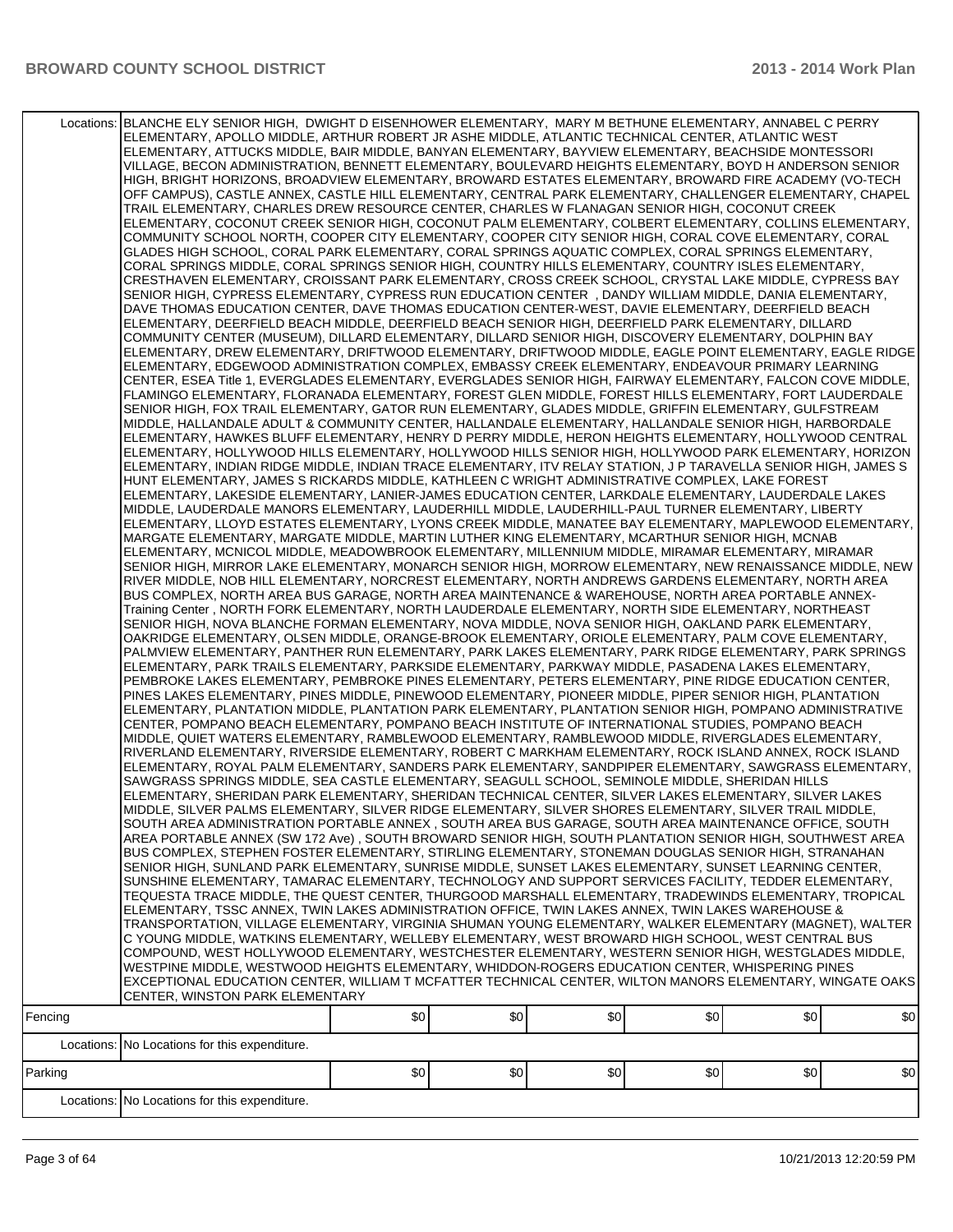| Electrical                       |                                               | \$0         | \$0         | \$0         | \$0         | \$0         | \$0          |
|----------------------------------|-----------------------------------------------|-------------|-------------|-------------|-------------|-------------|--------------|
|                                  | Locations: No Locations for this expenditure. |             |             |             |             |             |              |
| Fire Alarm                       |                                               | \$0         | \$0         | \$0         | \$0         | \$0         | \$0          |
|                                  | Locations: No Locations for this expenditure. |             |             |             |             |             |              |
| Telephone/Intercom System        |                                               | \$0         | \$0         | \$0         | \$0         | \$0         | \$0          |
|                                  | Locations: No Locations for this expenditure. |             |             |             |             |             |              |
| <b>Closed Circuit Television</b> |                                               | \$0         | \$0         | \$0         | \$0         | \$0         | \$0          |
|                                  | Locations: No Locations for this expenditure. |             |             |             |             |             |              |
| Paint                            |                                               | \$0         | \$0         | \$0         | \$0         | \$0         | \$0          |
|                                  | Locations: No Locations for this expenditure. |             |             |             |             |             |              |
| Maintenance/Repair               |                                               | \$7,600,000 | \$7,600,000 | \$7,600,000 | \$7,600,000 | \$7,600,000 | \$38,000,000 |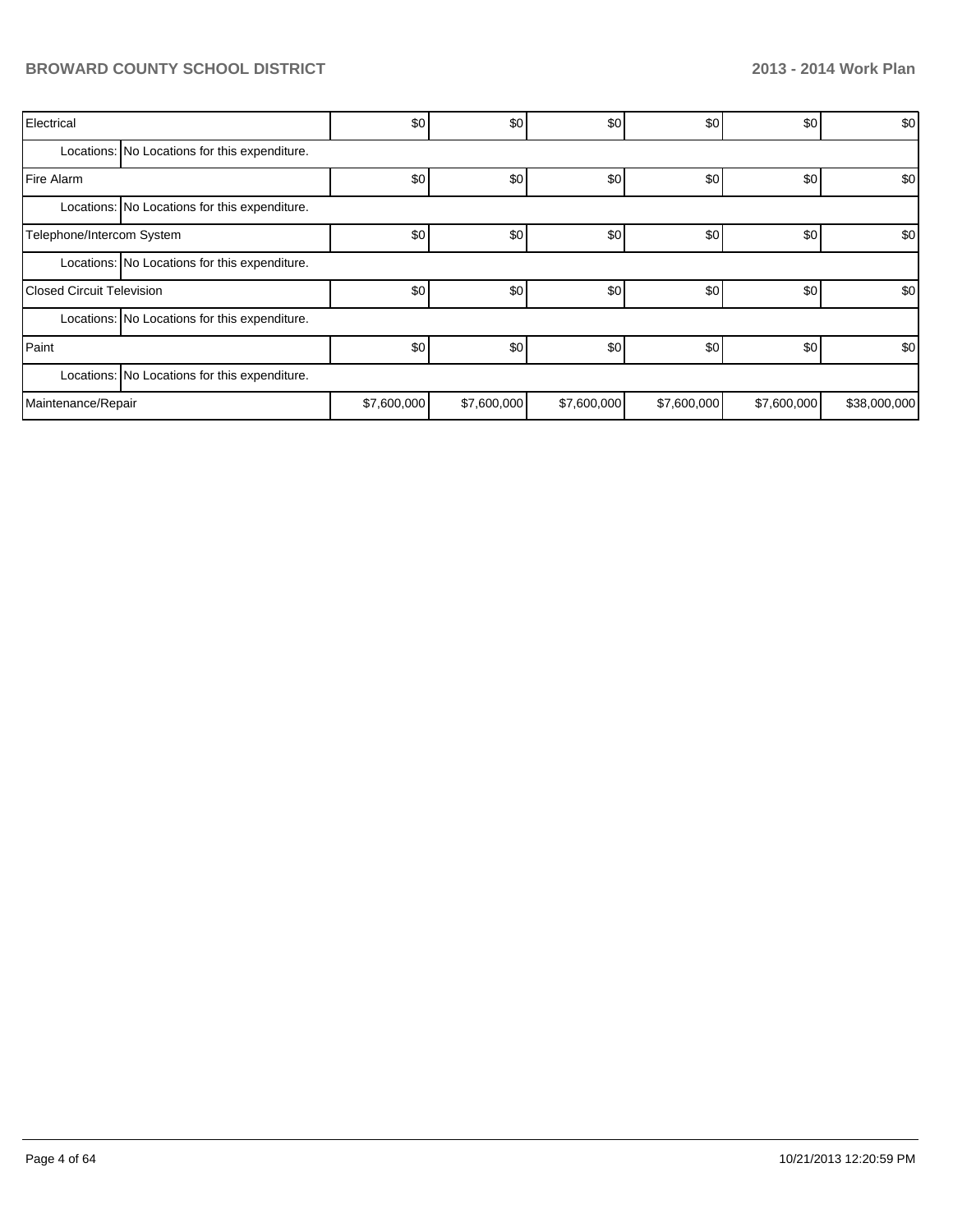| Locations: BLANCHE ELY SENIOR HIGH, DWIGHT D EISENHOWER ELEMENTARY, MARY M BETHUNE ELEMENTARY, ANNABEL C PERRY<br>ELEMENTARY, APOLLO MIDDLE, ARTHUR ROBERT JR ASHE MIDDLE, ATLANTIC TECHNICAL CENTER, ATLANTIC WEST<br>ELEMENTARY, ATTUCKS MIDDLE, BAIR MIDDLE, BANYAN ELEMENTARY, BAYVIEW ELEMENTARY, BEACHSIDE MONTESSORI<br>VILLAGE, BECON ADMINISTRATION, BENNETT ELEMENTARY, BOULEVARD HEIGHTS ELEMENTARY, BOYD H ANDERSON SENIOR<br>HIGH, BRIGHT HORIZONS, BROADVIEW ELEMENTARY, BROWARD ESTATES ELEMENTARY, BROWARD FIRE ACADEMY (VO-TECH<br>OFF CAMPUS), CASTLE ANNEX, CASTLE HILL ELEMENTARY, CENTRAL PARK ELEMENTARY, CHALLENGER ELEMENTARY, CHAPEL<br>TRAIL ELEMENTARY, CHARLES DREW RESOURCE CENTER, CHARLES W FLANAGAN SENIOR HIGH, COCONUT CREEK<br>ELEMENTARY, COCONUT CREEK SENIOR HIGH, COCONUT PALM ELEMENTARY, COLBERT ELEMENTARY, COLLINS ELEMENTARY,<br>COMMUNITY SCHOOL NORTH, COOPER CITY ELEMENTARY, COOPER CITY SENIOR HIGH, CORAL COVE ELEMENTARY, CORAL<br>GLADES HIGH SCHOOL, CORAL PARK ELEMENTARY, CORAL SPRINGS AQUATIC COMPLEX, CORAL SPRINGS ELEMENTARY, |
|-------------------------------------------------------------------------------------------------------------------------------------------------------------------------------------------------------------------------------------------------------------------------------------------------------------------------------------------------------------------------------------------------------------------------------------------------------------------------------------------------------------------------------------------------------------------------------------------------------------------------------------------------------------------------------------------------------------------------------------------------------------------------------------------------------------------------------------------------------------------------------------------------------------------------------------------------------------------------------------------------------------------------------------------------------------------------------------------|
|                                                                                                                                                                                                                                                                                                                                                                                                                                                                                                                                                                                                                                                                                                                                                                                                                                                                                                                                                                                                                                                                                           |
|                                                                                                                                                                                                                                                                                                                                                                                                                                                                                                                                                                                                                                                                                                                                                                                                                                                                                                                                                                                                                                                                                           |
|                                                                                                                                                                                                                                                                                                                                                                                                                                                                                                                                                                                                                                                                                                                                                                                                                                                                                                                                                                                                                                                                                           |
|                                                                                                                                                                                                                                                                                                                                                                                                                                                                                                                                                                                                                                                                                                                                                                                                                                                                                                                                                                                                                                                                                           |
|                                                                                                                                                                                                                                                                                                                                                                                                                                                                                                                                                                                                                                                                                                                                                                                                                                                                                                                                                                                                                                                                                           |
|                                                                                                                                                                                                                                                                                                                                                                                                                                                                                                                                                                                                                                                                                                                                                                                                                                                                                                                                                                                                                                                                                           |
|                                                                                                                                                                                                                                                                                                                                                                                                                                                                                                                                                                                                                                                                                                                                                                                                                                                                                                                                                                                                                                                                                           |
|                                                                                                                                                                                                                                                                                                                                                                                                                                                                                                                                                                                                                                                                                                                                                                                                                                                                                                                                                                                                                                                                                           |
|                                                                                                                                                                                                                                                                                                                                                                                                                                                                                                                                                                                                                                                                                                                                                                                                                                                                                                                                                                                                                                                                                           |
|                                                                                                                                                                                                                                                                                                                                                                                                                                                                                                                                                                                                                                                                                                                                                                                                                                                                                                                                                                                                                                                                                           |
|                                                                                                                                                                                                                                                                                                                                                                                                                                                                                                                                                                                                                                                                                                                                                                                                                                                                                                                                                                                                                                                                                           |
|                                                                                                                                                                                                                                                                                                                                                                                                                                                                                                                                                                                                                                                                                                                                                                                                                                                                                                                                                                                                                                                                                           |
| CORAL SPRINGS MIDDLE, CORAL SPRINGS SENIOR HIGH, COUNTRY HILLS ELEMENTARY, COUNTRY ISLES ELEMENTARY,                                                                                                                                                                                                                                                                                                                                                                                                                                                                                                                                                                                                                                                                                                                                                                                                                                                                                                                                                                                      |
| CRESTHAVEN ELEMENTARY, CROISSANT PARK ELEMENTARY, CROSS CREEK SCHOOL, CRYSTAL LAKE MIDDLE, CYPRESS BAY                                                                                                                                                                                                                                                                                                                                                                                                                                                                                                                                                                                                                                                                                                                                                                                                                                                                                                                                                                                    |
| SENIOR HIGH, CYPRESS ELEMENTARY, CYPRESS RUN EDUCATION CENTER, DANDY WILLIAM MIDDLE, DANIA ELEMENTARY,                                                                                                                                                                                                                                                                                                                                                                                                                                                                                                                                                                                                                                                                                                                                                                                                                                                                                                                                                                                    |
| DAVE THOMAS EDUCATION CENTER, DAVE THOMAS EDUCATION CENTER-WEST, DAVIE ELEMENTARY, DEERFIELD BEACH                                                                                                                                                                                                                                                                                                                                                                                                                                                                                                                                                                                                                                                                                                                                                                                                                                                                                                                                                                                        |
| ELEMENTARY, DEERFIELD BEACH MIDDLE, DEERFIELD BEACH SENIOR HIGH, DEERFIELD PARK ELEMENTARY, DILLARD                                                                                                                                                                                                                                                                                                                                                                                                                                                                                                                                                                                                                                                                                                                                                                                                                                                                                                                                                                                       |
|                                                                                                                                                                                                                                                                                                                                                                                                                                                                                                                                                                                                                                                                                                                                                                                                                                                                                                                                                                                                                                                                                           |
| COMMUNITY CENTER (MUSEUM), DILLARD ELEMENTARY, DILLARD SENIOR HIGH, DISCOVERY ELEMENTARY, DOLPHIN BAY                                                                                                                                                                                                                                                                                                                                                                                                                                                                                                                                                                                                                                                                                                                                                                                                                                                                                                                                                                                     |
| ELEMENTARY, DREW ELEMENTARY, DRIFTWOOD ELEMENTARY, DRIFTWOOD MIDDLE, EAGLE POINT ELEMENTARY, EAGLE RIDGE                                                                                                                                                                                                                                                                                                                                                                                                                                                                                                                                                                                                                                                                                                                                                                                                                                                                                                                                                                                  |
| ELEMENTARY, EDGEWOOD ADMINISTRATION COMPLEX, EMBASSY CREEK ELEMENTARY, ENDEAVOUR PRIMARY LEARNING                                                                                                                                                                                                                                                                                                                                                                                                                                                                                                                                                                                                                                                                                                                                                                                                                                                                                                                                                                                         |
| CENTER, ESEA Title 1, EVERGLADES ELEMENTARY, EVERGLADES SENIOR HIGH, FAIRWAY ELEMENTARY, FALCON COVE MIDDLE,                                                                                                                                                                                                                                                                                                                                                                                                                                                                                                                                                                                                                                                                                                                                                                                                                                                                                                                                                                              |
| FLAMINGO ELEMENTARY, FLORANADA ELEMENTARY, FOREST GLEN MIDDLE, FOREST HILLS ELEMENTARY, FORT LAUDERDALE                                                                                                                                                                                                                                                                                                                                                                                                                                                                                                                                                                                                                                                                                                                                                                                                                                                                                                                                                                                   |
| SENIOR HIGH, FOX TRAIL ELEMENTARY, GATOR RUN ELEMENTARY, GLADES MIDDLE, GRIFFIN ELEMENTARY, GULFSTREAM                                                                                                                                                                                                                                                                                                                                                                                                                                                                                                                                                                                                                                                                                                                                                                                                                                                                                                                                                                                    |
| MIDDLE, HALLANDALE ADULT & COMMUNITY CENTER, HALLANDALE ELEMENTARY, HALLANDALE SENIOR HIGH, HARBORDALE                                                                                                                                                                                                                                                                                                                                                                                                                                                                                                                                                                                                                                                                                                                                                                                                                                                                                                                                                                                    |
|                                                                                                                                                                                                                                                                                                                                                                                                                                                                                                                                                                                                                                                                                                                                                                                                                                                                                                                                                                                                                                                                                           |
| ELEMENTARY, HAWKES BLUFF ELEMENTARY, HENRY D PERRY MIDDLE, HERON HEIGHTS ELEMENTARY, HOLLYWOOD CENTRAL                                                                                                                                                                                                                                                                                                                                                                                                                                                                                                                                                                                                                                                                                                                                                                                                                                                                                                                                                                                    |
| ELEMENTARY, HOLLYWOOD HILLS ELEMENTARY, HOLLYWOOD HILLS SENIOR HIGH, HOLLYWOOD PARK ELEMENTARY, HORIZON                                                                                                                                                                                                                                                                                                                                                                                                                                                                                                                                                                                                                                                                                                                                                                                                                                                                                                                                                                                   |
| ELEMENTARY, INDIAN RIDGE MIDDLE, INDIAN TRACE ELEMENTARY, ITV RELAY STATION, J P TARAVELLA SENIOR HIGH, JAMES S                                                                                                                                                                                                                                                                                                                                                                                                                                                                                                                                                                                                                                                                                                                                                                                                                                                                                                                                                                           |
| HUNT ELEMENTARY, JAMES S RICKARDS MIDDLE, KATHLEEN C WRIGHT ADMINISTRATIVE COMPLEX, LAKE FOREST                                                                                                                                                                                                                                                                                                                                                                                                                                                                                                                                                                                                                                                                                                                                                                                                                                                                                                                                                                                           |
| ELEMENTARY, LAKESIDE ELEMENTARY, LANIER-JAMES EDUCATION CENTER, LARKDALE ELEMENTARY, LAUDERDALE LAKES                                                                                                                                                                                                                                                                                                                                                                                                                                                                                                                                                                                                                                                                                                                                                                                                                                                                                                                                                                                     |
| MIDDLE, LAUDERDALE MANORS ELEMENTARY, LAUDERHILL MIDDLE, LAUDERHILL-PAUL TURNER ELEMENTARY, LIBERTY                                                                                                                                                                                                                                                                                                                                                                                                                                                                                                                                                                                                                                                                                                                                                                                                                                                                                                                                                                                       |
| ELEMENTARY, LLOYD ESTATES ELEMENTARY, LYONS CREEK MIDDLE, MANATEE BAY ELEMENTARY, MAPLEWOOD ELEMENTARY,                                                                                                                                                                                                                                                                                                                                                                                                                                                                                                                                                                                                                                                                                                                                                                                                                                                                                                                                                                                   |
|                                                                                                                                                                                                                                                                                                                                                                                                                                                                                                                                                                                                                                                                                                                                                                                                                                                                                                                                                                                                                                                                                           |
| MARGATE ELEMENTARY, MARGATE MIDDLE, MARTIN LUTHER KING ELEMENTARY, MCARTHUR SENIOR HIGH, MCNAB                                                                                                                                                                                                                                                                                                                                                                                                                                                                                                                                                                                                                                                                                                                                                                                                                                                                                                                                                                                            |
| ELEMENTARY, MCNICOL MIDDLE, MEADOWBROOK ELEMENTARY, MILLENNIUM MIDDLE, MIRAMAR ELEMENTARY, MIRAMAR                                                                                                                                                                                                                                                                                                                                                                                                                                                                                                                                                                                                                                                                                                                                                                                                                                                                                                                                                                                        |
| SENIOR HIGH, MIRROR LAKE ELEMENTARY, MONARCH SENIOR HIGH, MORROW ELEMENTARY, NEW RENAISSANCE MIDDLE, NEW                                                                                                                                                                                                                                                                                                                                                                                                                                                                                                                                                                                                                                                                                                                                                                                                                                                                                                                                                                                  |
| RIVER MIDDLE, NOB HILL ELEMENTARY, NORCREST ELEMENTARY, NORTH ANDREWS GARDENS ELEMENTARY, NORTH AREA                                                                                                                                                                                                                                                                                                                                                                                                                                                                                                                                                                                                                                                                                                                                                                                                                                                                                                                                                                                      |
| BUS COMPLEX, NORTH AREA BUS GARAGE, NORTH AREA MAINTENANCE & WAREHOUSE, NORTH AREA PORTABLE ANNEX-                                                                                                                                                                                                                                                                                                                                                                                                                                                                                                                                                                                                                                                                                                                                                                                                                                                                                                                                                                                        |
| Training Center, NORTH FORK ELEMENTARY, NORTH LAUDERDALE ELEMENTARY, NORTH SIDE ELEMENTARY, NORTHEAST                                                                                                                                                                                                                                                                                                                                                                                                                                                                                                                                                                                                                                                                                                                                                                                                                                                                                                                                                                                     |
| SENIOR HIGH, NOVA BLANCHE FORMAN ELEMENTARY, NOVA MIDDLE, NOVA SENIOR HIGH, OAKLAND PARK ELEMENTARY,                                                                                                                                                                                                                                                                                                                                                                                                                                                                                                                                                                                                                                                                                                                                                                                                                                                                                                                                                                                      |
|                                                                                                                                                                                                                                                                                                                                                                                                                                                                                                                                                                                                                                                                                                                                                                                                                                                                                                                                                                                                                                                                                           |
| OAKRIDGE ELEMENTARY, OLSEN MIDDLE, ORANGE-BROOK ELEMENTARY, ORIOLE ELEMENTARY, PALM COVE ELEMENTARY,                                                                                                                                                                                                                                                                                                                                                                                                                                                                                                                                                                                                                                                                                                                                                                                                                                                                                                                                                                                      |
| PALMVIEW ELEMENTARY, PANTHER RUN ELEMENTARY, PARK LAKES ELEMENTARY, PARK RIDGE ELEMENTARY, PARK SPRINGS                                                                                                                                                                                                                                                                                                                                                                                                                                                                                                                                                                                                                                                                                                                                                                                                                                                                                                                                                                                   |
| ELEMENTARY, PARK TRAILS ELEMENTARY, PARKSIDE ELEMENTARY, PARKWAY MIDDLE, PASADENA LAKES ELEMENTARY,                                                                                                                                                                                                                                                                                                                                                                                                                                                                                                                                                                                                                                                                                                                                                                                                                                                                                                                                                                                       |
| PEMBROKE LAKES ELEMENTARY, PEMBROKE PINES ELEMENTARY, PETERS ELEMENTARY, PINE RIDGE EDUCATION CENTER,                                                                                                                                                                                                                                                                                                                                                                                                                                                                                                                                                                                                                                                                                                                                                                                                                                                                                                                                                                                     |
| PINES LAKES ELEMENTARY, PINES MIDDLE, PINEWOOD ELEMENTARY, PIONEER MIDDLE, PIPER SENIOR HIGH, PLANTATION                                                                                                                                                                                                                                                                                                                                                                                                                                                                                                                                                                                                                                                                                                                                                                                                                                                                                                                                                                                  |
| ELEMENTARY, PLANTATION MIDDLE, PLANTATION PARK ELEMENTARY, PLANTATION SENIOR HIGH, POMPANO ADMINISTRATIVE                                                                                                                                                                                                                                                                                                                                                                                                                                                                                                                                                                                                                                                                                                                                                                                                                                                                                                                                                                                 |
| CENTER, POMPANO BEACH ELEMENTARY, POMPANO BEACH INSTITUTE OF INTERNATIONAL STUDIES, POMPANO BEACH                                                                                                                                                                                                                                                                                                                                                                                                                                                                                                                                                                                                                                                                                                                                                                                                                                                                                                                                                                                         |
|                                                                                                                                                                                                                                                                                                                                                                                                                                                                                                                                                                                                                                                                                                                                                                                                                                                                                                                                                                                                                                                                                           |
| MIDDLE, QUIET WATERS ELEMENTARY, RAMBLEWOOD ELEMENTARY, RAMBLEWOOD MIDDLE, RIVERGLADES ELEMENTARY,                                                                                                                                                                                                                                                                                                                                                                                                                                                                                                                                                                                                                                                                                                                                                                                                                                                                                                                                                                                        |
| RIVERLAND ELEMENTARY, RIVERSIDE ELEMENTARY, ROBERT C MARKHAM ELEMENTARY, ROCK ISLAND ANNEX, ROCK ISLAND                                                                                                                                                                                                                                                                                                                                                                                                                                                                                                                                                                                                                                                                                                                                                                                                                                                                                                                                                                                   |
| ELEMENTARY, ROYAL PALM ELEMENTARY, SANDERS PARK ELEMENTARY, SANDPIPER ELEMENTARY, SAWGRASS ELEMENTARY,                                                                                                                                                                                                                                                                                                                                                                                                                                                                                                                                                                                                                                                                                                                                                                                                                                                                                                                                                                                    |
| SAWGRASS SPRINGS MIDDLE, SEA CASTLE ELEMENTARY, SEAGULL SCHOOL, SEMINOLE MIDDLE, SHERIDAN HILLS                                                                                                                                                                                                                                                                                                                                                                                                                                                                                                                                                                                                                                                                                                                                                                                                                                                                                                                                                                                           |
| ELEMENTARY, SHERIDAN PARK ELEMENTARY, SHERIDAN TECHNICAL CENTER, SILVER LAKES ELEMENTARY, SILVER LAKES                                                                                                                                                                                                                                                                                                                                                                                                                                                                                                                                                                                                                                                                                                                                                                                                                                                                                                                                                                                    |
| MIDDLE, SILVER PALMS ELEMENTARY, SILVER RIDGE ELEMENTARY, SILVER SHORES ELEMENTARY, SILVER TRAIL MIDDLE,                                                                                                                                                                                                                                                                                                                                                                                                                                                                                                                                                                                                                                                                                                                                                                                                                                                                                                                                                                                  |
| SOUTH AREA ADMINISTRATION PORTABLE ANNEX, SOUTH AREA BUS GARAGE, SOUTH AREA MAINTENANCE OFFICE, SOUTH                                                                                                                                                                                                                                                                                                                                                                                                                                                                                                                                                                                                                                                                                                                                                                                                                                                                                                                                                                                     |
|                                                                                                                                                                                                                                                                                                                                                                                                                                                                                                                                                                                                                                                                                                                                                                                                                                                                                                                                                                                                                                                                                           |
| AREA PORTABLE ANNEX (SW 172 Ave), SOUTH BROWARD SENIOR HIGH, SOUTH PLANTATION SENIOR HIGH, SOUTHWEST AREA                                                                                                                                                                                                                                                                                                                                                                                                                                                                                                                                                                                                                                                                                                                                                                                                                                                                                                                                                                                 |
| BUS COMPLEX, STEPHEN FOSTER ELEMENTARY, STIRLING ELEMENTARY, STONEMAN DOUGLAS SENIOR HIGH, STRANAHAN                                                                                                                                                                                                                                                                                                                                                                                                                                                                                                                                                                                                                                                                                                                                                                                                                                                                                                                                                                                      |
| SENIOR HIGH, SUNLAND PARK ELEMENTARY, SUNRISE MIDDLE, SUNSET LAKES ELEMENTARY, SUNSET LEARNING CENTER,                                                                                                                                                                                                                                                                                                                                                                                                                                                                                                                                                                                                                                                                                                                                                                                                                                                                                                                                                                                    |
| SUNSHINE ELEMENTARY, TAMARAC ELEMENTARY, TECHNOLOGY AND SUPPORT SERVICES FACILITY, TEDDER ELEMENTARY,                                                                                                                                                                                                                                                                                                                                                                                                                                                                                                                                                                                                                                                                                                                                                                                                                                                                                                                                                                                     |
| TEQUESTA TRACE MIDDLE, THE QUEST CENTER, THURGOOD MARSHALL ELEMENTARY, TRADEWINDS ELEMENTARY, TROPICAL                                                                                                                                                                                                                                                                                                                                                                                                                                                                                                                                                                                                                                                                                                                                                                                                                                                                                                                                                                                    |
| ELEMENTARY, TSSC ANNEX, TWIN LAKES ADMINISTRATION OFFICE, TWIN LAKES ANNEX, TWIN LAKES WAREHOUSE &                                                                                                                                                                                                                                                                                                                                                                                                                                                                                                                                                                                                                                                                                                                                                                                                                                                                                                                                                                                        |
| TRANSPORTATION, VILLAGE ELEMENTARY, VIRGINIA SHUMAN YOUNG ELEMENTARY, WALKER ELEMENTARY (MAGNET), WALTER                                                                                                                                                                                                                                                                                                                                                                                                                                                                                                                                                                                                                                                                                                                                                                                                                                                                                                                                                                                  |
| C YOUNG MIDDLE, WATKINS ELEMENTARY, WELLEBY ELEMENTARY, WEST BROWARD HIGH SCHOOL, WEST CENTRAL BUS                                                                                                                                                                                                                                                                                                                                                                                                                                                                                                                                                                                                                                                                                                                                                                                                                                                                                                                                                                                        |
|                                                                                                                                                                                                                                                                                                                                                                                                                                                                                                                                                                                                                                                                                                                                                                                                                                                                                                                                                                                                                                                                                           |
| COMPOUND, WEST HOLLYWOOD ELEMENTARY, WESTCHESTER ELEMENTARY, WESTERN SENIOR HIGH, WESTGLADES MIDDLE,                                                                                                                                                                                                                                                                                                                                                                                                                                                                                                                                                                                                                                                                                                                                                                                                                                                                                                                                                                                      |
| WESTPINE MIDDLE, WESTWOOD HEIGHTS ELEMENTARY, WHIDDON-ROGERS EDUCATION CENTER, WHISPERING PINES                                                                                                                                                                                                                                                                                                                                                                                                                                                                                                                                                                                                                                                                                                                                                                                                                                                                                                                                                                                           |
| EXCEPTIONAL EDUCATION CENTER, WILLIAM T MCFATTER TECHNICAL CENTER, WILTON MANORS ELEMENTARY, WINGATE OAKS                                                                                                                                                                                                                                                                                                                                                                                                                                                                                                                                                                                                                                                                                                                                                                                                                                                                                                                                                                                 |
| CENTER, WINSTON PARK ELEMENTARY                                                                                                                                                                                                                                                                                                                                                                                                                                                                                                                                                                                                                                                                                                                                                                                                                                                                                                                                                                                                                                                           |
| Sub Total:<br>\$10,600,000<br>\$7,600,000<br>\$7,600,000<br>\$7,600,000<br>\$7,600,000<br>\$41,000,000                                                                                                                                                                                                                                                                                                                                                                                                                                                                                                                                                                                                                                                                                                                                                                                                                                                                                                                                                                                    |

| IPFCO<br>Expenditures<br>Maintenance P<br>∟ບບ | ጦጣ<br>Ψ∪ | m.n<br>.DU | .290.000<br>አ4 | \$6,890,000 | \$10.959.000 <b>l</b> | \$22,139,000 |
|-----------------------------------------------|----------|------------|----------------|-------------|-----------------------|--------------|
|                                               |          |            |                |             |                       |              |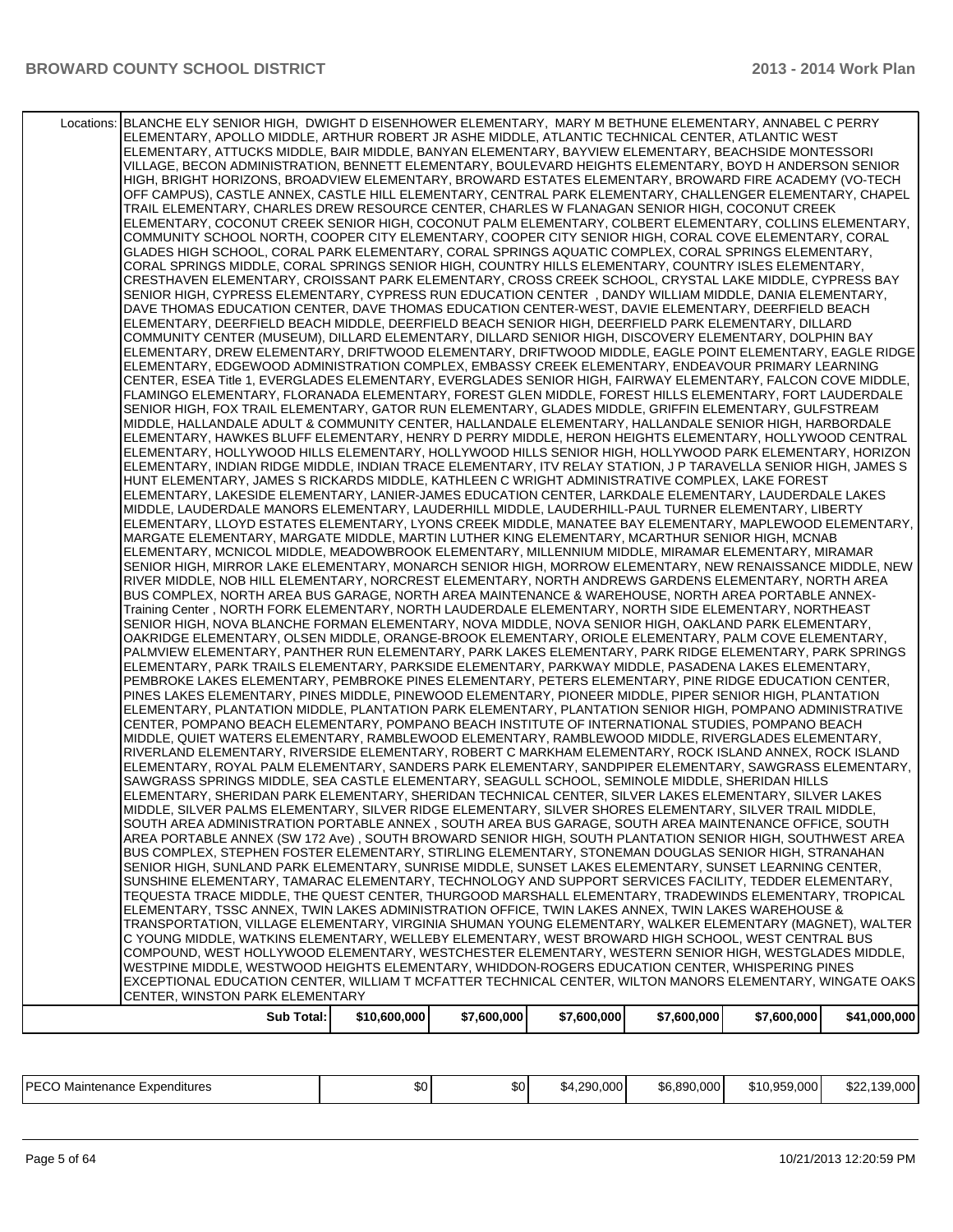| 1.50 Mill Sub<br>ิ Total: เ | \$10,600,000 | \$7,600,000 | \$3,310,000 | \$710,000 | (S3,359,000) | \$18,861,000 |
|-----------------------------|--------------|-------------|-------------|-----------|--------------|--------------|
|                             |              |             |             |           |              |              |

No items have been specified.

| 0.600.000<br>٬10<br>Total: | 7,600,000<br>$\rightarrow$<br>$\mathbf{B}$ | $^{\prime}$ ,600,000 $^{\prime}$<br>0.600,000<br>∴600.000 <sup> </sup><br>$\leftarrow$<br>$\leftarrow$<br>י מה<br>-п. | \$41.000.000 |
|----------------------------|--------------------------------------------|-----------------------------------------------------------------------------------------------------------------------|--------------|
|----------------------------|--------------------------------------------|-----------------------------------------------------------------------------------------------------------------------|--------------|

#### **Local 1.50 Mill Expenditure For Maintenance, Repair and Renovation**

Anticipated expenditures expected from local funding sources over the years covered by the current work plan.

| Item                                                         | 2013 - 2014<br><b>Actual Budget</b> | $2014 - 2015$<br>Projected | $2015 - 2016$<br>Projected | 2016 - 2017<br>Projected | 2017 - 2018<br>Projected | Total           |
|--------------------------------------------------------------|-------------------------------------|----------------------------|----------------------------|--------------------------|--------------------------|-----------------|
| Remaining Maint and Repair from 1.5 Mills                    | \$10,600,000                        | \$7,600,000                | \$3,310,000                | \$710,000                | (\$3,359,000)            | \$18,861,000    |
| Maintenance/Repair Salaries                                  | \$0                                 | \$0                        | \$0                        | \$0                      | \$0                      | \$0             |
| <b>School Bus Purchases</b>                                  | \$10,300,000                        | \$0                        | \$0                        | \$0                      | \$0                      | \$10,300,000    |
| <b>Other Vehicle Purchases</b>                               | \$0                                 | \$0                        | \$0                        | \$0                      | \$0                      | \$0             |
| Capital Outlay Equipment                                     | \$16,040,000                        | \$0                        | \$0                        | \$0                      | \$0                      | \$16,040,000    |
| Rent/Lease Payments                                          | \$2,495,032                         | \$802,790                  | \$751,877                  | \$755,784                | \$765,000                | \$5,570,483     |
| <b>COP Debt Service</b>                                      | \$153,803,337                       | \$153,716,692              | \$155,379,038              | \$155,238,812            | \$160,623,395            | \$778,761,274   |
| Rent/Lease Relocatables                                      | \$0                                 | \$0                        | \$0                        | \$0                      | \$0                      | \$0             |
| <b>Environmental Problems</b>                                | \$0                                 | \$0                        | \$0                        | \$0                      | \$0                      | \$0             |
| s.1011.14 Debt Service                                       | \$0                                 | \$0                        | \$0                        | \$0                      | \$0                      | \$0             |
| Special Facilities Construction Account                      | \$0                                 | \$0                        | \$0                        | \$0                      | \$0                      | \$0             |
| Premiums for Property Casualty Insurance - 1011.71<br>(4a,b) | \$0                                 | \$0                        | \$0                        | \$0                      | \$0                      | \$0             |
| Qualified School Construction Bonds (QSCB)                   | \$0                                 | \$0                        | \$0                        | \$0                      | \$0                      | \$0             |
| Qualified Zone Academy Bonds (QZAB)                          | \$0                                 | \$0                        | \$0                        | \$0                      | \$0                      | \$0             |
| <b>Capital Equipment Leases</b>                              | \$9,344,749                         | \$7,532,566                | \$5,674,311                | \$5,047,819              | \$4,421,326              | \$32,020,771    |
| PECO - Charter School Capital Outlay Transfer                | \$16,000,000                        | \$16,000,000               | \$16,000,000               | \$16,000,000             | \$16,000,000             | \$80,000,000    |
| Facilities/Capital Salaries & Program Mgmt Fees              | \$15,500,000                        | \$15,500,000               | \$15,500,000               | \$15,500,000             | \$15,500,000             | \$77,500,000    |
| Minor Maintenance/Repair                                     | \$59,025,000                        | \$59,025,000               | \$59,025,000               | \$59,025,000             | \$59,025,000             | \$295,125,000   |
| Other Capital Outlay Equipment (Athletic & Music)            | \$400,000                           | \$0                        | \$0                        | \$0                      | \$0                      | \$400,000       |
| Security Cameras & Maintenance                               | \$400,000                           | \$0                        | \$0                        | \$0                      | \$0                      | \$400,000       |
| Other Capital Outlay Projects/Equipment                      | \$47,315                            | \$9,725,739                | \$7,637,756                | \$2,780,623              | \$13,601,893             | \$33,793,326    |
| <b>Local Expenditure Totals:</b>                             | \$293,955,433                       | \$269,902,787              | \$263,277,982              | \$255,058,038            | \$266,577,614            | \$1,348,771,854 |
|                                                              |                                     |                            |                            |                          |                          |                 |

## **Revenue**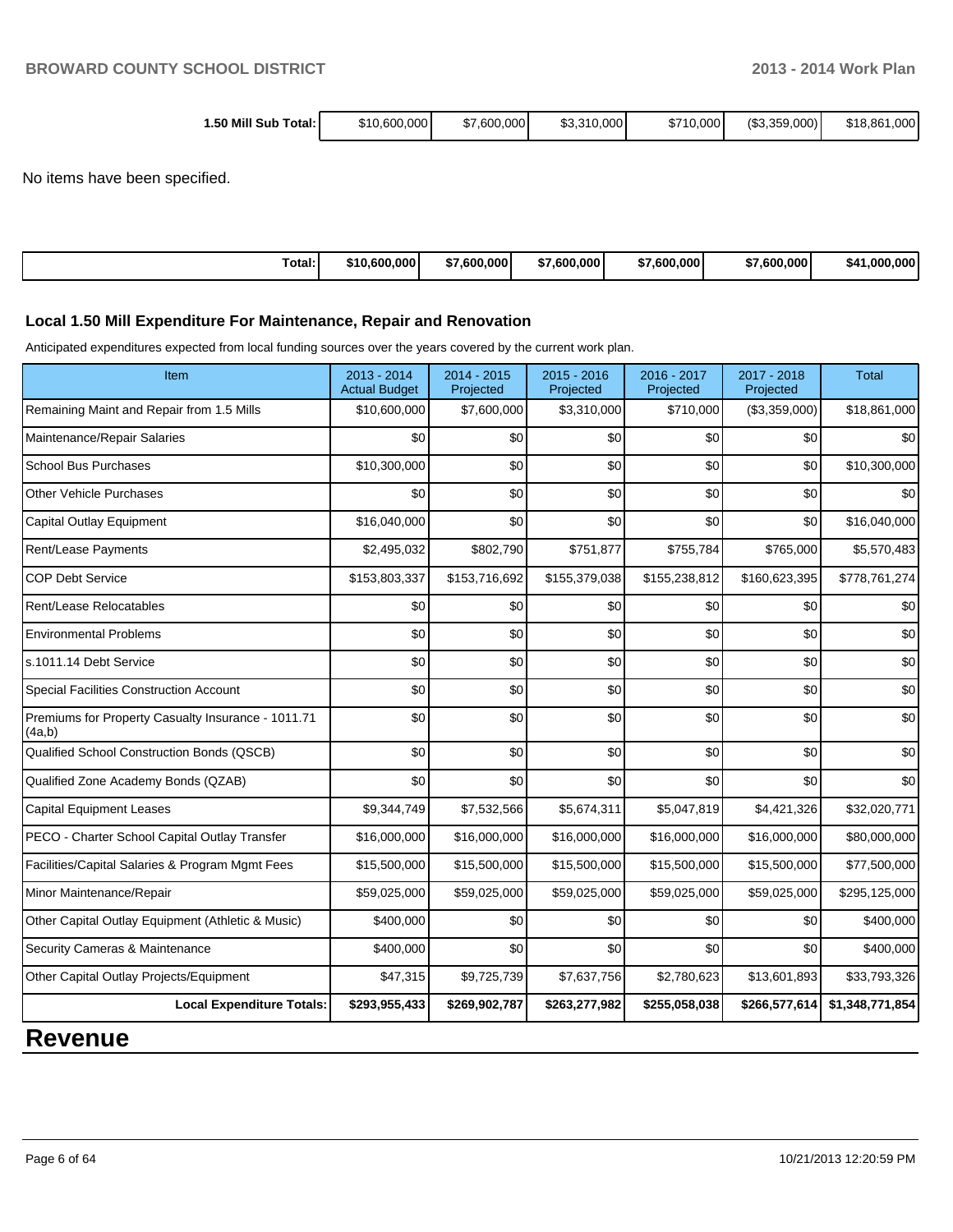#### **1.50 Mill Revenue Source**

Schedule of Estimated Capital Outlay Revenue from each currently approved source which is estimated to be available for expenditures on the projects included in the tentative district facilities work program. All amounts are NET after considering carryover balances, interest earned, new COP's, 1011.14 and 1011.15 loans, etc. Districts cannot use 1.5-Mill funds for salaries except for those explicitly associated with maintenance/repair projects. (1011.71 (5), F.S.)

| <b>Item</b>                                                                       | Fund | $2013 - 2014$<br><b>Actual Value</b> | $2014 - 2015$<br>Projected | $2015 - 2016$<br>Projected | 2016 - 2017<br>Projected | $2017 - 2018$<br>Projected | Total             |
|-----------------------------------------------------------------------------------|------|--------------------------------------|----------------------------|----------------------------|--------------------------|----------------------------|-------------------|
| (1) Non-exempt property<br>assessed valuation                                     |      | \$142,042,917,386                    | \$145,963,301,906          | \$150,794,687,199          | \$156,494,726,375        | \$163,411,793,281          | \$758,707,426,147 |
| (2) The Millege projected for<br>discretionary capital outlay per<br>ls.1011.71   |      | 1.50                                 | 1.50                       | 1.50                       | 1.50                     | 1.50                       |                   |
| (3) Full value of the 1.50-Mill<br>discretionary capital outlay per<br>ls.1011.71 |      | \$238,632,101                        | \$245,218,347              | \$253,335,074              | \$262,911,140            | \$274,531,813              | \$1,274,628,475   |
| $(4)$ Value of the portion of the 1.50<br>-Mill ACTUALLY levied                   | 370  | \$204,541,801                        | \$210, 187, 155            | \$217,144,350              | \$225,352,406            | \$235,312,982              | \$1,092,538,694   |
| $(5)$ Difference of lines (3) and (4)                                             |      | \$34,090,300                         | \$35,031,192               | \$36,190,724               | \$37,558,734             | \$39,218,831               | \$182,089,781     |

#### **PECO Revenue Source**

The figure in the row designated "PECO Maintenance" will be subtracted from funds available for new construction because PECO maintenance dollars cannot be used for new construction.

| <b>Item</b>                           | Fund | $2013 - 2014$<br><b>Actual Budget</b> | $2014 - 2015$<br>Projected | $2015 - 2016$<br>Projected | 2016 - 2017<br>Projected | $2017 - 2018$<br>Projected | Total        |
|---------------------------------------|------|---------------------------------------|----------------------------|----------------------------|--------------------------|----------------------------|--------------|
| <b>IPECO New Construction</b>         | 340  | \$0                                   | \$0 <sub>1</sub>           | \$0                        | \$1.018.000              | \$2,577,000                | \$3,595,000  |
| <b>IPECO Maintenance Expenditures</b> |      | \$0                                   | \$0                        | \$4,290,000                | \$6.890,000              | \$10,959,000               | \$22,139,000 |
|                                       |      | \$0                                   | \$0                        | \$4,290,000                | \$7,908,000              | \$13,536,000               | \$25.734.000 |

#### **CO & DS Revenue Source**

Revenue from Capital Outlay and Debt Service funds.

| Item                                              | Fund | $2013 - 2014$<br><b>Actual Budget</b> | $2014 - 2015$<br>Projected | $2015 - 2016$<br>Projected | $2016 - 2017$<br>Projected | $2017 - 2018$<br>Projected | Total       |
|---------------------------------------------------|------|---------------------------------------|----------------------------|----------------------------|----------------------------|----------------------------|-------------|
| CO & DS Cash Flow-through<br><b>I</b> Distributed | 360  | \$1.297.474                           | \$1,297,474                | \$1,297,474                | \$1.297.474                | \$1,297,474                | \$6,487,370 |
| ICO & DS Interest on<br>Undistributed CO          | 360  | \$100.440                             | \$100,440                  | \$100,440                  | \$100.440                  | \$100,440                  | \$502,200   |
|                                                   |      | \$1,397,914                           | \$1,397,914                | \$1,397,914                | \$1,397,914                | \$1,397,914                | \$6,989,570 |

#### **Fair Share Revenue Source**

All legally binding commitments for proportionate fair-share mitigation for impacts on public school facilities must be included in the 5-year district work program.

Nothing reported for this section.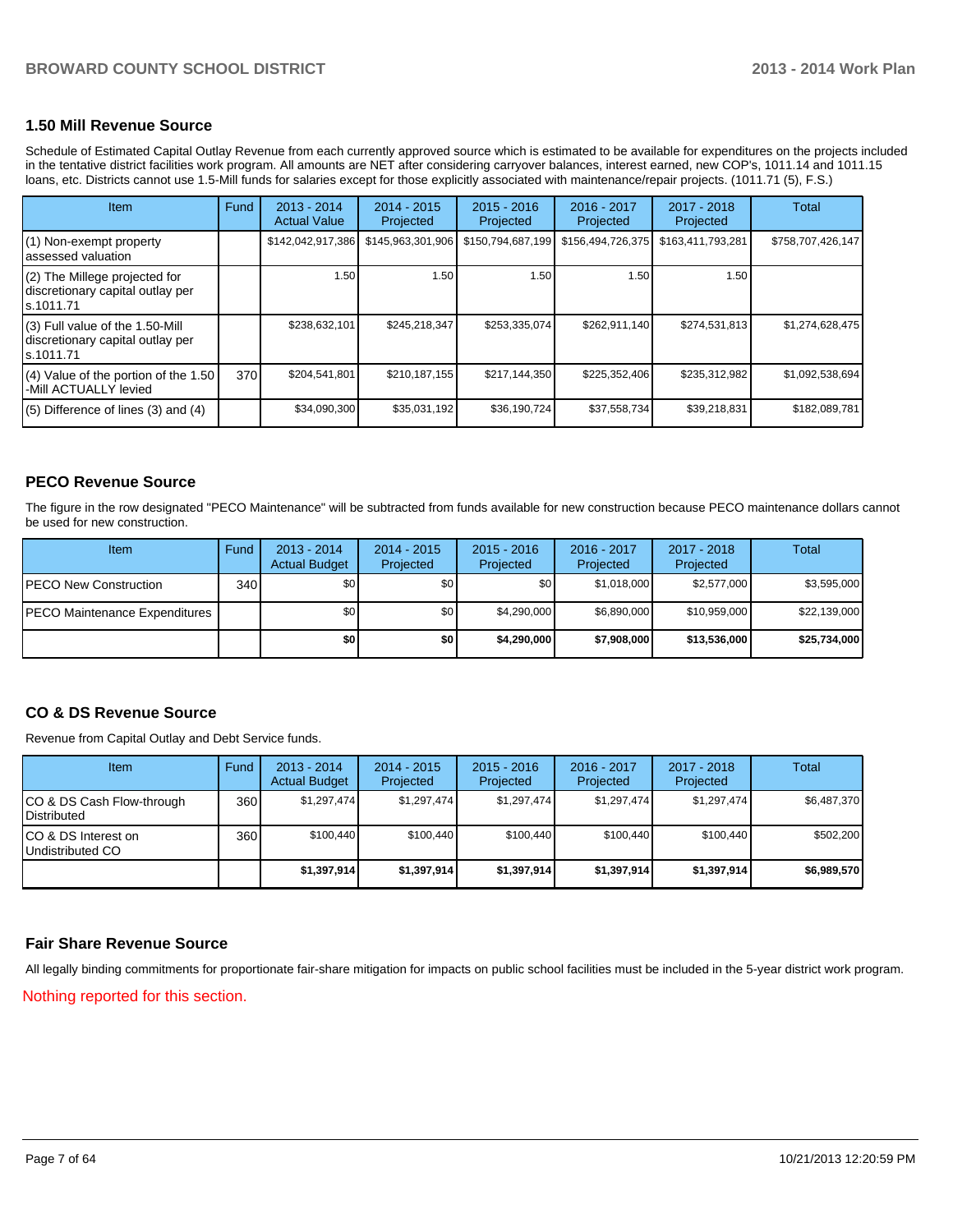#### **Sales Surtax Referendum**

Specific information about any referendum for a 1-cent or ½-cent surtax referendum during the previous year.

**Did the school district hold a surtax referendum during the past fiscal year 2012 - 2013?**

No

#### **Additional Revenue Source**

Any additional revenue sources

| Item                                                                                                                      | 2013 - 2014<br><b>Actual Value</b> | 2014 - 2015<br>Projected | $2015 - 2016$<br>Projected | 2016 - 2017<br>Projected | 2017 - 2018<br>Projected | <b>Total</b>    |
|---------------------------------------------------------------------------------------------------------------------------|------------------------------------|--------------------------|----------------------------|--------------------------|--------------------------|-----------------|
| Proceeds from a s.1011.14/15 F.S. Loans                                                                                   | \$0                                | \$0                      | \$0                        | \$0                      | \$0                      | \$0             |
| District Bonds - Voted local bond<br>referendum proceeds per s.9, Art VII<br><b>State Constitution</b>                    | \$0                                | \$0                      | \$0                        | \$0                      | \$0                      | \$0             |
| Proceeds from Special Act Bonds                                                                                           | \$0                                | \$0                      | \$0                        | \$0                      | \$0                      | \$0             |
| Estimated Revenue from CO & DS Bond<br>Sale                                                                               | \$0                                | \$0                      | \$0                        | \$0                      | \$0                      | \$0             |
| Proceeds from Voted Capital<br>Improvements millage                                                                       | \$0                                | \$0                      | \$0                        | \$0                      | \$0                      | \$0             |
| Other Revenue for Other Capital Projects                                                                                  | \$155,000                          | \$155,000                | \$155,000                  | \$155,000                | \$155,000                | \$775,000       |
| Proceeds from 1/2 cent sales surtax<br>authorized by school board                                                         | \$0                                | \$0                      | \$0                        | \$0                      | \$0                      | \$0             |
| Proceeds from local governmental<br>infrastructure sales surtax                                                           | \$0                                | \$0                      | \$0                        | \$0                      | \$0                      | \$0             |
| Proceeds from Certificates of<br>Participation (COP's) Sale                                                               | \$0                                | \$0                      | \$0                        | \$0                      | \$0                      | \$0             |
| Classrooms First Bond proceeds amount<br>authorized in FY 1997-98                                                         | \$0                                | \$0                      | \$0                        | \$0                      | \$0                      | \$0             |
| <b>Classrooms for Kids</b>                                                                                                | \$0                                | \$0                      | \$0                        | \$0                      | \$0                      | \$0             |
| <b>District Equity Recognition</b>                                                                                        | \$0                                | \$0                      | \$0                        | \$0                      | \$0                      | \$0             |
| <b>Federal Grants</b>                                                                                                     | \$0                                | \$0                      | \$0                        | \$0                      | \$0                      | \$0             |
| Proportionate share mitigation (actual<br>cash revenue only, not in kind donations)                                       | \$0                                | \$0                      | \$0                        | \$0                      | \$0                      | \$0             |
| Impact fees received                                                                                                      | \$7,000,000                        | \$7,000,000              | \$7,000,000                | \$7,000,000              | \$7,000,000              | \$35,000,000    |
| Private donations                                                                                                         | \$0                                | \$0                      | \$0                        | \$0                      | \$0                      | \$0             |
| Grants from local governments or not-for-<br>profit organizations                                                         | \$0                                | \$0                      | \$0                        | \$0                      | \$0                      | \$0             |
| Interest, Including Profit On Investment                                                                                  | \$250,000                          | \$250,000                | \$0                        | \$0                      | \$0                      | \$500,000       |
| Revenue from Bonds pledging proceeds<br>from 1 cent or 1/2 cent Sales Surtax                                              | \$0                                | \$0                      | \$0                        | \$0                      | \$0                      | \$0             |
| <b>Total Fund Balance Carried Forward</b>                                                                                 | \$276,337,862                      | \$30,778,000             | \$7,446,000                | \$0                      | \$0                      | \$314,561,862   |
| General Capital Outlay Obligated Fund<br><b>Balance Carried Forward From Total</b><br><b>Fund Balance Carried Forward</b> | (\$220,561,862)                    | \$0                      | \$0                        | \$0                      | \$0                      | (\$220,561,862) |
| <b>Special Facilities Construction Account</b>                                                                            | \$0                                | \$0                      | \$0                        | \$0                      | \$0                      | \$0             |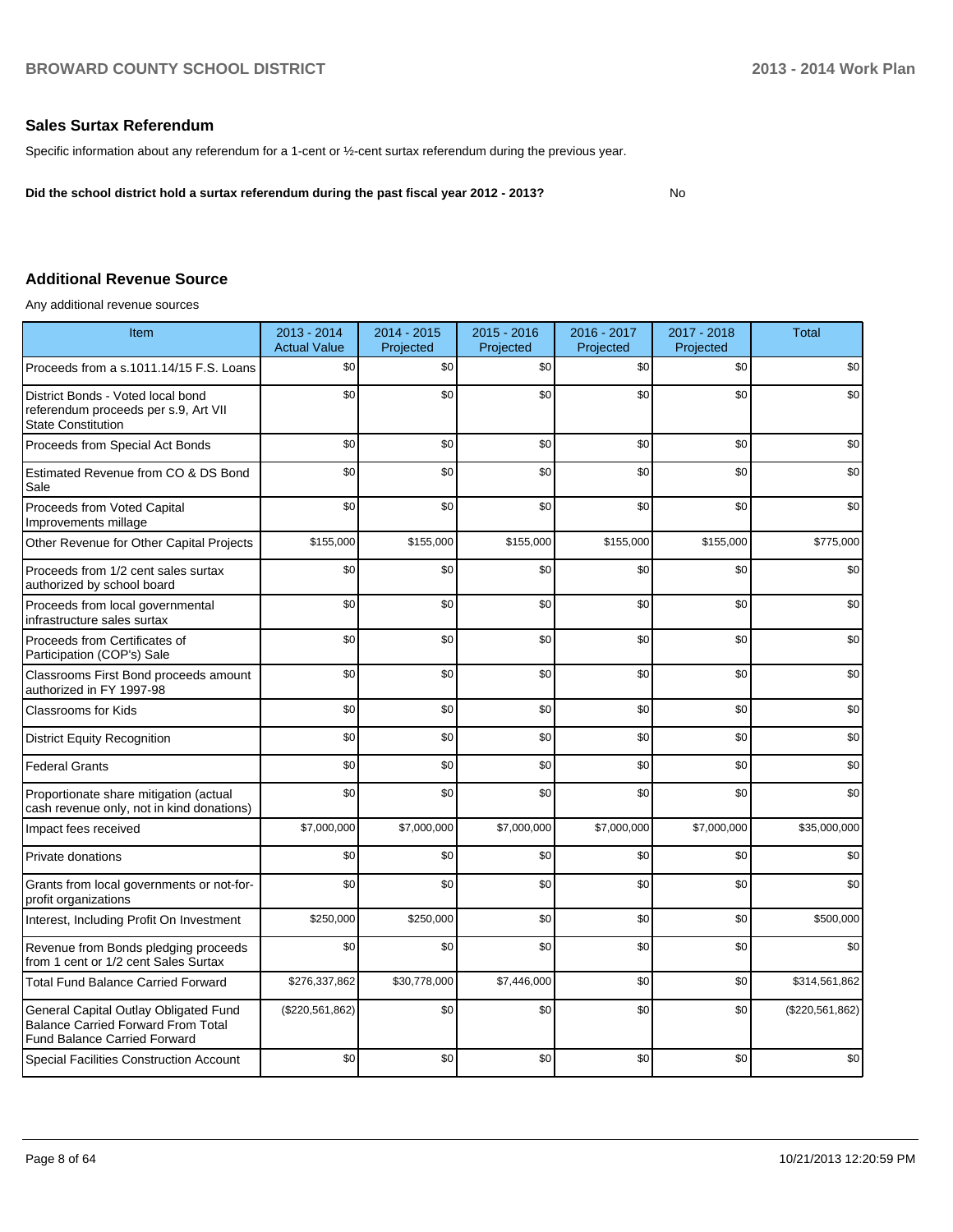| 1One Cent - 1/2 Cent Sales Surtax Debt<br>Service From Total Fund Balance Carried<br><b>I</b> Forward | \$0           | \$0          | \$0          | \$0          | \$0              | \$0 <sub>1</sub> |
|-------------------------------------------------------------------------------------------------------|---------------|--------------|--------------|--------------|------------------|------------------|
| Capital Outlay Projects Funds Balance<br>Carried Forward From Total Fund<br>Balance Carried Forward   | \$0           | \$0          | \$0          | \$0          | \$0              | \$0 <sub>1</sub> |
| Sale of Fixed Assets (Land)                                                                           | \$0           | \$0          | \$10,000,000 | \$0          | \$0              | \$10,000,000     |
| Equipment Lease Financing                                                                             | \$10,300,000  | \$0          | \$0          | \$0          | \$0              | \$10,300,000     |
| Equipment Lease Financing                                                                             | \$10,000,000  | \$0          | \$0          | \$0          | \$0 <sub>1</sub> | \$10,000,000     |
| Charter School Capital Outlay - PECO -<br>Flow-thru -- and CO&DS Adjustment                           | \$15,768,086  | \$15,768,086 | \$15,768,086 | \$15,768,086 | \$15,768,086     | \$78,840,430     |
| <b>IIRS Interest Subsidies on OSCBs</b>                                                               | \$4,366,632   | \$4,366,632  | \$4,366,632  | \$4,366,632  | \$4,366,632      | \$21,833,160     |
| <b>Subtotal</b>                                                                                       | \$103,615,718 | \$58,317,718 | \$44,735,718 | \$27,289,718 | \$27,289,718     | \$261,248,590    |

## **Total Revenue Summary**

| <b>Item Name</b>                                           | $2013 - 2014$<br><b>Budget</b> | $2014 - 2015$<br>Projected | $2015 - 2016$<br>Projected | $2016 - 2017$<br>Projected | $2017 - 2018$<br>Projected | <b>Five Year Total</b> |
|------------------------------------------------------------|--------------------------------|----------------------------|----------------------------|----------------------------|----------------------------|------------------------|
| Local 1.5 Mill Discretionary Capital Outlay<br>l Revenue   | \$204,541,801                  | \$210,187,155              | \$217,144,350              | \$225,352,406              | \$235,312,982              | \$1,092,538,694        |
| PECO and 1.5 Mill Maint and Other 1.5<br>Mill Expenditures | $(\$293,955,433)$              | (S269.902.787)             | (S263.277.982)             | (S255,058,038)             | (S266.577.614)             | (\$1,348,771,854)      |
| IPECO Maintenance Revenue                                  | \$0 <sub>1</sub>               | \$0                        | \$4.290.000                | \$6,890,000                | \$10.959.000               | \$22,139,000           |
| <b>Available 1.50 Mill for New</b><br><b>Construction</b>  | (\$89,413,632)                 | ( \$59,715,632)            | ( \$46, 133, 632]          | (\$29,705,632)             | $($ \$31,264,632)          | ( \$256, 233, 160)     |

| <b>Item Name</b>                 | $2013 - 2014$<br><b>Budget</b> | $2014 - 2015$<br>Projected | $2015 - 2016$<br>Projected | $2016 - 2017$<br>Projected | 2017 - 2018<br>Projected | <b>Five Year Total</b> |
|----------------------------------|--------------------------------|----------------------------|----------------------------|----------------------------|--------------------------|------------------------|
| ICO & DS Revenue                 | \$1,397,914                    | \$1,397,914                | \$1,397,914                | \$1,397,914                | \$1,397,914              | \$6,989,570            |
| IPECO New Construction Revenue   | \$0                            | \$0                        | \$0                        | \$1,018,000                | \$2,577,000              | \$3,595,000            |
| <b>IOther/Additional Revenue</b> | \$103,615,718                  | \$58,317,718               | \$44,735,718               | \$27,289,718               | \$27,289,718             | \$261,248,590          |
| <b>Total Additional Revenuel</b> | \$105,013,632                  | \$59,715,632               | \$46,133,632               | \$29,705,632               | \$31,264,632             | \$271,833,160          |
| Total Available Revenue          | \$15,600,000                   | \$0                        | \$0                        | \$0                        | \$0                      | \$15,600,000           |

# **Project Schedules**

#### **Capacity Project Schedules**

A schedule of capital outlay projects necessary to ensure the availability of satisfactory classrooms for the projected student enrollment in K-12 programs.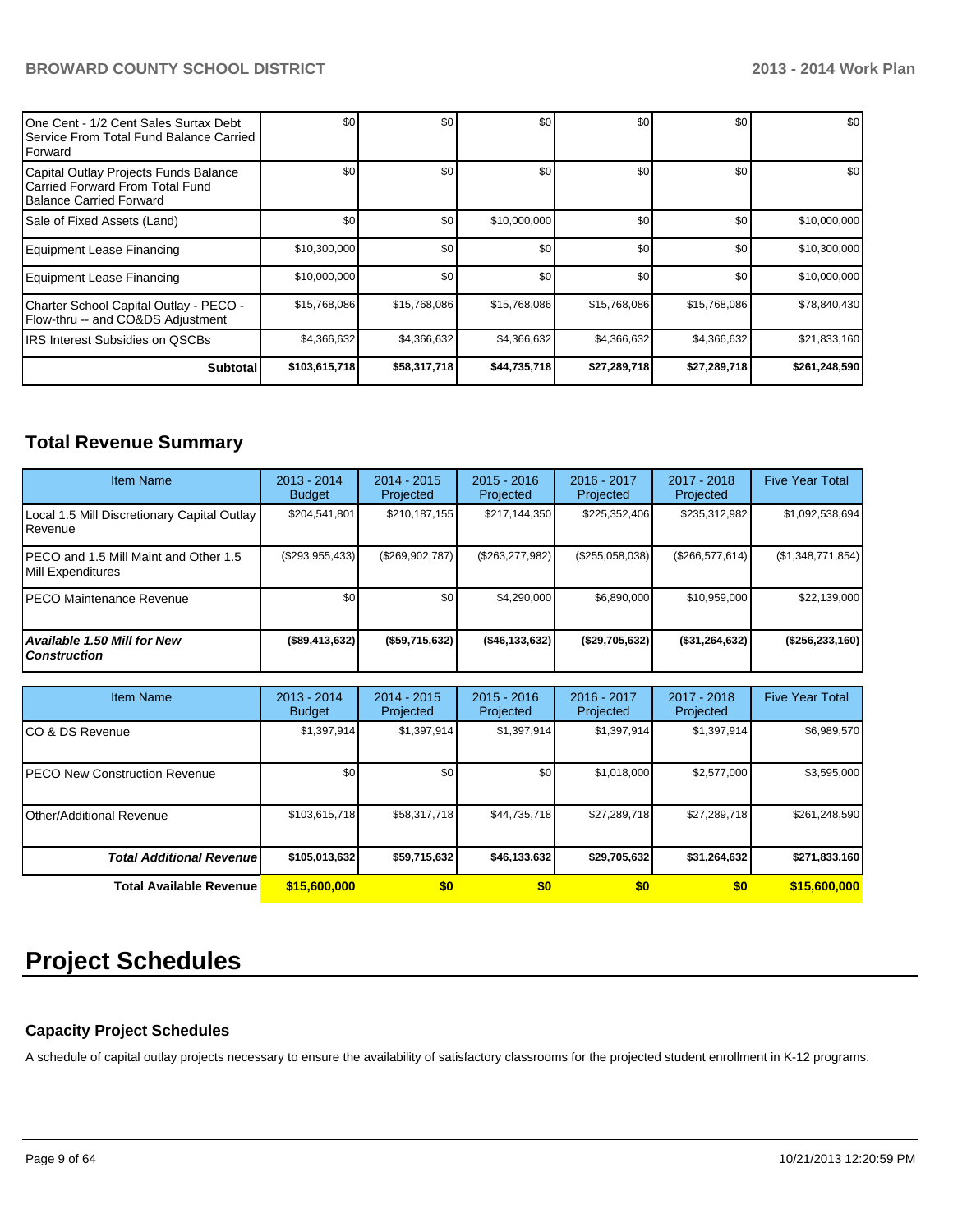Nothing reported for this section.

| <b>Planned Cost:</b>     |  |  |  |
|--------------------------|--|--|--|
| <b>Student Stations:</b> |  |  |  |
| Total Classrooms:        |  |  |  |
| Gross Sq Ft:             |  |  |  |

## **Other Project Schedules**

Major renovations, remodeling, and additions of capital outlay projects that do not add capacity to schools.

| <b>Project Description</b>    | Location                                     | 2013 - 2014<br><b>Actual Budget</b> | 2014 - 2015<br>Projected | $2015 - 2016$<br>Projected | 2016 - 2017<br>Projected | 2017 - 2018<br>Projected | <b>Total</b>    | <b>Funded</b> |
|-------------------------------|----------------------------------------------|-------------------------------------|--------------------------|----------------------------|--------------------------|--------------------------|-----------------|---------------|
| Replace outdated Switchgear   | <b>BOYD H ANDERSON</b><br><b>SENIOR HIGH</b> | \$0                                 | \$0                      | \$0                        | \$0                      | \$300,000                | \$300,000 No    |               |
| Remodeling/Renovation         | <b>BANYAN ELEMENTARY</b>                     | \$0                                 | \$0                      | \$0                        | \$0                      | \$26,000                 | \$26,000 No     |               |
| Replacement                   | <b>BLANCHE ELY SENIOR</b><br><b>HIGH</b>     | \$0                                 | \$0                      | \$0                        | \$0                      | \$38,300,000             | \$38,300,000 No |               |
| Remodeling/Renovation         | <b>BRIGHT HORIZONS</b>                       | \$0                                 | \$0                      | \$0                        | \$0                      | \$500,000                | \$500,000 No    |               |
| <b>HVAC</b>                   | ROCK ISLAND ANNEX                            | \$0                                 | \$0                      | \$0                        | \$0                      | \$250,000                | \$250,000 No    |               |
| Driveways & Parking           | <b>BOYD H ANDERSON</b><br><b>SENIOR HIGH</b> | \$0                                 | \$0                      | \$0                        | \$0                      | \$120,000                | \$120,000 No    |               |
| Lighting                      | <b>BOYD H ANDERSON</b><br><b>SENIOR HIGH</b> | \$0                                 | \$0                      | \$0                        | \$0                      | \$250,000                | \$250,000 No    |               |
| Replace old square-D Panels   | <b>BOYD H ANDERSON</b><br><b>SENIOR HIGH</b> | \$0                                 | \$0                      | \$0                        | \$0                      | \$100,000                | \$100,000 No    |               |
| <b>HVAC</b>                   | <b>BOYD H ANDERSON</b><br><b>SENIOR HIGH</b> | \$0                                 | \$0                      | \$0                        | \$0                      | \$250,000                | \$250,000 No    |               |
| Storage Building              | <b>BOYD H ANDERSON</b><br><b>SENIOR HIGH</b> | \$0                                 | \$0                      | \$0                        | \$0                      | \$100,000                | \$100,000 No    |               |
| <b>Fire Sprinkler</b>         | <b>BOYD H ANDERSON</b><br><b>SENIOR HIGH</b> | \$0                                 | \$0                      | \$0                        | \$0                      | \$500,000                | \$500,000 No    |               |
| Locker Rooms                  | <b>APOLLO MIDDLE</b>                         | \$0                                 | \$0                      | \$0                        | \$0                      | \$300,000                | \$300,000 No    |               |
| Electrical                    | <b>APOLLO MIDDLE</b>                         | \$0                                 | \$0                      | \$0                        | \$0                      | \$1,000,000              | \$1,000,000 No  |               |
| <b>Concurrent Replacement</b> | <b>BROADVIEW</b><br><b>ELEMENTARY</b>        | \$0                                 | \$0                      | \$0                        | \$0                      | \$22,690,016             | \$22,690,016 No |               |
| Remodeling/Renovation         | <b>CENTRAL PARK</b><br><b>ELEMENTARY</b>     | \$0                                 | \$0                      | \$0                        | \$0                      | \$300,000                | \$300,000 No    |               |
| Replace motor Control Center  | <b>COCONUT CREEK</b><br><b>SENIOR HIGH</b>   | \$0                                 | \$0                      | \$0                        | \$0                      | \$250,000                | \$250,000 No    |               |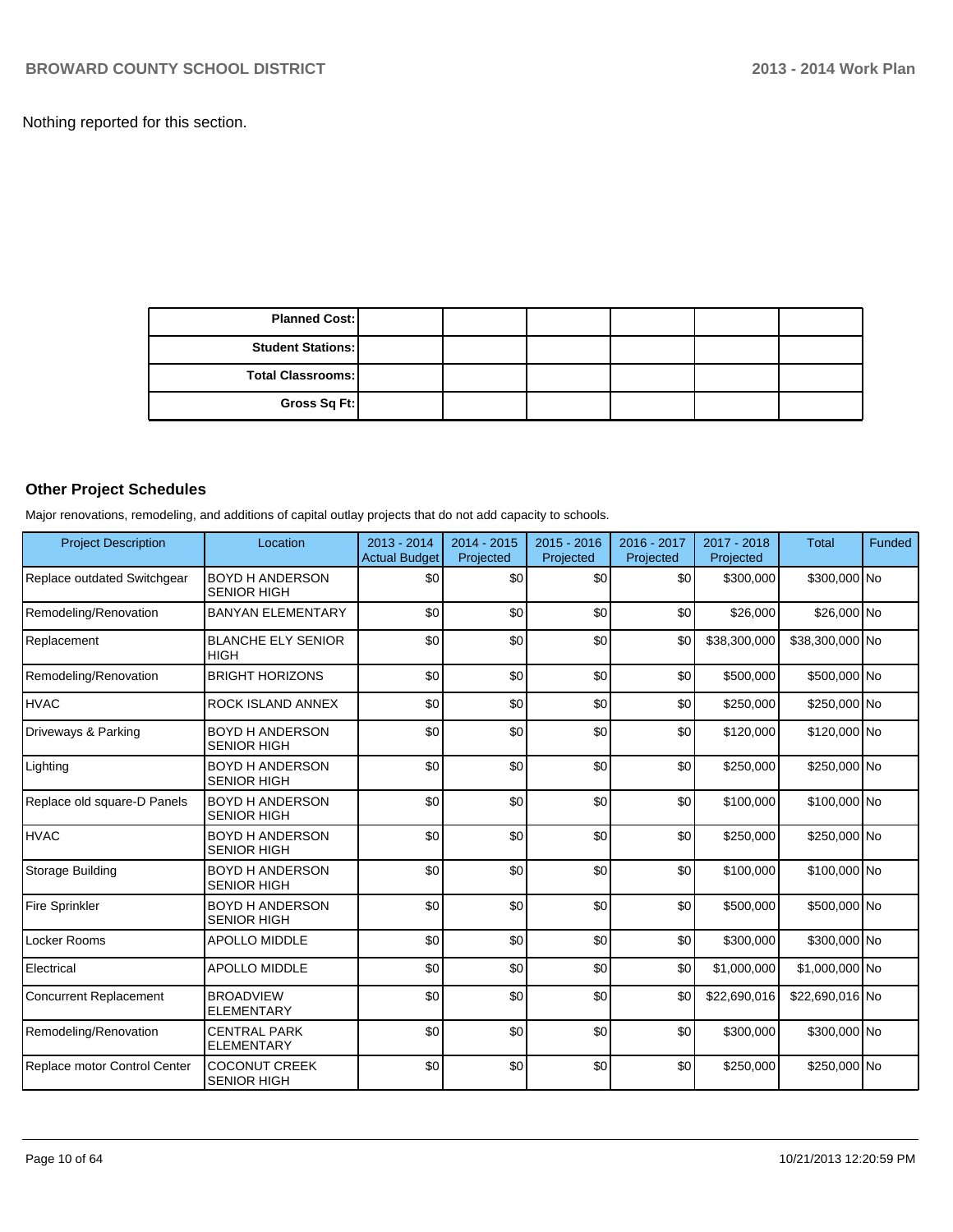| Replace outdated Switchgear                  | <b>COCONUT CREEK</b><br><b>SENIOR HIGH</b>     | \$0 | \$0 | \$0 | \$0 | \$350,000    | \$350,000 No    |  |
|----------------------------------------------|------------------------------------------------|-----|-----|-----|-----|--------------|-----------------|--|
| Auditorium Lighting                          | <b>COOPER CITY SENIOR</b><br>HIGH              | \$0 | \$0 | \$0 | \$0 | \$3,500,000  | \$3,500,000 No  |  |
| Storage                                      | <b>CORAL SPRINGS</b><br><b>ELEMENTARY</b>      | \$0 | \$0 | \$0 | \$0 | \$35,000     | \$35,000 No     |  |
| <b>Food Court Conversion</b>                 | <b>CORAL SPRINGS</b><br><b>SENIOR HIGH</b>     | \$0 | \$0 | \$0 | \$0 | \$3,000,000  | \$3,000,000 No  |  |
| Remodeling/Renovation                        | <b>CROISSANT PARK</b><br><b>ELEMENTARY</b>     | \$0 | \$0 | \$0 | \$0 | \$110,000    | \$110,000 No    |  |
| Remodeling/Renovation                        | <b>DANDY WILLIAM</b><br><b>MIDDLE</b>          | \$0 | \$0 | \$0 | \$0 | \$100,000    | \$100,000 No    |  |
| New Gym Facilities                           | <b>CORAL SPRINGS</b><br><b>MIDDLE</b>          | \$0 | \$0 | \$0 | \$0 | \$12,927,867 | \$12,927,867 No |  |
| Electrical                                   | <b>DAVIE ELEMENTARY</b>                        | \$0 | \$0 | \$0 | \$0 | \$250,000    | \$250,000 No    |  |
| Covered Walkway                              | <b>DAVIE ELEMENTARY</b>                        | \$0 | \$0 | \$0 | \$0 | \$75,000     | \$75,000 No     |  |
| Replace motor Control Center                 | DEERFIELD BEACH<br><b>SENIOR HIGH</b>          | \$0 | \$0 | \$0 | \$0 | \$300,000    | \$300,000 No    |  |
| <b>Drives</b>                                | DEERFIELD BEACH<br><b>MIDDLE</b>               | \$0 | \$0 | \$0 | \$0 | \$2,000,000  | \$2,000,000 No  |  |
| <b>Covered Walkways</b>                      | DEERFIELD BEACH<br><b>MIDDLE</b>               | \$0 | \$0 | \$0 | \$0 | \$250,000    | \$250,000 No    |  |
| <b>HVAC</b>                                  | <b>FLAMINGO</b><br><b>ELEMENTARY</b>           | \$0 | \$0 | \$0 | \$0 | \$200,000    | \$200,000 No    |  |
| Parking                                      | <b>FLAMINGO</b><br><b>ELEMENTARY</b>           | \$0 | \$0 | \$0 | \$0 | \$500,000    | \$500,000 No    |  |
| Covered Walkway                              | CHARLES W FLANAGAN<br>SENIOR HIGH              | \$0 | \$0 | \$0 | \$0 | \$500,000    | \$500,000 No    |  |
| Media Center                                 | <b>FOREST HILLS</b><br><b>ELEMENTARY</b>       | \$0 | \$0 | \$0 | \$0 | \$2,500,000  | \$2,500,000 No  |  |
| <b>Regional Athletic Facility</b>            | <b>BLANCHE ELY SENIOR</b><br>HIGH              | \$0 | \$0 | \$0 | \$0 | \$10,000     | \$10,000 No     |  |
| Lighting                                     | <b>GRIFFIN ELEMENTARY</b>                      | \$0 | \$0 | \$0 | \$0 | \$300,000    | \$300,000 No    |  |
| <b>Concurrent Replacement</b>                | <b>HALLANDALE SENIOR</b><br><b>HIGH</b>        | \$0 | \$0 | \$0 | \$0 | \$89,000,000 | \$89,000,000 No |  |
| Install new ceiling throughout<br>classrooms | <b>HALLANDALE SENIOR</b><br><b>HIGH</b>        | \$0 | \$0 | \$0 | \$0 | \$185,000    | \$185,000 No    |  |
| <b>Food Court Conversion</b>                 | <b>HALLANDALE SENIOR</b><br><b>HIGH</b>        | \$0 | \$0 | \$0 | \$0 | \$3,000,000  | \$3,000,000 No  |  |
| Parking, Drainage                            | <b>HORIZON ELEMENTARY</b>                      | \$0 | \$0 | \$0 | \$0 | \$1,500,000  | \$1,500,000 No  |  |
| Remodeling/Renovation                        | <b>MARTIN LUTHER KING</b><br><b>ELEMENTARY</b> | \$0 | \$0 | \$0 | \$0 | \$750,000    | \$750,000 No    |  |
| <b>Ceiling Tile</b>                          | LAUDERDALE LAKES<br><b>MIDDLE</b>              | \$0 | \$0 | \$0 | \$0 | \$250,000    | \$250,000 No    |  |
| Electrical                                   | LAUDERHILL MIDDLE                              | \$0 | \$0 | \$0 | \$0 | \$200,000    | \$200,000 No    |  |
| Ceiling Tile                                 | LAUDERHILL MIDDLE                              | \$0 | \$0 | \$0 | \$0 | \$250,000    | \$250,000 No    |  |
| Revamp all portables                         | <b>WEST CENTRAL BUS</b><br><b>COMPOUND</b>     | \$0 | \$0 | \$0 | \$0 | \$750,000    | \$750,000 No    |  |
| <b>Concurrent Replacement</b>                | <b>NOVA MIDDLE</b>                             | \$0 | \$0 | \$0 | \$0 | \$3,192,000  | \$3,192,000 No  |  |
| Drainage                                     | LAUDERHILL-PAUL<br><b>TURNER ELEMENTARY</b>    | \$0 | \$0 | \$0 | \$0 | \$250,000    | \$250,000 No    |  |
| <b>Concurrent Replacement</b>                | MARGATE MIDDLE                                 | \$0 | \$0 | \$0 | \$0 | \$40,000,000 | \$40,000,000 No |  |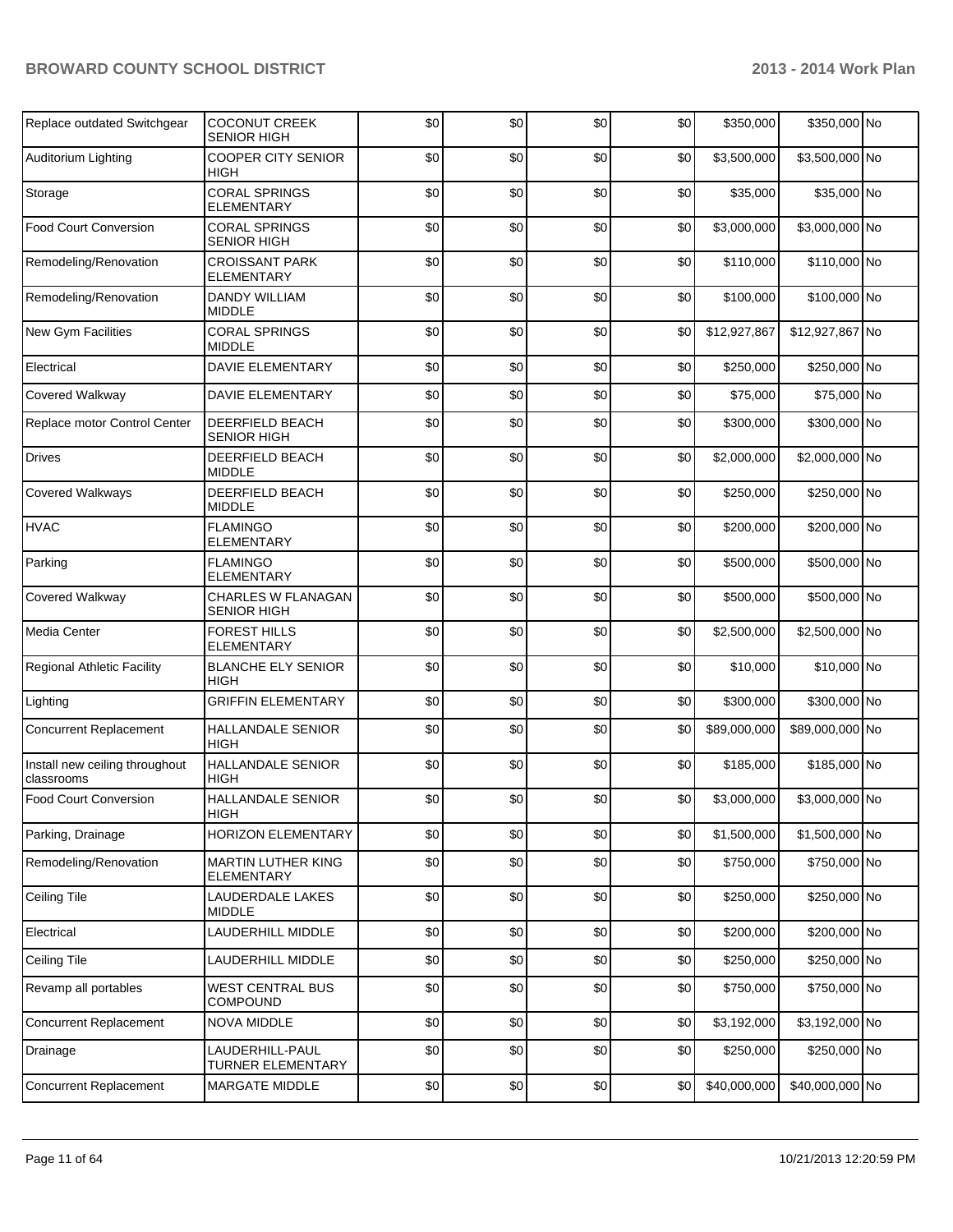| Remodeling/Renovation                                               | ROBERT C MARKHAM<br><b>ELEMENTARY</b>                     | \$0 | \$0 | \$0 | \$0      | \$100,000   | \$100,000 No   |  |
|---------------------------------------------------------------------|-----------------------------------------------------------|-----|-----|-----|----------|-------------|----------------|--|
| Remodeling/Renovation                                               | <b>WILLIAM T MCFATTER</b><br><b>TECHNICAL CENTER</b>      | \$0 | \$0 | \$0 | \$0      | \$600,000   | \$600,000 No   |  |
| Lighting                                                            | <b>WILLIAM T MCFATTER</b><br><b>TECHNICAL CENTER</b>      | \$0 | \$0 | \$0 | \$0      | \$200,000   | \$200,000 No   |  |
| Electrical                                                          | <b>WILLIAM T MCFATTER</b><br><b>TECHNICAL CENTER</b>      | \$0 | \$0 | \$0 | \$0      | \$200,000   | \$200,000 No   |  |
| Remodeling/Renovation                                               | <b>MEADOWBROOK</b><br><b>ELEMENTARY</b>                   | \$0 | \$0 | \$0 | \$0      | \$500,000   | \$500,000 No   |  |
| Replace water supply<br>throughout campus                           | <b>MEADOWBROOK</b><br><b>ELEMENTARY</b>                   | \$0 | \$0 | \$0 | \$0      | \$350,000   | \$350,000 No   |  |
| Lighting                                                            | <b>MEADOWBROOK</b><br>ELEMENTARY                          | \$0 | \$0 | \$0 | \$0      | \$250,000   | \$250,000 No   |  |
| Remodeling/Renovation                                               | <b>MIRAMAR SENIOR HIGH</b>                                | \$0 | \$0 | \$0 | \$0      | \$500,000   | \$500,000 No   |  |
| Remodeling/Renovation                                               | <b>MIRAMAR SENIOR HIGH</b>                                | \$0 | \$0 | \$0 | \$0      | \$2,029,500 | \$2,029,500 No |  |
| <b>Bus/Parent Drive</b>                                             | <b>MORROW ELEMENTARY</b>                                  | \$0 | \$0 | \$0 | \$0      | \$50,000    | \$50,000 No    |  |
| Media Center                                                        | <b>MORROW ELEMENTARY</b>                                  | \$0 | \$0 | \$0 | \$0      | \$7,015,929 | \$7,015,929 No |  |
| Remodeling/Renovation                                               | <b>DEERFIELD BEACH</b><br><b>SENIOR HIGH</b>              | \$0 | \$0 | \$0 | \$0      | \$3,706,486 | \$3,706,486 No |  |
| <b>Renovate Drives</b>                                              | <b>WINSTON PARK</b><br><b>ELEMENTARY</b>                  | \$0 | \$0 | \$0 | \$0      | \$1,200,000 | \$1,200,000 No |  |
| Remodeling/Renovation                                               | NORTH FORK<br><b>ELEMENTARY</b>                           | \$0 | \$0 | \$0 | \$0      | \$600,000   | \$600,000 No   |  |
| Parking                                                             | <b>NORTH SIDE</b><br><b>ELEMENTARY</b>                    | \$0 | \$0 | \$0 | \$0      | \$500,000   | \$500,000 No   |  |
| Replace outdated Motor<br><b>Control Center</b>                     | <b>NORTH SIDE</b><br><b>ELEMENTARY</b>                    | \$0 | \$0 | \$0 | \$0      | \$250,000   | \$250,000 No   |  |
| Lighting                                                            | <b>DWIGHT D</b><br><b>EISENHOWER</b><br><b>ELEMENTARY</b> | \$0 | \$0 | \$0 | \$0      | \$150,000   | \$150,000 No   |  |
| <b>Food Court Conversion</b>                                        | <b>NOVA SENIOR HIGH</b>                                   | \$0 | \$0 | \$0 | \$0      | \$3,000,000 | \$3,000,000 No |  |
| Replace fan coil units, Upgrade NOVA SENIOR HIGH<br>old switch gear |                                                           | \$0 | \$0 | \$0 | \$0      | \$400,000   | \$400,000 No   |  |
| Lighting                                                            | <b>NOVA MIDDLE</b>                                        | \$0 | \$0 | \$0 | \$0      | \$400,000   | \$400,000 No   |  |
| <b>HVAC</b>                                                         | <b>OLSEN MIDDLE</b>                                       | \$0 | \$0 | \$0 | ፍሰ<br>ΨΥ | \$275,000   | \$275,000 No   |  |
| Remodeling/Renovation                                               | <b>PARK RIDGE</b><br><b>ELEMENTARY</b>                    | \$0 | \$0 | \$0 | \$0      | \$1,400,000 | \$1,400,000 No |  |
| Parking                                                             | <b>PARK SPRINGS</b><br>ELEMENTARY                         | \$0 | \$0 | \$0 | \$0      | \$300,000   | \$300,000 No   |  |
| Lighting                                                            | PASADENA LAKES<br>ELEMENTARY                              | \$0 | \$0 | \$0 | \$0      | \$300,000   | \$300,000 No   |  |
| Lighting                                                            | PETERS ELEMENTARY                                         | \$0 | \$0 | \$0 | \$0      | \$200,000   | \$200,000 No   |  |
| Lighting                                                            | <b>PINES LAKES</b><br>ELEMENTARY                          | \$0 | \$0 | \$0 | \$0      | \$350,000   | \$350,000 No   |  |
| Change MCC to Sq. D GE                                              | PIONEER MIDDLE                                            | \$0 | \$0 | \$0 | \$0      | \$200,000   | \$200,000 No   |  |
| Lighting                                                            | PIONEER MIDDLE                                            | \$0 | \$0 | \$0 | \$0      | \$250,000   | \$250,000 No   |  |
| Hardware renovation<br>throughout school                            | PIONEER MIDDLE                                            | \$0 | \$0 | \$0 | \$0      | \$200,000   | \$200,000 No   |  |
| Food Court Conversion                                               | PIPER SENIOR HIGH                                         | \$0 | \$0 | \$0 | \$0      | \$3,000,000 | \$3,000,000 No |  |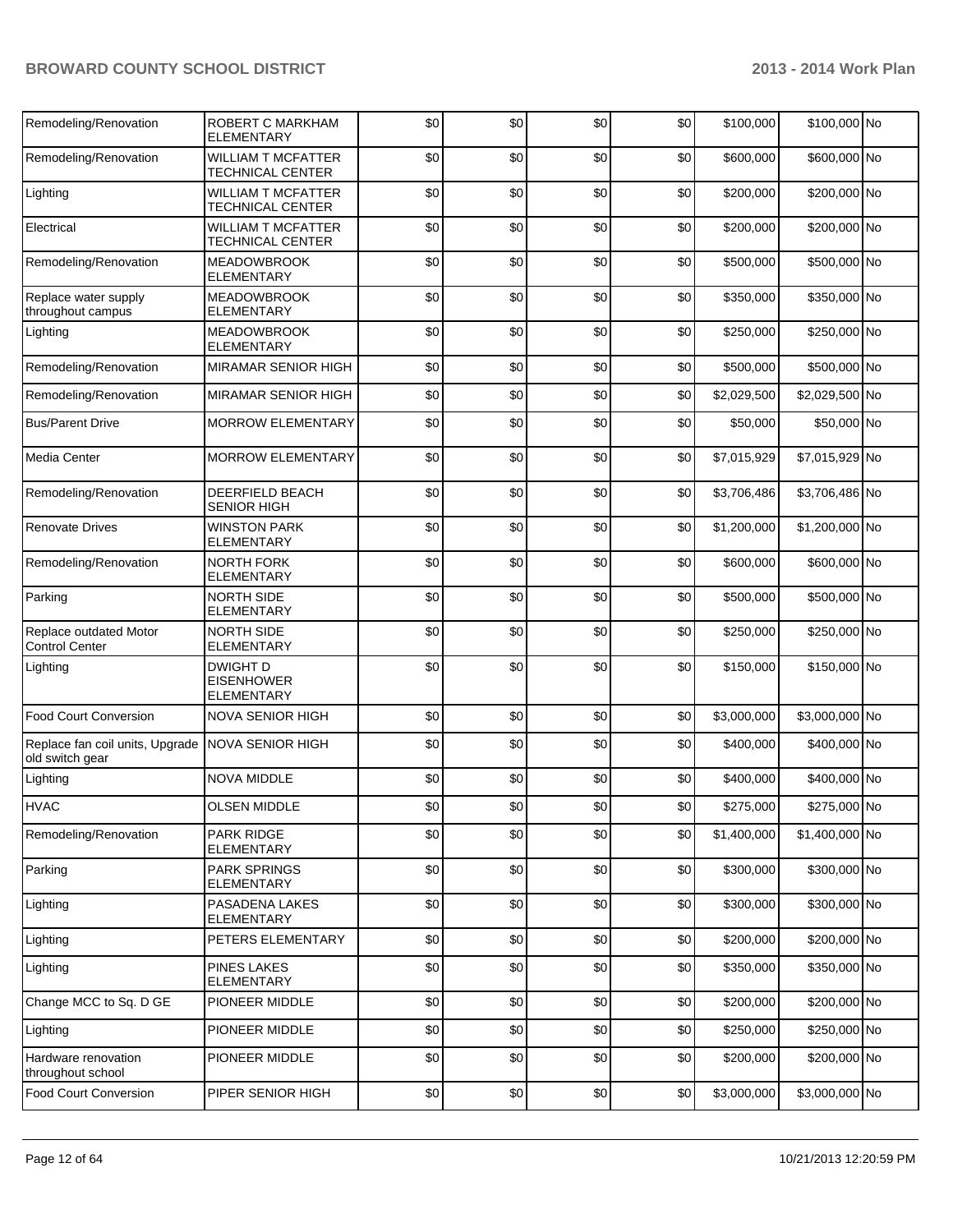| Renovate 2 storage houses                                                                       | <b>PLANTATION SENIOR</b><br>HIGH              | \$0 | \$0 | \$0 | \$0 | \$250,000   | \$250,000 No   |  |
|-------------------------------------------------------------------------------------------------|-----------------------------------------------|-----|-----|-----|-----|-------------|----------------|--|
| <b>Ceiling Tile</b>                                                                             | POMPANO BEACH<br><b>MIDDLE</b>                | \$0 | \$0 | \$0 | \$0 | \$180,000   | \$180,000 No   |  |
| Remodeling/Renovation                                                                           | RAMBLEWOOD MIDDLE                             | \$0 | \$0 | \$0 | \$0 | \$200,000   | \$200,000 No   |  |
| Remodeling/Renovation                                                                           | RAMBLEWOOD MIDDLE                             | \$0 | \$0 | \$0 | \$0 | \$800,000   | \$800,000 No   |  |
| Walkways                                                                                        | <b>RIVERSIDE</b><br><b>ELEMENTARY</b>         | \$0 | \$0 | \$0 | \$0 | \$230,000   | \$230,000 No   |  |
| Capital Improvements                                                                            | <b>ROYAL PALM</b><br><b>ELEMENTARY</b>        | \$0 | \$0 | \$0 | \$0 | \$250,000   | \$250,000 No   |  |
| Remodeling/Renovation                                                                           | SANDPIPER<br><b>ELEMENTARY</b>                | \$0 | \$0 | \$0 | \$0 | \$200,000   | \$200,000 No   |  |
| Remodeling/Renovation                                                                           | <b>SAWGRASS</b><br><b>ELEMENTARY</b>          | \$0 | \$0 | \$0 | \$0 | \$161,693   | \$161,693 No   |  |
| Remodeling/Renovation                                                                           | <b>SAWGRASS</b><br>ELEMENTARY                 | \$0 | \$0 | \$0 | \$0 | \$200,000   | \$200,000 No   |  |
| Parent Drive Expansion                                                                          | <b>SEA CASTLE</b><br><b>ELEMENTARY</b>        | \$0 | \$0 | \$0 | \$0 | \$300,000   | \$300,000 No   |  |
| Lighting                                                                                        | <b>SEMINOLE MIDDLE</b>                        | \$0 | \$0 | \$0 | \$0 | \$200,000   | \$200,000 No   |  |
| <b>HVAC</b>                                                                                     | <b>CROSS CREEK SCHOOL</b>                     | \$0 | \$0 | \$0 | \$0 | \$200,000   | \$200,000 No   |  |
| Lighting                                                                                        | SILVER RIDGE<br><b>ELEMENTARY</b>             | \$0 | \$0 | \$0 | \$0 | \$200,000   | \$200,000 No   |  |
| Replace 35 heat-pump units                                                                      | SILVER TRAIL MIDDLE                           | \$0 | \$0 | \$0 | \$0 | \$800,000   | \$800,000 No   |  |
| Renovate Auditorium                                                                             | SOUTH BROWARD<br><b>SENIOR HIGH</b>           | \$0 | \$0 | \$0 | \$0 | \$400,000   | \$400,000 No   |  |
| Old South Central Area Office<br>Remodeling/Renovation                                          | Location not specified                        | \$0 | \$0 | \$0 | \$0 | \$450,000   | \$450,000 No   |  |
| Auto detailing                                                                                  | SOUTH PLANTATION<br><b>SENIOR HIGH</b>        | \$0 | \$0 | \$0 | \$0 | \$225,000   | \$225,000 No   |  |
| Capital Improvements                                                                            | SOUTH PLANTATION<br><b>SENIOR HIGH</b>        | \$0 | \$0 | \$0 | \$0 | \$200,000   | \$200,000 No   |  |
| <b>Food Court Conversion</b>                                                                    | STONEMAN DOUGLAS<br><b>SENIOR HIGH</b>        | \$0 | \$0 | \$0 | \$0 | \$3,000,000 | \$3,000,000 No |  |
| Walkways                                                                                        | <b>TEDDER ELEMENTARY</b>                      | \$0 | \$0 | \$0 | \$0 | \$165,000   | \$165,000 No   |  |
| <b>Concurrent Replacement</b>                                                                   | <b>TEDDER ELEMENTARY</b>                      | \$0 | \$0 | \$0 | \$0 | \$4,508,700 | \$4,508,700 No |  |
| Replace hollow metal doors,<br>jambx and windows throughout MIDDLE<br>school                    | <b>TEQUESTA TRACE</b>                         | \$0 | \$0 | \$0 | \$0 | \$750,000   | \$750,000 No   |  |
| <b>Traffic Improvements</b>                                                                     | <b>TEQUESTA TRACE</b><br><b>MIDDLE</b>        | \$0 | \$0 | \$0 | \$0 | \$700,000   | \$700,000 No   |  |
| Replace all heat pump / ac<br>units throughout school.<br>Upgrade ac in office computer<br>room | <b>TRADEWINDS</b><br><b>ELEMENTARY</b>        | \$0 | \$0 | \$0 | \$0 | \$300,000   | \$300,000 No   |  |
| <b>Covered Walkways</b>                                                                         | <b>TROPICAL</b><br><b>ELEMENTARY</b>          | \$0 | \$0 | \$0 | \$0 | \$215,290   | \$215,290 No   |  |
| Remodeling/Renovation                                                                           | HALLANDALE ADULT &<br><b>COMMUNITY CENTER</b> | \$0 | \$0 | \$0 | \$0 | \$125,000   | \$125,000 No   |  |
| Electrical                                                                                      | <b>WALKER ELEMENTARY</b><br>(MAGNET)          | \$0 | \$0 | \$0 | \$0 | \$200,000   | \$200,000 No   |  |
| Roofing                                                                                         | <b>WESTCHESTER</b><br><b>ELEMENTARY</b>       | \$0 | \$0 | \$0 | \$0 | \$1,000,000 | \$1,000,000 No |  |
| Lighting                                                                                        | <b>WESTERN SENIOR</b><br>HIGH                 | \$0 | \$0 | \$0 | \$0 | \$200,000   | \$200,000 No   |  |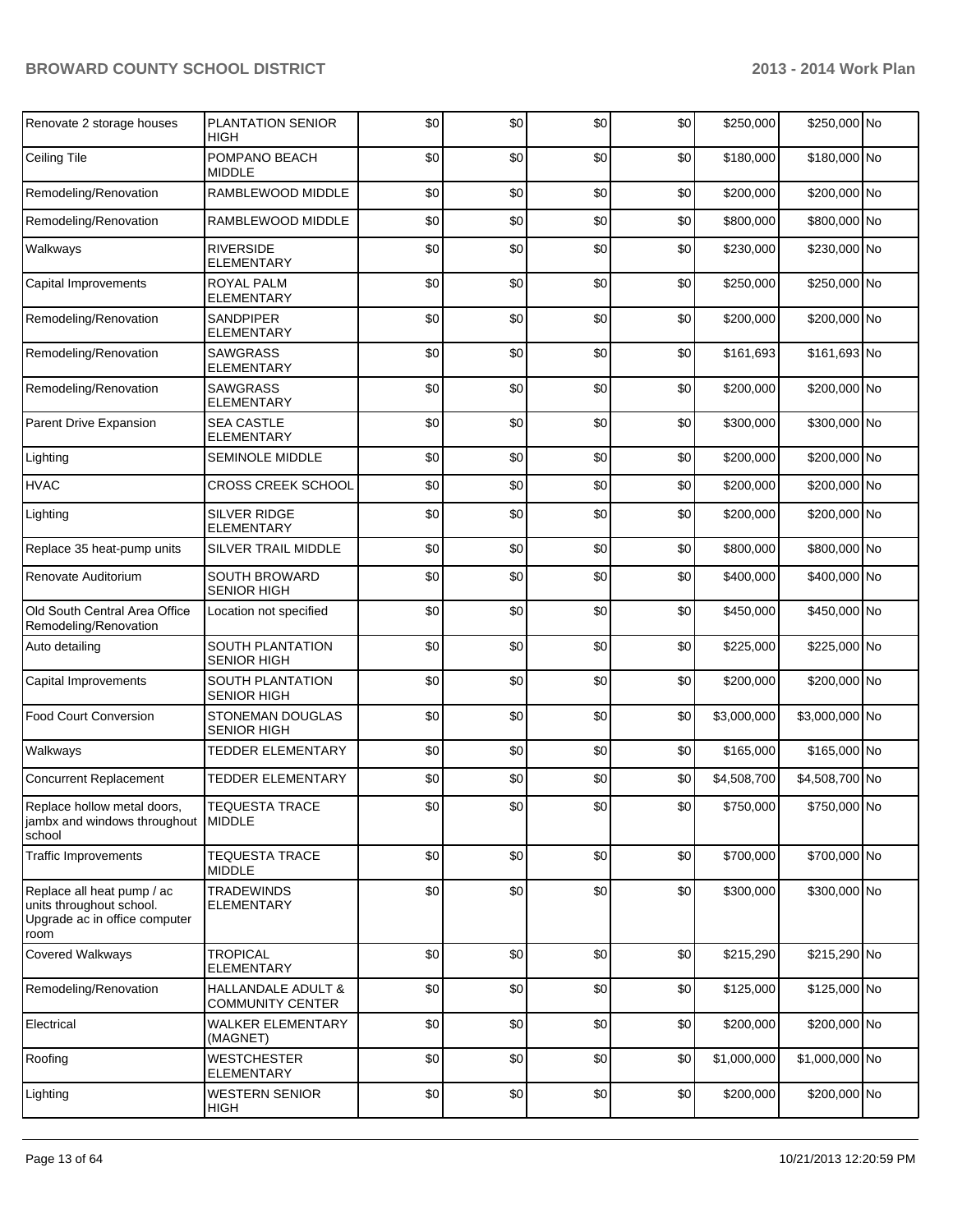| Lighting                                                      | <b>WHIDDON-ROGERS</b><br><b>EDUCATION CENTER</b>              | \$0 | \$0 | \$0 | \$0 | \$200,000   | \$200,000 No   |  |
|---------------------------------------------------------------|---------------------------------------------------------------|-----|-----|-----|-----|-------------|----------------|--|
| <b>Covered Walkways</b>                                       | <b>VIRGINIA SHUMAN</b><br>YOUNG ELEMENTARY                    | \$0 | \$0 | \$0 | \$0 | \$250,000   | \$250,000 No   |  |
| <b>Covered Walkways</b>                                       | <b>WALTER C YOUNG</b><br><b>MIDDLE</b>                        | \$0 | \$0 | \$0 | \$0 | \$250,000   | \$250,000 No   |  |
| Retrofit all 2x4 flouresents to T8 WESTERN SENIOR<br>ballasts | <b>HIGH</b>                                                   | \$0 | \$0 | \$0 | \$0 | \$300,000   | \$300,000 No   |  |
| Fire Alarm                                                    | <b>ATTUCKS MIDDLE</b>                                         | \$0 | \$0 | \$0 | \$0 | \$360,473   | \$360,473 No   |  |
| <b>HVAC</b>                                                   | <b>BAIR MIDDLE</b>                                            | \$0 | \$0 | \$0 | \$0 | \$210,000   | \$210,000 No   |  |
| Generator                                                     | <b>BAIR MIDDLE</b>                                            | \$0 | \$0 | \$0 | \$0 | \$550,000   | \$550,000 No   |  |
| <b>HVAC</b>                                                   | <b>BANYAN ELEMENTARY</b>                                      | \$0 | \$0 | \$0 | \$0 | \$200,000   | \$200,000 No   |  |
| Generator                                                     | <b>BANYAN ELEMENTARY</b>                                      | \$0 | \$0 | \$0 | \$0 | \$350,000   | \$350,000 No   |  |
| <b>Concurrent Replacement</b>                                 | <b>BECON</b><br><b>ADMINISTRATION</b>                         | \$0 | \$0 | \$0 | \$0 | \$8,068,000 | \$8,068,000 No |  |
| Generator                                                     | <b>BLANCHE ELY SENIOR</b><br><b>HIGH</b>                      | \$0 | \$0 | \$0 | \$0 | \$250,000   | \$250,000 No   |  |
| Playground                                                    | <b>BOULEVARD HEIGHTS</b><br><b>ELEMENTARY</b>                 | \$0 | \$0 | \$0 | \$0 | \$214,721   | \$214,721 No   |  |
| <b>HVAC</b>                                                   | <b>BOULEVARD HEIGHTS</b><br><b>ELEMENTARY</b>                 | \$0 | \$0 | \$0 | \$0 | \$400,000   | \$400,000 No   |  |
| <b>HVAC</b>                                                   | <b>BOULEVARD HEIGHTS</b><br><b>ELEMENTARY</b>                 | \$0 | \$0 | \$0 | \$0 | \$350,000   | \$350,000 No   |  |
| Fire Alarm/Sprinkler                                          | <b>BRIGHT HORIZONS</b>                                        | \$0 | \$0 | \$0 | \$0 | \$400,000   | \$400,000 No   |  |
| <b>HVAC</b>                                                   | <b>BRIGHT HORIZONS</b>                                        | \$0 | \$0 | \$0 | \$0 | \$210,000   | \$210,000 No   |  |
| Playground                                                    | <b>BROADVIEW</b><br><b>ELEMENTARY</b>                         | \$0 | \$0 | \$0 | \$0 | \$322,221   | \$322,221 No   |  |
| Playground                                                    | <b>BROADVIEW</b><br>ELEMENTARY                                | \$0 | \$0 | \$0 | \$0 | \$190,830   | \$190,830 No   |  |
| Playground                                                    | <b>BROWARD ESTATES</b><br><b>ELEMENTARY</b>                   | \$0 | \$0 | \$0 | \$0 | \$214,721   | \$214,721 No   |  |
| Generator                                                     | <b>BROWARD ESTATES</b><br><b>ELEMENTARY</b>                   | \$0 | \$0 | \$0 | \$0 | \$350,000   | \$350,000 No   |  |
| <b>INDOOR AIR QUALITY</b>                                     | <b>BROWARD FIRE</b><br><b>ACADEMY (VO-TECH</b><br>OFF CAMPUS) | \$0 | \$0 | \$0 | \$0 | \$573,191   | \$573,191 No   |  |
| Playground                                                    | <b>CASTLE HILL</b><br><b>ELEMENTARY</b>                       | \$0 | \$0 | \$0 | \$0 | \$214,721   | \$214,721 No   |  |
| <b>HVAC</b>                                                   | <b>CENTRAL PARK</b><br><b>ELEMENTARY</b>                      | \$0 | \$0 | \$0 | \$0 | \$300,000   | \$300,000 No   |  |
| <b>HVAC</b>                                                   | <b>CHAPEL TRAIL</b><br><b>ELEMENTARY</b>                      | \$0 | \$0 | \$0 | \$0 | \$500,000   | \$500,000 No   |  |
| Repaint                                                       | <b>CHAPEL TRAIL</b><br>ELEMENTARY                             | \$0 | \$0 | \$0 | \$0 | \$350,000   | \$350,000 No   |  |
| Playground                                                    | <b>CHAPEL TRAIL</b><br>ELEMENTARY                             | \$0 | \$0 | \$0 | \$0 | \$214,721   | \$214,721 No   |  |
| Playground                                                    | <b>CHAPEL TRAIL</b><br>ELEMENTARY                             | \$0 | \$0 | \$0 | \$0 | \$190,830   | \$190,830 No   |  |
| <b>HVAC</b>                                                   | <b>COCONUT CREEK</b><br><b>ELEMENTARY</b>                     | \$0 | \$0 | \$0 | \$0 | \$250,000   | \$250,000 No   |  |
| Generator                                                     | <b>COCONUT CREEK</b><br><b>ELEMENTARY</b>                     | \$0 | \$0 | \$0 | \$0 | \$350,000   | \$350,000 No   |  |
| Electrical                                                    | <b>COCONUT CREEK</b><br><b>SENIOR HIGH</b>                    | \$0 | \$0 | \$0 | \$0 | \$350,000   | \$350,000 No   |  |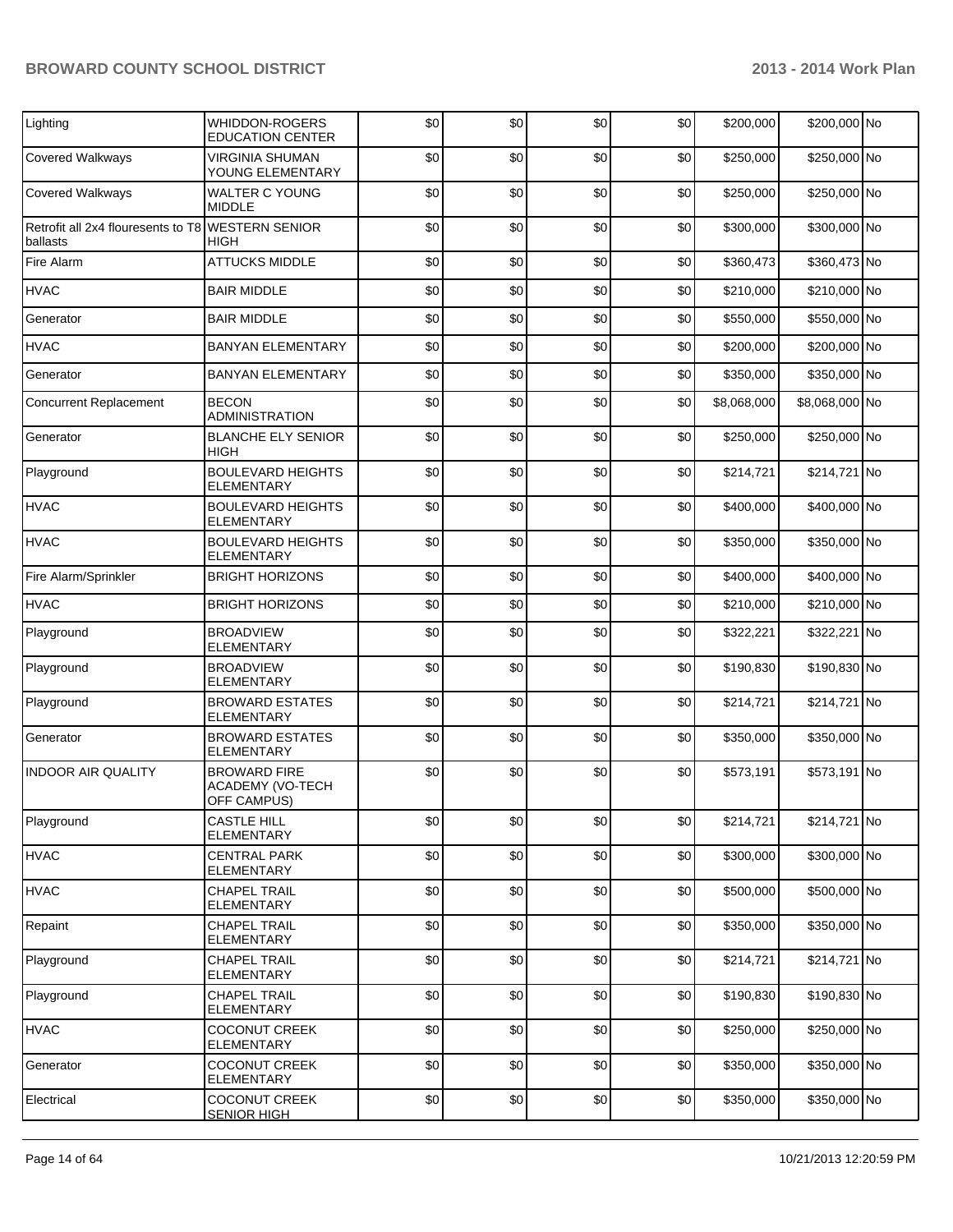| <b>HVAC</b>                                              | <b>COCONUT CREEK</b><br><b>SENIOR HIGH</b> | \$0 | \$0 | \$0 | \$0 | \$500,000    | \$500,000 No    |  |
|----------------------------------------------------------|--------------------------------------------|-----|-----|-----|-----|--------------|-----------------|--|
| Playground                                               | <b>COLLINS ELEMENTARY</b>                  | \$0 | \$0 | \$0 | \$0 | \$195,893    | \$195,893 No    |  |
| Generator                                                | <b>COLLINS ELEMENTARY</b>                  | \$0 | \$0 | \$0 | \$0 | \$350,000    | \$350,000 No    |  |
| Remodeling, Renovation, and<br><b>Indoor Air Quality</b> | <b>COOPER CITY SENIOR</b><br><b>HIGH</b>   | \$0 | \$0 | \$0 | \$0 | \$16,500,000 | \$16,500,000 No |  |
| <b>HVAC</b>                                              | <b>CORAL PARK</b><br><b>ELEMENTARY</b>     | \$0 | \$0 | \$0 | \$0 | \$250,000    | \$250,000 No    |  |
| Playground                                               | <b>CORAL SPRINGS</b><br><b>ELEMENTARY</b>  | \$0 | \$0 | \$0 | \$0 | \$322,221    | \$322,221 No    |  |
| <b>HVAC</b>                                              | <b>CORAL SPRINGS</b><br><b>ELEMENTARY</b>  | \$0 | \$0 | \$0 | \$0 | \$210,000    | \$210,000 No    |  |
| Upgrade master clock/intercom                            | <b>CORAL SPRINGS</b><br><b>ELEMENTARY</b>  | \$0 | \$0 | \$0 | \$0 | \$200,000    | \$200,000 No    |  |
| <b>HVAC</b>                                              | <b>CORAL SPRINGS</b><br><b>SENIOR HIGH</b> | \$0 | \$0 | \$0 | \$0 | \$200,000    | \$200,000 No    |  |
| <b>HVAC</b>                                              | <b>CORAL SPRINGS</b><br><b>SENIOR HIGH</b> | \$0 | \$0 | \$0 | \$0 | \$600,000    | \$600,000 No    |  |
| <b>Exterior Lighting</b>                                 | <b>CORAL SPRINGS</b><br><b>SENIOR HIGH</b> | \$0 | \$0 | \$0 | \$0 | \$250,000    | \$250,000 No    |  |
| AIR CONDITIONER                                          | <b>CORAL SPRINGS</b><br><b>MIDDLE</b>      | \$0 | \$0 | \$0 | \$0 | \$1,000,000  | \$1,000,000 No  |  |
| <b>HVAC</b>                                              | <b>CORAL SPRINGS</b><br><b>MIDDLE</b>      | \$0 | \$0 | \$0 | \$0 | \$200,000    | \$200,000 No    |  |
| <b>ROOFING</b>                                           | <b>CORAL SPRINGS</b><br><b>MIDDLE</b>      | \$0 | \$0 | \$0 | \$0 | \$2,214,000  | \$2,214,000 No  |  |
| <b>HVAC</b>                                              | <b>COUNTRY HILLS</b><br>ELEMENTARY         | \$0 | \$0 | \$0 | \$0 | \$800,000    | \$800,000 No    |  |
| Playground                                               | <b>COUNTRY HILLS</b><br><b>ELEMENTARY</b>  | \$0 | \$0 | \$0 | \$0 | \$15,000     | \$15,000 No     |  |
| Fire Alarm                                               | <b>COUNTRY HILLS</b><br>ELEMENTARY         | \$0 | \$0 | \$0 | \$0 | \$189,923    | \$189,923 No    |  |
| Re-Pipe Domestic Water Lines                             | <b>COUNTRY ISLES</b><br><b>ELEMENTARY</b>  | \$0 | \$0 | \$0 | \$0 | \$350,000    | \$350,000 No    |  |
| <b>HVAC</b>                                              | <b>CROISSANT PARK</b><br><b>ELEMENTARY</b> | \$0 | \$0 | \$0 | \$0 | \$250,000    | \$250,000 No    |  |
| <b>HVAC</b>                                              | <b>WALTER C YOUNG</b><br><b>MIDDLE</b>     | \$0 | \$0 | \$0 | \$0 | \$250,000    | \$250,000 No    |  |
| Generator                                                | CYPRESS ELEMENTARY                         | \$0 | \$0 | \$0 | \$0 | \$350,000    | \$350,000 No    |  |
| Playground                                               | <b>DANIA ELEMENTARY</b>                    | \$0 | \$0 | \$0 | \$0 | \$190,830    | \$190,830 No    |  |
| Generator                                                | <b>DANIA ELEMENTARY</b>                    | \$0 | \$0 | \$0 | \$0 | \$350,000    | \$350,000 No    |  |
| Fire Sprinkler                                           | <b>DANIA ELEMENTARY</b>                    | \$0 | \$0 | \$0 | \$0 | \$825,000    | \$825,000 No    |  |
| Playground                                               | DEERFIELD BEACH<br><b>ELEMENTARY</b>       | \$0 | \$0 | \$0 | \$0 | \$190,830    | \$190,830 No    |  |
| Playground                                               | DEERFIELD BEACH<br>ELEMENTARY              | \$0 | \$0 | \$0 | \$0 | \$214,721    | \$214,721 No    |  |
| Pool                                                     | DEERFIELD BEACH<br><b>SENIOR HIGH</b>      | \$0 | \$0 | \$0 | \$0 | \$2,600,000  | \$2,600,000 No  |  |
| <b>HVAC</b>                                              | DEERFIELD BEACH<br><b>SENIOR HIGH</b>      | \$0 | \$0 | \$0 | \$0 | \$600,000    | \$600,000 No    |  |
| <b>HVAC</b>                                              | DEERFIELD BEACH<br><b>SENIOR HIGH</b>      | \$0 | \$0 | \$0 | \$0 | \$1,000,000  | \$1,000,000 No  |  |
| Remodel/Renovations                                      | DEERFIELD BEACH<br>SENIOR HIGH             | \$0 | \$0 | \$0 | \$0 | \$2,000,000  | \$2,000,000 No  |  |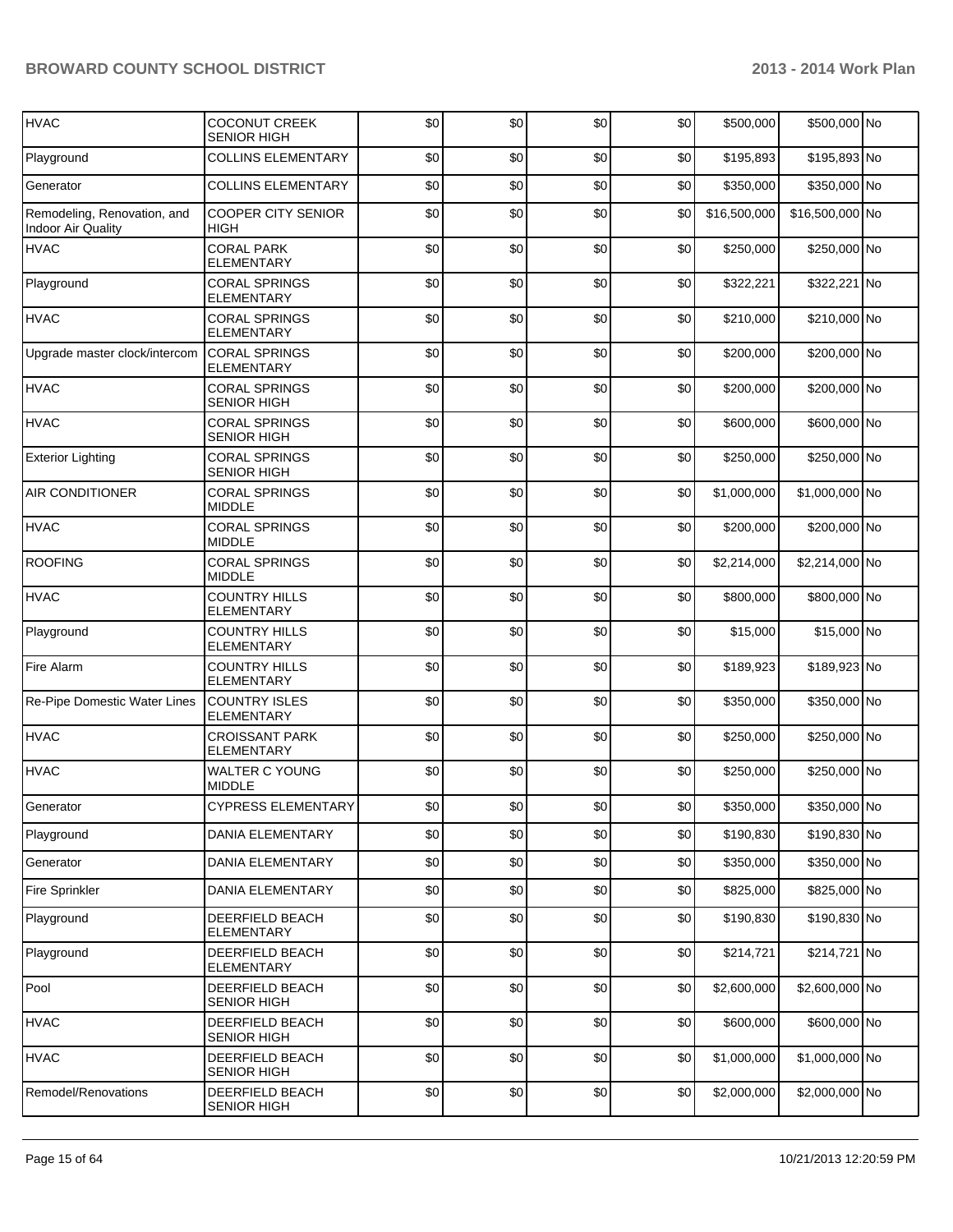| <b>INDOOR AIR QUALITY</b>                                  | DEERFIELD BEACH<br><b>SENIOR HIGH</b>         | \$0 | \$0 | \$0 | \$0 | \$2,946,486  | \$2,946,486 No  |  |
|------------------------------------------------------------|-----------------------------------------------|-----|-----|-----|-----|--------------|-----------------|--|
| Generator                                                  | DEERFIELD BEACH<br><b>SENIOR HIGH</b>         | \$0 | \$0 | \$0 | \$0 | \$250,000    | \$250,000 No    |  |
| Food Court                                                 | DEERFIELD BEACH<br><b>SENIOR HIGH</b>         | \$0 | \$0 | \$0 | \$0 | \$4,850,940  | \$4,850,940 No  |  |
| Remodel FISH 904                                           | DEERFIELD BEACH<br><b>MIDDLE</b>              | \$0 | \$0 | \$0 | \$0 | \$25,000     | \$25,000 No     |  |
| Media Center                                               | DEERFIELD BEACH<br><b>MIDDLE</b>              | \$0 | \$0 | \$0 | \$0 | \$2,500,000  | \$2,500,000 No  |  |
| Marquee Sign                                               | DEERFIELD BEACH<br><b>MIDDLE</b>              | \$0 | \$0 | \$0 | \$0 | \$27,883     | \$27,883 No     |  |
| Reconfigure water supply                                   | DEERFIELD BEACH<br><b>MIDDLE</b>              | \$0 | \$0 | \$0 | \$0 | \$15,000     | \$15,000 No     |  |
| <b>HVAC</b>                                                | <b>DEERFIELD PARK</b><br><b>ELEMENTARY</b>    | \$0 | \$0 | \$0 | \$0 | \$180,000    | \$180,000 No    |  |
| <b>HVAC</b>                                                | <b>DILLARD SENIOR HIGH</b>                    | \$0 | \$0 | \$0 | \$0 | \$180,000    | \$180,000 No    |  |
| <b>District Wide</b><br>Environmental Strategic<br>Program | Location not specified                        | \$0 | \$0 | \$0 | \$0 | \$12,000,000 | \$12,000,000 No |  |
| <b>HVAC</b>                                                | <b>CHARLES DREW</b><br><b>RESOURCE CENTER</b> | \$0 | \$0 | \$0 | \$0 | \$200.000    | \$200,000 No    |  |
| Replace Cooling tower                                      | <b>DREW ELEMENTARY</b>                        | \$0 | \$0 | \$0 | \$0 | \$2,200,000  | \$2,200,000 No  |  |
| Security/Fencing                                           | <b>EAGLE RIDGE</b><br><b>ELEMENTARY</b>       | \$0 | \$0 | \$0 | \$0 | \$80,000     | \$80,000 No     |  |
| Capital Improvements                                       | <b>EAGLE RIDGE</b><br><b>ELEMENTARY</b>       | \$0 | \$0 | \$0 | \$0 | \$250,000    | \$250,000 No    |  |
| <b>INDOOR AIR QUALITY</b>                                  | <b>EMBASSY CREEK</b><br>ELEMENTARY            | \$0 | \$0 | \$0 | \$0 | \$1,500,000  | \$1,500,000 No  |  |
| <b>HVAC</b>                                                | <b>EMBASSY CREEK</b><br>ELEMENTARY            | \$0 | \$0 | \$0 | \$0 | \$230,000    | \$230,000 No    |  |
| Playground                                                 | <b>EVERGLADES</b><br>ELEMENTARY               | \$0 | \$0 | \$0 | \$0 | \$70,000     | \$70,000 No     |  |
| Generator                                                  | FAIRWAY ELEMENTARY                            | \$0 | \$0 | \$0 | \$0 | \$350,000    | \$350,000 No    |  |
| <b>HVAC</b>                                                | FAIRWAY ELEMENTARY                            | \$0 | \$0 | \$0 | \$0 | \$200,000    | \$200,000 No    |  |
| <b>HVAC</b>                                                | FAIRWAY ELEMENTARY                            | \$0 | \$0 | \$0 | \$0 | \$500,000    | \$500,000 No    |  |
| <b>AIR CONDITIONER</b>                                     | <b>FAIRWAY ELEMENTARY</b>                     | \$0 | \$0 | \$0 | \$0 | \$180,000    | \$180,000 No    |  |
| Drainage                                                   | <b>FAIRWAY ELEMENTARY</b>                     | \$0 | \$0 | \$0 | \$0 | \$20,000     | \$20,000 No     |  |
| Remodeling/Renovation                                      | FOREST GLEN MIDDLE                            | \$0 | \$0 | \$0 | \$0 | \$300,000    | \$300,000 No    |  |
| Fire Alarm                                                 | <b>FOREST HILLS</b><br>ELEMENTARY             | \$0 | \$0 | \$0 | \$0 | \$150,000    | \$150,000 No    |  |
| <b>HVAC Repairs</b>                                        | <b>FOREST HILLS</b><br>ELEMENTARY             | \$0 | \$0 | \$0 | \$0 | \$16,000     | \$16,000 No     |  |
| <b>Water Lines</b>                                         | <b>STEPHEN FOSTER</b><br><b>ELEMENTARY</b>    | \$0 | \$0 | \$0 | \$0 | \$200,000    | \$200,000 No    |  |
| Addition/Storage Bldg                                      | <b>ATLANTIC TECHNICAL</b><br><b>CENTER</b>    | \$0 | \$0 | \$0 | \$0 | \$400,000    | \$400,000 No    |  |
| Safety                                                     | <b>GRIFFIN ELEMENTARY</b>                     | \$0 | \$0 | \$0 | \$0 | \$250,000    | \$250,000 No    |  |
| Generator                                                  | HALLANDALE ADULT &<br><b>COMMUNITY CENTER</b> | \$0 | \$0 | \$0 | \$0 | \$350,000    | \$350,000 No    |  |
| Capital Improvements                                       | <b>HALLANDALE SENIOR</b><br><b>HIGH</b>       | \$0 | \$0 | \$0 | \$0 | \$325,000    | \$325,000 No    |  |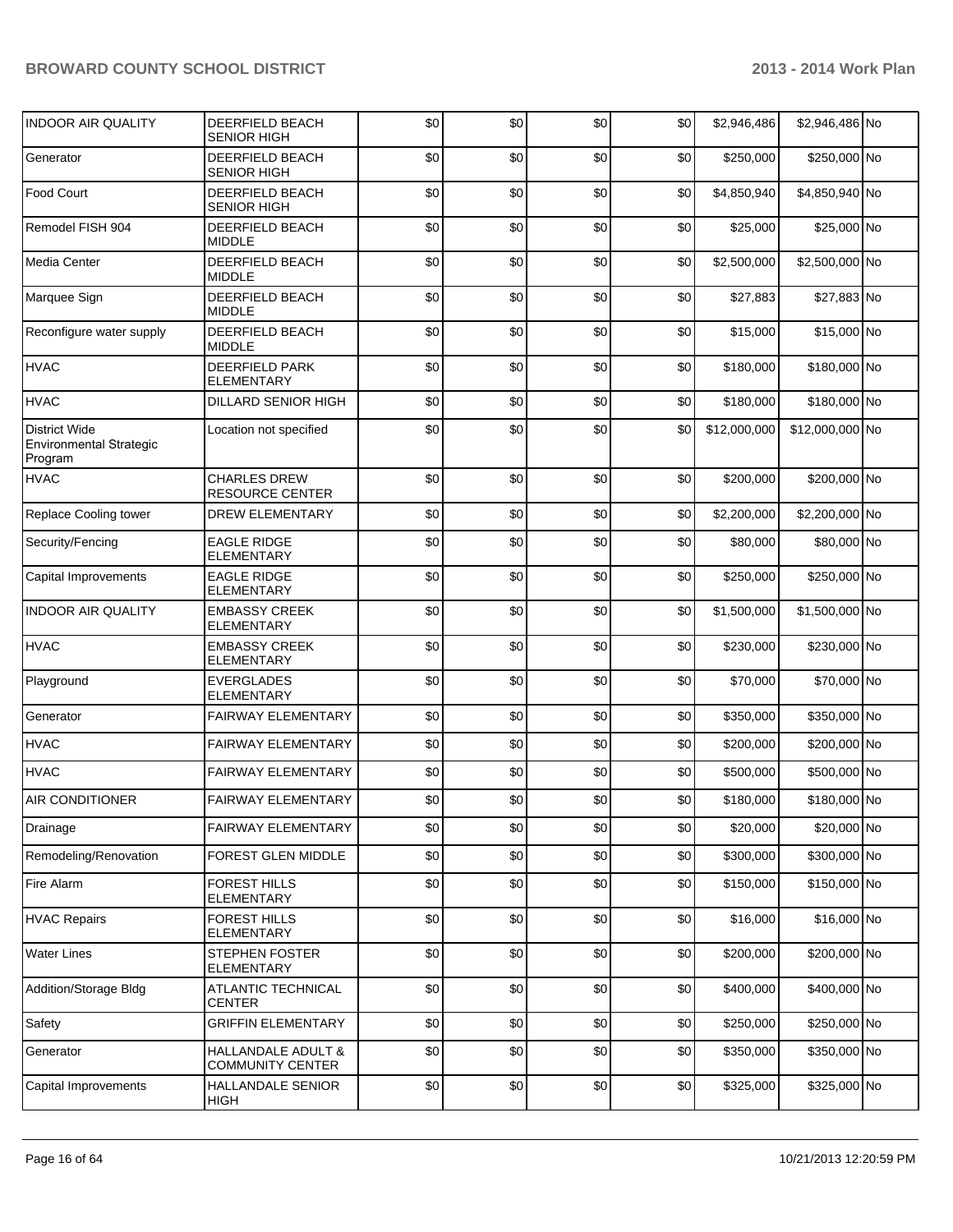| <b>Athletic Field</b>                        | <b>HALLANDALE SENIOR</b><br><b>HIGH</b>              | \$0      | \$0 | \$0 | \$0 | \$325,000   | \$325,000 No   |  |
|----------------------------------------------|------------------------------------------------------|----------|-----|-----|-----|-------------|----------------|--|
| Playground                                   | <b>HARBORDALE</b><br><b>ELEMENTARY</b>               | \$0      | \$0 | \$0 | \$0 | \$190,830   | \$190,830 No   |  |
| Generator                                    | <b>HARBORDALE</b><br><b>ELEMENTARY</b>               | \$0      | \$0 | \$0 | \$0 | \$350,000   | \$350,000 No   |  |
| Playground                                   | <b>HARBORDALE</b><br><b>ELEMENTARY</b>               | \$0      | \$0 | \$0 | \$0 | \$214.721   | \$214,721 No   |  |
| Fire Sprinkler                               | <b>HORIZON ELEMENTARY</b>                            | \$0      | \$0 | \$0 | \$0 | \$676,000   | \$676,000 No   |  |
| Playground                                   | <b>JAMES S HUNT</b><br>ELEMENTARY                    | \$0      | \$0 | \$0 | \$0 | \$214,721   | \$214,721 No   |  |
| Playground                                   | <b>JAMES S HUNT</b><br><b>ELEMENTARY</b>             | \$0      | \$0 | \$0 | \$0 | \$190,830   | \$190,830 No   |  |
| Kitchen/Cafeteria Expansion /<br>Replacement | <b>JAMES S HUNT</b><br><b>ELEMENTARY</b>             | \$0      | \$0 | \$0 | \$0 | \$7,080,064 | \$7,080,064 No |  |
| Playground                                   | MARTIN LUTHER KING<br><b>ELEMENTARY</b>              | \$0      | \$0 | \$0 | \$0 | \$195,893   | \$195,893 No   |  |
| Playground                                   | <b>LAKE FOREST</b><br>ELEMENTARY                     | \$0      | \$0 | \$0 | \$0 | \$75,000    | \$75,000 No    |  |
| <b>HVAC</b>                                  | <b>LAKE FOREST</b><br><b>ELEMENTARY</b>              | \$0      | \$0 | \$0 | \$0 | \$260,000   | \$260,000 No   |  |
| Generator                                    | <b>LAKE FOREST</b><br>ELEMENTARY                     | \$0      | \$0 | \$0 | \$0 | \$350,000   | \$350,000 No   |  |
| Playground                                   | LARKDALE<br><b>ELEMENTARY</b>                        | \$0      | \$0 | \$0 | \$0 | \$214,721   | \$214,721 No   |  |
| Capital Improvements                         | LAUDERDALE LAKES<br><b>MIDDLE</b>                    | \$0      | \$0 | \$0 | \$0 | \$250,000   | \$250,000 No   |  |
| <b>INDOOR AIR QUALITY</b>                    | LAUDERDALE LAKES<br><b>MIDDLE</b>                    | \$0      | \$0 | \$0 | \$0 | \$2,125,910 | \$2,125,910 No |  |
| Generator                                    | LAUDERDALE MANORS<br><b>ELEMENTARY</b>               | \$0      | \$0 | \$0 | \$0 | \$350,000   | \$350,000 No   |  |
| Capital Improvements                         | LAUDERHILL MIDDLE                                    | \$0      | \$0 | \$0 | \$0 | \$250,000   | \$250,000 No   |  |
| Fire Alarm                                   | PEMBROKE LAKES<br><b>ELEMENTARY</b>                  | \$0      | \$0 | \$0 | \$0 | \$160,000   | \$160,000 No   |  |
| Remodeling/Renovation                        | <b>MAPLEWOOD</b><br><b>ELEMENTARY</b>                | \$0      | \$0 | \$0 | \$0 | \$7,500     | \$7,500 No     |  |
| Fire Sprinkler                               | <b>MAPLEWOOD</b><br><b>ELEMENTARY</b>                | \$0      | \$0 | \$0 | \$0 | \$685,000   | \$685,000 No   |  |
| Remodeling/Renovation                        | <b>MAPLEWOOD</b><br><b>ELEMENTARY</b>                | $\Omega$ | \$0 | \$0 | \$በ | \$25,000    | \$25,000 No    |  |
| Remodeling/Renovation                        | <b>MAPLEWOOD</b><br><b>ELEMENTARY</b>                | \$0      | \$0 | \$0 | \$0 | \$15,000    | \$15,000 No    |  |
| Playgrounds/playcourts                       | <b>MAPLEWOOD</b><br><b>ELEMENTARY</b>                | \$0      | \$0 | \$0 | \$0 | \$75,000    | \$75,000 No    |  |
| Remodeling/Renovation                        | MAPLEWOOD<br><b>ELEMENTARY</b>                       | \$0      | \$0 | \$0 | \$0 | \$250,000   | \$250,000 No   |  |
| <b>HVAC</b>                                  | <b>MAPLEWOOD</b><br>ELEMENTARY                       | \$0      | \$0 | \$0 | \$0 | \$250,000   | \$250,000 No   |  |
| Generator                                    | <b>MARGATE</b><br><b>ELEMENTARY</b>                  | \$0      | \$0 | \$0 | \$0 | \$350,000   | \$350,000 No   |  |
| AIR CONDITIONER                              | MARGATE MIDDLE                                       | \$0      | \$0 | \$0 | \$0 | \$250,000   | \$250,000 No   |  |
| Generator                                    | ROBERT C MARKHAM<br><b>ELEMENTARY</b>                | \$0      | \$0 | \$0 | \$0 | \$350,000   | \$350,000 No   |  |
| Remodeling/Renovation                        | <b>WILLIAM T MCFATTER</b><br><b>TECHNICAL CENTER</b> | \$0      | \$0 | \$0 | \$0 | \$150,000   | \$150,000 No   |  |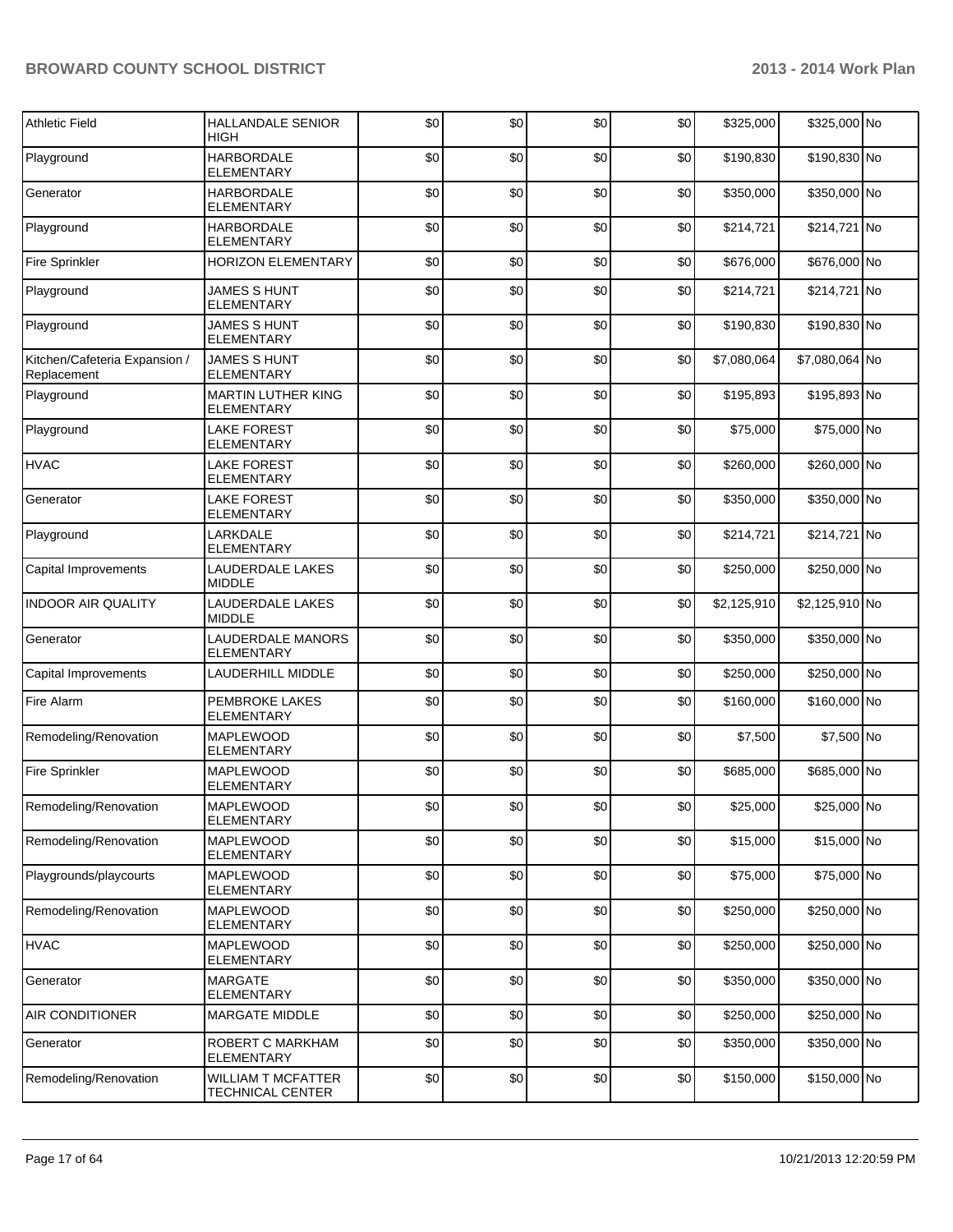| Covered walkways                          | <b>MIRAMAR ELEMENTARY</b>                    | \$0 | \$0 | \$0 | \$0 | \$160,000    | \$160,000 No    |  |
|-------------------------------------------|----------------------------------------------|-----|-----|-----|-----|--------------|-----------------|--|
| Indoor air Quality                        | MIRAMAR ELEMENTARY                           | \$0 | \$0 | \$0 | \$0 | \$1,350,000  | \$1,350,000 No  |  |
| <b>HVAC</b>                               | MIRAMAR SENIOR HIGH                          | \$0 | \$0 | \$0 | \$0 | \$2,500,000  | \$2,500,000 No  |  |
| Fire Alarm                                | <b>MORROW ELEMENTARY</b>                     | \$0 | \$0 | \$0 | \$0 | \$450,000    | \$450,000 No    |  |
| <b>Fire Sprinkler</b>                     | <b>MORROW ELEMENTARY</b>                     | \$0 | \$0 | \$0 | \$0 | \$695,000    | \$695,000 No    |  |
| Capital Improvements                      | <b>MORROW ELEMENTARY</b>                     | \$0 | \$0 | \$0 | \$0 | \$300,000    | \$300,000 No    |  |
| Renovation                                | <b>ATLANTIC TECHNICAL</b><br><b>CENTER</b>   | \$0 | \$0 | \$0 | \$0 | \$750,000    | \$750,000 No    |  |
| <b>INDOOR AIR QUALITY</b>                 | <b>NEW RIVER MIDDLE</b>                      | \$0 | \$0 | \$0 | \$0 | \$2,187,500  | \$2,187,500 No  |  |
| Electrical                                | <b>NOB HILL ELEMENTARY</b>                   | \$0 | \$0 | \$0 | \$0 | \$500,000    | \$500,000 No    |  |
| Playground                                | <b>MIRROR LAKE</b><br><b>ELEMENTARY</b>      | \$0 | \$0 | \$0 | \$0 | \$214,721    | \$214,721 No    |  |
| Generator                                 | <b>NORTH FORK</b><br><b>ELEMENTARY</b>       | \$0 | \$0 | \$0 | \$0 | \$350,000    | \$350,000 No    |  |
| Master plan                               | NORTH LAUDERDALE<br><b>ELEMENTARY</b>        | \$0 | \$0 | \$0 | \$0 | \$25,000     | \$25,000 No     |  |
| <b>Concurrent Replacement</b>             | <b>BENNETT ELEMENTARY</b>                    | \$0 | \$0 | \$0 | \$0 | \$23,000,000 | \$23,000,000 No |  |
| <b>Concurrent Replacement</b>             | <b>DRIFTWOOD</b><br><b>ELEMENTARY</b>        | \$0 | \$0 | \$0 | \$0 | \$14,377,510 | \$14,377,510 No |  |
| <b>Concurrent Replacement</b><br>Phase I  | <b>HOLLYWOOD HILLS</b><br><b>SENIOR HIGH</b> | \$0 | \$0 | \$0 | \$0 | \$44,389,000 | \$44,389,000 No |  |
| <b>Concurrent Replacement</b><br>Phase II | HOLLYWOOD HILLS<br><b>SENIOR HIGH</b>        | \$0 | \$0 | \$0 | \$0 | \$50,782,744 | \$50,782,744 No |  |
| <b>Partial Replacement</b>                | LARKDALE<br><b>ELEMENTARY</b>                | \$0 | \$0 | \$0 | \$0 | \$700,000    | \$700,000 No    |  |
| <b>Partial Replacement</b>                | LARKDALE<br><b>ELEMENTARY</b>                | \$0 | \$0 | \$0 | \$0 | \$20,644,552 | \$20,644,552 No |  |
| <b>Concurrent Replacement</b>             | <b>LLOYD ESTATES</b><br>ELEMENTARY           | \$0 | \$0 | \$0 | \$0 | \$22,145,165 | \$22,145,165 No |  |
| <b>Concurrent Replacement</b>             | <b>BROWARD ESTATES</b><br><b>ELEMENTARY</b>  | \$0 | \$0 | \$0 | \$0 | \$14,864,721 | \$14,864,721 No |  |
| <b>Phase II Concurrent</b><br>Replacement | <b>COOPER CITY SENIOR</b><br>HIGH            | \$0 | \$0 | \$0 | \$0 | \$25,000,000 | \$25,000,000 No |  |
| Kitchen/Cafeteria                         | NORTH LAUDERDALE<br><b>ELEMENTARY</b>        | \$0 | \$0 | \$0 | \$0 | \$450,000    | \$450,000 No    |  |
| Concurrent replacement                    | <b>MCARTHUR SENIOR</b><br>HIGH               | \$0 | \$0 | \$0 | \$0 | \$37,398,345 | \$37,398,345 No |  |
| <b>HVAC</b>                               | NORTH LAUDERDALE<br>ELEMENTARY               | \$0 | \$0 | \$0 | \$0 | \$200,000    | \$200,000 No    |  |
| Capital Improvements                      | NORTH LAUDERDALE<br>ELEMENTARY               | \$0 | \$0 | \$0 | \$0 | \$400,000    | \$400,000 No    |  |
| Playground                                | NORTH SIDE<br>ELEMENTARY                     | \$0 | \$0 | \$0 | \$0 | \$214,721    | \$214,721 No    |  |
| Classroom renovation                      | NORTH SIDE<br>ELEMENTARY                     | \$0 | \$0 | \$0 | \$0 | \$20,468,000 | \$20,468,000 No |  |
| <b>Concurrent Replacement</b>             | NORTHEAST SENIOR<br>HIGH                     | \$0 | \$0 | \$0 | \$0 | \$27,980,525 | \$27,980,525 No |  |
| Master Plan                               | NOVA SENIOR HIGH                             | \$0 | \$0 | \$0 | \$0 | \$80,000     | \$80,000 No     |  |
| HSS/Intercom                              | NOVA SENIOR HIGH                             | \$0 | \$0 | \$0 | \$0 | \$297,300    | \$297,300 No    |  |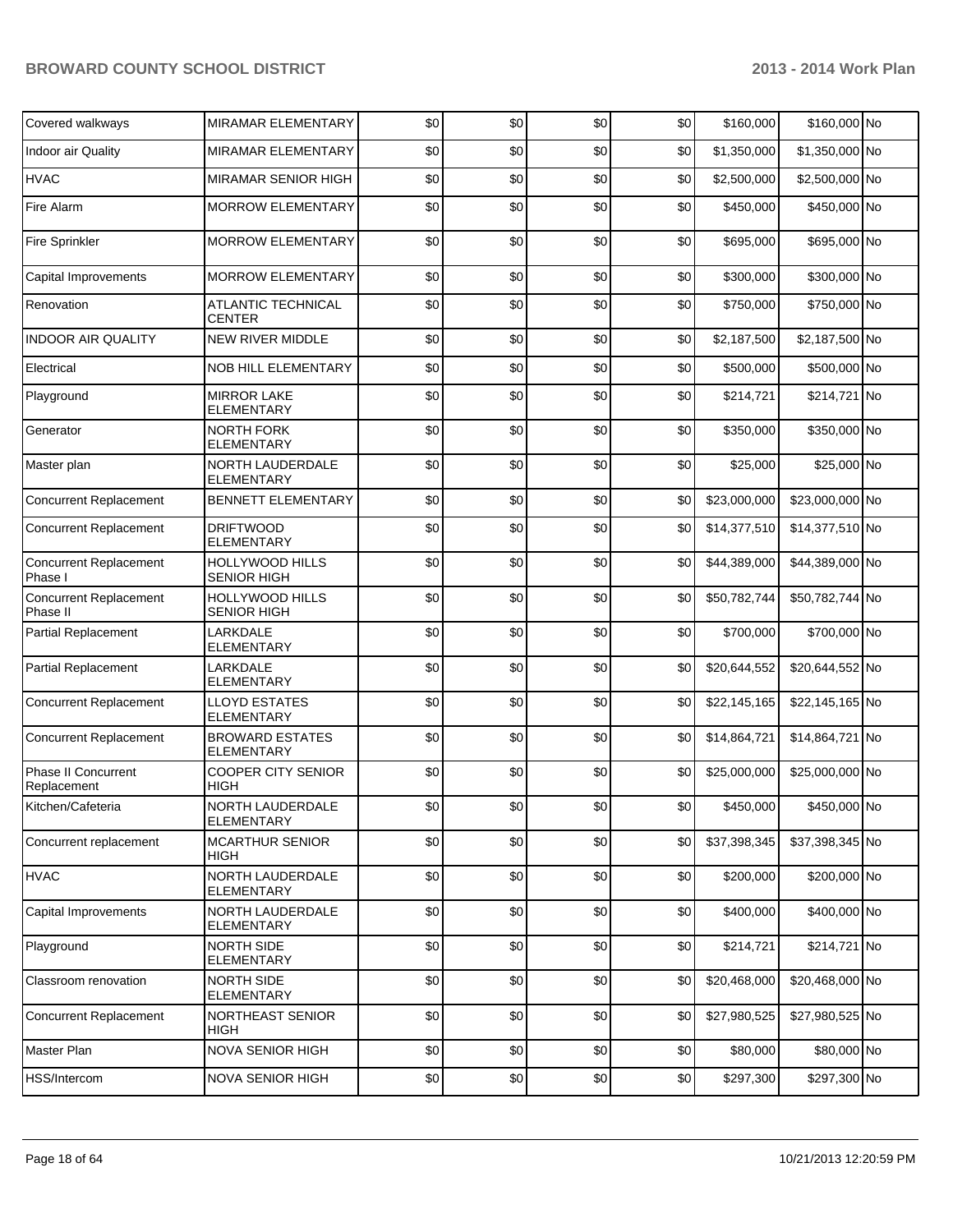| Remodeling & Renovations                     | OAKLAND PARK<br>ELEMENTARY                   | \$0 | \$0 | \$0 | \$0 | \$200,000    | \$200,000 No    |  |
|----------------------------------------------|----------------------------------------------|-----|-----|-----|-----|--------------|-----------------|--|
| Remodeling/Renovation                        | <b>OAKLAND PARK</b><br><b>ELEMENTARY</b>     | \$0 | \$0 | \$0 | \$0 | \$200,000    | \$200,000 No    |  |
| <b>Concurrent Replacement</b>                | <b>OAKRIDGE</b><br>ELEMENTARY                | \$0 | \$0 | \$0 | \$0 | \$26,057,360 | \$26,057,360 No |  |
| Air conditioner                              | <b>OAKRIDGE</b><br><b>ELEMENTARY</b>         | \$0 | \$0 | \$0 | \$0 | \$180,000    | \$180,000 No    |  |
| Generator                                    | <b>OAKRIDGE</b><br><b>ELEMENTARY</b>         | \$0 | \$0 | \$0 | \$0 | \$350,000    | \$350,000 No    |  |
| Kitchen/Cafeteria                            | <b>ORIOLE ELEMENTARY</b>                     | \$0 | \$0 | \$0 | \$0 | \$5,963,904  | \$5,963,904 No  |  |
| Generator                                    | <b>ORIOLE ELEMENTARY</b>                     | \$0 | \$0 | \$0 | \$0 | \$350,000    | \$350,000 No    |  |
| Playground                                   | <b>ORIOLE ELEMENTARY</b>                     | \$0 | \$0 | \$0 | \$0 | \$214,721    | \$214,721 No    |  |
| Playground                                   | <b>PALMVIEW</b><br><b>ELEMENTARY</b>         | \$0 | \$0 | \$0 | \$0 | \$214,721    | \$214,721 No    |  |
| Capital Improvements                         | <b>PALMVIEW</b><br><b>ELEMENTARY</b>         | \$0 | \$0 | \$0 | \$0 | \$50,000     | \$50,000 No     |  |
| Remodeling & Renovations                     | <b>BOULEVARD HEIGHTS</b><br>ELEMENTARY       | \$0 | \$0 | \$0 | \$0 | \$50,000     | \$50,000 No     |  |
| Playground                                   | <b>PARK SPRINGS</b><br>ELEMENTARY            | \$0 | \$0 | \$0 | \$0 | \$405,551    | \$405,551 No    |  |
| Roof                                         | <b>BOYD H ANDERSON</b><br><b>SENIOR HIGH</b> | \$0 | \$0 | \$0 | \$0 | \$5,750,000  | \$5,750,000 No  |  |
| <b>HVAC</b>                                  | <b>CASTLE HILL</b><br>ELEMENTARY             | \$0 | \$0 | \$0 | \$0 | \$1,000,000  | \$1,000,000 No  |  |
| <b>Concurrent Replacement</b>                | PARKWAY MIDDLE                               | \$0 | \$0 | \$0 | \$0 | \$17,250,000 | \$17,250,000 No |  |
| PARKWAY MIDDLE<br><b>HVAC</b>                | PARKWAY MIDDLE                               | \$0 | \$0 | \$0 | \$0 | \$250,000    | \$250,000 No    |  |
| Kitchen/Cafeteria                            | PASADENA LAKES<br>ELEMENTARY                 | \$0 | \$0 | \$0 | \$0 | \$7,793,460  | \$7,793,460 No  |  |
| <b>INDOOR AIR QUALITY</b>                    | PEMBROKE PINES<br>ELEMENTARY                 | \$0 | \$0 | \$0 | \$0 | \$937,125    | \$937,125 No    |  |
| <b>HVAC</b>                                  | ANNABEL C PERRY<br>ELEMENTARY                | \$0 | \$0 | \$0 | \$0 | \$250,000    | \$250,000 No    |  |
| Generator                                    | ANNABEL C PERRY<br><b>ELEMENTARY</b>         | \$0 | \$0 | \$0 | \$0 | \$350,000    | \$350,000 No    |  |
| Remodeling & Renovations                     | <b>HENRY D PERRY</b><br><b>MIDDLE</b>        | \$0 | \$0 | \$0 | \$0 | \$150,000    | \$150,000 No    |  |
| <b>HVAC</b>                                  | HENRY D PERRY<br><b>MIDDLE</b>               | \$0 | \$0 | \$0 | \$0 | \$250,000    | \$250,000 No    |  |
| <b>HVAC</b>                                  | HENRY D PERRY<br><b>MIDDLE</b>               | \$0 | \$0 | \$0 | \$0 | \$3,500,000  | \$3,500,000 No  |  |
| Remodeling & Renovations                     | <b>HENRY D PERRY</b><br><b>MIDDLE</b>        | \$0 | \$0 | \$0 | \$0 | \$1,500,000  | \$1,500,000 No  |  |
| Playground                                   | PETERS ELEMENTARY                            | \$0 | \$0 | \$0 | \$0 | \$190,830    | \$190,830 No    |  |
| Playground                                   | PETERS ELEMENTARY                            | \$0 | \$0 | \$0 | \$0 | \$322,221    | \$322,221 No    |  |
| Kitchen/Cafeteria Replacement<br>Feasibility | PLANTATION MIDDLE                            | \$0 | \$0 | \$0 | \$0 | \$50,000     | \$50,000 No     |  |
| Generator                                    | PLANTATION PARK<br>ELEMENTARY                | \$0 | \$0 | \$0 | \$0 | \$350,000    | \$350,000 No    |  |
| Capital Improvements                         | PLANTATION PARK<br>ELEMENTARY                | \$0 | \$0 | \$0 | \$0 | \$200,000    | \$200,000 No    |  |
| <b>HVAC</b>                                  | POMPANO BEACH<br>ELEMENTARY                  | \$0 | \$0 | \$0 | \$0 | \$200,000    | \$200,000 No    |  |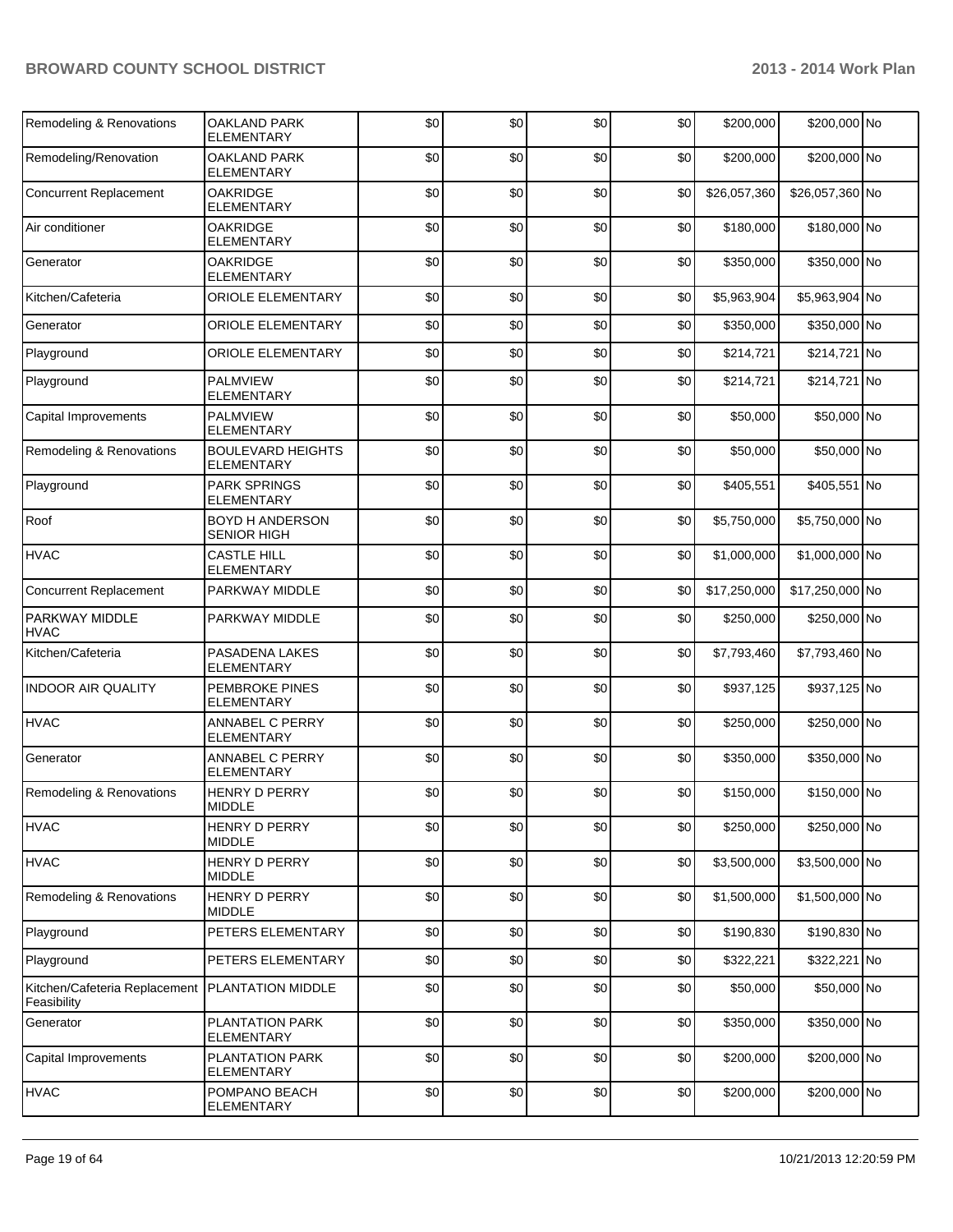| Replace Trane Tracer Controls<br>throughout school   | POMPANO BEACH<br><b>MIDDLE</b>             | \$0 | \$0 | \$0 | \$0 | \$225,000    | \$225,000 No    |  |
|------------------------------------------------------|--------------------------------------------|-----|-----|-----|-----|--------------|-----------------|--|
| <b>Concurrent Replacement</b>                        | POMPANO BEACH<br><b>MIDDLE</b>             | \$0 | \$0 | \$0 | \$0 | \$14,576,196 | \$14,576,196 No |  |
| School Expansion<br>Land                             | <b>QUIET WATERS</b><br><b>ELEMENTARY</b>   | \$0 | \$0 | \$0 | \$0 | \$500,000    | \$500,000 No    |  |
| Capital Improvements                                 | <b>QUIET WATERS</b><br><b>ELEMENTARY</b>   | \$0 | \$0 | \$0 | \$0 | \$200,000    | \$200,000 No    |  |
| <b>AIR CONDITIONER</b>                               | <b>QUIET WATERS</b><br><b>ELEMENTARY</b>   | \$0 | \$0 | \$0 | \$0 | \$250,000    | \$250,000 No    |  |
| <b>HVAC</b>                                          | RAMBLEWOOD MIDDLE                          | \$0 | \$0 | \$0 | \$0 | \$350,000    | \$350,000 No    |  |
| Remodeling/Renovation                                | RAMBLEWOOD MIDDLE                          | \$0 | \$0 | \$0 | \$0 | \$50,000     | \$50,000 No     |  |
| Remodeling/Renovation                                | RAMBLEWOOD MIDDLE                          | \$0 | \$0 | \$0 | \$0 | \$75,000     | \$75,000 No     |  |
| Kitchen/Cafeteria Replacement<br>Feasibility         | <b>JAMES S RICKARDS</b><br><b>MIDDLE</b>   | \$0 | \$0 | \$0 | \$0 | \$50,000     | \$50,000 No     |  |
| <b>HVAC</b>                                          | <b>JAMES S RICKARDS</b><br><b>MIDDLE</b>   | \$0 | \$0 | \$0 | \$0 | \$250,000    | \$250,000 No    |  |
| Capital Improvements                                 | <b>JAMES S RICKARDS</b><br><b>MIDDLE</b>   | \$0 | \$0 | \$0 | \$0 | \$1,350,000  | \$1,350,000 No  |  |
| Playground                                           | <b>RIVERSIDE</b><br><b>ELEMENTARY</b>      | \$0 | \$0 | \$0 | \$0 | \$405,551    | \$405,551 No    |  |
| Generator                                            | <b>ROYAL PALM</b><br><b>ELEMENTARY</b>     | \$0 | \$0 | \$0 | \$0 | \$350,000    | \$350,000 No    |  |
| Capital Improvements                                 | <b>SANDPIPER</b><br>ELEMENTARY             | \$0 | \$0 | \$0 | \$0 | \$200,000    | \$200,000 No    |  |
| Capital Improvements                                 | <b>SAWGRASS SPRINGS</b><br><b>MIDDLE</b>   | \$0 | \$0 | \$0 | \$0 | \$300,000    | \$300,000 No    |  |
| <b>HVAC</b>                                          | <b>SAWGRASS SPRINGS</b><br><b>MIDDLE</b>   | \$0 | \$0 | \$0 | \$0 | \$250,000    | \$250,000 No    |  |
| Playground                                           | <b>SEA CASTLE</b><br><b>ELEMENTARY</b>     | \$0 | \$0 | \$0 | \$0 | \$214,721    | \$214,721 No    |  |
| <b>HVAC</b>                                          | <b>SEA CASTLE</b><br><b>ELEMENTARY</b>     | \$0 | \$0 | \$0 | \$0 | \$1,000,000  | \$1,000,000 No  |  |
| Capital Improvements                                 | SEAGULL SCHOOL                             | \$0 | \$0 | \$0 | \$0 | \$275,000    | \$275,000 No    |  |
| <b>HVAC</b>                                          | SEAGULL SCHOOL                             | \$0 | \$0 | \$0 | \$0 | \$250,000    | \$250,000 No    |  |
| Remodeling & Renovations                             | <b>SEMINOLE MIDDLE</b>                     | \$0 | \$0 | \$0 | \$0 | \$80,000     | \$80,000 No     |  |
| ADA Restrooms, Fire Alarm,<br><b>Fire Sprinklers</b> | SEMINOLE MIDDLE                            | \$0 | \$0 | \$0 | \$0 | \$137,000    | \$137,000 No    |  |
| Remodeling/Renovation                                | SEMINOLE MIDDLE                            | \$0 | \$0 | \$0 | \$0 | \$920,000    | \$920,000 No    |  |
| Kitchen/Cafeteria                                    | SHERIDAN HILLS<br><b>ELEMENTARY</b>        | \$0 | \$0 | \$0 | \$0 | \$7,800,000  | \$7,800,000 No  |  |
| Kitchen/Cafeteria                                    | SHERIDAN HILLS<br>ELEMENTARY               | \$0 | \$0 | \$0 | \$0 | \$7,383,282  | \$7,383,282 No  |  |
| Generator                                            | SHERIDAN HILLS<br><b>ELEMENTARY</b>        | \$0 | \$0 | \$0 | \$0 | \$350,000    | \$350,000 No    |  |
| Playground                                           | SHERIDAN TECHNICAL<br><b>CENTER</b>        | \$0 | \$0 | \$0 | \$0 | \$210,500    | \$210,500 No    |  |
| Cafeteria/Kitchen                                    | <b>ATLANTIC TECHNICAL</b><br><b>CENTER</b> | \$0 | \$0 | \$0 | \$0 | \$150,000    | \$150,000 No    |  |
| <b>HVAC Repairs</b>                                  | SILVER LAKES MIDDLE                        | \$0 | \$0 | \$0 | \$0 | \$500,000    | \$500,000 No    |  |
| <b>Accordian Doors</b>                               | SILVER LAKES MIDDLE                        | \$0 | \$0 | \$0 | \$0 | \$2,000,000  | \$2,000,000 No  |  |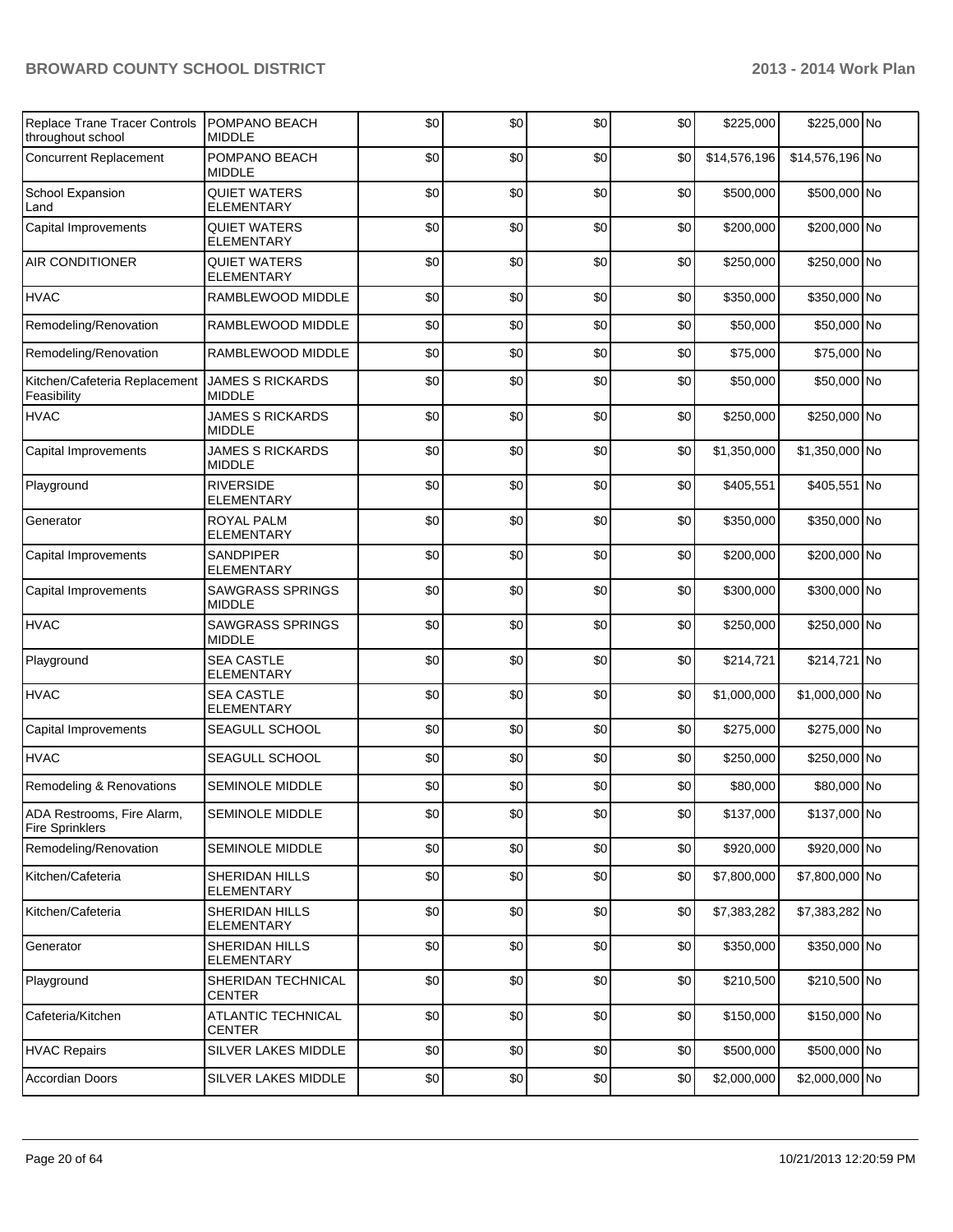| Renovation/Remodel                                            | <b>SILVER TRAIL MIDDLE</b>                    | \$0 | \$0 | \$0 | \$0 | \$232,000    | \$232,000 No    |  |
|---------------------------------------------------------------|-----------------------------------------------|-----|-----|-----|-----|--------------|-----------------|--|
| <b>HVAC</b>                                                   | <b>SILVER TRAIL MIDDLE</b>                    | \$0 | \$0 | \$0 | \$0 | \$500,000    | \$500,000 No    |  |
| <b>HVAC</b>                                                   | <b>SOUTH BROWARD</b><br><b>SENIOR HIGH</b>    | \$0 | \$0 | \$0 | \$0 | \$250,000    | \$250,000 No    |  |
| <b>INDOOR AIR QUALITY</b>                                     | <b>SOUTH PLANTATION</b><br><b>SENIOR HIGH</b> | \$0 | \$0 | \$0 | \$0 | \$2,250,846  | \$2,250,846 No  |  |
| <b>KOE Watershed Project</b>                                  | <b>SOUTH PLANTATION</b><br><b>SENIOR HIGH</b> | \$0 | \$0 | \$0 | \$0 | \$325,000    | \$325,000 No    |  |
| <b>Bleachers</b>                                              | <b>STONEMAN DOUGLAS</b><br><b>SENIOR HIGH</b> | \$0 | \$0 | \$0 | \$0 | \$450,000    | \$450,000 No    |  |
| Outside cover for dining area or<br>do a satellite food court | <b>STONEMAN DOUGLAS</b><br><b>SENIOR HIGH</b> | \$0 | \$0 | \$0 | \$0 | \$300,000    | \$300,000 No    |  |
| <b>HVAC</b>                                                   | STONEMAN DOUGLAS<br><b>SENIOR HIGH</b>        | \$0 | \$0 | \$0 | \$0 | \$200,000    | \$200,000 No    |  |
| <b>Concurrent Replacement</b>                                 | <b>STRANAHAN SENIOR</b><br>HIGH               | \$0 | \$0 | \$0 | \$0 | \$67,769,244 | \$67,769,244 No |  |
| Swimming Pool & Track<br>Renovations                          | <b>STRANAHAN SENIOR</b><br>HIGH               | \$0 | \$0 | \$0 | \$0 | \$3,000,000  | \$3,000,000 No  |  |
| Playground                                                    | <b>SUNLAND PARK</b><br><b>ELEMENTARY</b>      | \$0 | \$0 | \$0 | \$0 | \$195,893    | \$195,893 No    |  |
| Capital Improvements                                          | <b>TAMARAC</b><br><b>ELEMENTARY</b>           | \$0 | \$0 | \$0 | \$0 | \$300,000    | \$300,000 No    |  |
| Generator                                                     | <b>TAMARAC</b><br><b>ELEMENTARY</b>           | \$0 | \$0 | \$0 | \$0 | \$350,000    | \$350,000 No    |  |
| <b>HVAC</b>                                                   | <b>TAMARAC</b><br><b>ELEMENTARY</b>           | \$0 | \$0 | \$0 | \$0 | \$200,000    | \$200,000 No    |  |
| <b>INDOOR AIR QUALITY</b>                                     | <b>TAMARAC</b><br><b>ELEMENTARY</b>           | \$0 | \$0 | \$0 | \$0 | \$1,625,932  | \$1,625,932 No  |  |
| Media/Music Choral Suite                                      | J P TARAVELLA SENIOR<br>HIGH                  | \$0 | \$0 | \$0 | \$0 | \$2,980,000  | \$2,980,000 No  |  |
| Generator                                                     | <b>TEDDER ELEMENTARY</b>                      | \$0 | \$0 | \$0 | \$0 | \$350,000    | \$350,000 No    |  |
| <b>Bleachers</b>                                              | <b>TEQUESTA TRACE</b><br><b>MIDDLE</b>        | \$0 | \$0 | \$0 | \$0 | \$400,000    | \$400,000 No    |  |
| Capital Improvements                                          | <b>TEQUESTA TRACE</b><br><b>MIDDLE</b>        | \$0 | \$0 | \$0 | \$0 | \$350,000    | \$350,000 No    |  |
| Capital Improvements                                          | <b>TROPICAL</b><br><b>ELEMENTARY</b>          | \$0 | \$0 | \$0 | \$0 | \$200,000    | \$200,000 No    |  |
| Fire Sprinkler                                                | <b>VILLAGE ELEMENTARY</b>                     | \$0 | \$0 | \$0 | \$0 | \$695,000    | \$695,000 No    |  |
| Playground                                                    | <b>VILLAGE ELEMENTARY</b>                     | \$0 | \$0 | \$0 | \$0 | \$273,740    | \$273,740 No    |  |
| Playground                                                    | <b>WALKER ELEMENTARY</b><br>(MAGNET)          | \$0 | \$0 | \$0 | \$0 | \$500,000    | \$500,000 No    |  |
| <b>HVAC</b>                                                   | <b>WATKINS ELEMENTARY</b>                     | \$0 | \$0 | \$0 | \$0 | \$2,500,000  | \$2,500,000 No  |  |
| Playground                                                    | WEST HOLLYWOOD<br><b>ELEMENTARY</b>           | \$0 | \$0 | \$0 | \$0 | \$322,221    | \$322,221 No    |  |
| Capital Improvements                                          | <b>WESTCHESTER</b><br>ELEMENTARY              | \$0 | \$0 | \$0 | \$0 | \$600,000    | \$600,000 No    |  |
| <b>INDOOR AIR QUALITY</b>                                     | <b>WESTCHESTER</b><br><b>ELEMENTARY</b>       | \$0 | \$0 | \$0 | \$0 | \$1,140,000  | \$1,140,000 No  |  |
| <b>HVAC</b>                                                   | <b>WESTERN SENIOR</b><br>HIGH                 | \$0 | \$0 | \$0 | \$0 | \$600,000    | \$600,000 No    |  |
| Fire Sprinkler                                                | PEMBROKE LAKES<br><b>ELEMENTARY</b>           | \$0 | \$0 | \$0 | \$0 | \$695,000    | \$695,000 No    |  |
| Capital Improvements                                          | WESTPINE MIDDLE                               | \$0 | \$0 | \$0 | \$0 | \$250,000    | \$250,000 No    |  |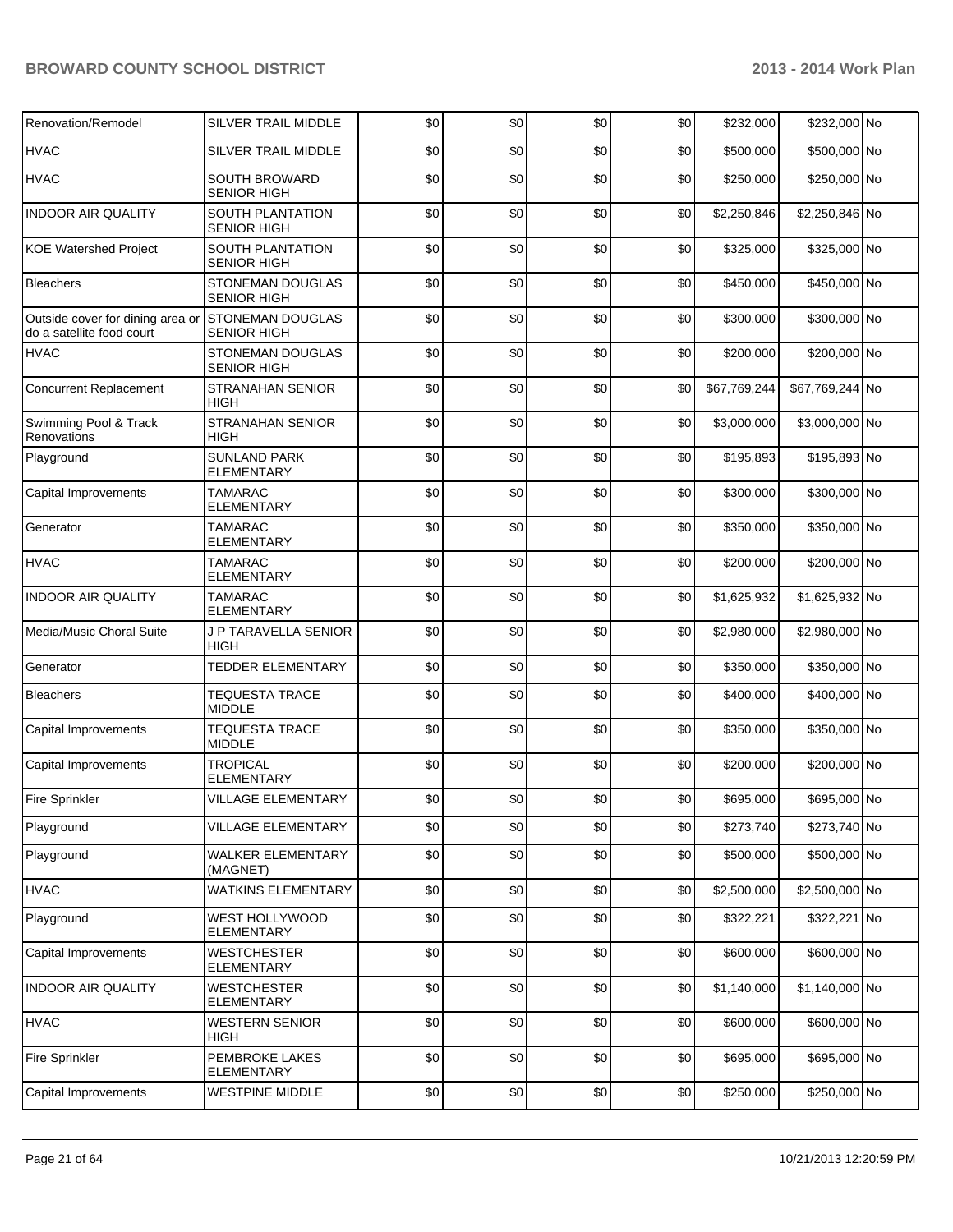| Playground                                   | <b>WESTWOOD HEIGHTS</b><br><b>ELEMENTARY</b>                             | \$0 | \$0 | \$0 | \$0 | \$190,830   | \$190,830 No   |  |
|----------------------------------------------|--------------------------------------------------------------------------|-----|-----|-----|-----|-------------|----------------|--|
| <b>HVAC</b>                                  | WHIDDON-ROGERS<br><b>EDUCATION CENTER</b>                                | \$0 | \$0 | \$0 | \$0 | \$230,000   | \$230,000 No   |  |
| <b>HVAC</b>                                  | <b>WHISPERING PINES</b><br><b>EXCEPTIONAL</b><br><b>EDUCATION CENTER</b> | \$0 | \$0 | \$0 | \$0 | \$1,500,000 | \$1,500,000 No |  |
| Remodeling/Renovation                        | <b>WINGATE OAKS</b><br><b>CENTER</b>                                     | \$0 | \$0 | \$0 | \$0 | \$850,000   | \$850,000 No   |  |
| <b>Emergency Ventilation Repairs</b>         | <b>WINGATE OAKS</b><br><b>CENTER</b>                                     | \$0 | \$0 | \$0 | \$0 | \$330,000   | \$330,000 No   |  |
| <b>HVAC</b>                                  | <b>WINSTON PARK</b><br><b>ELEMENTARY</b>                                 | \$0 | \$0 | \$0 | \$0 | \$250,000   | \$250,000 No   |  |
| <b>Additional Restrooms</b>                  | <b>WALTER C YOUNG</b><br><b>MIDDLE</b>                                   | \$0 | \$0 | \$0 | \$0 | \$500,000   | \$500,000 No   |  |
| Install EMS for humidity &<br>temp. controls | <b>ATTUCKS MIDDLE</b>                                                    | \$0 | \$0 | \$0 | \$0 | \$210,000   | \$210,000 No   |  |
| <b>Indoor Air Quality</b>                    | <b>COLBERT ELEMENTARY</b>                                                | \$0 | \$0 | \$0 | \$0 | \$470,000   | \$470,000 No   |  |
| Intercom                                     | <b>ATTUCKS MIDDLE</b>                                                    | \$0 | \$0 | \$0 | \$0 | \$250,000   | \$250,000 No   |  |
| Roof                                         | <b>BAIR MIDDLE</b>                                                       | \$0 | \$0 | \$0 | \$0 | \$2,400,000 | \$2,400,000 No |  |
| Fire Alarm                                   | <b>BAIR MIDDLE</b>                                                       | \$0 | \$0 | \$0 | \$0 | \$500,000   | \$500,000 No   |  |
| <b>HVAC</b>                                  | <b>BANYAN ELEMENTARY</b>                                                 | \$0 | \$0 | \$0 | \$0 | \$25,000    | \$25,000 No    |  |
| Intercom                                     | <b>CENTRAL PARK</b><br><b>ELEMENTARY</b>                                 | \$0 | \$0 | \$0 | \$0 | \$130,000   | \$130,000 No   |  |
| <b>HVAC - Cooling towers</b>                 | <b>CHAPEL TRAIL</b><br><b>ELEMENTARY</b>                                 | \$0 | \$0 | \$0 | \$0 | \$175,000   | \$175,000 No   |  |
| <b>HVAC</b>                                  | <b>COCONUT CREEK</b><br><b>ELEMENTARY</b>                                | \$0 | \$0 | \$0 | \$0 | \$220,000   | \$220,000 No   |  |
| <b>Indoor Air Quality</b>                    | THURGOOD MARSHALL<br><b>ELEMENTARY</b>                                   | \$0 | \$0 | \$0 | \$0 | \$910,000   | \$910,000 No   |  |
| <b>HVAC</b>                                  | <b>MARY M BETHUNE</b><br><b>ELEMENTARY</b>                               | \$0 | \$0 | \$0 | \$0 | \$25,000    | \$25,000 No    |  |
| <b>ESEA Title I</b><br>Indoor Air Quality    | Location not specified                                                   | \$0 | \$0 | \$0 | \$0 | \$419,000   | \$419,000 No   |  |
| Windows                                      | <b>BRIGHT HORIZONS</b>                                                   | \$0 | \$0 | \$0 | \$0 | \$750,000   | \$750,000 No   |  |
| <b>HVAC</b>                                  | <b>BRIGHT HORIZONS</b>                                                   | \$0 | \$0 | \$0 | \$0 | \$45,000    | \$45,000 No    |  |
| Site - Plumbing                              | <b>BROADVIEW</b><br><b>ELEMENTARY</b>                                    | \$0 | \$0 | \$0 | \$0 | \$350,000   | \$350,000 No   |  |
| Site Expansion                               | <b>BROADVIEW</b><br><b>ELEMENTARY</b>                                    | \$0 | \$0 | \$0 | \$0 | \$750,000   | \$750,000 No   |  |
| Remodeling / Renovation                      | <b>MARGATE</b><br><b>ELEMENTARY</b>                                      | \$0 | \$0 | \$0 | \$0 | \$350,000   | \$350,000 No   |  |
| HVAC - chillers                              | <b>CHAPEL TRAIL</b><br>ELEMENTARY                                        | \$0 | \$0 | \$0 | \$0 | \$250,000   | \$250,000 No   |  |
| Locker rooms                                 | <b>COCONUT CREEK</b><br><b>SENIOR HIGH</b>                               | \$0 | \$0 | \$0 | \$0 | \$250,000   | \$250,000 No   |  |
| <b>HVAC</b>                                  | <b>DEERFIELD PARK</b><br>ELEMENTARY                                      | \$0 | \$0 | \$0 | \$0 | \$175,000   | \$175,000 No   |  |
| Restrooms                                    | <b>DEERFIELD PARK</b><br><b>ELEMENTARY</b>                               | \$0 | \$0 | \$0 | \$0 | \$170,000   | \$170,000 No   |  |
| Electrical                                   | CRYSTAL LAKE MIDDLE                                                      | \$0 | \$0 | \$0 | \$0 | \$45,000    | \$45,000 No    |  |
| Site - Drainage                              | <b>DREW ELEMENTARY</b>                                                   | \$0 | \$0 | \$0 | \$0 | \$450,000   | \$450,000 No   |  |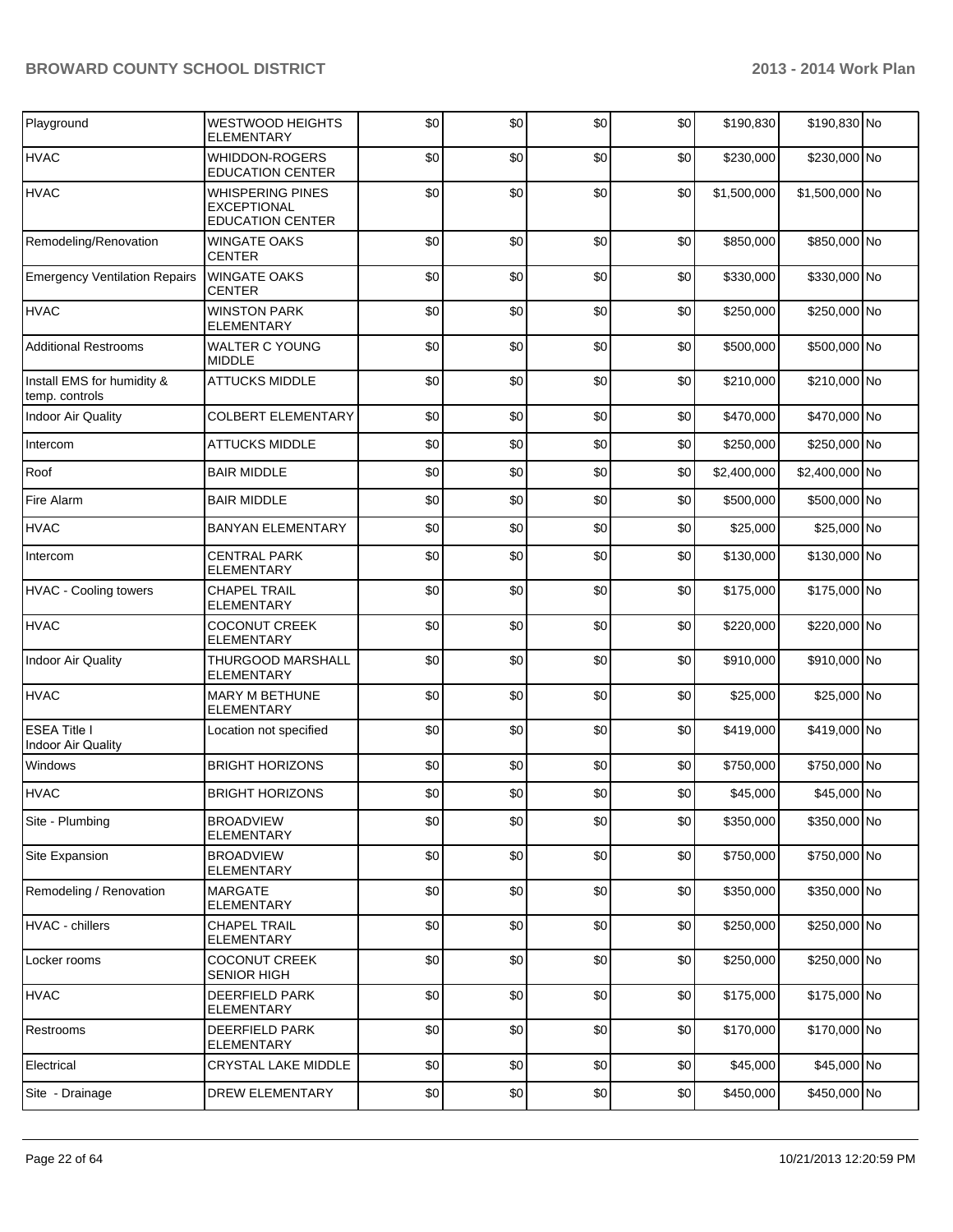| Electrical        | <b>FOREST HILLS</b><br><b>ELEMENTARY</b>   | \$0 | \$0 | \$0 | \$0 | \$200,000   | \$200,000 No   |  |
|-------------------|--------------------------------------------|-----|-----|-----|-----|-------------|----------------|--|
| <b>HVAC</b>       | DILLARD SENIOR HIGH                        | \$0 | \$0 | \$0 | \$0 | \$125,000   | \$125,000 No   |  |
| Renovation        | FORT LAUDERDALE<br><b>SENIOR HIGH</b>      | \$0 | \$0 | \$0 | \$0 | \$1,646,572 | \$1,646,572 No |  |
| Parking           | DILLARD ELEMENTARY                         | \$0 | \$0 | \$0 | \$0 | \$20,000    | \$20,000 No    |  |
| Fire Alarm        | HALLANDALE SENIOR<br>HIGH                  | \$0 | \$0 | \$0 | \$0 | \$1,000,000 | \$1,000,000 No |  |
| Walkway           | <b>DEERFIELD BEACH</b><br><b>MIDDLE</b>    | \$0 | \$0 | \$0 | \$0 | \$150,000   | \$150,000 No   |  |
| Site - Irrigation | DILLARD SENIOR HIGH                        | \$0 | \$0 | \$0 | \$0 | \$250,000   | \$250,000 No   |  |
| Drainage          | DRIFTWOOD MIDDLE                           | \$0 | \$0 | \$0 | \$0 | \$90,000    | \$90,000 No    |  |
| <b>HVAC</b>       | <b>DILLARD ELEMENTARY</b>                  | \$0 | \$0 | \$0 | \$0 | \$250,000   | \$250,000 No   |  |
| <b>HVAC</b>       | DEERFIELD PARK<br><b>ELEMENTARY</b>        | \$0 | \$0 | \$0 | \$0 | \$150,000   | \$150,000 No   |  |
| Intercom          | <b>DILLARD ELEMENTARY</b>                  | \$0 | \$0 | \$0 | \$0 | \$75,000    | \$75,000 No    |  |
| Intercom          | <b>CROISSANT PARK</b><br><b>ELEMENTARY</b> | \$0 | \$0 | \$0 | \$0 | \$80,000    | \$80,000 No    |  |
| Site Playfield    | <b>CENTRAL PARK</b><br>ELEMENTARY          | \$0 | \$0 | \$0 | \$0 | \$125,000   | \$125,000 No   |  |
| Electrical        | <b>COCONUT CREEK</b><br><b>SENIOR HIGH</b> | \$0 | \$0 | \$0 | \$0 | \$350,000   | \$350,000 No   |  |
| Fire Alarm        | <b>COCONUT CREEK</b><br><b>SENIOR HIGH</b> | \$0 | \$0 | \$0 | \$0 | \$750,000   | \$750,000 No   |  |
| Electrical        | <b>CORAL SPRINGS</b><br><b>MIDDLE</b>      | \$0 | \$0 | \$0 | \$0 | \$200,000   | \$200,000 No   |  |
| Site-Fields       | <b>EVERGLADES SENIOR</b><br><b>HIGH</b>    | \$0 | \$0 | \$0 | \$0 | \$1,500,000 | \$1,500,000 No |  |
| <b>HVAC</b>       | <b>FOREST GLEN MIDDLE</b>                  | \$0 | \$0 | \$0 | \$0 | \$50,000    | \$50,000 No    |  |
| Drainage          | <b>COUNTRY ISLES</b><br><b>ELEMENTARY</b>  | \$0 | \$0 | \$0 | \$0 | \$700,000   | \$700,000 No   |  |
| Electrical        | <b>CORAL SPRINGS</b><br><b>ELEMENTARY</b>  | \$0 | \$0 | \$0 | \$0 | \$200,000   | \$200,000 No   |  |
| <b>HVAC</b>       | HOLLYWOOD CENTRAL<br><b>ELEMENTARY</b>     | \$0 | \$0 | \$0 | \$0 | \$25,000    | \$25,000 No    |  |
| <b>HVAC</b>       | DEERFIELD BEACH<br><b>SENIOR HIGH</b>      | \$0 | \$0 | \$0 | \$0 | \$200,000   | \$200,000 No   |  |
| Generator         | <b>HORIZON ELEMENTARY</b>                  | \$0 | \$0 | \$0 | \$0 | \$900,000   | \$900,000 No   |  |
| <b>HVAC</b>       | DRIFTWOOD MIDDLE                           | \$0 | \$0 | \$0 | \$0 | \$225,000   | \$225,000 No   |  |
| Fire Alarm        | COUNTRY ISLES<br><b>ELEMENTARY</b>         | \$0 | \$0 | \$0 | \$0 | \$100,000   | \$100,000 No   |  |
| Fire Alarm        | HOLLYWOOD PARK<br><b>ELEMENTARY</b>        | \$0 | \$0 | \$0 | \$0 | \$250,000   | \$250,000 No   |  |
| Fire Alarm        | <b>LAKE FOREST</b><br>ELEMENTARY           | \$0 | \$0 | \$0 | \$0 | \$100,000   | \$100,000 No   |  |
| Fire Alarm        | LAUDERHILL MIDDLE                          | \$0 | \$0 | \$0 | \$0 | \$500,000   | \$500,000 No   |  |
| <b>HVAC</b>       | <b>COCONUT PALM</b><br><b>ELEMENTARY</b>   | \$0 | \$0 | \$0 | \$0 | \$250,000   | \$250,000 No   |  |
| Doors             | <b>CORAL PARK</b><br>ELEMENTARY            | \$0 | \$0 | \$0 | \$0 | \$75,000    | \$75,000 No    |  |
| Marquee           | DANIA ELEMENTARY                           | \$0 | \$0 | \$0 | \$0 | \$30,000    | \$30,000 No    |  |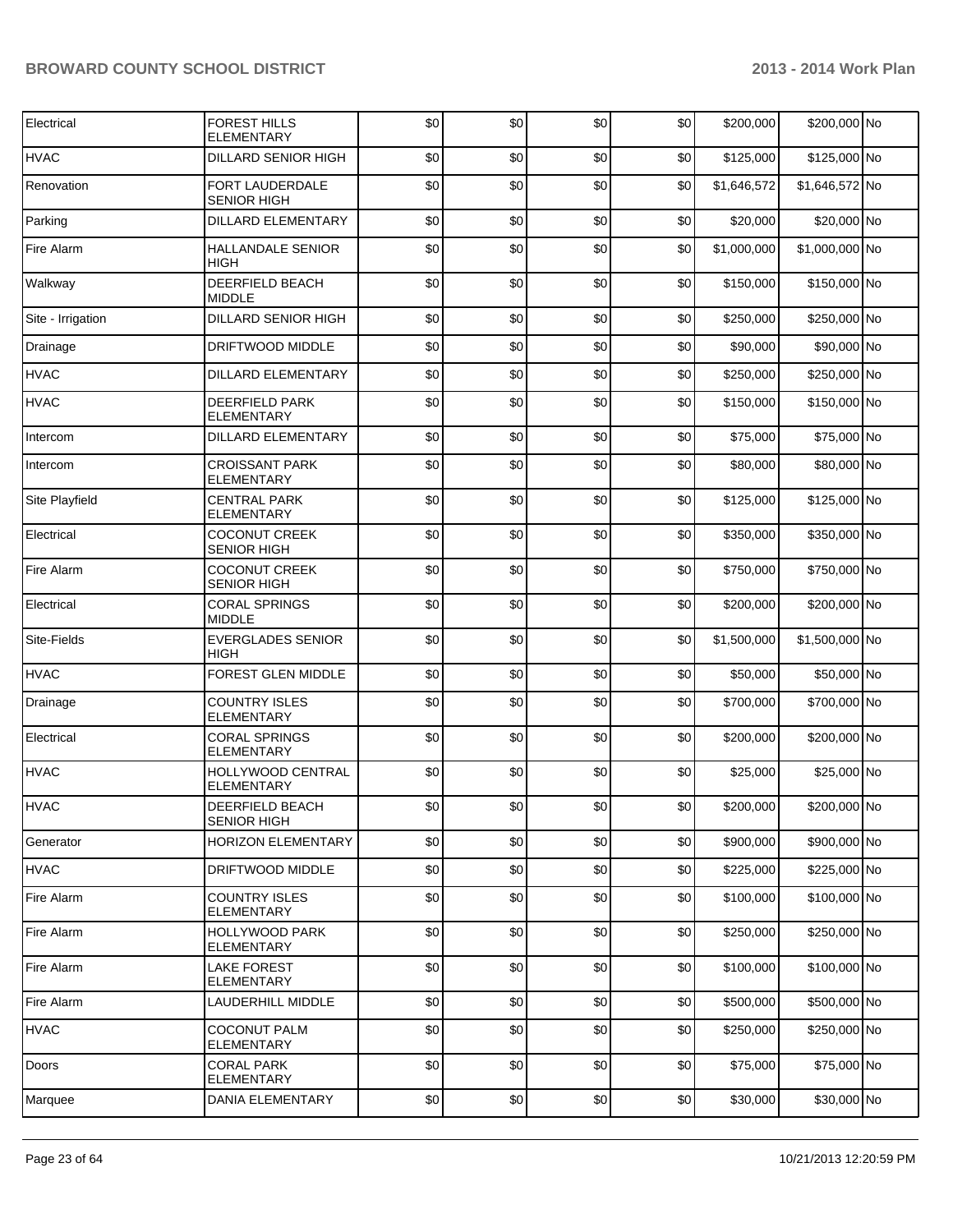| Fire Alarm                                            | DEERFIELD BEACH<br><b>ELEMENTARY</b>          | \$0 | \$0 | \$0 | \$0 | \$260,000   | \$260,000 No   |  |
|-------------------------------------------------------|-----------------------------------------------|-----|-----|-----|-----|-------------|----------------|--|
| <b>HVAC</b>                                           | DEERFIELD BEACH<br><b>MIDDLE</b>              | \$0 | \$0 | \$0 | \$0 | \$500,000   | \$500,000 No   |  |
| Lighting                                              | <b>GRIFFIN ELEMENTARY</b>                     | \$0 | \$0 | \$0 | \$0 | \$500,000   | \$500,000 No   |  |
| <b>HVAC</b>                                           | LAUDERHILL MIDDLE                             | \$0 | \$0 | \$0 | \$0 | \$225,000   | \$225,000 No   |  |
| <b>Fire Sprinkler</b>                                 | LAUDERHILL-PAUL<br><b>TURNER ELEMENTARY</b>   | \$0 | \$0 | \$0 | \$0 | \$900,000   | \$900,000 No   |  |
| Electrical                                            | <b>DANIA ELEMENTARY</b>                       | \$0 | \$0 | \$0 | \$0 | \$1,000,000 | \$1,000,000 No |  |
| <b>HVAC</b>                                           | HOLLYWOOD CENTRAL<br><b>ELEMENTARY</b>        | \$0 | \$0 | \$0 | \$0 | \$175,000   | \$175,000 No   |  |
| Roof                                                  | LAUDERHILL MIDDLE                             | \$0 | \$0 | \$0 | \$0 | \$2,500,000 | \$2,500,000 No |  |
| Fire Alarm                                            | <b>CENTRAL PARK</b><br><b>ELEMENTARY</b>      | \$0 | \$0 | \$0 | \$0 | \$250,000   | \$250,000 No   |  |
| <b>HVAC</b>                                           | <b>CRESTHAVEN</b><br><b>ELEMENTARY</b>        | \$0 | \$0 | \$0 | \$0 | \$250,000   | \$250,000 No   |  |
| Fire Alarm                                            | <b>HORIZON ELEMENTARY</b>                     | \$0 | \$0 | \$0 | \$0 | \$100,000   | \$100,000 No   |  |
| Flooring                                              | DEERFIELD BEACH<br><b>SENIOR HIGH</b>         | \$0 | \$0 | \$0 | \$0 | \$120,000   | \$120,000 No   |  |
| <b>HVAC</b>                                           | <b>EAGLE RIDGE</b><br>ELEMENTARY              | \$0 | \$0 | \$0 | \$0 | \$80,000    | \$80,000 No    |  |
| <b>HVAC</b>                                           | <b>CROISSANT PARK</b><br>ELEMENTARY           | \$0 | \$0 | \$0 | \$0 | \$160,000   | \$160,000 No   |  |
| <b>HVAC</b>                                           | <b>GATOR RUN</b><br>ELEMENTARY                | \$0 | \$0 | \$0 | \$0 | \$260,000   | \$260,000 No   |  |
| Playground                                            | <b>GATOR RUN</b><br><b>ELEMENTARY</b>         | \$0 | \$0 | \$0 | \$0 | \$275,000   | \$275,000 No   |  |
| <b>HVAC</b>                                           | <b>LIBERTY ELEMENTARY</b>                     | \$0 | \$0 | \$0 | \$0 | \$275,000   | \$275,000 No   |  |
| <b>HVAC</b>                                           | <b>LLOYD ESTATES</b><br>ELEMENTARY            | \$0 | \$0 | \$0 | \$0 | \$50,000    | \$50,000 No    |  |
| <b>HVAC</b>                                           | <b>MARGATE MIDDLE</b>                         | \$0 | \$0 | \$0 | \$0 | \$175,000   | \$175,000 No   |  |
| Covered Walkway                                       | <b>GLADES MIDDLE</b>                          | \$0 | \$0 | \$0 | \$0 | \$500,000   | \$500,000 No   |  |
| <b>HVAC</b>                                           | <b>MAPLEWOOD</b><br><b>ELEMENTARY</b>         | \$0 | \$0 | \$0 | \$0 | \$25,000    | \$25,000 No    |  |
| Walkway/Canopy                                        | ROBERT C MARKHAM<br>ELEMENTARY                | \$0 | 30  | 30  | \$0 | \$300,000   | \$300,000 No   |  |
| Site - Fields                                         | <b>MCARTHUR SENIOR</b><br><b>HIGH</b>         | \$0 | \$0 | \$0 | \$0 | \$250,000   | \$250,000 No   |  |
| Remodeling                                            | <b>WILLIAM T MCFATTER</b><br>TECHNICAL CENTER | \$0 | \$0 | \$0 | \$0 | \$1,200,000 | \$1,200,000 No |  |
| Fire Alarm                                            | <b>INDIAN RIDGE MIDDLE</b>                    | \$0 | \$0 | \$0 | \$0 | \$350,000   | \$350,000 No   |  |
| Replace 21 heat pumps<br>replace with DX split system | <b>INDIAN RIDGE MIDDLE</b>                    | \$0 | \$0 | \$0 | \$0 | \$840,000   | \$840,000 No   |  |
| Capital Improvements                                  | <b>MANATEE BAY</b><br><b>ELEMENTARY</b>       | \$0 | \$0 | \$0 | \$0 | \$200,000   | \$200,000 No   |  |
| Generator                                             | <b>HALLANDALE</b><br><b>ELEMENTARY</b>        | \$0 | \$0 | \$0 | \$0 | \$350,000   | \$350,000 No   |  |
| <b>HVAC</b>                                           | <b>HALLANDALE SENIOR</b><br>HIGH              | \$0 | \$0 | \$0 | \$0 | \$250,000   | \$250,000 No   |  |
| Playgrounds                                           | <b>MANATEE BAY</b><br>ELEMENTARY              | \$0 | \$0 | \$0 | \$0 | \$75,000    | \$75,000 No    |  |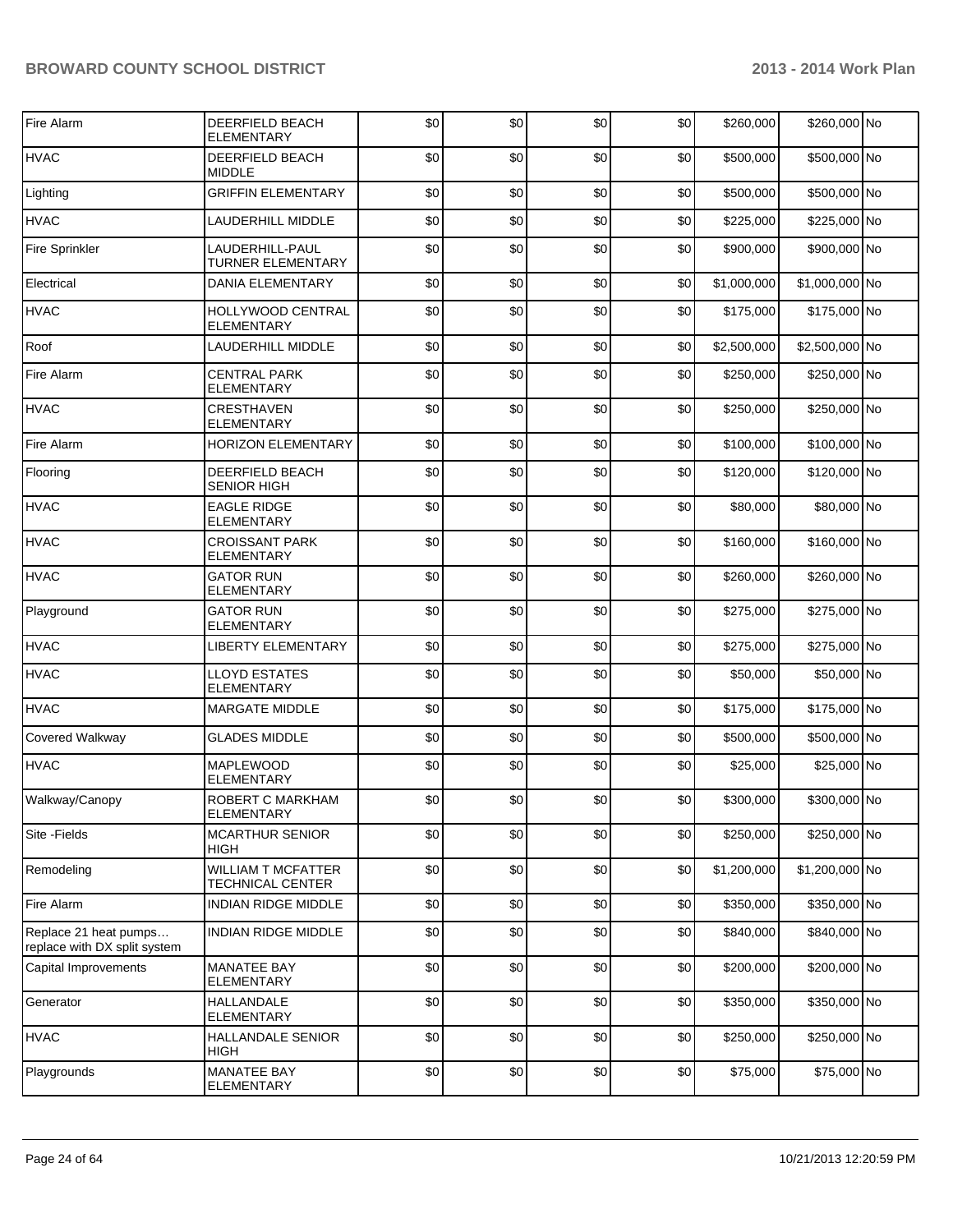| Covered Walkways                             | <b>MANATEE BAY</b><br><b>ELEMENTARY</b>              | \$0 | \$0 | \$0 | \$0 | \$350,000   | \$350,000 No   |  |
|----------------------------------------------|------------------------------------------------------|-----|-----|-----|-----|-------------|----------------|--|
| <b>Exhaust Systems</b>                       | <b>WILLIAM T MCFATTER</b><br><b>TECHNICAL CENTER</b> | \$0 | \$0 | \$0 | \$0 | \$660,000   | \$660,000 No   |  |
| Drainage                                     | MCNAB ELEMENTARY                                     | \$0 | \$0 | \$0 | \$0 | \$100,000   | \$100,000 No   |  |
| Roof                                         | <b>MIRROR LAKE</b><br>ELEMENTARY                     | \$0 | \$0 | \$0 | \$0 | \$950,000   | \$950,000 No   |  |
| <b>HVAC</b>                                  | <b>HALLANDALE SENIOR</b><br><b>HIGH</b>              | \$0 | \$0 | \$0 | \$0 | \$180,000   | \$180,000 No   |  |
| Fire Alarm                                   | <b>MIRROR LAKE</b><br><b>ELEMENTARY</b>              | \$0 | \$0 | \$0 | \$0 | \$250,000   | \$250,000 No   |  |
| Electrical                                   | <b>MORROW ELEMENTARY</b>                             | \$0 | \$0 | \$0 | \$0 | \$200,000   | \$200,000 No   |  |
| Intercom                                     | <b>NEW RIVER MIDDLE</b>                              | \$0 | \$0 | \$0 | \$0 | \$80,000    | \$80,000 No    |  |
| Fire Alarm                                   | <b>NOB HILL ELEMENTARY</b>                           | \$0 | \$0 | \$0 | \$0 | \$300,000   | \$300,000 No   |  |
| Playground                                   | <b>NOVA BLANCHE</b><br><b>FORMAN ELEMENTARY</b>      | \$0 | \$0 | \$0 | \$0 | \$65,000    | \$65,000 No    |  |
| Generator                                    | <b>NOVA BLANCHE</b><br>FORMAN ELEMENTARY             | \$0 | \$0 | \$0 | \$0 | \$800,000   | \$800,000 No   |  |
| <b>Fire Alarm</b>                            | <b>NOVA BLANCHE</b><br><b>FORMAN ELEMENTARY</b>      | \$0 | \$0 | \$0 | \$0 | \$350,000   | \$350,000 No   |  |
| <b>Fire Alarm</b>                            | <b>DWIGHT D</b><br><b>EISENHOWER</b><br>ELEMENTARY   | \$0 | \$0 | \$0 | \$0 | \$350,000   | \$350,000 No   |  |
| <b>HVAC</b>                                  | <b>NOVA MIDDLE</b>                                   | \$0 | \$0 | \$0 | \$0 | \$2,000,000 | \$2,000,000 No |  |
| Walkway                                      | <b>PALMVIEW</b><br><b>ELEMENTARY</b>                 | \$0 | \$0 | \$0 | \$0 | \$150,000   | \$150,000 No   |  |
| Athletics                                    | <b>MONARCH SENIOR</b><br><b>HIGH</b>                 | \$0 | \$0 | \$0 | \$0 | \$401,000   | \$401,000 No   |  |
| Upgrade EMS for humidity &<br>temp. controls | <b>MIRAMAR ELEMENTARY</b>                            | \$0 | \$0 | \$0 | \$0 | \$225,000   | \$225,000 No   |  |
| Walkway                                      | <b>NOVA BLANCHE</b><br><b>FORMAN ELEMENTARY</b>      | \$0 | \$0 | \$0 | \$0 | \$50,000    | \$50,000 No    |  |
| <b>HVAC</b>                                  | <b>PARK RIDGE</b><br>ELEMENTARY                      | \$0 | \$0 | \$0 | \$0 | \$150,000   | \$150,000 No   |  |
| <b>HVAC</b>                                  | <b>PARKSIDE</b><br><b>ELEMENTARY</b>                 | \$0 | \$0 | \$0 | \$0 | \$275,000   | \$275,000 No   |  |
| <b>HVAC</b>                                  | PEMBROKE LAKES<br>ELEMENTARY                         | \$0 | \$0 | \$0 | \$0 | \$150,000   | \$150,000 No   |  |
| <b>HVAC</b>                                  | <b>PEMBROKE LAKES</b><br>ELEMENTARY                  | \$0 | \$0 | \$0 | \$0 | \$200.000   | \$200,000 No   |  |
| Lighting                                     | NORTH FORK<br>ELEMENTARY                             | \$0 | \$0 | \$0 | \$0 | \$250,000   | \$250,000 No   |  |
| Generator                                    | <b>OAKLAND PARK</b><br>ELEMENTARY                    | \$0 | \$0 | \$0 | \$0 | \$350,000   | \$350,000 No   |  |
| <b>Bus Loop</b>                              | <b>NEW RENAISSANCE</b><br>MIDDLE                     | \$0 | \$0 | \$0 | \$0 | \$250,000   | \$250,000 No   |  |
| <b>Exterior Repair</b>                       | <b>NEW RENAISSANCE</b><br>MIDDLE                     | \$0 | \$0 | \$0 | \$0 | \$500,000   | \$500,000 No   |  |
| <b>HVAC</b>                                  | PASADENA LAKES<br>ELEMENTARY                         | \$0 | \$0 | \$0 | \$0 | \$300,000   | \$300,000 No   |  |
| Lighting                                     | PEMBROKE LAKES<br>ELEMENTARY                         | \$0 | \$0 | \$0 | \$0 | \$80,000    | \$80,000 No    |  |
| Fire Alarm                                   | <b>RIVERGLADES</b><br>ELEMENTARY                     | \$0 | \$0 | \$0 | \$0 | \$300,000   | \$300,000 No   |  |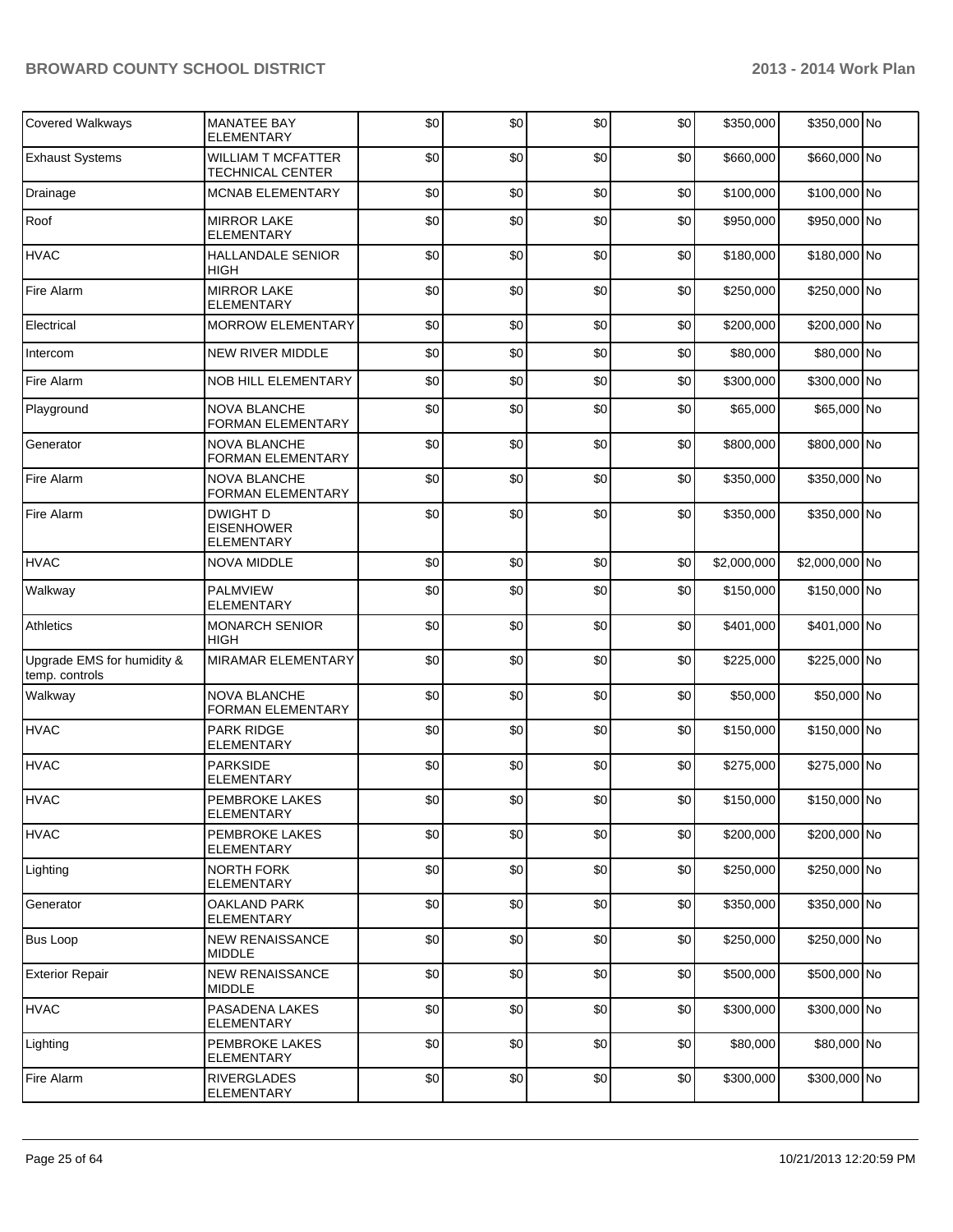| <b>Teen Parent Center</b> | <b>CHARLES DREW</b><br><b>RESOURCE CENTER</b> | \$0 | \$0 | \$0 | \$0 | \$1,500,000 | \$1,500,000 No |  |
|---------------------------|-----------------------------------------------|-----|-----|-----|-----|-------------|----------------|--|
| Site-Irrigation           | <b>SANDPIPER</b><br><b>ELEMENTARY</b>         | \$0 | \$0 | \$0 | \$0 | \$20,000    | \$20,000 No    |  |
| Roof                      | PEMBROKE PINES<br>ELEMENTARY                  | \$0 | \$0 | \$0 | \$0 | \$1,200,000 | \$1,200,000 No |  |
| <b>HVAC</b>               | RIVERLAND<br><b>ELEMENTARY</b>                | \$0 | \$0 | \$0 | \$0 | \$1,000,000 | \$1,000,000 No |  |
| <b>HVAC</b>               | <b>PEMBROKE PINES</b><br>ELEMENTARY           | \$0 | \$0 | \$0 | \$0 | \$150,000   | \$150,000 No   |  |
| Restrooms                 | PIPER SENIOR HIGH                             | \$0 | \$0 | \$0 | \$0 | \$238,000   | \$238,000 No   |  |
| Roof                      | PETERS ELEMENTARY                             | \$0 | \$0 | \$0 | \$0 | \$1,250,000 | \$1,250,000 No |  |
| Intercom                  | PETERS ELEMENTARY                             | \$0 | \$0 | \$0 | \$0 | \$120,000   | \$120,000 No   |  |
| <b>HVAC</b>               | <b>PINES LAKES</b><br><b>ELEMENTARY</b>       | \$0 | \$0 | \$0 | \$0 | \$100,000   | \$100,000 No   |  |
| Electrical                | <b>PINEWOOD</b><br>ELEMENTARY                 | \$0 | \$0 | \$0 | \$0 | \$200,000   | \$200,000 No   |  |
| <b>HVAC</b>               | <b>PLANTATION</b><br><b>ELEMENTARY</b>        | \$0 | \$0 | \$0 | \$0 | \$250,000   | \$250,000 No   |  |
| Roof                      | PLANTATION MIDDLE                             | \$0 | \$0 | \$0 | \$0 | \$1,250,000 | \$1,250,000 No |  |
| Intercom                  | PLANTATION PARK<br><b>ELEMENTARY</b>          | \$0 | \$0 | \$0 | \$0 | \$40,000    | \$40,000 No    |  |
| <b>HVAC</b>               | <b>QUIET WATERS</b><br><b>ELEMENTARY</b>      | \$0 | \$0 | \$0 | \$0 | \$175,000   | \$175,000 No   |  |
| <b>HVAC</b>               | QUIET WATERS<br><b>ELEMENTARY</b>             | \$0 | \$0 | \$0 | \$0 | \$25,000    | \$25,000 No    |  |
| Electrical                | <b>RAMBLEWOOD</b><br><b>ELEMENTARY</b>        | \$0 | \$0 | \$0 | \$0 | \$200,000   | \$200,000 No   |  |
| <b>HVAC</b>               | <b>JAMES S RICKARDS</b><br><b>MIDDLE</b>      | \$0 | \$0 | \$0 | \$0 | \$1,000,000 | \$1,000,000 No |  |
| Electrical                | <b>JAMES S RICKARDS</b><br><b>MIDDLE</b>      | \$0 | \$0 | \$0 | \$0 | \$200,000   | \$200,000 No   |  |
| Roof                      | <b>ROYAL PALM</b><br><b>ELEMENTARY</b>        | \$0 | \$0 | \$0 | \$0 | \$800,000   | \$800,000 No   |  |
| Plumbing                  | <b>ROYAL PALM</b><br>ELEMENTARY               | \$0 | \$0 | \$0 | \$0 | \$150,000   | \$150,000 No   |  |
| Electrical                | <b>SANDERS PARK</b><br><b>ELEMENTARY</b>      | \$0 | \$0 | \$0 | \$0 | \$200,000   | \$200,000 No   |  |
| <b>HVAC</b>               | <b>SANDERS PARK</b><br>ELEMENTARY             | \$0 | \$0 | \$0 | \$0 | \$170,000   | \$170,000 No   |  |
| Intercom                  | <b>SANDPIPER</b><br>ELEMENTARY                | \$0 | \$0 | \$0 | \$0 | \$35,000    | \$35,000 No    |  |
| Playcourt                 | SANDPIPER<br>ELEMENTARY                       | \$0 | \$0 | \$0 | \$0 | \$25,000    | \$25,000 No    |  |
| Playground                | SANDPIPER<br>ELEMENTARY                       | \$0 | \$0 | \$0 | \$0 | \$250,000   | \$250,000 No   |  |
| Intercom                  | <b>SAWGRASS</b><br>ELEMENTARY                 | \$0 | \$0 | \$0 | \$0 | \$70,000    | \$70,000 No    |  |
| <b>HVAC</b>               | <b>SAWGRASS</b><br>ELEMENTARY                 | \$0 | \$0 | \$0 | \$0 | \$260,000   | \$260,000 No   |  |
| Fire Alarm                | <b>SAWGRASS</b><br>ELEMENTARY                 | \$0 | \$0 | \$0 | \$0 | \$350,000   | \$350,000 No   |  |
| Fire Alarm                | <b>SEA CASTLE</b><br><b>ELEMENTARY</b>        | \$0 | \$0 | \$0 | \$0 | \$300,000   | \$300,000 No   |  |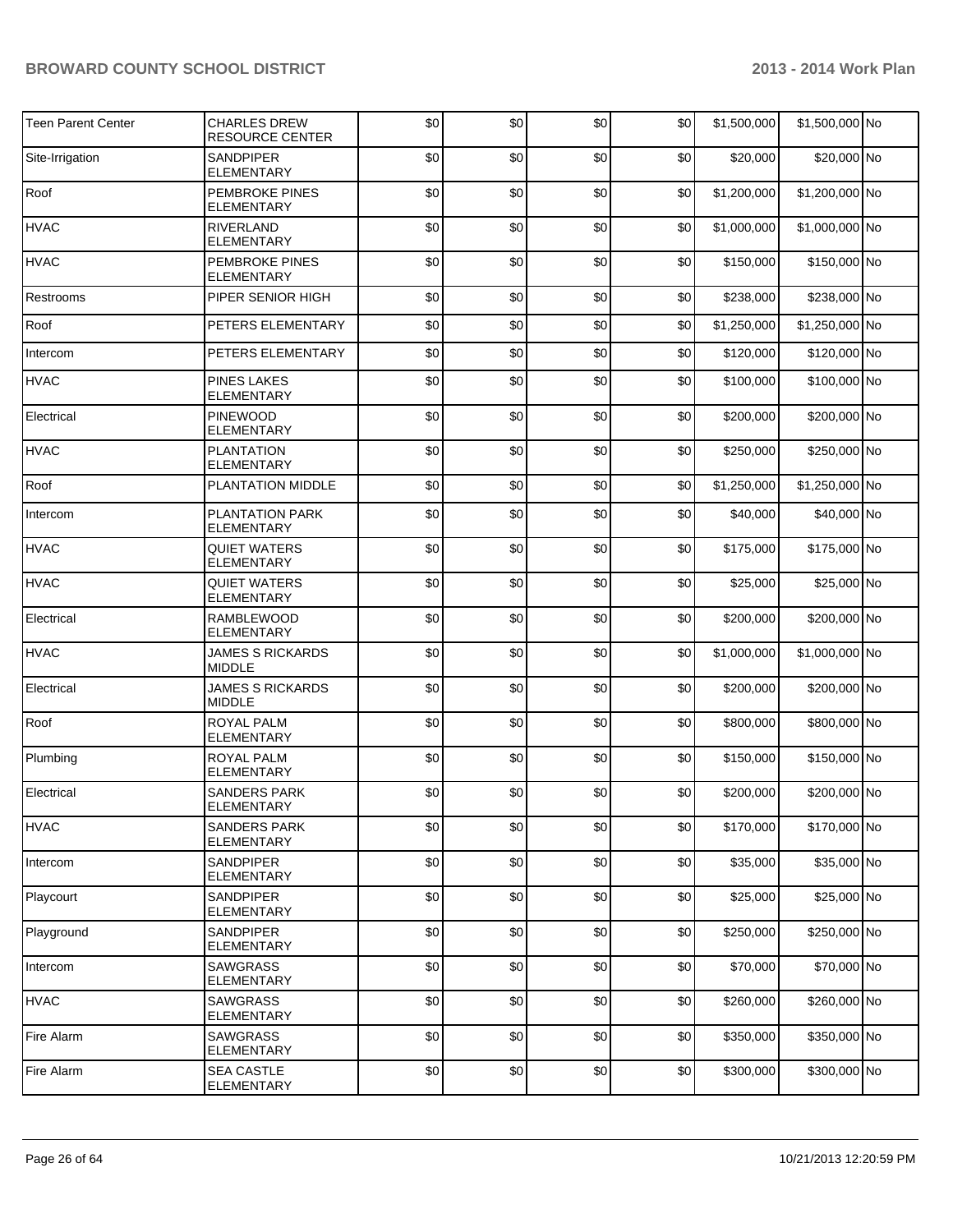| <b>HVAC</b>                    | SEAGULL SCHOOL                                              | \$0 | \$0 | \$0 | \$0 | \$500,000   | \$500,000 No   |  |
|--------------------------------|-------------------------------------------------------------|-----|-----|-----|-----|-------------|----------------|--|
| Parent Drop-Off                | SHERIDAN HILLS<br>ELEMENTARY                                | \$0 | \$0 | \$0 | \$0 | \$50,000    | \$50,000 No    |  |
| Fire Alarm                     | SHERIDAN HILLS<br><b>ELEMENTARY</b>                         | \$0 | \$0 | \$0 | \$0 | \$200,000   | \$200,000 No   |  |
| Parking                        | SHERIDAN TECHNICAL<br>CENTER                                | \$0 | \$0 | \$0 | \$0 | \$1,500,000 | \$1,500,000 No |  |
| Lighting                       | SILVER LAKES MIDDLE                                         | \$0 | \$0 | \$0 | \$0 | \$475,000   | \$475,000 No   |  |
| <b>HVAC</b>                    | <b>SOUTH BROWARD</b><br><b>SENIOR HIGH</b>                  | \$0 | \$0 | \$0 | \$0 | \$15,000    | \$15,000 No    |  |
| Roof                           | SOUTH BROWARD<br><b>SENIOR HIGH</b>                         | \$0 | \$0 | \$0 | \$0 | \$350,000   | \$350,000 No   |  |
| <b>HVAC</b>                    | SOUTH BROWARD<br><b>SENIOR HIGH</b>                         | \$0 | \$0 | \$0 | \$0 | \$300,000   | \$300,000 No   |  |
| <b>HVAC</b>                    | <b>SAWGRASS SPRINGS</b><br>MIDDLE                           | \$0 | \$0 | \$0 | \$0 | \$400,000   | \$400,000 No   |  |
| Intercom                       | SILVER TRAIL MIDDLE                                         | \$0 | \$0 | \$0 | \$0 | \$150,000   | \$150,000 No   |  |
| Track                          | SILVER TRAIL MIDDLE                                         | \$0 | \$0 | \$0 | \$0 | \$500,000   | \$500,000 No   |  |
| <b>HVAC</b>                    | SILVER LAKES MIDDLE                                         | \$0 | \$0 | \$0 | \$0 | \$270,000   | \$270,000 No   |  |
| Site-Drainage                  | SOUTH PLANTATION<br><b>SENIOR HIGH</b>                      | \$0 | \$0 | \$0 | \$0 | \$1,250,000 | \$1,250,000 No |  |
| Site-sewer                     | <b>SOUTH PLANTATION</b><br><b>SENIOR HIGH</b>               | \$0 | \$0 | \$0 | \$0 | \$500,000   | \$500,000 No   |  |
| Electrical                     | SOUTH PLANTATION<br><b>SENIOR HIGH</b>                      | \$0 | \$0 | \$0 | \$0 | \$500,000   | \$500,000 No   |  |
| Intercom                       | <b>SUNLAND PARK</b><br>ELEMENTARY                           | \$0 | \$0 | \$0 | \$0 | \$70,000    | \$70,000 No    |  |
| Intercom                       | SUNRISE MIDDLE                                              | \$0 | \$0 | \$0 | \$0 | \$90,000    | \$90,000 No    |  |
| <b>ITV</b>                     | SANDPIPER<br><b>ELEMENTARY</b>                              | \$0 | \$0 | \$0 | \$0 | \$150,000   | \$150,000 No   |  |
| <b>HVAC</b>                    | <b>STRANAHAN SENIOR</b><br><b>HIGH</b>                      | \$0 | \$0 | \$0 | \$0 | \$100,000   | \$100,000 No   |  |
| Replace 17 Heat Pump Units     | <b>SILVER PALMS</b><br><b>ELEMENTARY</b>                    | \$0 | \$0 | \$0 | \$0 | \$500,000   | \$500,000 No   |  |
| Remodeling and Renovations     | <b>SANDERS PARK</b><br>ELEMENTARY                           | \$0 | \$0 | \$0 | \$0 | \$25,000    | \$25,000 No    |  |
| Intercom                       | SUNSET LEARNING<br><b>CENTER</b>                            | \$0 | \$0 | \$0 | \$0 | \$70,000    | \$70,000 No    |  |
| <b>HVAC</b>                    | <b>TAMARAC</b><br>ELEMENTARY                                | \$0 | \$0 | \$0 | \$0 | \$180,000   | \$180,000 No   |  |
| Electrical                     | <b>TAMARAC</b><br><b>ELEMENTARY</b>                         | \$0 | \$0 | \$0 | \$0 | \$200,000   | \$200,000 No   |  |
| Electrical                     | J P TARAVELLA SENIOR<br>HIGH                                | \$0 | \$0 | \$0 | \$0 | \$200,000   | \$200,000 No   |  |
| Locker rooms/Kitchen Cafeteria | J P TARAVELLA SENIOR<br>HIGH                                | \$0 | \$0 | \$0 | \$0 | \$4,324,000 | \$4,324,000 No |  |
| Remodel Phase I & II           | <b>TWIN LAKES</b><br><b>ADMINISTRATION</b><br><b>OFFICE</b> | \$0 | \$0 | \$0 | \$0 | \$500,000   | \$500,000 No   |  |
| <b>HVAC</b>                    | <b>TAMARAC</b><br>ELEMENTARY                                | \$0 | \$0 | \$0 | \$0 | \$150,000   | \$150,000 No   |  |
| Capital Improvements           | TECHNOLOGY AND<br>SUPPORT SERVICES<br><b>FACILITY</b>       | \$0 | \$0 | \$0 | \$0 | \$300,000   | \$300,000 No   |  |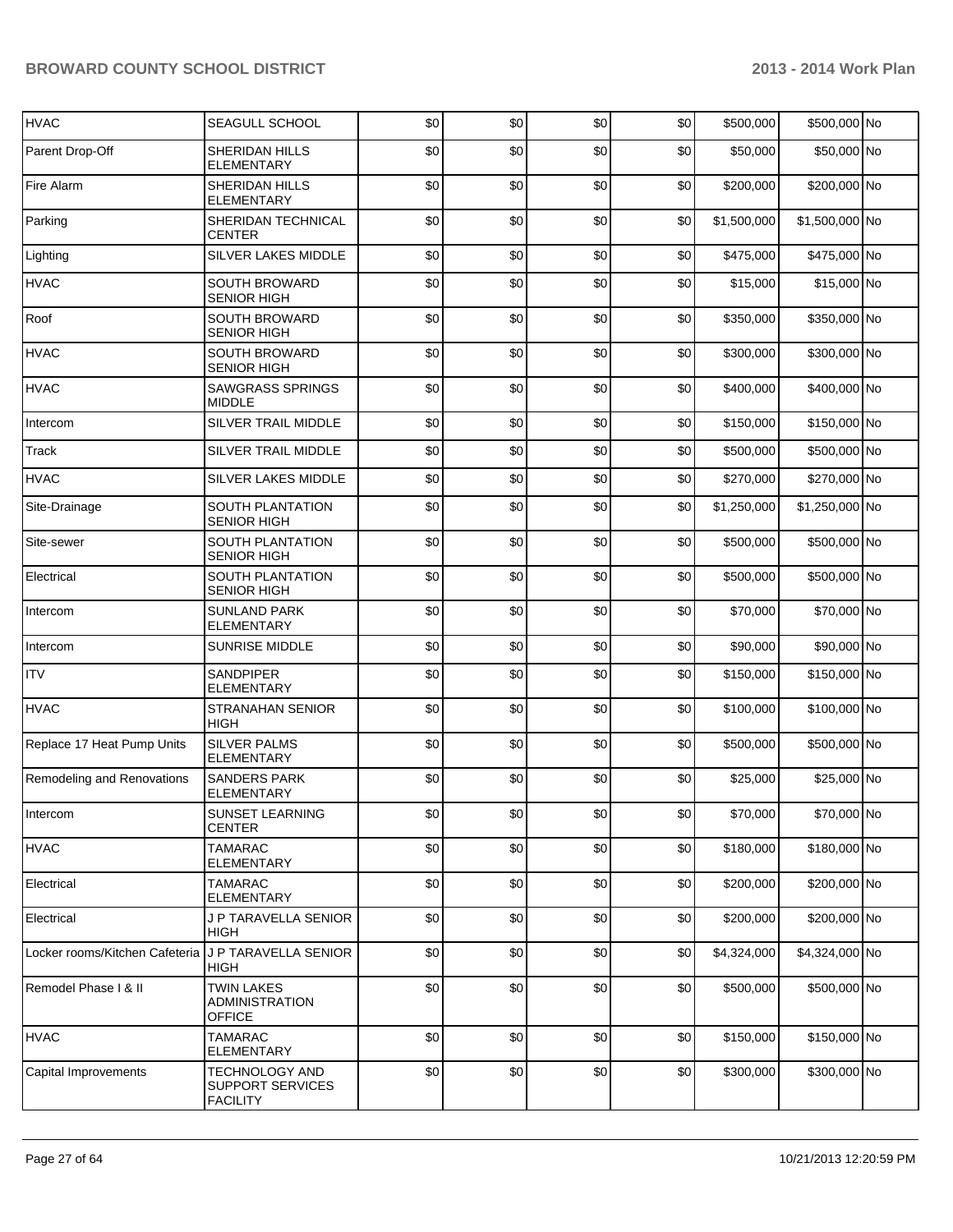| Fire Alarms                   | <b>TWIN LAKES</b><br><b>ADMINISTRATION</b><br><b>OFFICE</b> | \$0 | \$0 | \$0 | \$0 | \$150,000    | \$150,000 No    |  |
|-------------------------------|-------------------------------------------------------------|-----|-----|-----|-----|--------------|-----------------|--|
| <b>HVAC</b>                   | <b>FOX TRAIL</b><br>ELEMENTARY                              | \$0 | \$0 | \$0 | \$0 | \$260,000    | \$260,000 No    |  |
| Remodeling/Renovation         | <b>WESTGLADES MIDDLE</b>                                    | \$0 | \$0 | \$0 | \$0 | \$25,000     | \$25,000 No     |  |
| Fire Alarm                    | THE QUEST CENTER                                            | \$0 | \$0 | \$0 | \$0 | \$300,000    | \$300,000 No    |  |
| Roof                          | THE QUEST CENTER                                            | \$0 | \$0 | \$0 | \$0 | \$1,500,000  | \$1,500,000 No  |  |
| Intercom                      | <b>TROPICAL</b><br><b>ELEMENTARY</b>                        | \$0 | \$0 | \$0 | \$0 | \$85,000     | \$85,000 No     |  |
| Generator                     | <b>VILLAGE ELEMENTARY</b>                                   | \$0 | \$0 | \$0 | \$0 | \$350,000    | \$350,000 No    |  |
| <b>HVAC</b>                   | VILLAGE ELEMENTARY                                          | \$0 | \$0 | \$0 | \$0 | \$225,000    | \$225,000 No    |  |
| Pavillion                     | <b>VILLAGE ELEMENTARY</b>                                   | \$0 | \$0 | \$0 | \$0 | \$150,000    | \$150,000 No    |  |
| Intercom                      | VILLAGE ELEMENTARY                                          | \$0 | \$0 | \$0 | \$0 | \$90,000     | \$90,000 No     |  |
| <b>HVAC</b>                   | <b>WELLEBY ELEMENTARY</b>                                   | \$0 | \$0 | \$0 | \$0 | \$850,000    | \$850,000 No    |  |
| Walkway                       | <b>WELLEBY ELEMENTARY</b>                                   | \$0 | \$0 | \$0 | \$0 | \$80,000     | \$80,000 No     |  |
| Fire Alarm                    | <b>WELLEBY ELEMENTARY</b>                                   | \$0 | \$0 | \$0 | \$0 | \$300,000    | \$300,000 No    |  |
| Intercom                      | <b>WELLEBY ELEMENTARY</b>                                   | \$0 | \$0 | \$0 | \$0 | \$125,000    | \$125,000 No    |  |
| Generator                     | <b>WESTCHESTER</b><br><b>ELEMENTARY</b>                     | \$0 | \$0 | \$0 | \$0 | \$350,000    | \$350,000 No    |  |
| <b>HVAC</b>                   | <b>SILVER LAKES</b><br><b>ELEMENTARY</b>                    | \$0 | \$0 | \$0 | \$0 | \$500,000    | \$500,000 No    |  |
| Parking                       | <b>PARK LAKES</b><br>ELEMENTARY                             | \$0 | \$0 | \$0 | \$0 | \$350,000    | \$350,000 No    |  |
| Electrical                    | <b>WESTCHESTER</b><br><b>ELEMENTARY</b>                     | \$0 | \$0 | \$0 | \$0 | \$80,000     | \$80,000 No     |  |
| Site-Paving                   | <b>WESTGLADES MIDDLE</b>                                    | \$0 | \$0 | \$0 | \$0 | \$175,000    | \$175,000 No    |  |
| <b>HVAC</b>                   | <b>WESTPINE MIDDLE</b>                                      | \$0 | \$0 | \$0 | \$0 | \$160,000    | \$160,000 No    |  |
| Remodel/Renovation            | <b>WESTPINE MIDDLE</b>                                      | \$0 | \$0 | \$0 | \$0 | \$125,000    | \$125,000 No    |  |
| Intercom                      | <b>WESTWOOD HEIGHTS</b><br>ELEMENTARY                       | \$0 | \$0 | \$0 | \$0 | \$95,000     | \$95,000 No     |  |
| Drainage                      | <b>WHIDDON-ROGERS</b><br><b>EDUCATION CENTER</b>            | \$0 | \$0 | \$0 | \$0 | \$250,000    | \$250,000 No    |  |
| Electrical                    | <b>WHIDDON-ROGERS</b><br><b>EDUCATION CENTER</b>            | \$0 | \$0 | \$0 | \$0 | \$75,000     | \$75,000 No     |  |
| <b>HVAC</b>                   | <b>WHIDDON-ROGERS</b><br><b>EDUCATION CENTER</b>            | \$0 | \$0 | \$0 | \$0 | \$120,000    | \$120,000 No    |  |
| Intercom                      | <b>WILTON MANORS</b><br>ELEMENTARY                          | \$0 | \$0 | \$0 | \$0 | \$70,000     | \$70,000 No     |  |
| Intercom                      | <b>WINGATE OAKS</b><br><b>CENTER</b>                        | \$0 | \$0 | \$0 | \$0 | \$90,000     | \$90,000 No     |  |
| Intercom                      | <b>VIRGINIA SHUMAN</b><br>YOUNG ELEMENTARY                  | \$0 | \$0 | \$0 | \$0 | \$90,000     | \$90,000 No     |  |
| Security                      | <b>WALTER C YOUNG</b><br>MIDDLE                             | \$0 | \$0 | \$0 | \$0 | \$85,000     | \$85,000 No     |  |
| Parking                       | ROBERT C MARKHAM<br>ELEMENTARY                              | \$0 | \$0 | \$0 | \$0 | \$50,000     | \$50,000 No     |  |
| <b>Concurrent Replacement</b> | PIONEER MIDDLE                                              | \$0 | \$0 | \$0 | \$0 | \$40,000,000 | \$40,000,000 No |  |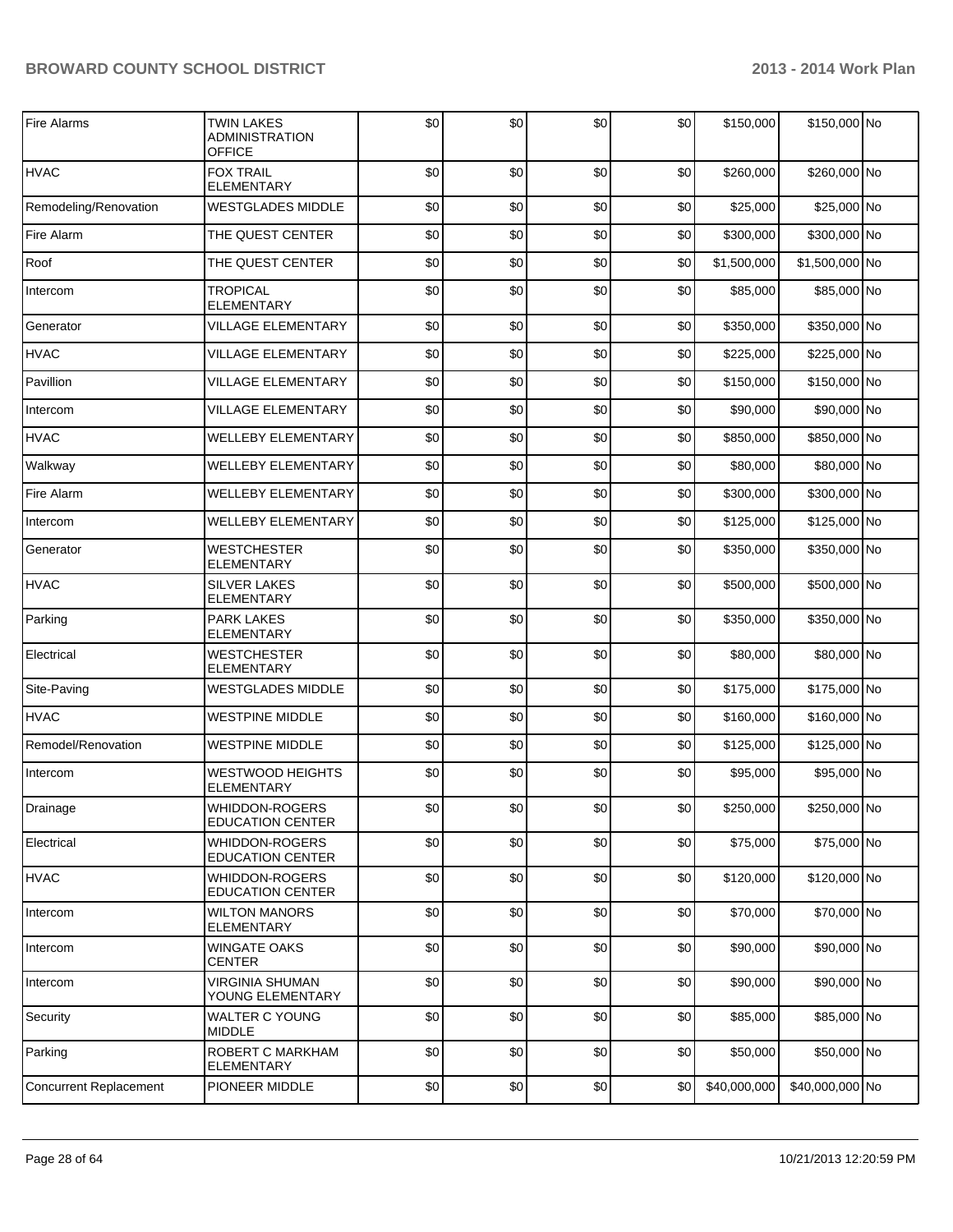| Replace Media Ctr                            | <b>BOYD H ANDERSON</b><br><b>SENIOR HIGH</b>         | \$0 | \$0 | \$0 | \$0 | \$7,865,400  | \$7,865,400 No  |  |
|----------------------------------------------|------------------------------------------------------|-----|-----|-----|-----|--------------|-----------------|--|
| Expand Kitchen/Cafeteria                     | APOLLO MIDDLE                                        | \$0 | \$0 | \$0 | \$0 | \$3,000,000  | \$3,000,000 No  |  |
| Replace Media Ctr                            | ATLANTIC TECHNICAL<br><b>CENTER</b>                  | \$0 | \$0 | \$0 | \$0 | \$11,464,237 | \$11,464,237 No |  |
| Renovate Locker Rooms                        | <b>ATTUCKS MIDDLE</b>                                | \$0 | \$0 | \$0 | \$0 | \$5,711,795  | \$5,711,795 No  |  |
| Seawall                                      | <b>BAYVIEW ELEMENTARY</b>                            | \$0 | \$0 | \$0 | \$0 | \$2,175,000  | \$2,175,000 No  |  |
| <b>Fire Sprinklers</b>                       | <b>CASTLE HILL</b><br><b>ELEMENTARY</b>              | \$0 | \$0 | \$0 | \$0 | \$1,025,000  | \$1,025,000 No  |  |
| Media Ctr Remodeling                         | <b>COCONUT CREEK</b><br><b>SENIOR HIGH</b>           | \$0 | \$0 | \$0 | \$0 | \$9,003,200  | \$9,003,200 No  |  |
| Replace Kitchen/Cafeteria                    | <b>COLLINS ELEMENTARY</b>                            | \$0 | \$0 | \$0 | \$0 | \$6,425,000  | \$6,425,000 No  |  |
| <b>Upgrade Swimming Complex</b>              | <b>COOPER CITY SENIOR</b><br>HIGH                    | \$0 | \$0 | \$0 | \$0 | \$5,000,000  | \$5,000,000 No  |  |
| Auditorium                                   | <b>CORAL GLADES HIGH</b><br><b>SCHOOL</b>            | \$0 | \$0 | \$0 | \$0 | \$3,900,000  | \$3,900,000 No  |  |
| Labs                                         | <b>CORAL GLADES HIGH</b><br><b>SCHOOL</b>            | \$0 | \$0 | \$0 | \$0 | \$1,000,000  | \$1,000,000 No  |  |
| Remodeling & Renovations                     | <b>DRIFTWOOD</b><br><b>ELEMENTARY</b>                | \$0 | \$0 | \$0 | \$0 | \$7,500,000  | \$7,500,000 No  |  |
| Replace Kitchen/Cafeteria                    | <b>STEPHEN FOSTER</b><br>ELEMENTARY                  | \$0 | \$0 | \$0 | \$0 | \$4,900,000  | \$4,900,000 No  |  |
| New Media Center                             | <b>LLOYD ESTATES</b><br><b>ELEMENTARY</b>            | \$0 | \$0 | \$0 | \$0 | \$4,600,000  | \$4,600,000 No  |  |
| Replace/Remodel & Expansion                  | <b>NORTH SIDE</b><br>ELEMENTARY                      | \$0 | \$0 | \$0 | \$0 | \$5,900,000  | \$5,900,000 No  |  |
| Kitchen/Cafeteria Replacement                | <b>PARK RIDGE</b><br>ELEMENTARY                      | \$0 | \$0 | \$0 | \$0 | \$5,000,000  | \$5,000,000 No  |  |
| Kitchen/Cafeteria Replacement                | <b>ANNABEL C PERRY</b><br>ELEMENTARY                 | \$0 | \$0 | \$0 | \$0 | \$4,400,000  | \$4,400,000 No  |  |
| New Kitchen & Food Court                     | PLANTATION SENIOR<br>HIGH                            | \$0 | \$0 | \$0 | \$0 | \$14,800,000 | \$14,800,000 No |  |
| P.E. Facility                                | J P TARAVELLA SENIOR<br>HIGH                         | \$0 | \$0 | \$0 | \$0 | \$6,300,000  | \$6,300,000 No  |  |
| <b>HVAC</b>                                  | CRYSTAL LAKE MIDDLE                                  | \$0 | \$0 | \$0 | \$0 | \$1,100,000  | \$1,100,000 No  |  |
| Replace Admin Bldg                           | <b>STEPHEN FOSTER</b><br>ELEMENTARY                  | \$0 | \$0 | \$0 | \$0 | \$5,000,000  | \$5,000,000 No  |  |
| Transition from Elem. To<br>Middle           | <b>GULFSTREAM MIDDLE</b>                             | \$0 | \$0 | \$0 | \$0 | \$11,900,000 | \$11,900,000 No |  |
| New Media Ctr                                | <b>MAPLEWOOD</b><br><b>ELEMENTARY</b>                | \$0 | \$0 | \$0 | \$0 | \$4,713,210  | \$4,713,210 No  |  |
| <b>Partial Replacement</b>                   | <b>MARGATE</b><br><b>ELEMENTARY</b>                  | \$0 | \$0 | \$0 | \$0 | \$20,350,000 | \$20,350,000 No |  |
| New Kithcen/Cafeteria                        | MARGATE MIDDLE                                       | \$0 | \$0 | \$0 | \$0 | \$12,137,828 | \$12,137,828 No |  |
| Food Court - Design stand-<br>alone building | MIRAMAR SENIOR HIGH                                  | \$0 | \$0 | \$0 | \$0 | \$3,000,000  | \$3,000,000 No  |  |
| Seawall stabilization and new<br>dock        | NEW RIVER MIDDLE                                     | \$0 | \$0 | \$0 | \$0 | \$1,000,000  | \$1,000,000 No  |  |
| <b>Fire Sprinklers</b>                       | <b>NORTH ANDREWS</b><br>GARDENS<br><b>ELEMENTARY</b> | \$0 | \$0 | \$0 | \$0 | \$1,025,000  | \$1,025,000 No  |  |
| <b>HVAC</b>                                  | <b>NOVA SENIOR HIGH</b>                              | \$0 | \$0 | \$0 | \$0 | \$8,058,809  | \$8,058,809 No  |  |
| Roofing                                      | NOVA SENIOR HIGH                                     | \$0 | \$0 | \$0 | \$0 | \$4,500,000  | \$4,500,000 No  |  |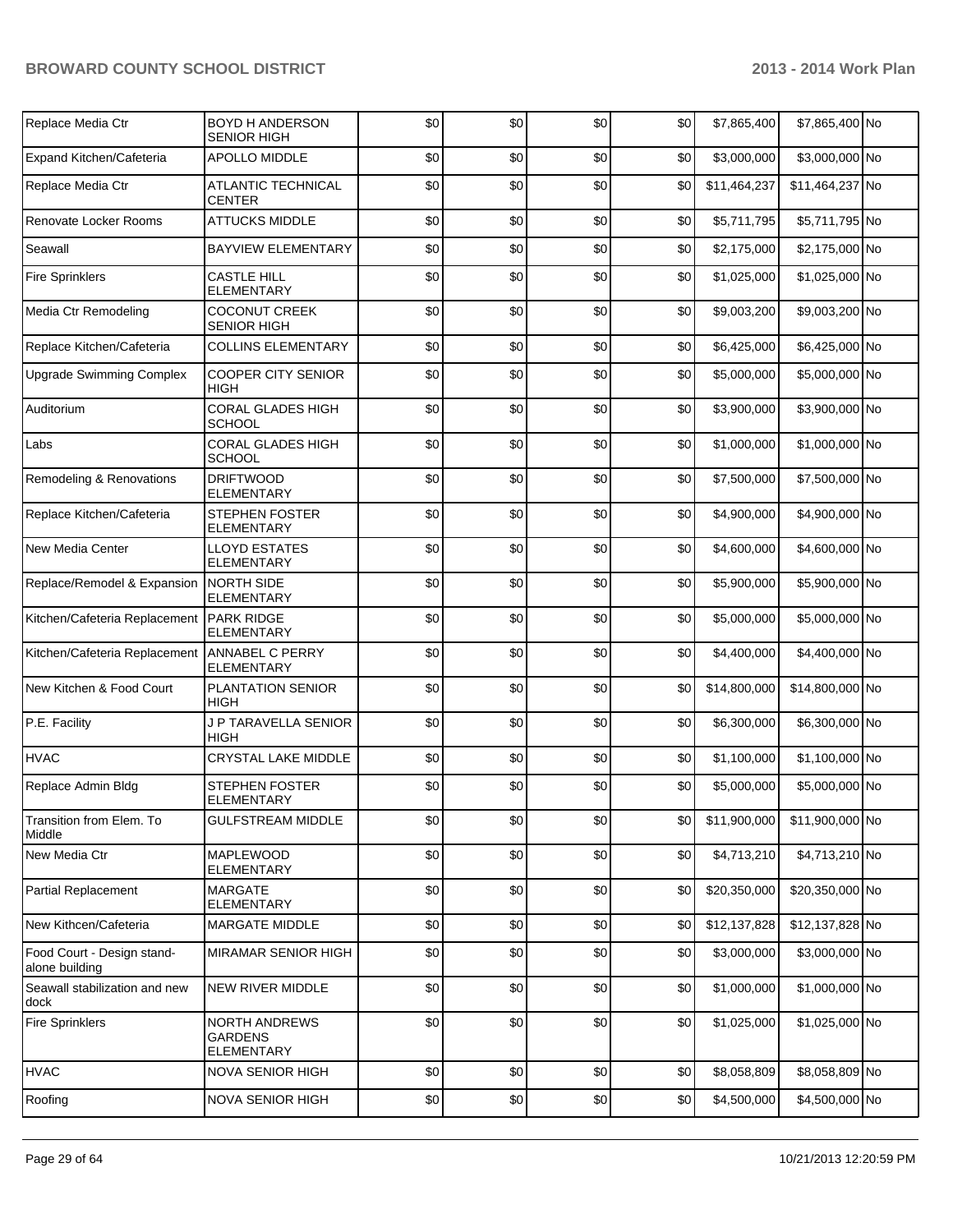| <b>Concurrent Replacement</b>                                                       | <b>NOVA SENIOR HIGH</b>                                                        | \$0         | \$0 | \$0 | \$0 | \$5,760,000  | \$5,760,000 No  |  |
|-------------------------------------------------------------------------------------|--------------------------------------------------------------------------------|-------------|-----|-----|-----|--------------|-----------------|--|
| Upgrade Stadium                                                                     | NOVA SENIOR HIGH                                                               | \$0         | \$0 | \$0 | \$0 | \$1,150,000  | \$1,150,000 No  |  |
| <b>Concurrent Replacement</b>                                                       | <b>DWIGHT D</b><br><b>EISENHOWER</b><br><b>ELEMENTARY</b>                      | \$0         | \$0 | \$0 | \$0 | \$3,192,000  | \$3,192,000 No  |  |
| Renovate Restrooms                                                                  | <b>NOVA MIDDLE</b>                                                             | \$0         | \$0 | \$0 | \$0 | \$1,486,008  | \$1,486,008 No  |  |
| <b>Bus/Parent Drives</b>                                                            | <b>OAKLAND PARK</b><br><b>ELEMENTARY</b>                                       | \$0         | \$0 | \$0 | \$0 | \$2,557,578  | \$2,557,578 No  |  |
| <b>Concurrent Replacement</b><br>Phase II                                           | PARKWAY MIDDLE                                                                 | \$0         | \$0 | \$0 | \$0 | \$35,340,621 | \$35,340,621 No |  |
| Master Plan site and perform<br>Castaldi analysis on buildings 2 HIGH<br>and 20     | PLANTATION SENIOR                                                              | \$0         | \$0 | \$0 | \$0 | \$4,010,699  | \$4,010,699 No  |  |
| <b>Regional Athletic Facility</b>                                                   | POMPANO BEACH<br><b>INSTITUTE OF</b><br><b>INTERNATIONAL</b><br><b>STUDIES</b> | \$0         | \$0 | \$0 | \$0 | \$4,600,448  | \$4,600,448 No  |  |
| New Media Ctr                                                                       | <b>RAMBLEWOOD</b><br><b>ELEMENTARY</b>                                         | \$0         | \$0 | \$0 | \$0 | \$4,738,552  | \$4,738,552 No  |  |
| <b>HVAC</b>                                                                         | <b>JAMES S RICKARDS</b><br><b>MIDDLE</b>                                       | \$0         | \$0 | \$0 | \$0 | \$1,000,000  | \$1,000,000 No  |  |
| <b>Bus/Parent Drives</b>                                                            | <b>SANDPIPER</b><br><b>ELEMENTARY</b>                                          | \$0         | \$0 | \$0 | \$0 | \$1,564,801  | \$1,564,801 No  |  |
| <b>School Zone Flashers</b>                                                         | <b>SAWGRASS SPRINGS</b><br><b>MIDDLE</b>                                       | \$0         | \$0 | \$0 | \$0 | \$1,700,000  | \$1,700,000 No  |  |
| <b>Bus/Parent Drives</b>                                                            | <b>SOUTH BROWARD</b><br><b>SENIOR HIGH</b>                                     | \$0         | \$0 | \$0 | \$0 | \$1,296,200  | \$1,296,200 No  |  |
| <b>Food Court Conversion</b>                                                        | SOUTH PLANTATION<br><b>SENIOR HIGH</b>                                         | \$0         | \$0 | \$0 | \$0 | \$3,000,000  | \$3,000,000 No  |  |
| Partial Replacement                                                                 | WALKER ELEMENTARY<br>(MAGNET)                                                  | \$0         | \$0 | \$0 | \$0 | \$13,288,349 | \$13,288,349 No |  |
| New Kitchen/Cafeteria                                                               | <b>WHIDDON-ROGERS</b><br><b>EDUCATION CENTER</b>                               | \$0         | \$0 | \$0 | \$0 | \$5,400,000  | \$5,400,000 No  |  |
| <b>Indoor Air Quality</b>                                                           | <b>MIRROR LAKE</b><br><b>ELEMENTARY</b>                                        | \$0         | \$0 | \$0 | \$0 | \$107,381    | \$107,381 No    |  |
| Re-roof Building 8                                                                  | <b>ATLANTIC TECHNICAL</b><br><b>CENTER</b>                                     | \$164,000   | \$0 | \$0 | \$0 | \$0          | \$164,000 Yes   |  |
| Re-roof Building 3                                                                  | <b>BAIR MIDDLE</b>                                                             | \$25,000    | \$0 | \$0 | \$0 | \$0          | \$25,000 Yes    |  |
| Re-roof Building 4 / Replace<br>corrugated metal<br>deck                            | <b>BLANCHE ELY SENIOR</b><br>HIGH                                              | \$50,000    | \$0 | \$0 | \$0 | \$0          | \$50,000 Yes    |  |
| Replace Roof (bldgs 9,13,14)                                                        | HALLANDALE ADULT &<br><b>COMMUNITY CENTER</b>                                  | \$350,000   | \$0 | \$0 | \$0 | \$0          | \$350,000 Yes   |  |
| Roof replacement -original<br>building (Building 1 & 5)                             | HOLLYWOOD HILLS<br><b>SENIOR HIGH</b>                                          | \$1,200,000 | \$0 | \$0 | \$0 | \$0          | \$1,200,000 Yes |  |
| Replace roofing on main<br>building                                                 | NORTHEAST SENIOR<br><b>HIGH</b>                                                | \$1,500,000 | \$0 | \$0 | \$0 | \$0          | \$1,500,000 Yes |  |
| Replace roofs on Buildings 1-7                                                      | POMPANO BEACH<br><b>MIDDLE</b>                                                 | \$1,700,000 | \$0 | \$0 | \$0 | \$0          | \$1,700,000 Yes |  |
| Re-roof Buildings 1,2,3<br>(ponding water<br>4,5,6,7,8,9,10,12,13,14 and<br>loggias | <b>STRANAHAN SENIOR</b><br><b>HIGH</b>                                         | \$3,300,000 | \$0 | \$0 | \$0 | \$0          | \$3,300,000 Yes |  |
| Replace roofs on buildings 22<br>(Performing Arts) and 24<br>(Science classrooms)   | PARKWAY MIDDLE                                                                 | \$1,200,000 | \$0 | \$0 | \$0 | \$0          | \$1,200,000 Yes |  |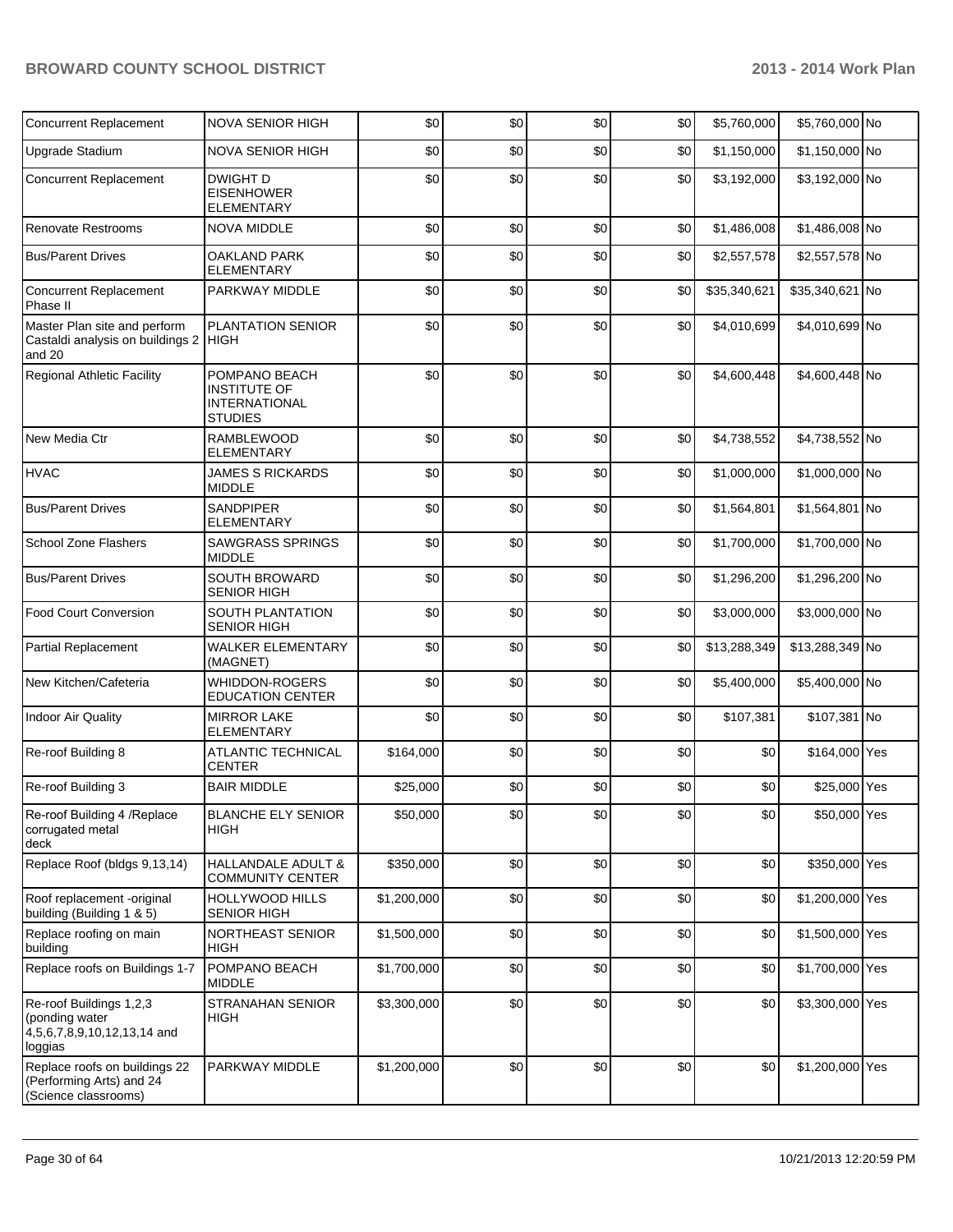| Replace wood shade mansard<br>and re-roof                                                                                           | <b>FORT LAUDERDALE</b><br><b>SENIOR HIGH</b>         | \$340,000    | \$0 | \$0 | \$0 | \$0                 | \$340,000 Yes       |  |
|-------------------------------------------------------------------------------------------------------------------------------------|------------------------------------------------------|--------------|-----|-----|-----|---------------------|---------------------|--|
| <b>District Wide Roofing</b>                                                                                                        | Location not specified                               | \$171,000    | \$0 | \$0 | \$0 | \$0                 | \$171,000 Yes       |  |
| IAQ - Remediate HVAC                                                                                                                | <b>CORAL PARK</b><br><b>ELEMENTARY</b>               | \$2,600,000  | \$0 | \$0 | \$0 | \$0                 | \$2,600,000 Yes     |  |
| ADA - 2 portable group<br>restrooms                                                                                                 | <b>CROSS CREEK SCHOOL</b>                            | \$240,000    | \$0 | \$0 | \$0 | \$0                 | \$240,000 Yes       |  |
| District Wide - ADA                                                                                                                 | Location not specified                               | \$433,765    | \$0 | \$0 | \$0 | \$0                 | \$433,765 Yes       |  |
| ADA- Restroom Renovation<br>Project                                                                                                 | <b>LAUDERDALE MANORS</b><br><b>ELEMENTARY</b>        | \$130,000    | \$0 | \$0 | \$0 | \$0                 | \$130,000 Yes       |  |
| ADA - Restroom Renovation<br>Project                                                                                                | <b>THURGOOD MARSHALL</b><br><b>ELEMENTARY</b>        | \$230,000    | \$0 | \$0 | \$0 | \$0                 | \$230,000 Yes       |  |
| ADA - Restroom Renovation<br>Project                                                                                                | <b>WILLIAM T MCFATTER</b><br><b>TECHNICAL CENTER</b> | \$372,474    | \$0 | \$0 | \$0 | \$0                 | \$372,474 Yes       |  |
| ADA - Accessible Route to<br>connect the newly acquired<br>Boys & Girls Club Building w/<br>McFatter Tech campus - WF<br>Ed Funding | <b>WILLIAM T MCFATTER</b><br><b>TECHNICAL CENTER</b> | \$85,000     | \$0 | \$0 | \$0 | \$0                 | \$85,000 Yes        |  |
| ADA - Non Accessible Stage                                                                                                          | <b>MORROW ELEMENTARY</b>                             | \$70,000     | \$0 | \$0 | \$0 | \$0                 | \$70,000 Yes        |  |
| ADA - Restroom Renovation<br>Project                                                                                                | <b>NOB HILL ELEMENTARY</b>                           | \$148,761    | \$0 | \$0 | \$0 | \$0                 | \$148,761 Yes       |  |
| ADA - Replace non-ADA<br>compliant concrete ramps and<br>install aluminum canopies.                                                 | <b>STRANAHAN SENIOR</b><br><b>HIGH</b>               | \$150,000    | \$0 | \$0 | \$0 | \$0                 | \$150,000 Yes       |  |
| ADA - Restroom Renovation<br>Project                                                                                                | <b>J P TARAVELLA SENIOR</b><br><b>HIGH</b>           | \$870,000    | \$0 | \$0 | \$0 | \$0                 | \$870,000 Yes       |  |
| ADA - Restroom Renovation<br>Project                                                                                                | THE QUEST CENTER                                     | \$150,000    | \$0 | \$0 | \$0 | \$0                 | \$150,000 Yes       |  |
| ADA - New Canopy at Main<br>Entry of Center & Metal<br>Louvers at Bus Drop-Off                                                      | <b>WINGATE OAKS</b><br><b>CENTER</b>                 | \$120,000    | \$0 | \$0 | \$0 | \$0                 | \$120,000 Yes       |  |
|                                                                                                                                     |                                                      | \$15,600,000 | \$0 | \$0 | \$0 | \$1,282,997,1<br>68 | \$1,298,597,1<br>68 |  |

#### **Additional Project Schedules**

Any projects that are not identified in the last approved educational plant survey.

Nothing reported for this section.

#### **Non Funded Growth Management Project Schedules**

Schedule indicating which projects, due to planned development, that CANNOT be funded from current revenues projected over the next five years.

#### Nothing reported for this section.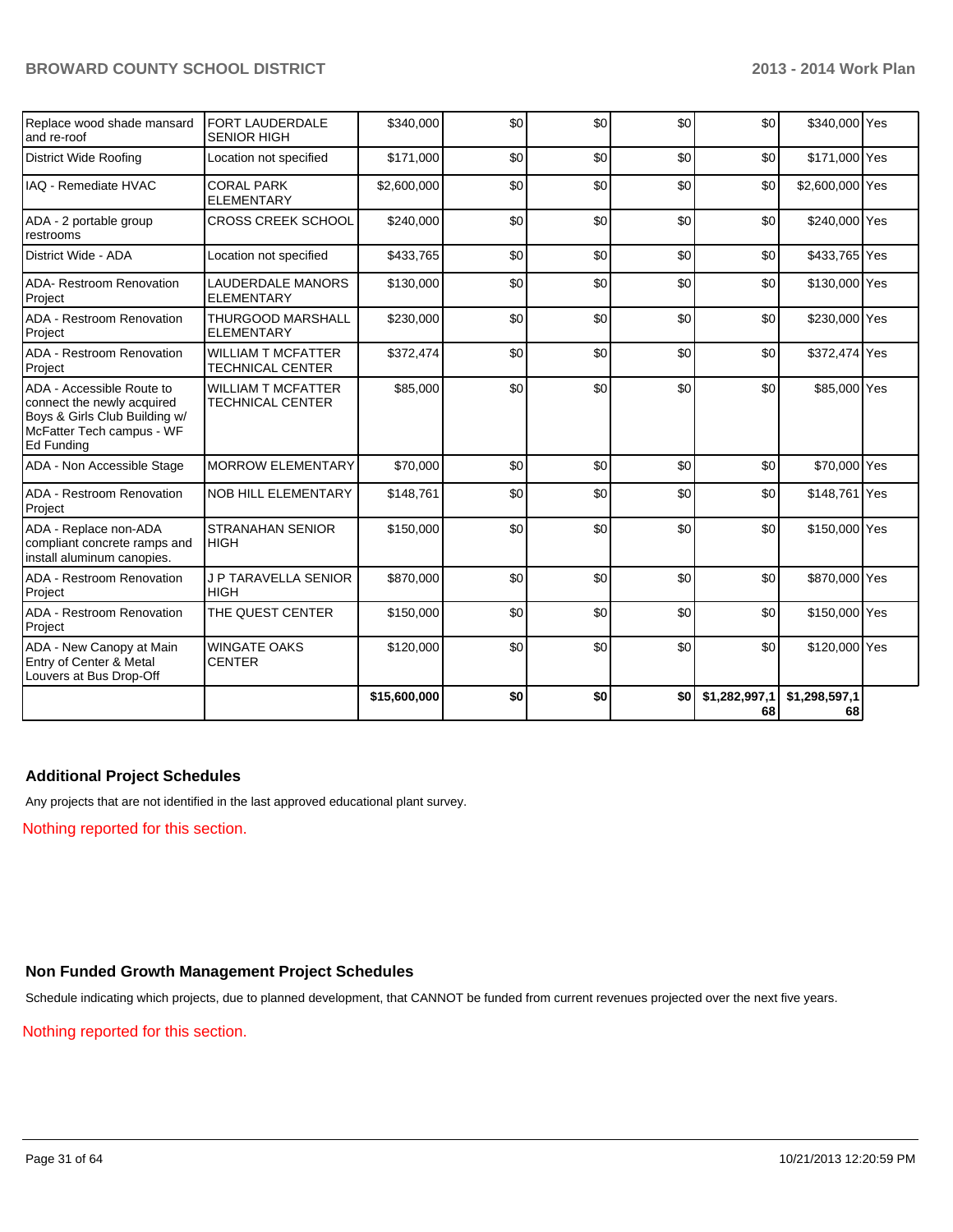## **Capacity Tracking**

| Location                                                      | $2013 -$<br><b>2014 Satis.</b><br>Stu. Sta. | Actual<br>$2013 -$<br><b>2014 FISH</b><br>Capacity | Actual<br>$2012 -$<br>2013<br><b>COFTE</b> | # Class<br>Rooms | Actual<br>Average<br>$2013 -$<br>2014 Class<br><b>Size</b> | Actual<br>$2013 -$<br>2014<br><b>Utilization</b> | <b>New</b><br>Stu.<br>Capacity | <b>New</b><br>Rooms to<br>be<br>Added/Re<br>moved | Projected<br>$2017 -$<br>2018<br><b>COFTE</b> | Projected<br>$2017 -$<br>2018<br><b>Utilization</b> | Projected<br>$2017 -$<br>2018 Class<br><b>Size</b> |
|---------------------------------------------------------------|---------------------------------------------|----------------------------------------------------|--------------------------------------------|------------------|------------------------------------------------------------|--------------------------------------------------|--------------------------------|---------------------------------------------------|-----------------------------------------------|-----------------------------------------------------|----------------------------------------------------|
| <b>DEERFIELD BEACH</b><br><b>ELEMENTARY</b>                   | 797                                         | 797                                                | 674                                        | 42               | 16                                                         | 85.00 %                                          | $\Omega$                       | $\Omega$                                          | 665                                           | 83.00 %                                             | 16                                                 |
| POMPANO BEACH<br>MIDDLE                                       | 1,372                                       | 1,234                                              | 1,069                                      | 59               | 18                                                         | 87.00 %                                          | 0                              | $\Omega$                                          | 996                                           | 81.00%                                              | 17                                                 |
| <b>OAKLAND PARK</b><br><b>ELEMENTARY</b>                      | 828                                         | 828                                                | 584                                        | 42               | 14                                                         | 70.00 %                                          | 0                              | $\Omega$                                          | 613                                           | 74.00%                                              | 15                                                 |
| <b>NORTH SIDE</b><br><b>ELEMENTARY</b>                        | 608                                         | 608                                                | 374                                        | 32               | 12                                                         | 62.00 %                                          | 0                              | $\Omega$                                          | 408                                           | 67.00 %                                             | 13                                                 |
| <b>DANIA ELEMENTARY</b>                                       | 569                                         | 569                                                | 484                                        | 30               | 16                                                         | 85.00 %                                          | 0                              | $\Omega$                                          | 485                                           | 85.00 %                                             | 16                                                 |
| <b>HOLLYWOOD HILLS</b><br><b>ELEMENTARY</b>                   | 768                                         | 768                                                | 741                                        | 40               | 19                                                         | 96.00 %                                          | 0                              | $\Omega$                                          | 776                                           | 101.00%                                             | 19                                                 |
| <b>CYPRESS RUN</b><br><b>EDUCATION CENTER</b>                 | 240                                         | 240                                                | 77                                         | 21               | 4                                                          | 32.00 %                                          | 0                              | $\Omega$                                          | 67                                            | 28.00 %                                             | 3                                                  |
| <b>HERON HEIGHTS</b><br><b>ELEMENTARY</b>                     | 942                                         | 942                                                | 935                                        | 50               | 19                                                         | 99.00 %                                          | $\Omega$                       | $\Omega$                                          | 1,041                                         | 111.00 %                                            | 21                                                 |
| <b>DISCOVERY</b><br><b>ELEMENTARY</b>                         | 942                                         | 942                                                | 900                                        | 50               | 18                                                         | 96.00 %                                          | $\mathbf 0$                    | $\Omega$                                          | 947                                           | 101.00%                                             | 19                                                 |
| <b>BEACHSIDE</b><br><b>MONTESSORI VILLAGE</b>                 | 830                                         | 747                                                | 691                                        | 43               | 16                                                         | 93.00 %                                          | 0                              | $\Omega$                                          | 771                                           | 103.00%                                             | 18                                                 |
| <b>HALLANDALE</b><br><b>ELEMENTARY</b>                        | 830                                         | 830                                                | 1,169                                      | 43               | 27                                                         | 141.00%                                          | 0                              | $\Omega$                                          | 1,085                                         | 131.00%                                             | 25                                                 |
| <b>DAVE THOMAS</b><br><b>EDUCATION CENTER-</b><br><b>WEST</b> | 589                                         | 530                                                | 479                                        | 23               | 21                                                         | 90.00 %                                          | $\Omega$                       | $\Omega$                                          | 479                                           | 90.00 %                                             | 21                                                 |
| <b>CORAL COVE</b><br><b>ELEMENTARY</b>                        | 830                                         | 830                                                | 794                                        | 43               | 18                                                         | 96.00 %                                          | 0                              | $\Omega$                                          | 760                                           | 92.00 %                                             | 18                                                 |
| <b>DOLPHIN BAY</b><br><b>ELEMENTARY</b>                       | 830                                         | 830                                                | 750                                        | 43               | 17                                                         | 90.00 %                                          | 0                              | $\Omega$                                          | 753                                           | 91.00%                                              | 18                                                 |
| <b>GLADES MIDDLE</b>                                          | 2,289                                       | 2,060                                              | 1,539                                      | 98               | 16                                                         | 75.00 %                                          | 0                              | $\overline{0}$                                    | 1,319                                         | 64.00 %                                             | 13                                                 |
| WEST BROWARD HIGH<br><b>SCHOOL</b>                            | 2,900                                       | 2,755                                              | 2,633                                      | 116              | 23                                                         | 96.00 %                                          | 0                              | 0                                                 | 2,457                                         | 89.00 %                                             | 21                                                 |
| <b>MANATEE BAY</b><br>ELEMENTARY                              | 1,320                                       | 1,320                                              | 1,188                                      | 69               | 17                                                         | 90.00 %                                          | 0                              | $\Omega$                                          | 1,190                                         | 90.00 %                                             | 17                                                 |
| <b>LIBERTY ELEMENTARY</b>                                     | 1,282                                       | 1,282                                              | 946                                        | 66               | 14                                                         | 74.00 %                                          | 0                              | $\Omega$                                          | 897                                           | 70.00%                                              | 14                                                 |
| <b>SUNSET LAKES</b><br><b>ELEMENTARY</b>                      | 1,300                                       | 1,300                                              | 862                                        | 67               | 13                                                         | 66.00 %                                          | 0                              | $\Omega$                                          | 827                                           | 64.00 %                                             | 12                                                 |
| SILVER SHORES<br><b>ELEMENTARY</b>                            | 820                                         | 820                                                | 576                                        | 43               | 13                                                         | 70.00 %                                          | $\overline{0}$                 | $\mathbf 0$                                       | 543                                           | 66.00 %                                             | 13                                                 |
| <b>EVERGLADES SENIOR</b><br>HIGH                              | 3,136                                       | 2,979                                              | 2,605                                      | 124              | 21                                                         | 87.00 %                                          | $\overline{0}$                 | $\overline{0}$                                    | 2,716                                         | 91.00 %                                             | 22                                                 |
| CORAL GLADES HIGH<br><b>SCHOOL</b>                            | 2,776                                       | 2,637                                              | 2,318                                      | 109              | 21                                                         | 88.00 %                                          | 0                              | $\mathbf 0$                                       | 2,177                                         | 83.00 %                                             | 20                                                 |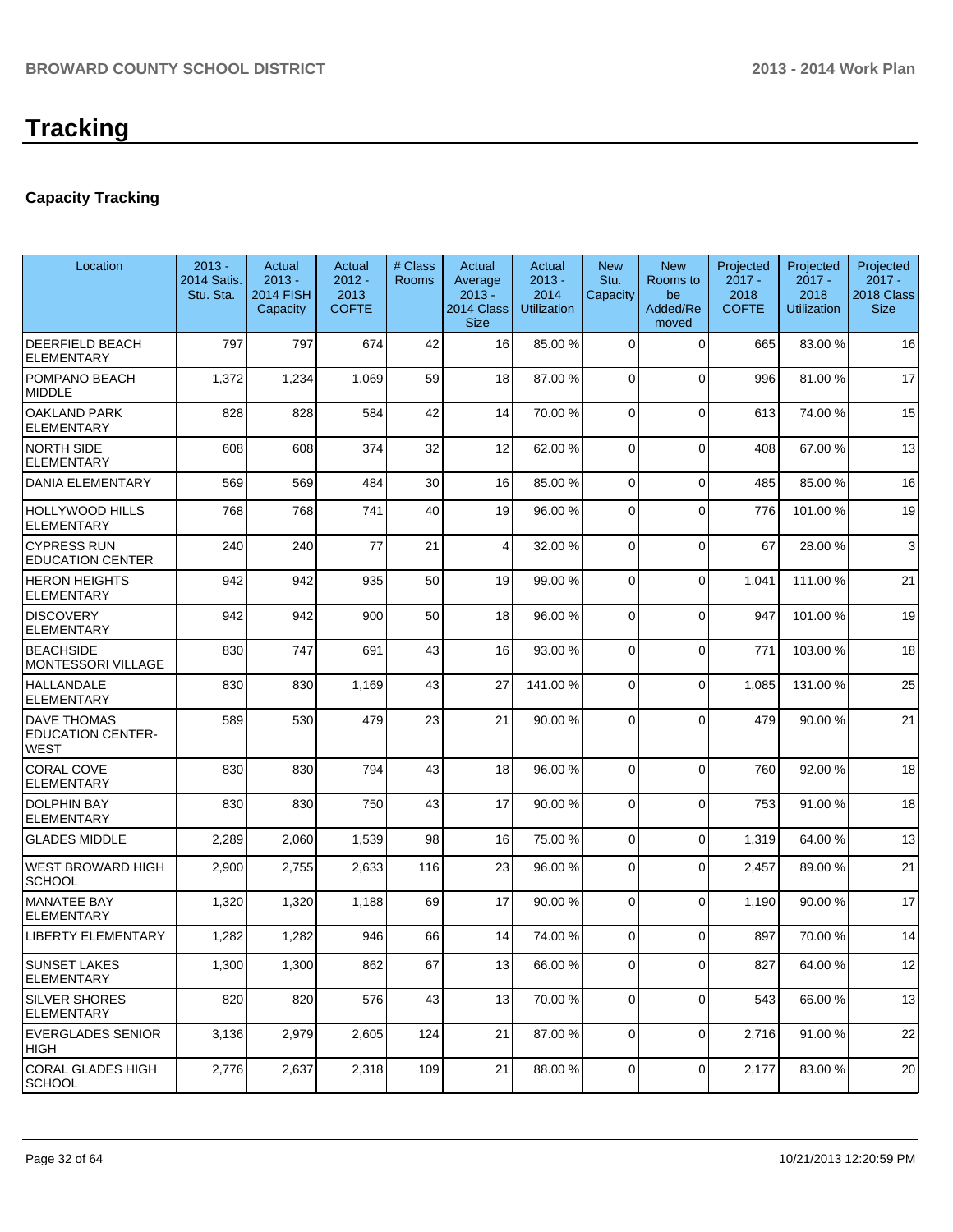| <b>CYPRESS BAY SENIOR</b><br><b>HIGH</b>           | 4,886 | 4,641 | 4,290 | 191 | 22 | 92.00 %  | 0              | $\Omega$    | 4,506       | 97.00 %  | 24          |
|----------------------------------------------------|-------|-------|-------|-----|----|----------|----------------|-------------|-------------|----------|-------------|
| <b>MONARCH SENIOR</b><br><b>HIGH</b>               | 2,484 | 2,359 | 2,186 | 96  | 23 | 93.00 %  | $\Omega$       | $\Omega$    | 2,386       | 101.00%  | 25          |
| <b>ROCK ISLAND</b><br><b>ELEMENTARY</b>            | 580   | 580   | 607   | 30  | 20 | 105.00 % | 0              | $\Omega$    | 587         | 101.00 % | 20          |
| <b>ARTHUR ROBERT JR</b><br><b>ASHE MIDDLE</b>      | 1,169 | 1,052 | 608   | 50  | 12 | 58.00 %  | 0              | $\Omega$    | $\mathbf 0$ | 0.00%    | $\mathbf 0$ |
| <b>WESTGLADES MIDDLE</b>                           | 1,962 | 1,765 | 1,507 | 82  | 18 | 85.00 %  | 0              | $\Omega$    | 1,276       | 72.00 %  | 16          |
| <b>ENDEAVOUR PRIMARY</b><br><b>LEARNING CENTER</b> | 468   | 468   | 387   | 26  | 15 | 83.00 %  | 0              | $\Omega$    | 383         | 82.00 %  | 15          |
| <b>PARK TRAILS</b><br><b>ELEMENTARY</b>            | 1,276 | 1,276 | 943   | 67  | 14 | 74.00 %  | 0              | $\Omega$    | 1,074       | 84.00 %  | 16          |
| <b>COCONUT PALM</b><br><b>ELEMENTARY</b>           | 1,058 | 1,058 | 981   | 56  | 18 | 93.00 %  | 0              | $\Omega$    | 956         | 90.00 %  | 17          |
| <b>PARK LAKES</b><br><b>ELEMENTARY</b>             | 1,304 | 1,304 | 1,277 | 69  | 19 | 98.00 %  | 0              | $\mathbf 0$ | 1,241       | 95.00 %  | 18          |
| <b>CHALLENGER</b><br><b>ELEMENTARY</b>             | 1,000 | 1,000 | 909   | 53  | 17 | 91.00 %  | 0              | $\Omega$    | 897         | 90.00 %  | 17          |
| <b>MILLENNIUM MIDDLE</b>                           | 1,974 | 1,776 | 1,425 | 82  | 17 | 80.00 %  | 0              | $\mathbf 0$ | 1,398       | 79.00 %  | 17          |
| <b>NEW RENAISSANCE</b><br><b>MIDDLE</b>            | 1,719 | 1,547 | 1,118 | 72  | 16 | 72.00 %  | 0              | $\mathbf 0$ | 1,142       | 74.00 %  | 16          |
| <b>SILVER LAKES</b><br><b>ELEMENTARY</b>           | 850   | 850   | 598   | 46  | 13 | 70.00 %  | $\mathbf 0$    | $\Omega$    | 579         | 68.00 %  | 13          |
| <b>LAKESIDE</b><br><b>ELEMENTARY</b>               | 798   | 798   | 749   | 44  | 17 | 94.00 %  | 0              | $\Omega$    | 716         | 90.00 %  | 16          |
| <b>FALCON COVE MIDDLE</b>                          | 2,488 | 2,239 | 2,299 | 107 | 21 | 103.00 % | $\Omega$       | $\Omega$    | 2,170       | 97.00%   | 20          |
| LYONS CREEK MIDDLE                                 | 2,372 | 2,134 | 1,832 | 103 | 18 | 86.00 %  | 0              | $\Omega$    | 1,893       | 89.00 %  | 18          |
| <b>GATOR RUN</b><br><b>ELEMENTARY</b>              | 1,452 | 1,452 | 1,194 | 75  | 16 | 82.00 %  | 0              | $\Omega$    | 882         | 61.00 %  | 12          |
| PARKSIDE<br><b>ELEMENTARY</b>                      | 980   | 980   | 770   | 51  | 15 | 79.00 %  | 0              | $\mathbf 0$ | 666         | 68.00 %  | 13          |
| <b>EAGLE POINT</b><br><b>ELEMENTARY</b>            | 1,304 | 1,304 | 1,176 | 71  | 17 | 90.00 %  | $\mathbf 0$    | $\Omega$    | 1,040       | 80.00%   | 15          |
| <b>TRADEWINDS</b><br><b>ELEMENTARY</b>             | 1,214 | 1,214 | 1,113 | 64  | 17 | 92.00 %  | 0              | $\Omega$    | 1,093       | 90.00%   | 17          |
| <b>INDIAN RIDGE MIDDLE</b>                         | 2,481 | 2,232 | 1,921 | 106 | 18 | 86.00 %  | $\Omega$       | $\Omega$    | 1,659       | 74.00 %  | 16          |
| <b>SILVER PALMS</b><br><b>ELEMENTARY</b>           | 816   | 816   | 730   | 45  | 16 | 89.00 %  | $\overline{0}$ | $\mathbf 0$ | 690         | 85.00 %  | 15          |
| <b>FOX TRAIL</b><br><b>ELEMENTARY</b>              | 1,304 | 1,304 | 1,219 | 69  | 18 | 93.00 %  | 0              | $\mathbf 0$ | 1,172       | 90.00 %  | 17          |
| <b>PANTHER RUN</b><br>ELEMENTARY                   | 778   | 778   | 596   | 42  | 14 | 77.00 %  | $\mathbf 0$    | $\Omega$    | 579         | 74.00 %  | 14          |
| <b>CHAPEL TRAIL</b><br><b>ELEMENTARY</b>           | 1,054 | 1,054 | 761   | 58  | 13 | 72.00 %  | 0              | 0           | 696         | 66.00 %  | 12          |
| <b>THURGOOD MARSHALL</b><br>ELEMENTARY             | 745   | 745   | 399   | 40  | 10 | 54.00 %  | 0              | $\mathbf 0$ | 476         | 64.00%   | 12          |
| <b>SILVER TRAIL MIDDLE</b>                         | 2,115 | 1,903 | 1,504 | 92  | 16 | 79.00 %  | $\overline{0}$ | $\mathbf 0$ | 1,599       | 84.00 %  | 17          |
| <b>EAGLE RIDGE</b><br><b>ELEMENTARY</b>            | 872   | 872   | 797   | 47  | 17 | 91.00 %  | $\overline{0}$ | 0           | 748         | 86.00 %  | 16          |
| CHARLES W FLANAGAN<br><b>SENIOR HIGH</b>           | 3,194 | 3,034 | 2,983 | 127 | 23 | 98.00 %  | 0              | 0           | 2,989       | 99.00 %  | 24          |
| <b>SAWGRASS SPRINGS</b><br>MIDDLE                  | 1,637 | 1,473 | 1,221 | 70  | 17 | 83.00 %  | 0              | 0           | 1,115       | 76.00 %  | 16          |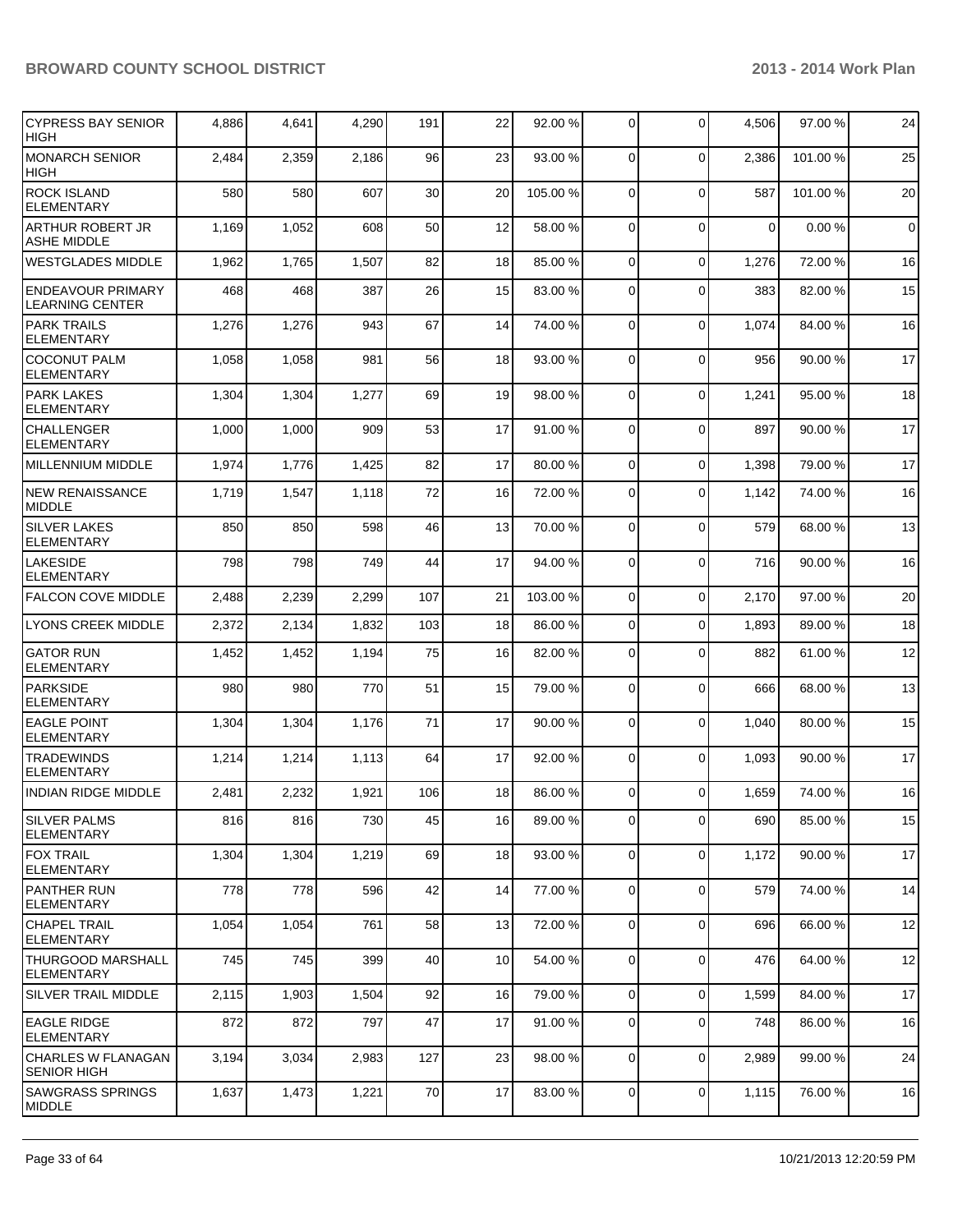| <b>CROSS CREEK SCHOOL</b>                          | 228      | 228            | 89          | 18  | 5  | 39.00 %  | 0              | $\mathbf 0$ | 97          | 43.00 % | 5              |
|----------------------------------------------------|----------|----------------|-------------|-----|----|----------|----------------|-------------|-------------|---------|----------------|
| PALM COVE<br><b>ELEMENTARY</b>                     | 1,049    | 1,049          | 809         | 56  | 14 | 77.00 %  | 0              | $\Omega$    | 705         | 67.00 % | 13             |
| <b>VIRGINIA SHUMAN</b><br>YOUNG ELEMENTARY         | 687      | 687            | 656         | 37  | 18 | 96.00 %  | 0              | $\mathbf 0$ | 739         | 108.00% | 20             |
| <b>SAWGRASS</b><br><b>ELEMENTARY</b>               | 1,184    | 1,184          | 905         | 63  | 14 | 76.00 %  | 0              | $\mathbf 0$ | 939         | 79.00 % | 15             |
| <b>DILLARD COMMUNITY</b><br><b>CENTER (MUSEUM)</b> | $\Omega$ | $\overline{0}$ | $\mathbf 0$ | 0   | 0  | 0.00%    | 0              | $\mathbf 0$ | $\mathbf 0$ | 0.00%   | $\mathbf 0$    |
| <b>EVERGLADES</b><br><b>ELEMENTARY</b>             | 1,220    | 1,220          | 976         | 63  | 15 | 80.00 %  | 0              | $\mathbf 0$ | 711         | 58.00 % | 11             |
| <b>CORAL SPRINGS</b><br><b>AQUATIC COMPLEX</b>     | $\Omega$ | $\mathbf{0}$   | $\Omega$    | 0   | 0  | 0.00%    | 0              | $\mathbf 0$ | 0           | 0.00%   | $\overline{0}$ |
| <b>TEQUESTA TRACE</b><br>MIDDLE                    | 1,833    | 1,649          | 1,361       | 77  | 18 | 83.00 %  | $\mathbf 0$    | $\mathbf 0$ | 1,451       | 88.00%  | 19             |
| <b>PARK SPRINGS</b><br><b>ELEMENTARY</b>           | 1,157    | 1,157          | 931         | 58  | 16 | 80.00 %  | 0              | $\mathbf 0$ | 843         | 73.00 % | 15             |
| <b>INDIAN TRACE</b><br><b>ELEMENTARY</b>           | 843      | 843            | 702         | 45  | 16 | 83.00 %  | $\Omega$       | $\mathbf 0$ | 657         | 78.00%  | 15             |
| <b>EMBASSY CREEK</b><br><b>ELEMENTARY</b>          | 1,087    | 1,087          | 933         | 57  | 16 | 86.00 %  | $\mathbf 0$    | $\mathbf 0$ | 880         | 81.00%  | 15             |
| <b>DREW ELEMENTARY</b>                             | 579      | 579            | 618         | 31  | 20 | 107.00%  | $\mathbf 0$    | $\mathbf 0$ | 582         | 101.00% | 19             |
| <b>SANDPIPER</b><br><b>ELEMENTARY</b>              | 909      | 909            | 668         | 48  | 14 | 73.00 %  | 0              | $\mathbf 0$ | 685         | 75.00 % | 14             |
| <b>SILVER RIDGE</b><br><b>ELEMENTARY</b>           | 1,056    | 1,056          | 916         | 57  | 16 | 87.00 %  | 0              | $\mathbf 0$ | 929         | 88.00 % | 16             |
| <b>WINSTON PARK</b><br><b>ELEMENTARY</b>           | 1,191    | 1,191          | 1,208       | 65  | 19 | 101.00 % | $\Omega$       | $\mathbf 0$ | 1,078       | 91.00%  | 17             |
| <b>COUNTRY HILLS</b><br><b>ELEMENTARY</b>          | 1,063    | 1,063          | 790         | 57  | 14 | 74.00 %  | $\mathbf 0$    | $\mathbf 0$ | 711         | 67.00%  | 12             |
| <b>QUIET WATERS</b><br><b>ELEMENTARY</b>           | 1,388    | 1,388          | 1,401       | 71  | 20 | 101.00 % | 0              | $\Omega$    | 1,441       | 104.00% | 20             |
| <b>HAWKES BLUFF</b><br><b>ELEMENTARY</b>           | 1,044    | 1,044          | 838         | 55  | 15 | 80.00 %  | 0              | $\mathbf 0$ | 801         | 77.00 % | 15             |
| <b>COUNTRY ISLES</b><br><b>ELEMENTARY</b>          | 1,096    | 1,096          | 936         | 57  | 16 | 85.00 %  | $\mathbf 0$    | $\mathbf 0$ | 890         | 81.00%  | 16             |
| <b>WALTER C YOUNG</b><br>MIDDLE                    | 2,164    | 1,947          | 1,267       | 93  | 14 | 65.00 %  | $\mathbf 0$    | $\Omega$    | 1,206       | 62.00 % | 13             |
| <b>STONEMAN DOUGLAS</b><br><b>SENIOR HIGH</b>      | 3,759    | 3,571          | 3,017       | 150 | 20 | 84.00 %  | $\Omega$       | $\mathbf 0$ | 3,197       | 90.00%  | 21             |
| <b>RIVERSIDE</b><br><b>ELEMENTARY</b>              | 843      | 843            | 697         | 45  | 15 | 83.00 %  | 0              | $\mathbf 0$ | 629         | 75.00 % | 14             |
| <b>CORAL PARK</b><br><b>ELEMENTARY</b>             | 825      | 825            | 607         | 44  | 14 | 74.00 %  | 0              | $\mathbf 0$ | 641         | 78.00%  | 15             |
| <b>FOREST GLEN MIDDLE</b>                          | 1,981    | 1,782          | 1,372       | 83  | 17 | 77.00 %  | $\overline{0}$ | $\mathbf 0$ | 1,307       | 73.00 % | 16             |
| <b>GRIFFIN ELEMENTARY</b>                          | 615      | 615            | 556         | 33  | 17 | 90.00 %  | 0              | $\mathbf 0$ | 574         | 93.00 % | 17             |
| <b>PINES LAKES</b><br><b>ELEMENTARY</b>            | 927      | 927            | 639         | 49  | 13 | 69.00 %  | 0              | $\mathbf 0$ | 633         | 68.00 % | 13             |
| <b>SEA CASTLE</b><br><b>ELEMENTARY</b>             | 1,091    | 1,091          | 760         | 55  | 14 | 70.00 %  | 0              | $\mathbf 0$ | 725         | 66.00 % | 13             |
| <b>WELLEBY ELEMENTARY</b>                          | 915      | 915            | 794         | 49  | 16 | 87.00 %  | $\mathbf 0$    | $\mathbf 0$ | 843         | 92.00%  | 17             |
| <b>RIVERGLADES</b><br><b>ELEMENTARY</b>            | 813      | 813            | 623         | 44  | 14 | 77.00 %  | 0              | $\mathbf 0$ | 682         | 84.00 % | 16             |
| <b>SILVER LAKES MIDDLE</b>                         | 1,174    | 1,056          | 722         | 51  | 14 | 68.00 %  | $\overline{0}$ | 0           | 810         | 77.00 % | 16             |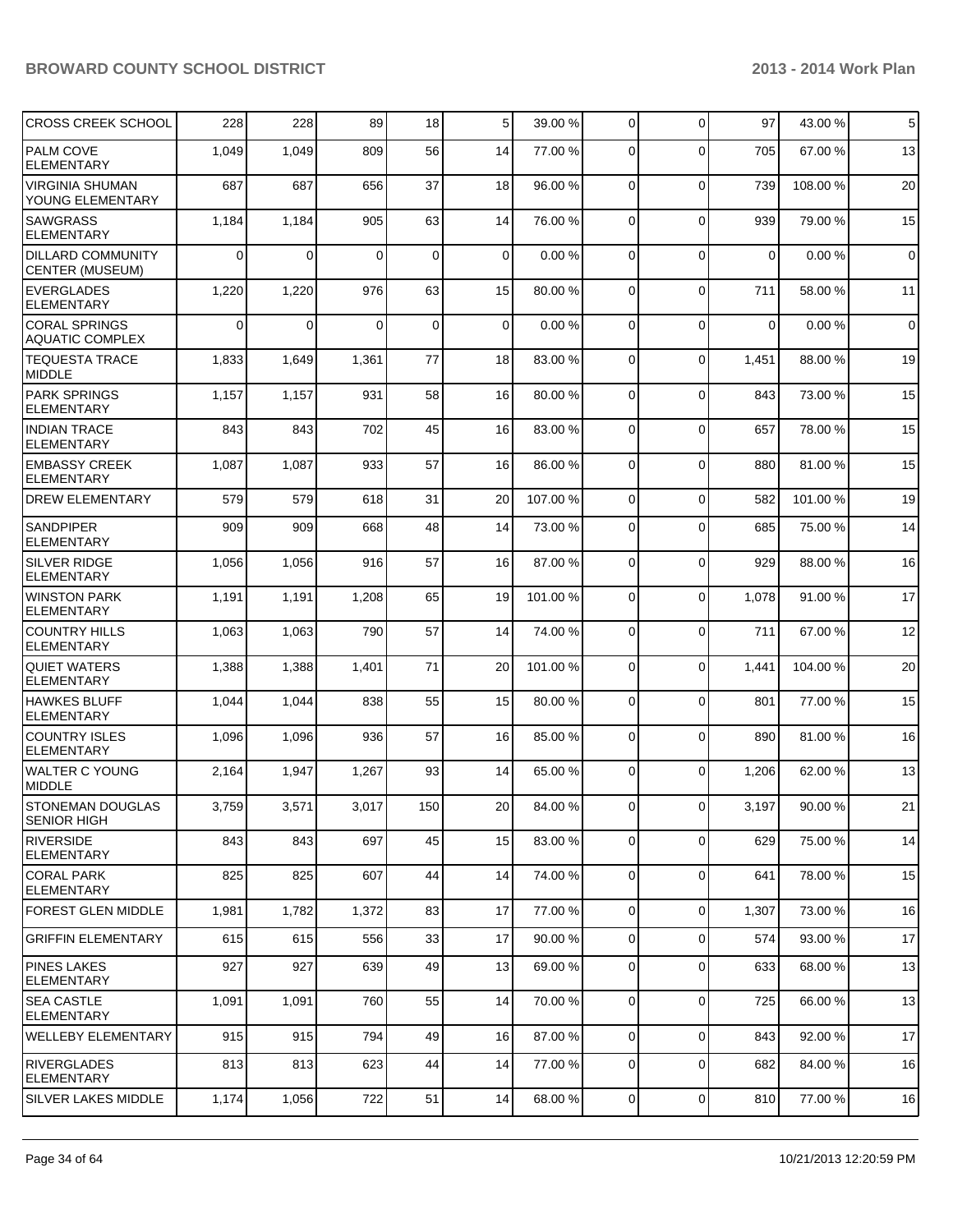| <b>MAPLEWOOD</b><br><b>ELEMENTARY</b>                                | 961   | 961            | 704      | 50  | 14          | 73.00 %  | 0              | $\mathbf 0$ | 685         | 71.00 %  | 14          |
|----------------------------------------------------------------------|-------|----------------|----------|-----|-------------|----------|----------------|-------------|-------------|----------|-------------|
| <b>J P TARAVELLA SENIOR</b><br><b>HIGH</b>                           | 3,984 | 3,784          | 2,964    | 159 | 19          | 78.00 %  | 0              | $\Omega$    | 3,144       | 83.00 %  | 20          |
| <b>BROWARD FIRE</b><br><b>ACADEMY (VO-TECH</b><br><b>OFF CAMPUS)</b> | 182   | $\overline{0}$ | $\Omega$ | 10  | $\mathbf 0$ | 0.00%    | $\Omega$       | $\Omega$    | $\mathbf 0$ | 0.00%    | $\mathbf 0$ |
| <b>DAVIE ELEMENTARY</b>                                              | 741   | 741            | 713      | 40  | 18          | 96.00 %  | 0              | $\Omega$    | 734         | 99.00 %  | 18          |
| <b>PINEWOOD</b><br><b>ELEMENTARY</b>                                 | 1,038 | 1,038          | 650      | 56  | 12          | 63.00 %  | 0              | $\Omega$    | 660         | 64.00 %  | 12          |
| <b>WESTERN SENIOR</b><br> HIGH                                       | 3,952 | 3,754          | 3,029    | 160 | 19          | 81.00%   | $\mathbf 0$    | $\mathbf 0$ | 3,062       | 82.00%   | 19          |
| <b>PEMBROKE LAKES</b><br><b>ELEMENTARY</b>                           | 741   | 741            | 564      | 40  | 14          | 76.00 %  | $\mathbf 0$    | $\Omega$    | 527         | 71.00 %  | 13          |
| <b>NOB HILL ELEMENTARY</b>                                           | 857   | 857            | 635      | 46  | 14          | 74.00 %  | 0              | $\Omega$    | 606         | 71.00%   | 13          |
| <b>WESTCHESTER</b><br><b>ELEMENTARY</b>                              | 1,184 | 1,184          | 1,194    | 63  | 19          | 101.00 % | 0              | $\Omega$    | 1,281       | 108.00%  | 20          |
| <b>MORROW ELEMENTARY</b>                                             | 831   | 831            | 480      | 45  | 11          | 58.00 %  | 0              | $\Omega$    | 452         | 54.00%   | 10          |
| RAMBLEWOOD MIDDLE                                                    | 1,936 | 1,742          | 1,347    | 82  | 16          | 77.00 %  | 0              | $\Omega$    | 1,071       | 61.00%   | 13          |
| <b>RAMBLEWOOD</b><br><b>ELEMENTARY</b>                               | 1,003 | 1,003          | 801      | 55  | 15          | 80.00 %  | $\Omega$       | $\Omega$    | 700         | 70.00%   | 13          |
| <b>CORAL SPRINGS</b><br><b>MIDDLE</b>                                | 2,110 | 1,899          | 1,448    | 89  | 16          | 76.00 %  | $\mathbf 0$    | $\mathbf 0$ | 1,279       | 67.00%   | 14          |
| <b>PIONEER MIDDLE</b>                                                | 1,658 | 1,492          | 1,336    | 70  | 19          | 90.00 %  | $\mathbf 0$    | $\Omega$    | 1,313       | 88.00 %  | 19          |
| <b>BAIR MIDDLE</b>                                                   | 1,331 | 1,197          | 948      | 56  | 17          | 79.00 %  | $\mathbf 0$    | $\Omega$    | 902         | 75.00 %  | 16          |
| <b>TAMARAC</b><br><b>ELEMENTARY</b>                                  | 1,290 | 1,290          | 894      | 72  | 12          | 69.00 %  | $\mathbf 0$    | $\Omega$    | 839         | 65.00 %  | 12          |
| <b>FOREST HILLS</b><br><b>ELEMENTARY</b>                             | 795   | 795            | 545      | 43  | 13          | 69.00 %  | 0              | $\Omega$    | 545         | 69.00 %  | 13          |
| <b>CENTRAL PARK</b><br><b>ELEMENTARY</b>                             | 1,123 | 1,123          | 1,095    | 61  | 18          | 98.00 %  | $\Omega$       | $\Omega$    | 1,068       | 95.00 %  | 18          |
| <b>NORTH LAUDERDALE</b><br><b>ELEMENTARY</b>                         | 948   | 948            | 605      | 49  | 12          | 64.00 %  | $\mathbf 0$    | $\Omega$    | 645         | 68.00 %  | 13          |
| <b>SOUTH PLANTATION</b><br><b>SENIOR HIGH</b>                        | 2,926 | 2,779          | 2,289    | 117 | 20          | 82.00 %  | 0              | $\Omega$    | 2,246       | 81.00 %  | 19          |
| <b>ATLANTIC WEST</b><br><b>ELEMENTARY</b>                            | 1,009 | 1,009          | 640      | 54  | 12          | 63.00 %  | 0              | $\Omega$    | 599         | 59.00 %  | 11          |
| <b>HORIZON ELEMENTARY</b>                                            | 663   | 663            | 527      | 35  | 15          | 80.00 %  | 0              | $\mathbf 0$ | 508         | 77.00 %  | 15          |
| <b>IFLAMINGO</b><br><b>ELEMENTARY</b>                                | 779   | 779            | 662      | 41  | 16          | 85.00 %  | 0              | $\mathbf 0$ | 686         | 88.00 %  | 17          |
| <b>CORAL SPRINGS</b><br><b>ELEMENTARY</b>                            | 907   | 907            | 623      | 49  | 13          | 69.00 %  | 0              | $\mathbf 0$ | 660         | 73.00 %  | 13          |
| <b>JAMES S HUNT</b><br><b>ELEMENTARY</b>                             | 841   | 841            | 846      | 46  | 18          | 101.00 % | 0              | $\mathbf 0$ | 802         | 95.00 %  | 17          |
| <b>BANYAN ELEMENTARY</b>                                             | 983   | 983            | 710      | 51  | 14          | 72.00 %  | 0              | $\mathbf 0$ | 594         | 60.00 %  | 12          |
| <b>WESTPINE MIDDLE</b>                                               | 1,700 | 1,530          | 1,280    | 71  | 18          | 84.00 %  | 0              | $\mathbf 0$ | 1,370       | 90.00 %  | 19          |
| PASADENA LAKES<br><b>ELEMENTARY</b>                                  | 852   | 852            | 605      | 48  | 13          | 71.00 %  | 0              | 0           | 570         | 67.00 %  | 12          |
| <b>JAMES S RICKARDS</b><br><b>MIDDLE</b>                             | 1,143 | 1,028          | 886      | 49  | 18          | 86.00 %  | 0              | $\mathbf 0$ | 1,032       | 100.00 % | 21          |
| <b>ATLANTIC TECHNICAL</b><br><b>CENTER</b>                           | 2,107 | 2,528          | 659      | 96  | 7           | 26.00 %  | $\overline{0}$ | $\mathbf 0$ | 609         | 24.00 %  | 6           |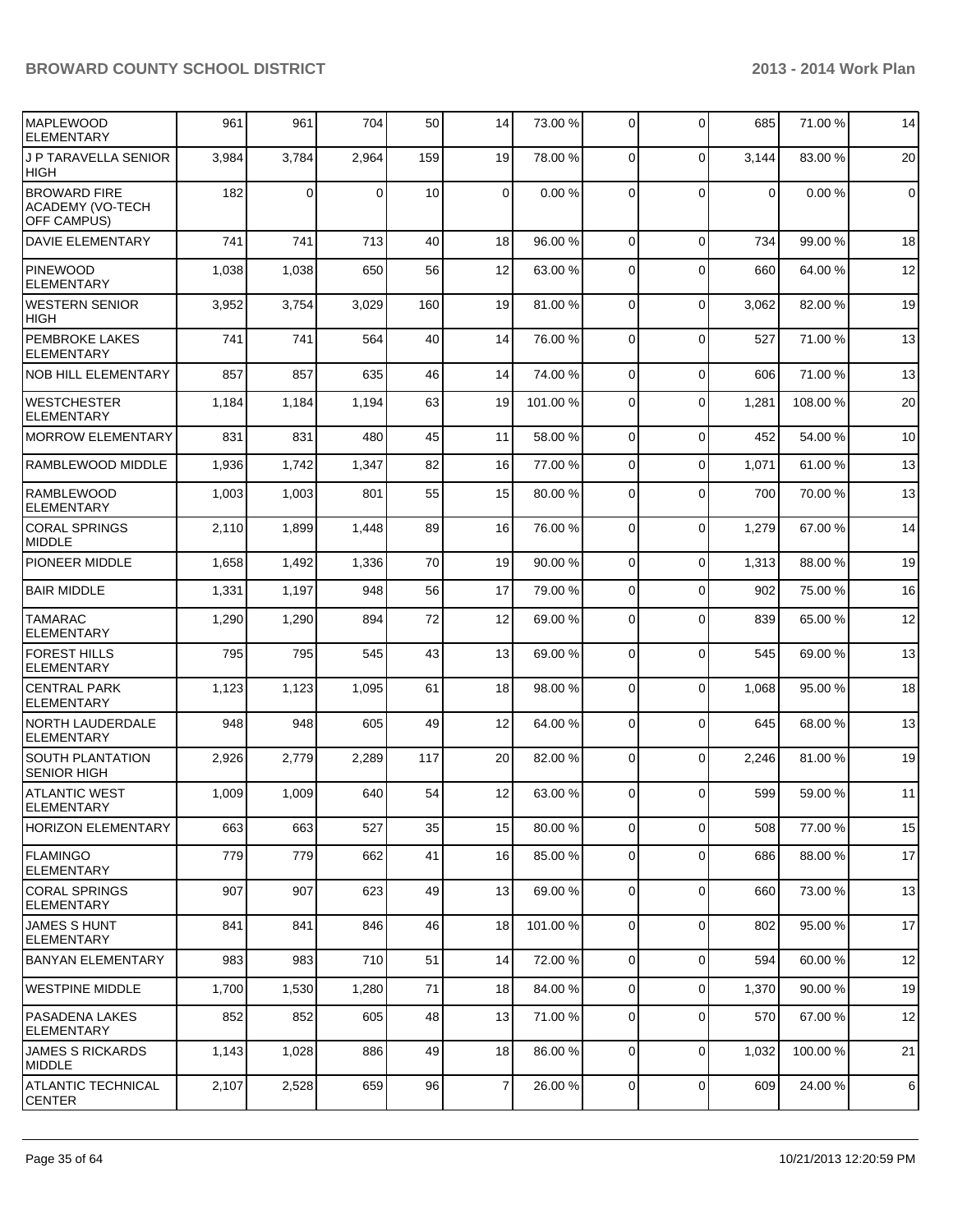| <b>CRYSTAL LAKE MIDDLE</b>                                               | 1,778 | 1,600 | 1,414 | 74  | 19             | 88.00 %  | 0              | $\Omega$       | 1,407 | 88.00 %  | 19 |
|--------------------------------------------------------------------------|-------|-------|-------|-----|----------------|----------|----------------|----------------|-------|----------|----|
| PINES MIDDLE                                                             | 1,966 | 1,769 | 1,480 | 82  | 18             | 84.00 %  | $\Omega$       | $\Omega$       | 1,387 | 78.00 %  | 17 |
| <b>SEMINOLE MIDDLE</b>                                                   | 1,595 | 1,435 | 1,218 | 67  | 18             | 85.00 %  | 0              | $\Omega$       | 1,283 | 89.00 %  | 19 |
| PIPER SENIOR HIGH                                                        | 3,587 | 3,407 | 2,531 | 144 | 18             | 74.00 %  | $\Omega$       | $\Omega$       | 2,313 | 68.00 %  | 16 |
| <b>COOPER CITY SENIOR</b><br><b>HIGH</b>                                 | 3,594 | 3,414 | 2,145 | 145 | 15             | 63.00 %  | 0              | $\Omega$       | 2,192 | 64.00 %  | 15 |
| <b>PARK RIDGE</b><br><b>ELEMENTARY</b>                                   | 546   | 546   | 414   | 29  | 14             | 76.00 %  | $\Omega$       | $\Omega$       | 440   | 81.00%   | 15 |
| <b>CYPRESS ELEMENTARY</b>                                                | 909   | 909   | 830   | 50  | 17             | 91.00 %  | $\overline{0}$ | $\Omega$       | 914   | 101.00 % | 18 |
| <b>APOLLO MIDDLE</b>                                                     | 1,334 | 1,200 | 1,211 | 57  | 21             | 101.00 % | $\overline{0}$ | $\mathbf 0$    | 1,322 | 110.00%  | 23 |
| <b>SHERIDAN HILLS</b><br><b>ELEMENTARY</b>                               | 607   | 607   | 594   | 33  | 18             | 98.00 %  | $\overline{0}$ | $\Omega$       | 650   | 107.00 % | 20 |
| <b>ORIOLE ELEMENTARY</b>                                                 | 758   | 758   | 690   | 42  | 16             | 91.00 %  | 0              | $\Omega$       | 683   | 90.00 %  | 16 |
| <b>MIRROR LAKE</b><br><b>ELEMENTARY</b>                                  | 679   | 679   | 520   | 37  | 14             | 77.00 %  | 0              | $\Omega$       | 552   | 81.00%   | 15 |
| ROYAL PALM<br><b>ELEMENTARY</b>                                          | 892   | 892   | 708   | 47  | 15             | 79.00 %  | 0              | $\Omega$       | 701   | 79.00 %  | 15 |
| LAUDERDALE LAKES<br><b>MIDDLE</b>                                        | 1,398 | 1,258 | 1,129 | 60  | 19             | 90.00 %  | 0              | $\Omega$       | 944   | 75.00 %  | 16 |
| DEERFIELD BEACH<br><b>SENIOR HIGH</b>                                    | 2,998 | 2,848 | 2,327 | 120 | 19             | 82.00 %  | 0              | $\Omega$       | 2,293 | 81.00%   | 19 |
| <b>BOYD H ANDERSON</b><br><b>SENIOR HIGH</b>                             | 2,953 | 2,805 | 1,803 | 122 | 15             | 64.00 %  | 0              | $\Omega$       | 1,836 | 65.00 %  | 15 |
| MIRAMAR SENIOR HIGH                                                      | 3,405 | 3,234 | 2,565 | 136 | 19             | 79.00 %  | 0              | $\Omega$       | 2,665 | 82.00 %  | 20 |
| <b>WHISPERING PINES</b><br><b>EXCEPTIONAL</b><br><b>EDUCATION CENTER</b> | 210   | 210   | 102   | 17  | 6              | 49.00 %  | $\Omega$       | $\Omega$       | 171   | 81.00%   | 10 |
| <b>HOLLYWOOD PARK</b><br><b>ELEMENTARY</b>                               | 593   | 593   | 475   | 32  | 15             | 80.00 %  | 0              | $\Omega$       | 430   | 73.00 %  | 13 |
| <b>VILLAGE ELEMENTARY</b>                                                | 870   | 870   | 568   | 46  | 12             | 65.00 %  | 0              | $\Omega$       | 708   | 81.00%   | 15 |
| ANNABEL C PERRY<br><b>ELEMENTARY</b>                                     | 899   | 899   | 693   | 47  | 15             | 77.00 %  | 0              | $\Omega$       | 660   | 73.00 %  | 14 |
| <b>FAIRWAY ELEMENTARY</b>                                                | 970   | 970   | 675   | 54  | 13             | 70.00 %  | 0              | $\Omega$       | 700   | 72.00 %  | 13 |
| HOLLYWOOD HILLS<br>ISENIOR HIGH                                          | 2,333 | 2,216 | 1,875 | 97  | 19             | 85.00 %  | $\overline{0}$ | $\overline{0}$ | 2,167 | 98.00 %  | 22 |
| <b>ROBERT C MARKHAM</b><br>ELEMENTARY                                    | 709   | 709   | 545   | 38  | 14             | 77.00 %  | $\overline{0}$ | $\mathbf 0$    | 650   | 92.00 %  | 17 |
| <b>COCONUT CREEK</b><br><b>SENIOR HIGH</b>                               | 3,036 | 2,884 | 1,535 | 122 | 13             | 53.00 %  | 0              | $\Omega$       | 1,499 | 52.00 %  | 12 |
| LAUDERHILL-PAUL<br>TURNER ELEMENTARY                                     | 872   | 872   | 603   | 47  | 13             | 69.00 %  | 0              | $\Omega$       | 603   | 69.00 %  | 13 |
| LAUDERHILL MIDDLE                                                        | 1,093 | 983   | 664   | 47  | 14             | 68.00 %  | $\overline{0}$ | $\Omega$       | 954   | 97.00%   | 20 |
| <b>COCONUT CREEK</b><br>ELEMENTARY                                       | 803   | 803   | 755   | 43  | 18             | 94.00 %  | $\overline{0}$ | $\Omega$       | 815   | 101.00 % | 19 |
| PLANTATION SENIOR<br>HIGH                                                | 2,771 | 2,632 | 2,178 | 113 | 19             | 83.00 %  | $\overline{0}$ | $\Omega$       | 2,074 | 79.00 %  | 18 |
| <b>CASTLE HILL</b><br><b>ELEMENTARY</b>                                  | 901   | 901   | 569   | 48  | 12             | 63.00 %  | 0              | $\Omega$       | 414   | 46.00 %  | 9  |
| MARTIN LUTHER KING<br><b>ELEMENTARY</b>                                  | 809   | 809   | 352   | 44  | 8 <sup>1</sup> | 43.00 %  | $\overline{0}$ | $\mathbf 0$    | 408   | 50.00 %  | 9  |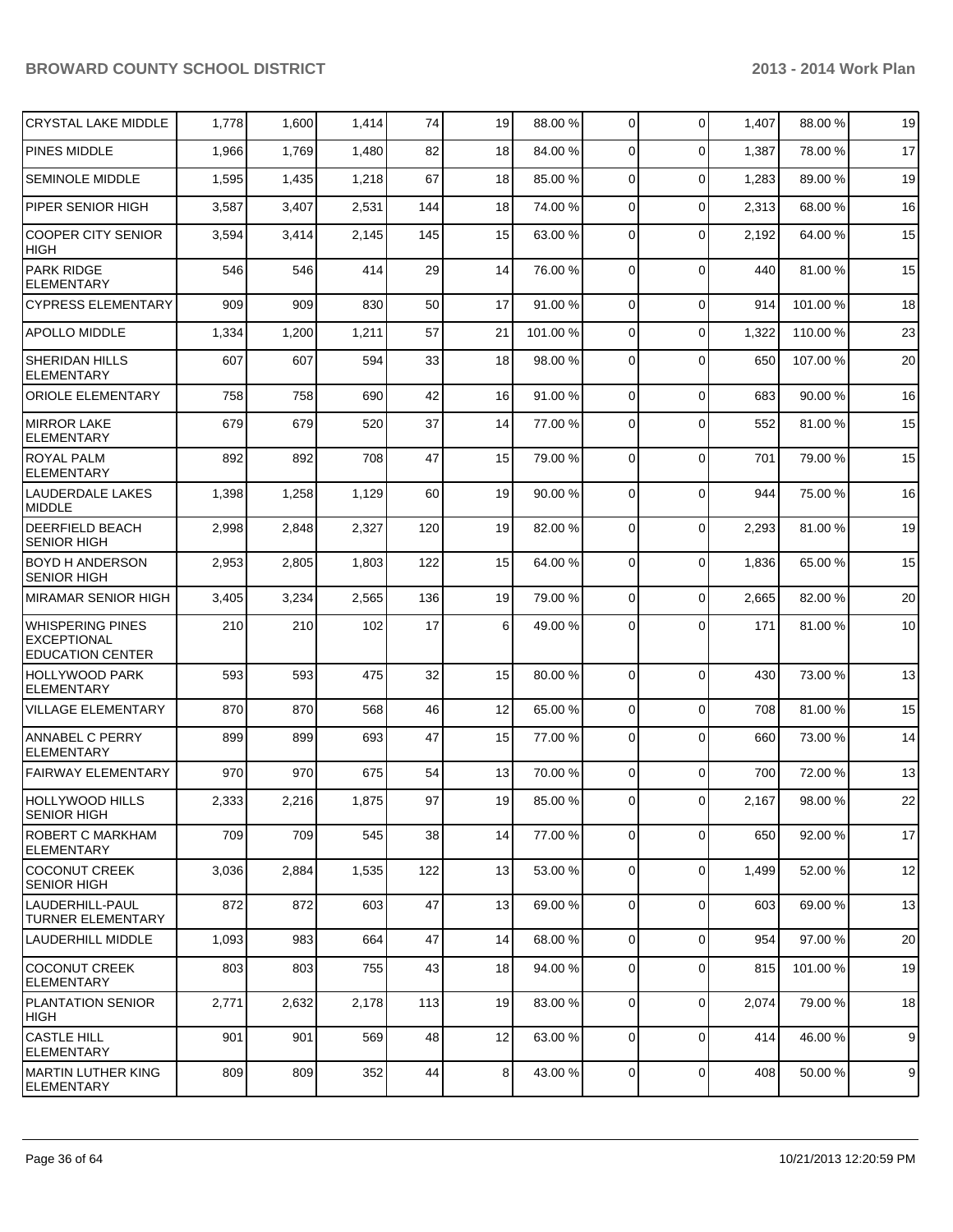| DWIGHT D<br><b>EISENHOWER</b><br><b>ELEMENTARY</b> | 777   | 777   | 736   | 42  | 18             | 95.00 %  | $\Omega$       | $\mathbf{0}$   | 738   | 95.00 %  | 18             |
|----------------------------------------------------|-------|-------|-------|-----|----------------|----------|----------------|----------------|-------|----------|----------------|
| <b>NOVA SENIOR HIGH</b>                            | 2,604 | 2,473 | 2,091 | 104 | 20             | 85.00 %  | $\Omega$       | $\Omega$       | 2,149 | 87.00%   | 21             |
| <b>NOVA BLANCHE</b><br>FORMAN ELEMENTARY           | 836   | 836   | 747   | 45  | 17             | 89.00 %  | 0              | $\Omega$       | 747   | 89.00 %  | 17             |
| <b>WILLIAM T MCFATTER</b><br>TECHNICAL CENTER      | 1,503 | 1,803 | 644   | 63  | 10             | 36.00 %  | $\Omega$       | 0              | 620   | 34.00 %  | 10             |
| <b>NOVA MIDDLE</b>                                 | 1,493 | 1,343 | 1,206 | 64  | 19             | 90.00 %  | $\overline{0}$ | $\mathbf 0$    | 1,219 | 91.00 %  | 19             |
| <b>SHERIDAN PARK</b><br><b>ELEMENTARY</b>          | 810   | 810   | 632   | 44  | 14             | 78.00 %  | $\Omega$       | $\Omega$       | 648   | 80.00 %  | 15             |
| SUNSHINE<br><b>ELEMENTARY</b>                      | 893   | 893   | 684   | 46  | 15             | 77.00 %  | $\Omega$       | $\Omega$       | 674   | 75.00 %  | 15             |
| <b>NORTH FORK</b><br><b>ELEMENTARY</b>             | 713   | 713   | 370   | 38  | 10             | 52.00 %  | $\Omega$       | $\mathbf 0$    | 513   | 72.00%   | 14             |
| <b>COOPER CITY</b><br><b>ELEMENTARY</b>            | 745   | 745   | 792   | 40  | 20             | 106.00 % | $\Omega$       | $\Omega$       | 846   | 114.00%  | 21             |
| PEMBROKE PINES<br>ELEMENTARY                       | 763   | 763   | 597   | 41  | 15             | 78.00 %  | $\Omega$       | $\mathbf{0}$   | 594   | 78.00 %  | 14             |
| <b>NORTHEAST SENIOR</b><br><b>HIGH</b>             | 2,515 | 2,389 | 1,966 | 102 | 19             | 82.00 %  | $\Omega$       | $\mathbf{0}$   | 2,019 | 85.00 %  | 20             |
| <b>PLANTATION PARK</b><br><b>ELEMENTARY</b>        | 579   | 579   | 515   | 31  | 17             | 89.00 %  | $\Omega$       | $\Omega$       | 530   | 92.00 %  | 17             |
| <b>SHERIDAN TECHNICAL</b><br><b>CENTER</b>         | 1,448 | 1,737 | 166   | 71  | $\overline{2}$ | 10.00 %  | $\Omega$       | $\mathbf{0}$   | 47    | 3.00 %   | 1              |
| <b>DANDY WILLIAM</b><br><b>MIDDLE</b>              | 1,435 | 1,291 | 1,065 | 60  | 18             | 82.00 %  | $\Omega$       | $\mathbf{0}$   | 1,026 | 79.00%   | 17             |
| <b>LLOYD ESTATES</b><br><b>ELEMENTARY</b>          | 691   | 691   | 451   | 37  | 12             | 65.00 %  | $\Omega$       | $\mathbf{0}$   | 618   | 89.00 %  | 17             |
| <b>PALMVIEW</b><br><b>ELEMENTARY</b>               | 711   | 711   | 650   | 37  | 18             | 91.00 %  | $\Omega$       | $\Omega$       | 647   | 91.00 %  | 17             |
| <b>CORAL SPRINGS</b><br><b>SENIOR HIGH</b>         | 3,049 | 2,896 | 2,405 | 125 | 19             | 83.00 %  | $\Omega$       | $\mathbf 0$    | 2,548 | 88.00 %  | 20             |
| IMARGATE<br><b>ELEMENTARY</b>                      | 1,305 | 1,305 | 894   | 68  | 13             | 68.00 %  | $\overline{0}$ | 0              | 762   | 58.00 %  | 11             |
| <b>PLANTATION</b><br><b>ELEMENTARY</b>             | 814   | 814   | 519   | 44  | 12             | 64.00 %  | $\overline{0}$ | 0              | 506   | 62.00 %  | 12             |
| <b>FORT LAUDERDALE</b><br><b>SENIOR HIGH</b>       | 1,952 | 1,854 | 1,989 | 79  | 25             | 107.00 % | $\Omega$       | $\Omega$       | 2,092 | 113.00 % | 26             |
| <b>BOULEVARD HEIGHTS</b><br> ELEMENTARY            | 812   | 812   | 699   | 42  | 17             | 86.00 %  | $\circ$        | $\overline{0}$ | 680   | 84.00%   | 16             |
| IWINGATE OAKS<br><b>CENTER</b>                     | 357   | 357   | 81    | 34  | $\overline{2}$ | 23.00 %  | $\overline{0}$ | 0              | 125   | 35.00 %  | $\overline{4}$ |
| HENRY D PERRY<br>MIDDLE                            | 1,275 | 1,147 | 738   | 53  | 14             | 64.00 %  | $\overline{0}$ | 0              | 720   | 63.00 %  | 14             |
| <b>THE QUEST CENTER</b>                            | 313   | 313   | 198   | 30  | $\overline{7}$ | 63.00 %  | $\Omega$       | 0              | 191   | 61.00%   | $6\phantom{1}$ |
| NEW RIVER MIDDLE                                   | 1,659 | 1,493 | 1,368 | 69  | 20             | 92.00 %  | $\Omega$       | 0              | 1,408 | 94.00%   | 20             |
| <b>SANDERS PARK</b><br><b>ELEMENTARY</b>           | 773   | 773   | 509   | 42  | 12             | 66.00 %  | $\Omega$       | $\mathbf{0}$   | 585   | 76.00 %  | 14             |
| <b>CRESTHAVEN</b><br> ELEMENTARY                   | 705   | 705   | 593   | 38  | 16             | 84.00 %  | $\overline{0}$ | 0              | 601   | 85.00 %  | 16             |
| <b>DEERFIELD BEACH</b><br><b>MIDDLE</b>            | 1,845 | 1,660 | 1,219 | 78  | 16             | 73.00 %  | $\Omega$       | $\mathbf 0$    | 1,321 | 80.00 %  | 17             |
| <b>STEPHEN FOSTER</b><br><b>ELEMENTARY</b>         | 743   | 743   | 606   | 39  | 16             | 81.00 %  | $\overline{0}$ | 0              | 641   | 86.00 %  | 16             |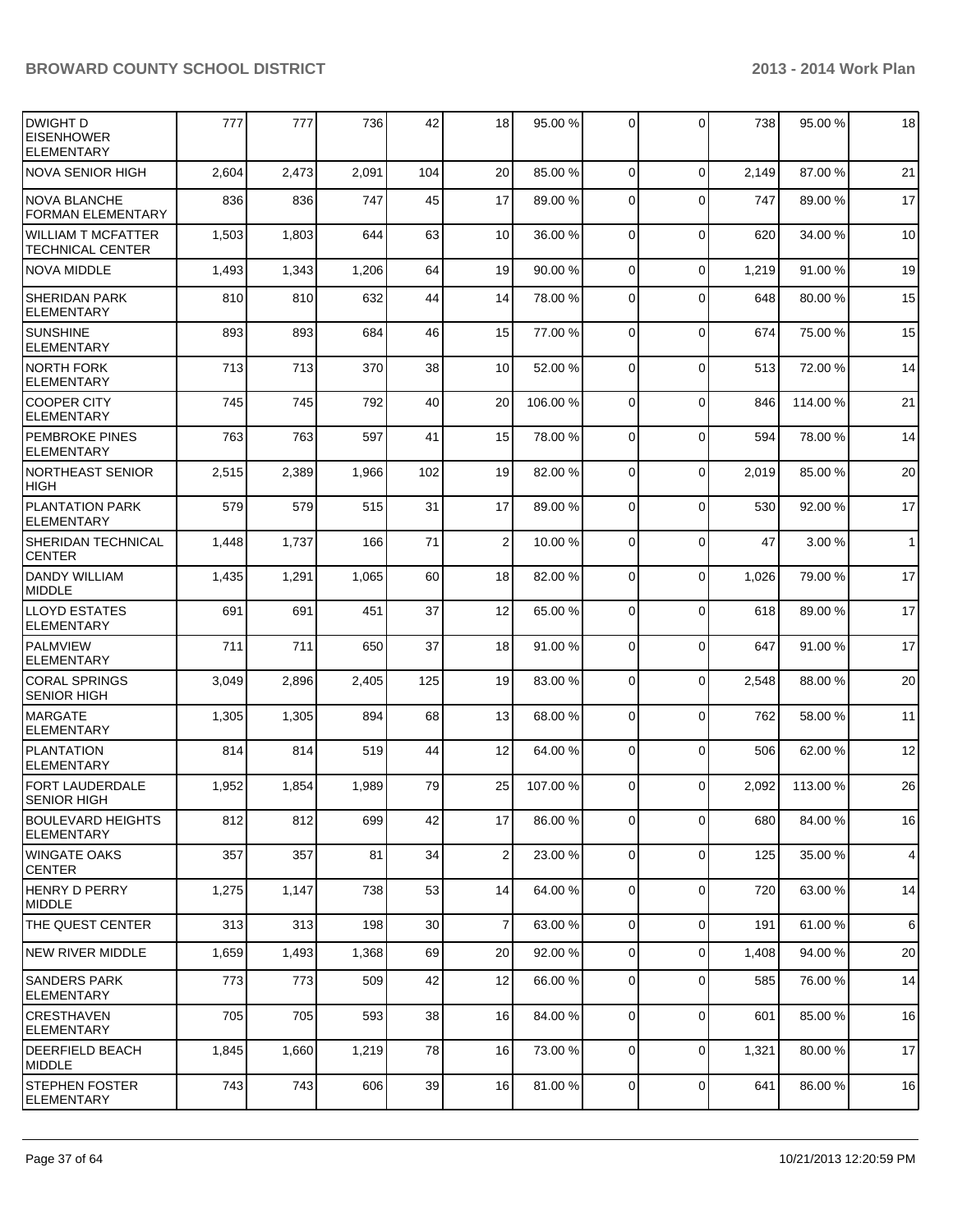| PETERS ELEMENTARY                                           | 845   | 845   | 575   | 46  | 12              | 68.00 %  | $\overline{0}$ | $\Omega$    | 504   | 60.00%   | 11             |
|-------------------------------------------------------------|-------|-------|-------|-----|-----------------|----------|----------------|-------------|-------|----------|----------------|
| <b>BROADVIEW</b><br><b>ELEMENTARY</b>                       | 1,130 | 1,130 | 998   | 58  | 17              | 88.00 %  | 0              | $\Omega$    | 978   | 87.00 %  | 17             |
| <b>LAKE FOREST</b><br>ELEMENTARY                            | 946   | 946   | 761   | 49  | 16              | 80.00 %  | $\overline{0}$ | $\mathbf 0$ | 746   | 79.00 %  | 15             |
| <b>MCNAB ELEMENTARY</b>                                     | 695   | 695   | 845   | 37  | 23              | 122.00 % | $\Omega$       | $\mathbf 0$ | 741   | 107.00%  | 20             |
| FLORANADA<br><b>ELEMENTARY</b>                              | 814   | 814   | 744   | 44  | 17              | 91.00 %  | $\Omega$       | $\Omega$    | 797   | 98.00 %  | 18             |
| DRIFTWOOD MIDDLE                                            | 1,921 | 1,728 | 1,621 | 82  | 20              | 94.00 %  | $\Omega$       | $\Omega$    | 1,640 | 95.00 %  | 20             |
| <b>BRIGHT HORIZONS</b>                                      | 325   | 325   | 130   | 31  | 4               | 40.00 %  | $\mathbf 0$    | $\mathbf 0$ | 132   | 41.00%   | $\overline{4}$ |
| <b>PARKWAY MIDDLE</b>                                       | 2,435 | 2,191 | 1,353 | 108 | 13              | 62.00 %  | 0              | $\Omega$    | 1,400 | 64.00%   | 13             |
| ORANGE-BROOK<br><b>ELEMENTARY</b>                           | 830   | 830   | 866   | 43  | 20              | 104.00 % | $\Omega$       | $\mathbf 0$ | 909   | 110.00%  | 21             |
| <b>DRIFTWOOD</b><br><b>ELEMENTARY</b>                       | 780   | 780   | 548   | 40  | 14              | 70.00 %  | $\Omega$       | $\mathbf 0$ | 582   | 75.00 %  | 15             |
| <b>TROPICAL</b><br><b>ELEMENTARY</b>                        | 932   | 932   | 949   | 51  | 19              | 102.00 % | $\Omega$       | $\mathbf 0$ | 833   | 89.00 %  | 16             |
| POMPANO BEACH<br><b>ELEMENTARY</b>                          | 615   | 615   | 538   | 33  | 16              | 87.00 %  | $\Omega$       | $\Omega$    | 613   | 100.00%  | 19             |
| <b>MEADOWBROOK</b><br><b>ELEMENTARY</b>                     | 831   | 831   | 653   | 43  | 15              | 79.00 %  | 0              | $\mathbf 0$ | 693   | 83.00 %  | 16             |
| <b>SUNLAND PARK</b><br><b>ELEMENTARY</b>                    | 517   | 517   | 277   | 28  | 10              | 53.00 %  | $\Omega$       | $\Omega$    | 440   | 85.00 %  | 16             |
| LARKDALE<br><b>ELEMENTARY</b>                               | 623   | 623   | 355   | 33  | 11              | 57.00 %  | $\Omega$       | $\mathbf 0$ | 358   | 57.00 %  | 11             |
| <b>WESTWOOD HEIGHTS</b><br><b>ELEMENTARY</b>                | 783   | 783   | 566   | 43  | 13              | 72.00 %  | $\Omega$       | $\Omega$    | 516   | 66.00%   | 12             |
| <b>BAYVIEW ELEMENTARY</b>                                   | 532   | 532   | 561   | 26  | 22              | 105.00 % | $\overline{0}$ | $\Omega$    | 563   | 106.00%  | 22             |
| <b>PINE RIDGE</b><br><b>EDUCATION CENTER</b>                | 252   | 252   | 93    | 21  | 4               | 37.00 %  | 0              | $\Omega$    | 98    | 39.00 %  | 5              |
| <b>STIRLING ELEMENTARY</b>                                  | 789   | 789   | 633   | 42  | 15              | 80.00 %  | $\overline{0}$ | $\mathbf 0$ | 601   | 76.00%   | 14             |
| <b>PLANTATION MIDDLE</b>                                    | 1,494 | 1,344 | 1,027 | 64  | 16              | 76.00 %  | $\overline{0}$ | $\mathbf 0$ | 1,162 | 86.00 %  | 18             |
| <b>NORCREST</b><br><b>ELEMENTARY</b>                        | 921   | 921   | 773   | 50  | 15              | 84.00 %  | $\Omega$       | $\Omega$    | 780   | 85.00 %  | 16             |
| <b>TEDDER ELEMENTARY</b>                                    | 1,240 | 1,240 | 658   | 63  | 10 <sup>1</sup> | 53.00 %  | $\overline{0}$ | $\mathbf 0$ | 756   | 61.00%   | 12             |
| <b>MARGATE MIDDLE</b>                                       | 1,475 | 1,327 | 1,304 | 65  | 20              | 98.00 %  | $\overline{0}$ | $\mathbf 0$ | 1,395 | 105.00 % | 21             |
| <b>HALLANDALE ADULT &amp;</b><br><b>COMMUNITY CENTER</b>    | 1,300 | 1,950 | 537   | 57  | 9               | 28.00 %  | $\overline{0}$ | $\mathbf 0$ | 943   | 48.00 %  | 17             |
| <b>SEAGULL SCHOOL</b>                                       | 1,025 | 1,025 | 305   | 48  | 6               | 30.00 %  | $\overline{0}$ | $\mathbf 0$ | 271   | 26.00%   | 6              |
| <b>MCNICOL MIDDLE</b>                                       | 1,448 | 1,303 | 902   | 64  | 14              | 69.00 %  | $\overline{0}$ | $\mathbf 0$ | 951   | 73.00 %  | 15             |
| HARBORDALE<br><b>ELEMENTARY</b>                             | 480   | 480   | 403   | 24  | 17              | 84.00 %  | $\overline{0}$ | $\mathbf 0$ | 444   | 92.00 %  | 19             |
| <b>BROWARD ESTATES</b><br><b>ELEMENTARY</b>                 | 691   | 691   | 516   | 34  | 15              | 75.00 %  | 0              | $\mathbf 0$ | 519   | 75.00 %  | 15             |
| <b>WATKINS ELEMENTARY</b>                                   | 814   | 814   | 727   | 44  | 17              | 89.00 %  | $\overline{0}$ | $\mathbf 0$ | 716   | 88.00 %  | 16             |
| <b>NORTH ANDREWS</b><br><b>GARDENS</b><br><b>ELEMENTARY</b> | 921   | 921   | 785   | 49  | 16              | 85.00 %  | $\overline{0}$ | $\mathbf 0$ | 787   | 85.00 %  | 16             |
| MIRAMAR ELEMENTARY                                          | 947   | 947   | 838   | 49  | 17              | 89.00 %  | $\overline{0}$ | $\mathbf 0$ | 824   | 87.00 %  | 17             |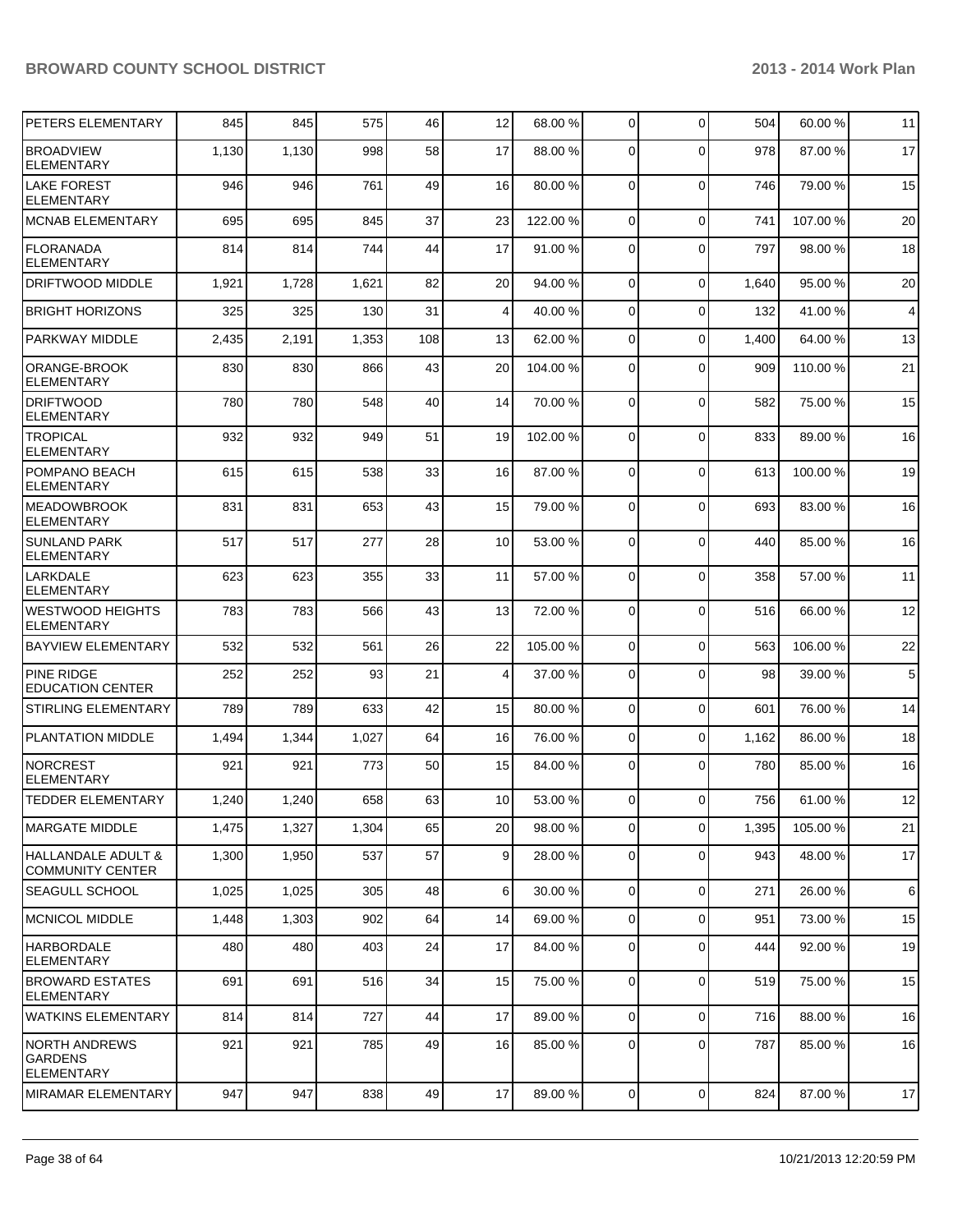| LANIER-JAMES<br><b>EDUCATION CENTER</b>                                  | 262   | 262   | 72    | 22  | $\overline{3}$  | 28.00 % | $\overline{0}$ | $\Omega$       | 78       | 30.00 % | 4           |
|--------------------------------------------------------------------------|-------|-------|-------|-----|-----------------|---------|----------------|----------------|----------|---------|-------------|
| <b>SUNSET LEARNING</b><br><b>CENTER</b>                                  | 273   | 273   | 103   | 22  | 5 <sup>1</sup>  | 38.00 % | 0              | $\Omega$       | 0        | 0.00%   | $\mathbf 0$ |
| LAUDERDALE MANORS<br>ELEMENTARY                                          | 1,048 | 1,048 | 496   | 55  | 9               | 47.00 % | $\Omega$       | $\Omega$       | $\Omega$ | 0.00%   | $\mathbf 0$ |
| WHIDDON-ROGERS<br><b>EDUCATION CENTER</b>                                | 1,642 | 1,477 | 813   | 65  | 13              | 55.00 % | $\Omega$       | $\Omega$       | 1,075    | 73.00 % | 17          |
| <b>OAKRIDGE</b><br><b>ELEMENTARY</b>                                     | 721   | 721   | 652   | 38  | 17              | 90.00 % | $\Omega$       | $\mathbf 0$    | 647      | 90.00%  | 17          |
| <b>OLSEN MIDDLE</b>                                                      | 1,250 | 1,125 | 980   | 52  | 19              | 87.00 % | $\Omega$       | $\mathbf 0$    | 919      | 82.00%  | 18          |
| MARY M BETHUNE<br><b>ELEMENTARY</b>                                      | 1,106 | 1,106 | 548   | 56  | 10 <sup>1</sup> | 50.00 % | $\Omega$       | $\Omega$       | 688      | 62.00%  | 12          |
| <b>ATTUCKS MIDDLE</b>                                                    | 1,363 | 1,226 | 797   | 58  | 14              | 65.00 % | $\overline{0}$ | $\mathbf 0$    | 785      | 64.00 % | 14          |
| <b>BLANCHE ELY SENIOR</b><br><b>HIGH</b>                                 | 3,656 | 3,473 | 1,998 | 148 | 14              | 58.00 % | $\Omega$       | $\mathbf 0$    | 1,929    | 56.00 % | 13          |
| <b>DILLARD SENIOR HIGH</b>                                               | 2,882 | 2,737 | 1,556 | 115 | 14              | 57.00 % | $\Omega$       | $\Omega$       | 1,684    | 62.00%  | 15          |
| <b>DEERFIELD PARK</b><br><b>ELEMENTARY</b>                               | 805   | 805   | 545   | 42  | 13              | 68.00 % | $\Omega$       | $\Omega$       | 577      | 72.00%  | 14          |
| <b>HALLANDALE SENIOR</b><br>HIGH                                         | 1,917 | 1,821 | 1,260 | 78  | 16              | 69.00 % | 0              | $\mathbf 0$    | 1,321    | 73.00 % | 17          |
| MCARTHUR SENIOR<br><b>HIGH</b>                                           | 2,333 | 2,216 | 1,995 | 93  | 21              | 90.00 % | $\Omega$       | $\mathbf 0$    | 2,238    | 101.00% | 24          |
| <b>SUNRISE MIDDLE</b>                                                    | 1,559 | 1,403 | 1,128 | 64  | 18              | 80.00 % | $\overline{0}$ | $\mathbf 0$    | 1,429    | 102.00% | 22          |
| <b>DILLARD ELEMENTARY</b>                                                | 795   | 795   | 626   | 43  | 15              | 79.00 % | $\overline{0}$ | $\Omega$       | 565      | 71.00 % | 13          |
| <b>CHARLES DREW</b><br><b>RESOURCE CENTER</b>                            | 724   | 724   | 165   | 36  | 5 <sup>1</sup>  | 23.00 % | $\overline{0}$ | $\Omega$       | 164      | 23.00 % | 5           |
| WALKER ELEMENTARY<br>(MAGNET)                                            | 1,017 | 1,017 | 518   | 54  | 10 <sup>1</sup> | 51.00 % | $\Omega$       | $\Omega$       | 667      | 66.00 % | 12          |
| <b>COLLINS ELEMENTARY</b>                                                | 399   | 399   | 296   | 21  | 14              | 74.00 % | $\overline{0}$ | $\mathbf 0$    | 346      | 87.00 % | 16          |
| POMPANO BEACH<br><b>INSTITUTE OF</b><br>IINTERNATIONAL<br><b>STUDIES</b> | 1,366 | 1,229 | 1,160 | 53  | 22              | 94.00 % | 0              | $\Omega$       | 1,209    | 98.00 % | 23          |
| <b>WILTON MANORS</b><br><b>ELEMENTARY</b>                                | 615   | 615   | 539   | 33  | 16              | 88.00 % | $\Omega$       | $\Omega$       | 558      | 91.00%  | 17          |
| <b>BENNETT ELEMENTARY</b>                                                | 542   | 542   | 360   | 29  | 12              | 66.00 % | 0              | $\overline{0}$ | 439      | 81.00%  | 15          |
| ISTRANAHAN SENIOR<br><b>HIGH</b>                                         | 2,500 | 2,375 | 1,642 | 102 | 16              | 69.00 % | $\overline{0}$ | $\mathbf 0$    | 1,552    | 65.00 % | 15          |
| <b>CROISSANT PARK</b><br><b>ELEMENTARY</b>                               | 802   | 802   | 769   | 44  | 17              | 96.00 % | $\overline{0}$ | $\mathbf 0$    | 779      | 97.00 % | 18          |
| COLBERT ELEMENTARY                                                       | 812   | 812   | 552   | 42  | 13              | 68.00 % | $\overline{0}$ | $\mathbf 0$    | 613      | 75.00 % | 15          |
| <b>HOLLYWOOD CENTRAL</b><br><b>ELEMENTARY</b>                            | 709   | 709   | 534   | 38  | 14              | 75.00 % | 0              | $\mathbf 0$    | 552      | 78.00 % | 15          |
| <b>GULFSTREAM MIDDLE</b>                                                 | 924   | 831   | 420   | 42  | 10 <sup>1</sup> | 51.00 % | $\overline{0}$ | $\mathbf 0$    | 484      | 58.00 % | 12          |
| <b>RIVERLAND</b><br><b>ELEMENTARY</b>                                    | 633   | 633   | 613   | 34  | 18              | 97.00 % | $\overline{0}$ | $\Omega$       | 698      | 110.00% | 21          |
| WEST HOLLYWOOD<br><b>ELEMENTARY</b>                                      | 687   | 687   | 593   | 37  | 16              | 86.00 % | $\overline{0}$ | $\mathbf 0$    | 628      | 91.00 % | 17          |
| SOUTH BROWARD<br><b>SENIOR HIGH</b>                                      | 2,409 | 2,288 | 2,030 | 95  | 21              | 89.00 % | $\overline{0}$ | $\mathbf 0$    | 2,097    | 92.00 % | 22          |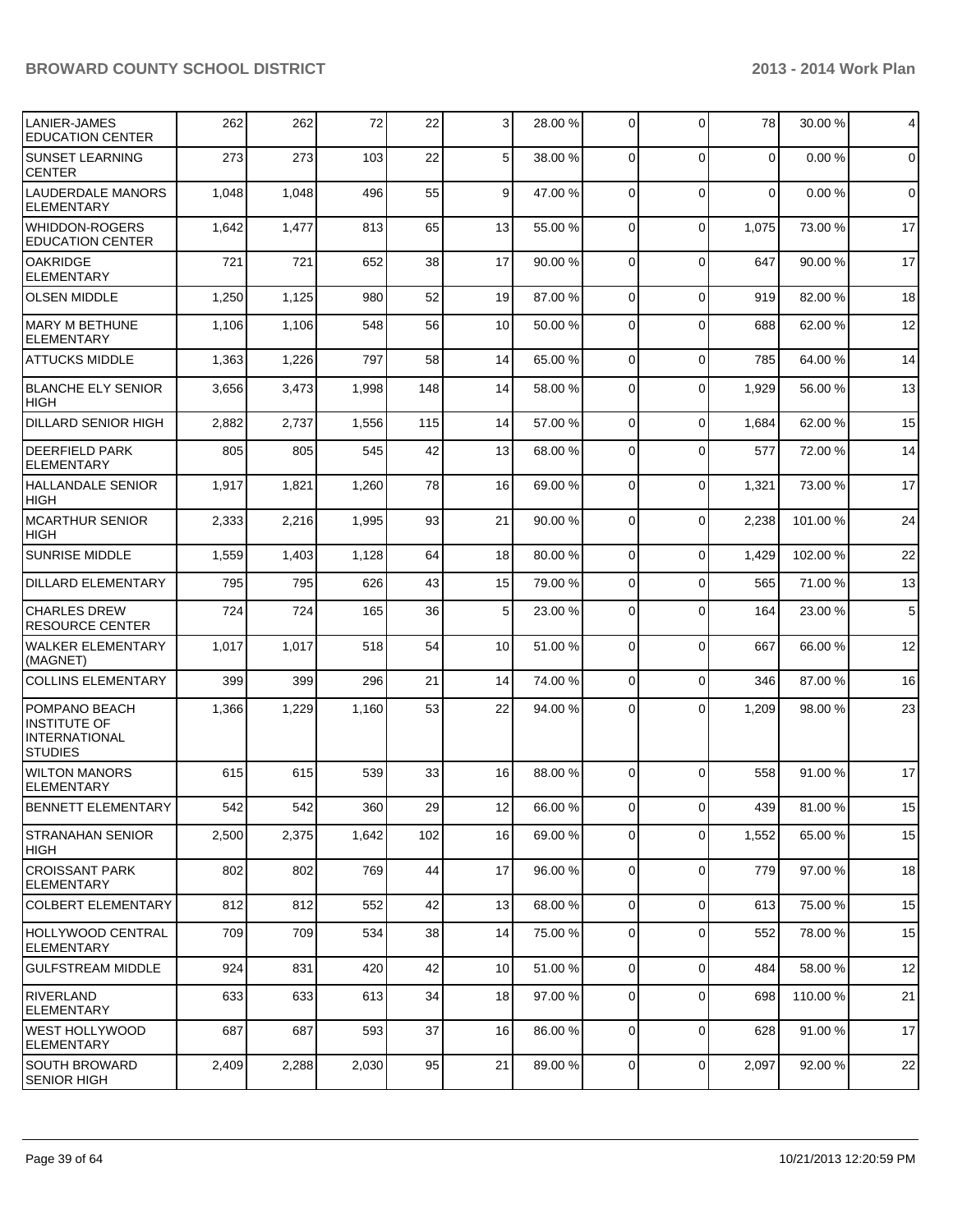| <b>IDAVE THOMAS</b><br><b>IEDUCATION CENTER</b> | 330     |         |         | 22     |    | $0.00 \%$ |  |         | 0.00 %  |    |
|-------------------------------------------------|---------|---------|---------|--------|----|-----------|--|---------|---------|----|
|                                                 | 291,846 | 281,360 | 219,835 | 13,646 | 16 | 78.13 %   |  | 220.218 | 78.27 % | 16 |

The COFTE Projected Total (220,218) for 2017 - 2018 must match the Official Forecasted COFTE Total (196,181 ) for 2017 - 2018 before this section can be completed. In the event that the COFTE Projected Total does not match the Official forecasted COFTE, then the Balanced Projected COFTE Table should be used to balance COFTE.

| Projected COFTE for 2017 - 2018 |         | Grade L      |
|---------------------------------|---------|--------------|
| Elementary (PK-3)               | 61,548  |              |
| Middle (4-8)                    | 74,197  | Elementary   |
| High (9-12)                     | 60,436  | Middle (4-8) |
|                                 | 196,181 | High (9-12)  |

| <b>Grade Level Type</b> | <b>Balanced Projected</b><br>COFTE for 2017 - 2018 |
|-------------------------|----------------------------------------------------|
| Elementary (PK-3)       | $-9,999$                                           |
| Middle $(4-8)$          | $-4,039$                                           |
| High (9-12)             | $-9,999$                                           |
|                         | 196,181                                            |

#### **Relocatable Replacement**

Number of relocatable classrooms clearly identified and scheduled for replacement in the school board adopted financially feasible 5-year district work program.

| Location                                 | 2014<br>2013 | $-2015$<br>$2014 -$ | 2016<br>$2015 - 2$ | 2016 - 2017 | $-2018$<br>2017 | Year 5 Total |
|------------------------------------------|--------------|---------------------|--------------------|-------------|-----------------|--------------|
| <b>Total Relocatable Replacements: I</b> |              |                     |                    |             |                 | 0            |

#### **Charter Schools Tracking**

Information regarding the use of charter schools.

| Location-Type                                         | # Relocatable<br>units or<br>permanent<br>classrooms | Owner             | Year Started or<br>Scheduled | <b>Student</b><br><b>Stations</b> | <b>Students</b><br>Enrolled | Years in<br>Contract | <b>Total Charter</b><br><b>Students</b><br>projected for<br>2017 - 2018 |
|-------------------------------------------------------|------------------------------------------------------|-------------------|------------------------------|-----------------------------------|-----------------------------|----------------------|-------------------------------------------------------------------------|
| Ben Gamla K-8                                         |                                                      | 33 PRIVATE        | 2007                         | 625                               | 583                         | 15                   | 583                                                                     |
| <b>Ben Gamla North K-8</b>                            |                                                      | 48 <b>PRIVATE</b> | 2010                         | 900                               | 77                          | 5                    | 77                                                                      |
| IBen Gamla South K-8                                  |                                                      | 48 PRIVATE        | 2009                         | 900                               | 407                         | 5                    | 407                                                                     |
| Broward Community K-5                                 |                                                      | 22 PRIVATE        | 2004                         | 400                               | 111                         | 10                   | $1111$                                                                  |
| Broward Community Charter West<br>K-5                 |                                                      | 27 PRIVATE        | 2006                         | 500                               | 289                         | 5                    | 289                                                                     |
| Central Charter School K-6                            |                                                      | 34 PRIVATE        | 1997                         | 630                               | 1,054                       | 16                   | 1,054                                                                   |
| <b>Charter School of Excellence K-</b>                |                                                      | 17 PRIVATE        | 1997                         | 310                               | 278                         | 15                   | 278                                                                     |
| Charter School of Excellence<br>Ft. Lauderdale II K-5 |                                                      | 27 PRIVATE        | 2010                         | 500                               | 29                          | 5                    | 29                                                                      |
| Charter School of Excellence<br>Davie K-5             |                                                      | 19 PRIVATE        | 2008                         | 350                               | 167                         | 5                    | 167                                                                     |
| Charter School of Excellence<br>Davie II K-5          |                                                      | 27 PRIVATE        | 2010                         | 500                               | 112                         | 5 <sub>l</sub>       | 112                                                                     |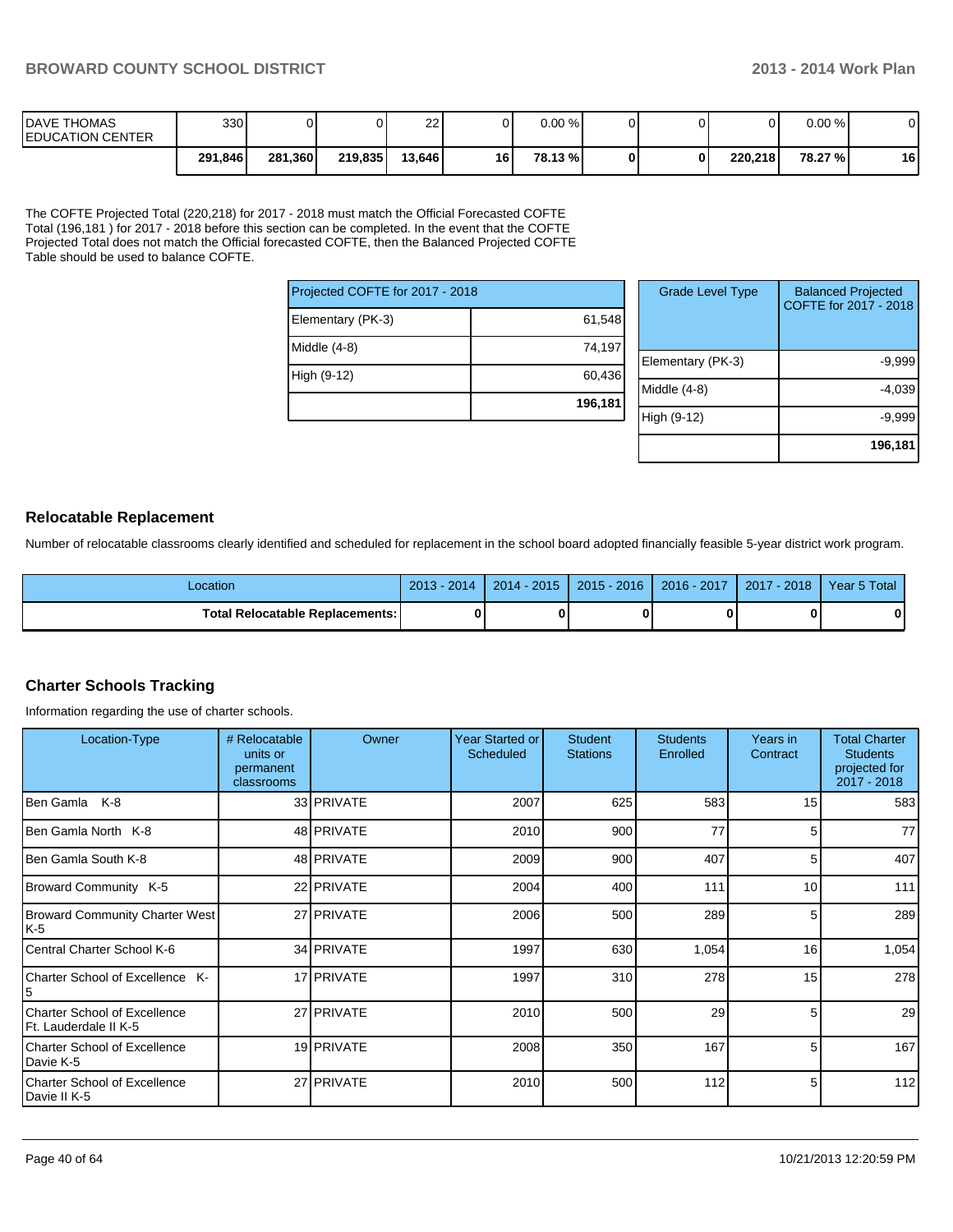| <b>Charter School of Excellence</b><br><b>Riverland K-5</b>          | 27 PRIVATE   | 2009 | 500   | 39    | 5                       | 39    |
|----------------------------------------------------------------------|--------------|------|-------|-------|-------------------------|-------|
| <b>Charter School of Excellence</b><br>Riverland II K-5              | 27 PRIVATE   | 2010 | 500   | 137   | 5                       | 137   |
| Charter School of Excellence<br>Tamarac K-5                          | 27 PRIVATE   | 2009 | 500   | 220   | 5                       | 220   |
| <b>Charter School of Excellence</b><br>Tamarac II K-5                | 12 PRIVATE   | 2009 | 500   | 262   | 5                       | 262   |
| City of Coral Springs 6-12                                           | 73 MUNICIPAL | 1999 | 1,600 | 1,653 | 15                      | 1,653 |
| Pembroke Pines Charter<br>Elementary<br>(East, West,<br>Central) K-5 | 95 MUNICIPAL | 1998 | 1,800 | 1,916 | 15                      | 1,916 |
| Pembroke Pines Charter Middle<br>(West/Central) 6-8                  | 55 MUNICIPAL | 1999 | 1,200 | 1,310 | 15                      | 1,310 |
| Pembroke Pines Charter High 9-<br>12                                 | 48 MUNICIPAL | 2000 | 1,200 | 1,712 | 15                      | 1,712 |
| Discovery Middle Charter 6-8                                         | 28 PRIVATE   | 2007 | 600   | 156   | 10                      | 156   |
| Dolphin Park High School 9-12                                        | 20 PRIVATE   | 2008 | 500   | 407   | 5                       | 407   |
| Eagles Nest K-5                                                      | 22 PRIVATE   | 2005 | 400   | 138   | 10                      | 138   |
| Eagles Nest Middle 6-8                                               | 20 PRIVATE   | 2005 | 420   | 64    | 10                      | 64    |
| Excelsior Charter of Florida K-5                                     | 20 PRIVATE   | 2006 | 500   | 213   | 5                       | 213   |
| Florida Intercultural Academy K-<br>5                                | 32 PRIVATE   | 2005 | 600   | 292   | 10                      | 292   |
| Hollywood Academy of Arts K-5                                        | 32 PRIVATE   | 2004 | 600   | 865   | 10                      | 865   |
| Hollywood Academy of Arts<br>Middle 6-8                              | 41 PRIVATE   | 2004 | 900   | 395   | 10                      | 395   |
| Imagine Charter @ Broward K-5                                        | 40 PRIVATE   | 2008 | 750   | 662   | 5                       | 662   |
| Imagine Charter @ Broward<br>Middle 6-8                              | 15 PRIVATE   | 2010 | 330   | 198   | 5                       | 198   |
| Imagine @ N. Lauderdale K-5                                          | 37 PRIVATE   | 2001 | 700   | 457   | 3                       | 457   |
| Imagine @ Weston K-5 K-5                                             | 56 PRIVATE   | 2001 | 1,050 | 845   | 3                       | 845   |
| International School of Broward 6<br>-12                             | 31 PRIVATE   | 2007 | 675   | 253   | 5                       | 253   |
| Kidz Choice Charter K-5                                              | 40 PRIVATE   | 2007 | 750   | 103   | 5                       | 103   |
| Lauderhill High School 9-12                                          | 20 PRIVATE   | 2008 | 500   | 363   | $\overline{c}$          | 363   |
| Mavericks High of Central<br>Broward 9-12                            | 22 PRIVATE   | 2010 | 550   | 361   | 1                       | 361   |
| North Broward Academy of<br>Excellence K-5                           | 32 PRIVATE   | 2001 | 600   | 663   | 10                      | 663   |
| North Broward Academy of<br>Excellence 6-8                           | 37 PRIVATE   | 2001 | 800   | 346   | 10                      | 346   |
| North University High School 9-12                                    | 20 PRIVATE   | 2008 | 500   | 357   | $\overline{\mathbf{c}}$ | 357   |
| Rise Academy School of Science<br>& Technology K-8                   | 16 PRIVATE   | 2008 | 300   | 289   | 5                       | 289   |
| Rise Academy School of Science<br>& Technology @ Tamarac K-8         | 16 PRIVATE   | 2009 | 300   | 340   | 5                       | 340   |
| Somerset Conservatory 9-12                                           | 11 PRIVATE   | 2006 | 200   | 162   | 5                       | 162   |
| Somerset Academy Davie K-5                                           | 43 PRIVATE   | 2003 | 800   | 146   | 10                      | 146   |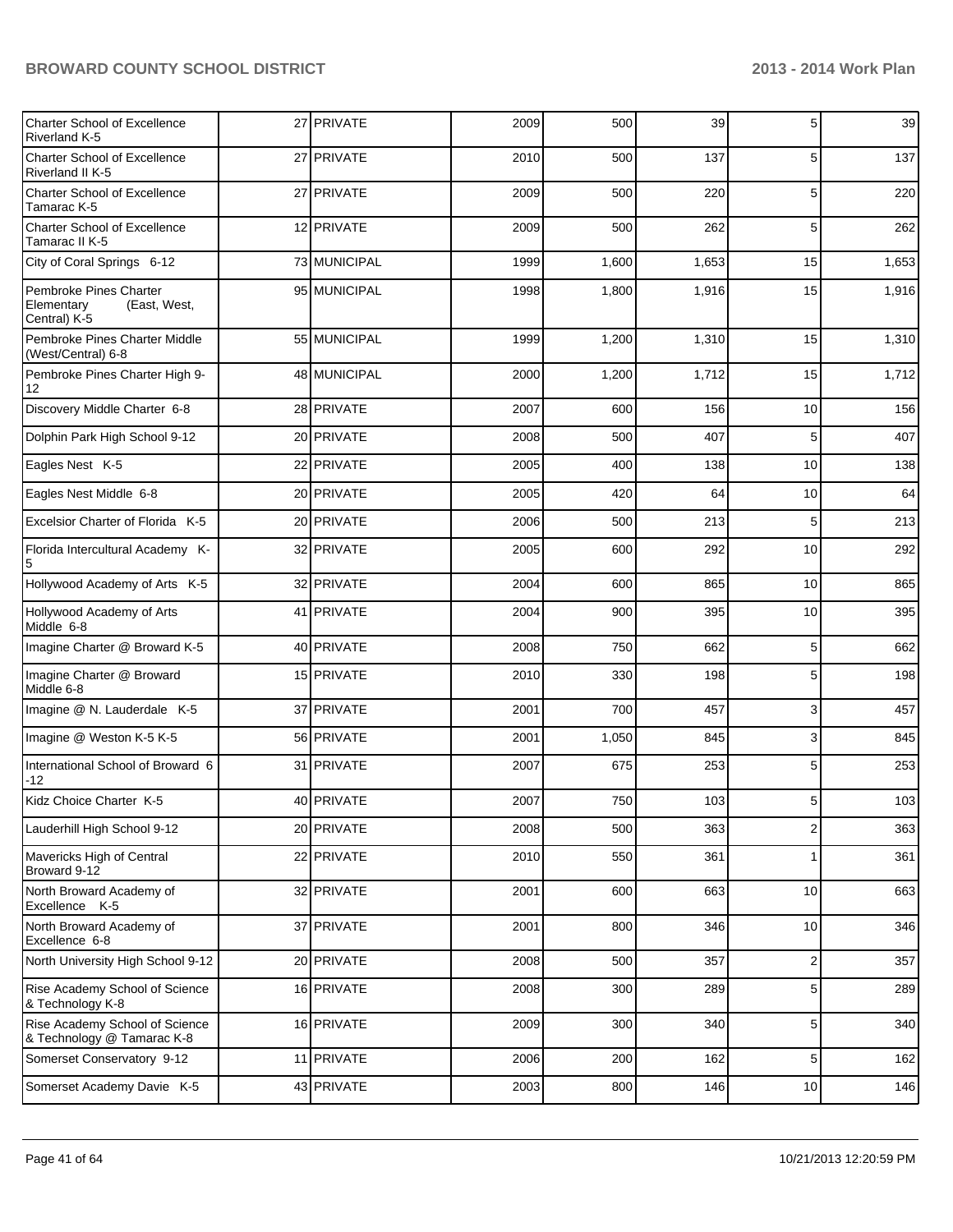| Somerset Academy K-5                                                | 27 PRIVATE | 2000 | 500   | 887   | 10             | 887   |
|---------------------------------------------------------------------|------------|------|-------|-------|----------------|-------|
| Somerset Academy Middle 6-8                                         | 28 PRIVATE | 2001 | 600   | 868   | 10             | 868   |
| Somerset Academy Miramar K-5                                        | 36 PRIVATE | 2006 | 675   | 717   | 5              | 717   |
| Somerset Academy Miramar 6-8                                        | 15 PRIVATE | 2006 | 325   | 390   | 5              | 390   |
| Somerset Academy High 9-12                                          | 48 PRIVATE | 2002 | 1,200 | 845   | 10             | 845   |
| Somerset Neighborhood K-5                                           | 27 PRIVATE | 1997 | 500   | 460   | 10             | 460   |
| Somerset Academy East<br>Preparatory K-6                            | 40 PRIVATE | 2009 | 750   | 297   | 5              | 297   |
| Somerset Preparatory Academy<br>(North Lauderdale) 9-<br>High<br>12 | 40 PRIVATE | 2010 | 1,000 | 144   | 5              | 144   |
| Somerset Preparatory Academy<br>(North Lauderdale) K-8              | 27 PRIVATE | 2010 | 500   | 808   | 5              | 808   |
| Somerset Preparatory Academy<br>Middle 6-8                          | 19 PRIVATE | 2010 | 400   | 342   | 5              | 342   |
| Somerset Pines Academy K-8                                          | 27 PRIVATE | 2010 | 500   | 433   | 5              | 433   |
| Somerset Village Academ K-5                                         | 40 PRIVATE | 2010 | 750   | 320   | 5              | 320   |
| Somerset Village Charter Middle<br>$6 - 8$                          | 35 PRIVATE | 2010 | 750   | 162   | 5              | 162   |
| Sunshine Elementary K-5                                             | 27 PRIVATE | 2006 | 500   | 207   | 5              | 207   |
| Ben Gamla Charter Hallandale K-<br>5                                | 41 PRIVATE | 2011 | 900   | 15    | 5              | 15    |
| Ben Gamla Charter High                                              | 40 PRIVATE | 2011 | 1,000 | 118   | 5              | 118   |
| Florida Intercultural Academy<br>West                               | 37 PRIVATE | 2011 | 692   | 629   |                | 629   |
| Franklin Academy A                                                  | 71 PRIVATE | 2011 | 1,340 | 1,128 | 1              | 1,128 |
| Franklin Academy B                                                  | 61 PRIVATE | 2011 | 1,340 | 157   | 1              | 157   |
| Henry McNeal Turner Learning<br>Academy                             | 14 PRIVATE | 2011 | 250   | 106   | 1              | 106   |
| Kathleen C. Wright Leadership<br>Academy                            | 23 PRIVATE | 2011 | 436   | 249   | 1              | 249   |
| Mavericks High North Broward                                        | 22 PRIVATE | 2011 | 550   | 439   | 1              | 439   |
| Renaissance Charter School of<br><b>Coral Springs</b>               | 80 PRIVATE | 2011 | 1,504 | 1,395 | 1 <sup>1</sup> | 1,395 |
| Renaissance Charter School of<br>Plantation                         | 80 PRIVATE | 2011 | 1,504 | 870   | 1              | 870   |
| Alpha International Academy K-5                                     | 21 PRIVATE | 2012 | 384   | 57    | 5              | 57    |
| Atlantic Montessori K-5                                             | 8 PRIVATE  | 2012 | 144   | 125   | 5              | 125   |
| Broward Charter School of<br>Science & Technology K-6               | 23 PRIVATE | 2012 | 436   | 135   | 5              | 135   |
| Everest Charter School K-5                                          | 48 PRIVATE | 2012 | 910   | 33    | 1              | 33    |
| Imagine Middle School West* 6-8                                     | 18 PRIVATE | 2012 | 396   | 146   | 5              | 146   |
| Imagine Schools- South Campus*<br>K-5                               | 71 PRIVATE | 2012 | 1,340 | 301   | 5              | 301   |
| The Obama Academy for Boys* K<br>-8                                 | 38 PRIVATE | 2012 | 720   | 93    | 5              | 93    |
| The Red Shoe Charter School for                                     | 38 PRIVATE | 2012 | 720   | 92    | 5 <sub>5</sub> | 92    |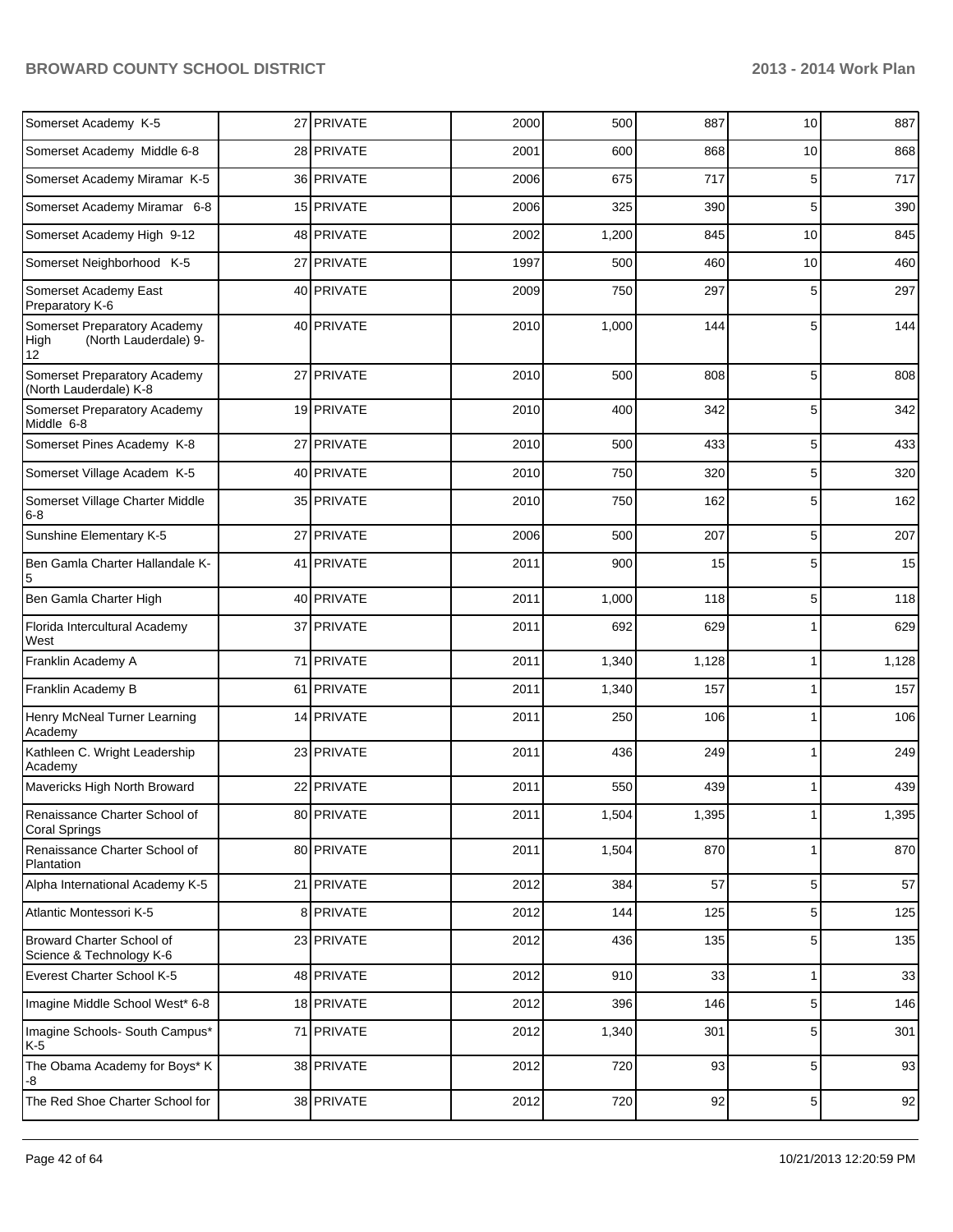| Renaissance Charter School at<br>Cooper City* K-6    |      | 80 PRIVATE | 2012 | 1,504  | 1,064  | 5            | 1,064  |
|------------------------------------------------------|------|------------|------|--------|--------|--------------|--------|
| Renaissance Charter School at<br>University* K-6     |      | 80 PRIVATE | 2012 | 1,504  | 1,167  | 5            | 1,167  |
| Somerset Academy Pompano* K-<br>5                    |      | 40 PRIVATE | 2012 | 750    | 170    | 5            | 170    |
| Somerset Miramar South* K-5                          |      | 40 PRIVATE | 2012 | 750    | 438    | 5            | 438    |
| Somerset Academy Charter High<br>Mirmar 9-12         |      | 40 PRIVATE | 2012 | 1,000  | 238    | 5            | 238    |
| SunEd High* 9-12                                     |      | 20 PRIVATE | 2012 | 500    | 437    | 5            | 437    |
| West Broward Academy at<br>Excelsior* K-5            |      | 48 PRIVATE | 2012 | 910    | 57     | 5            | 57     |
| Academic Solutions High School                       |      | 8 PRIVATE  | 2013 | 175    | 120    | 5            | 120    |
| College Bound Academy of<br>Excellence               |      | 12 PRIVATE | 2013 | 242    | 37     | 5            | 37     |
| Flagler High                                         |      | 6 PRIVATE  | 2013 | 150    | 33     | 5            | 33     |
| Florida Virtual Academy at<br><b>Broward County</b>  |      | 1 PRIVATE  | 2013 | 1      | 43     | $\mathbf{1}$ | 43     |
| Franklin Academy E                                   |      | 40 PRIVATE | 2013 | 750    | 867    | 5            | 867    |
| Franklin Academy F                                   |      | 40 PRIVATE | 2013 | 750    | 402    | 5            | 402    |
| iGeneration Empowerment<br>Academy Broward Cnty      |      | 4 PRIVATE  | 2013 | 100    | 69     | 5            | 69     |
| Melrose High                                         |      | 6 PRIVATE  | 2013 | 150    | 28     | 5            | 28     |
| N.E.W. Generation Prep. High<br>School of Perf. Arts |      | 15 PRIVATE | 2013 | 214    | 194    | 5            | 194    |
| Pathways Academy K-8 Center                          |      | 16 PRIVATE | 2013 | 24     | 266    | 5            | 266    |
| Pivot Charter School                                 |      | 10 PRIVATE | 2013 | 208    | 163    | 5            | 163    |
| Somerset Academy Hollywood<br>Elementary             | 4    | PRIVATE    | 2013 | 89     | 86     | 5            | 86     |
| Somerset Academy Hollywood<br>Middle                 |      | 1 PRIVATE  | 2013 | 18     | 18     | 5            | 18     |
| Somerset Academy Pompano<br>Middle                   | 1    | PRIVATE    | 2013 | 22     | 22     | 5            | 22     |
| South Broward Montessori<br><b>Charter School</b>    |      | 8 PRIVATE  | 2013 | 32     | 68     | 5            | 68     |
|                                                      | 3007 |            |      | 60,099 | 37,386 |              | 37,386 |

#### **Special Purpose Classrooms Tracking**

The number of classrooms that will be used for certain special purposes in the current year, by facility and type of classroom, that the district will, 1), not use for educational purposes, and 2), the co-teaching classrooms that are not open plan classrooms and will be used for educational purposes.

| School                                 | <b>School Type</b> | # of Elementary<br>K-3 Classrooms | # of Middle 4-8<br><b>Classrooms</b> | # of High $9-12$<br><b>Classrooms</b> | # of $ESE$<br><b>Classrooms</b> | # of Combo<br><b>Classrooms</b> | Total<br><b>Classrooms</b> |
|----------------------------------------|--------------------|-----------------------------------|--------------------------------------|---------------------------------------|---------------------------------|---------------------------------|----------------------------|
| <b>Total Educational Classrooms: I</b> |                    |                                   |                                      |                                       |                                 |                                 | 01                         |
|                                        |                    |                                   |                                      |                                       |                                 |                                 |                            |
| School                                 | <b>School Type</b> | # of Elementary<br>K-3 Classrooms | # of Middle 4-8<br><b>Classrooms</b> | # of High $9-12$<br><b>Classrooms</b> | # of $ESE$<br><b>Classrooms</b> | # of Combo<br><b>Classrooms</b> | Total<br><b>Classrooms</b> |
| <b>Total Co-Teaching Classrooms:</b>   |                    |                                   |                                      |                                       |                                 |                                 | 01                         |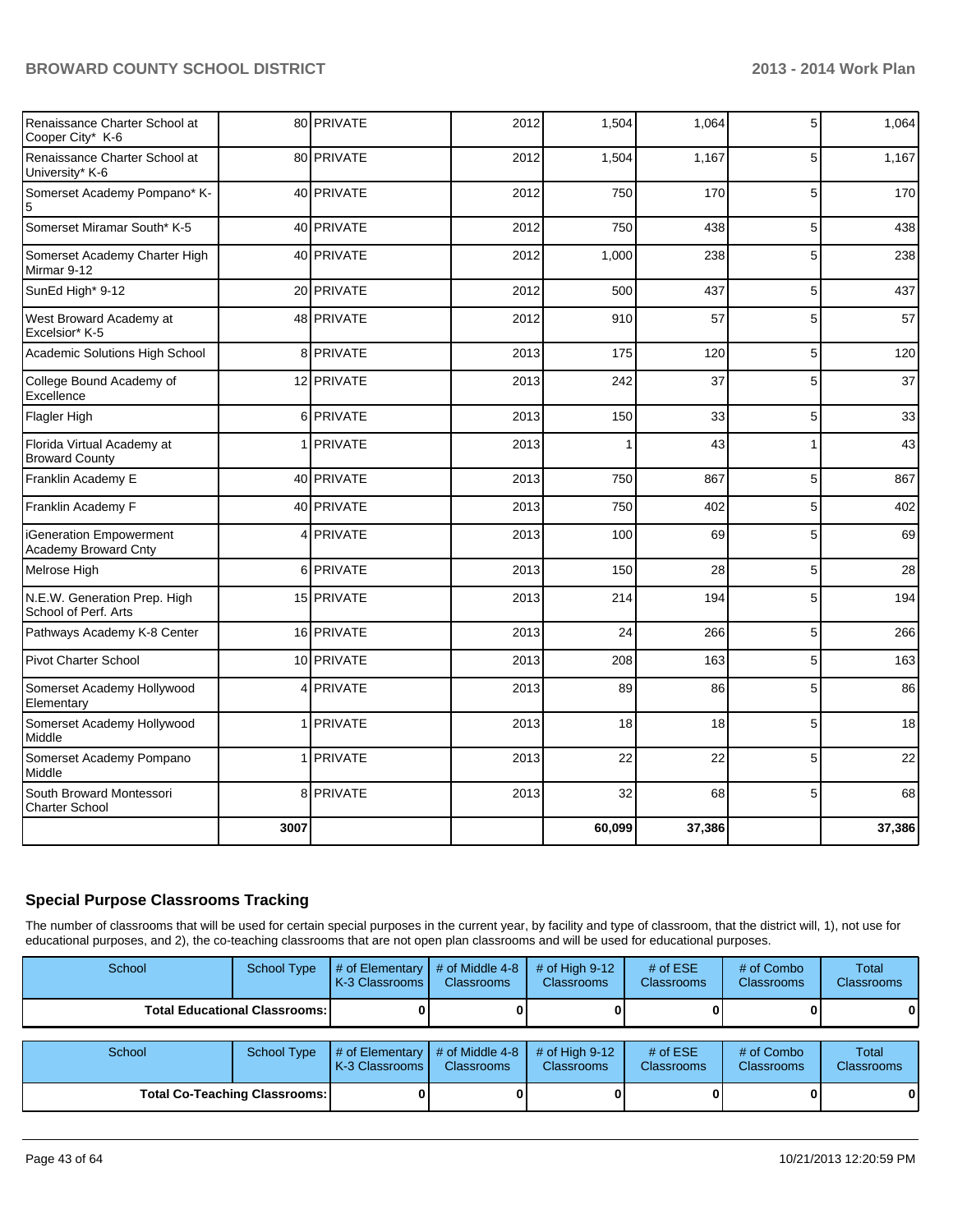#### **Infrastructure Tracking**

**Necessary offsite infrastructure requirements resulting from expansions or new schools. This section should include infrastructure information related to capacity project schedules and other project schedules (Section 4).**

None

**Proposed location of planned facilities, whether those locations are consistent with the comprehensive plans of all affected local governments, and recommendations for infrastructure and other improvements to land adjacent to existing facilities. Provisions of 1013.33(12), (13) and (14) and 1013.36 must be addressed for new facilities planned within the 1st three years of the plan (Section 5).**

None

**Consistent with Comp Plan?** Yes

#### **Net New Classrooms**

The number of classrooms, by grade level and type of construction, that were added during the last fiscal year.

| List the net new classrooms added in the 2012 - 2013 fiscal year.                                                                                       | List the net new classrooms to be added in the 2013 - 2014 fiscal<br>Ivear. |                            |                                 |                        |                                                                        |                            |                                |                        |
|---------------------------------------------------------------------------------------------------------------------------------------------------------|-----------------------------------------------------------------------------|----------------------------|---------------------------------|------------------------|------------------------------------------------------------------------|----------------------------|--------------------------------|------------------------|
| "Classrooms" is defined as capacity carrying classrooms that are added to increase<br>capacity to enable the district to meet the Class Size Amendment. |                                                                             |                            |                                 |                        | Totals for fiscal year 2013 - 2014 should match totals in Section 15A. |                            |                                |                        |
| Location                                                                                                                                                | $2012 - 2013$ #<br>Permanent                                                | $2012 - 2013$ #<br>Modular | $2012 - 2013 \#$<br>Relocatable | $2012 - 2013$<br>Total | $2013 - 2014$ #<br>Permanent                                           | $2013 - 2014$ #<br>Modular | $2013 - 2014$ #<br>Relocatable | $2013 - 2014$<br>Total |
| Elementary (PK-3)                                                                                                                                       |                                                                             |                            |                                 |                        |                                                                        |                            |                                |                        |
| Middle (4-8)                                                                                                                                            |                                                                             |                            |                                 |                        |                                                                        |                            |                                |                        |
| High (9-12)                                                                                                                                             |                                                                             |                            |                                 |                        |                                                                        |                            |                                |                        |
|                                                                                                                                                         |                                                                             |                            |                                 |                        |                                                                        |                            |                                | 0                      |

#### **Relocatable Student Stations**

Number of students that will be educated in relocatable units, by school, in the current year, and the projected number of students for each of the years in the workplan.

| <b>Site</b>                                                         | $2013 - 2014$ | $2014 - 2015$ | $2015 - 2016$ | 2016 - 2017 | $2017 - 2018$ | 5 Year Average |
|---------------------------------------------------------------------|---------------|---------------|---------------|-------------|---------------|----------------|
| <b>IDAVE THOMAS EDUCATION CENTER</b>                                |               |               |               |             |               | 0              |
| <b>IPOMPANO BEACH INSTITUTE OF INTERNATIONAL</b><br><b>ISTUDIES</b> | 100           | 100           | 100           | 100         | 100           | 100            |
| <b>IWILTON MANORS ELEMENTARY</b>                                    |               |               |               |             |               | 0              |
| <b>IBENNETT ELEMENTARY</b>                                          |               |               |               |             |               | 0              |
| <b>ISTRANAHAN SENIOR HIGH</b>                                       |               |               |               |             |               | $\Omega$       |
| <b>ICROISSANT PARK ELEMENTARY</b>                                   |               |               |               |             |               | $\Omega$       |
| <b>ICORAL GLADES HIGH SCHOOL</b>                                    |               |               |               |             |               | 0              |
| <b>ICORAL COVE ELEMENTARY</b>                                       |               |               |               |             |               | 0              |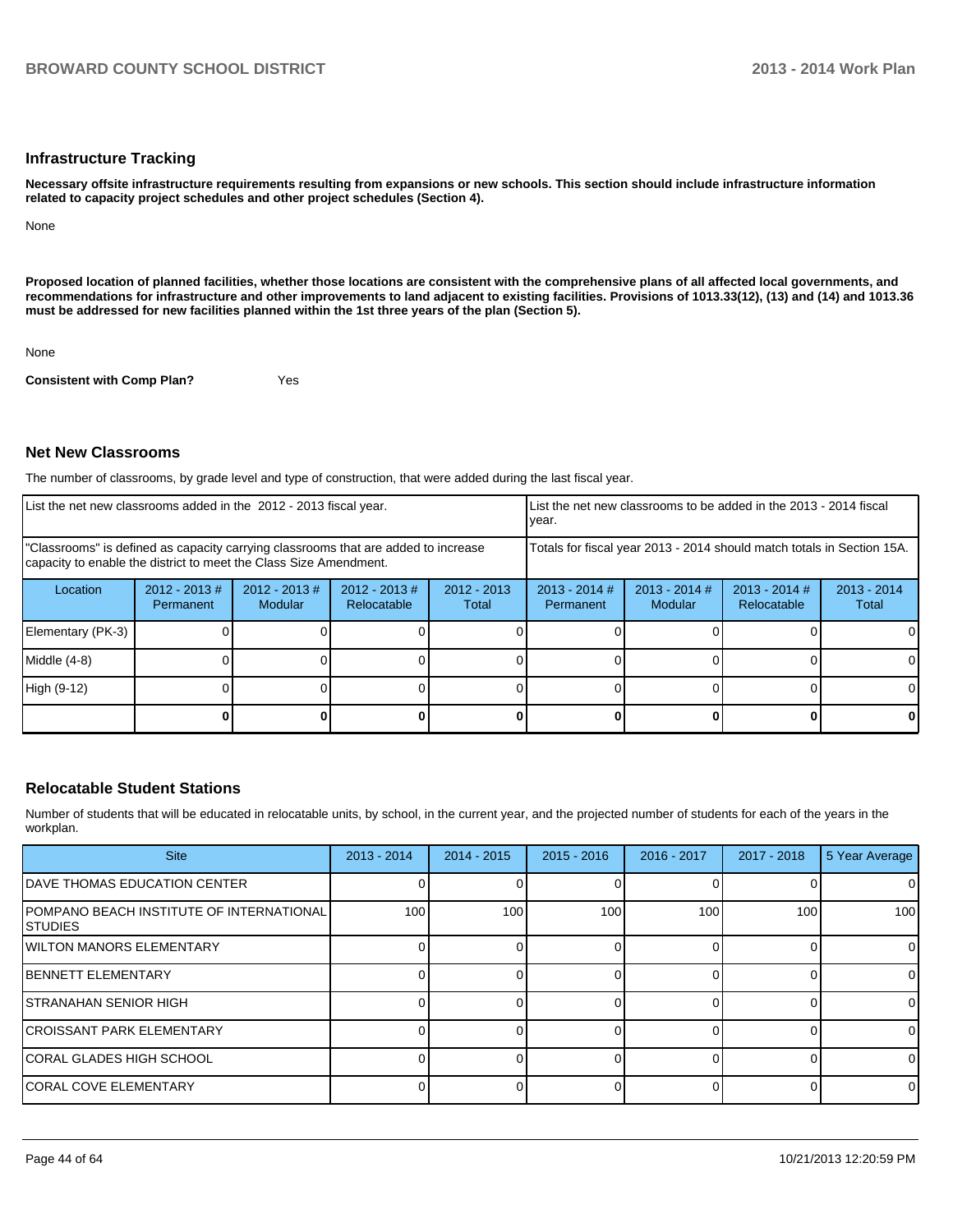| <b>WESTGLADES MIDDLE</b>                 | 352      | 352         | 352         | 352            | 352            | 352            |
|------------------------------------------|----------|-------------|-------------|----------------|----------------|----------------|
| <b>ENDEAVOUR PRIMARY LEARNING CENTER</b> | 0        | 0           | 0           | $\Omega$       | $\Omega$       | $\overline{0}$ |
| MANATEE BAY ELEMENTARY                   | 180      | 180         | 180         | 180            | 180            | 180            |
| <b>LIBERTY ELEMENTARY</b>                | 22       | 22          | 22          | 22             | 22             | 22             |
| <b>SUNSET LAKES ELEMENTARY</b>           | 0        | 0           | 0           | $\Omega$       | 0              | $\overline{0}$ |
| <b>SILVER SHORES ELEMENTARY</b>          | 0        | $\mathbf 0$ | 0           | $\Omega$       | $\Omega$       | $\overline{0}$ |
| LYONS CREEK MIDDLE                       | 308      | 308         | 308         | 308            | 308            | 308            |
| <b>GATOR RUN ELEMENTARY</b>              | 312      | 312         | 312         | 312            | 312            | 312            |
| <b>PARKSIDE ELEMENTARY</b>               | 0        | 0           | 0           | $\Omega$       | $\Omega$       | $\overline{0}$ |
| <b>MONARCH SENIOR HIGH</b>               | 250      | 250         | 250         | 250            | 250            | 250            |
| <b>ROCK ISLAND ELEMENTARY</b>            | 0        | 0           | 0           | $\Omega$       | $\Omega$       | $\overline{0}$ |
| ARTHUR ROBERT JR ASHE MIDDLE             | 0        | 0           | 0           | $\Omega$       | $\Omega$       | $\overline{0}$ |
| <b>FOX TRAIL ELEMENTARY</b>              | 126      | 126         | 126         | 126            | 126            | 126            |
| PANTHER RUN ELEMENTARY                   | 0        | 0           | 0           | 0              | $\Omega$       | $\overline{0}$ |
| <b>SILVER LAKES ELEMENTARY</b>           | 72       | 72          | 72          | 72             | 72             | 72             |
| <b>LAKESIDE ELEMENTARY</b>               | 54       | 54          | 54          | 54             | 54             | 54             |
| <b>FALCON COVE MIDDLE</b>                | 1,022    | 1,022       | 1,022       | 1,022          | 1,022          | 1,022          |
| <b>EAGLE POINT ELEMENTARY</b>            | 76       | 76          | 76          | 76             | 76             | 76             |
| <b>TRADEWINDS ELEMENTARY</b>             | 0        | 0           | 0           | $\Omega$       | $\Omega$       | $\overline{0}$ |
| <b>INDIAN RIDGE MIDDLE</b>               | 572      | 572         | 572         | 572            | 572            | 572            |
| <b>SILVER PALMS ELEMENTARY</b>           | 0        | 0           | 0           | $\Omega$       | $\Omega$       | $\overline{0}$ |
| THURGOOD MARSHALL ELEMENTARY             | 0        | $\mathbf 0$ | 0           | $\Omega$       | $\Omega$       | $\overline{0}$ |
| SILVER TRAIL MIDDLE                      | 506      | 506         | 506         | 506            | 506            | 506            |
| <b>EAGLE RIDGE ELEMENTARY</b>            | 0        | 0           | 0           | 0              | $\Omega$       | $\overline{0}$ |
| CHARLES W FLANAGAN SENIOR HIGH           | 775      | 775         | 775         | 775            | 775            | 775            |
| <b>SAWGRASS SPRINGS MIDDLE</b>           | 286      | 286         | 286         | 286            | 286            | 286            |
| <b>COUNTRY HILLS ELEMENTARY</b>          | 232      | 232         | 232         | 232            | 232            | 232            |
| <b>QUIET WATERS ELEMENTARY</b>           | 22       | 22          | 22          | 22             | 22             | 22             |
| HAWKES BLUFF ELEMENTARY                  | 192      | 192         | 192         | 192            | 192            | 192            |
| <b>EVERGLADES ELEMENTARY</b>             | 160      | 160         | 160         | 160            | 160            | 160            |
| <b>CHAPEL TRAIL ELEMENTARY</b>           | $\Omega$ | 0           | 0           | $\overline{0}$ | $\overline{0}$ | $\overline{0}$ |
| <b>RIVERSIDE ELEMENTARY</b>              | 112      | 112         | 112         | 112            | 112            | 112            |
| <b>CORAL PARK ELEMENTARY</b>             | 120      | 120         | 120         | 120            | 120            | 120            |
| <b>FOREST GLEN MIDDLE</b>                | 176      | 176         | 176         | 176            | 176            | 176            |
| SANDPIPER ELEMENTARY                     | $\Omega$ | 0           | $\mathbf 0$ | $\overline{0}$ | 0              | $\overline{0}$ |
| SILVER RIDGE ELEMENTARY                  | 174      | 174         | 174         | 174            | 174            | 174            |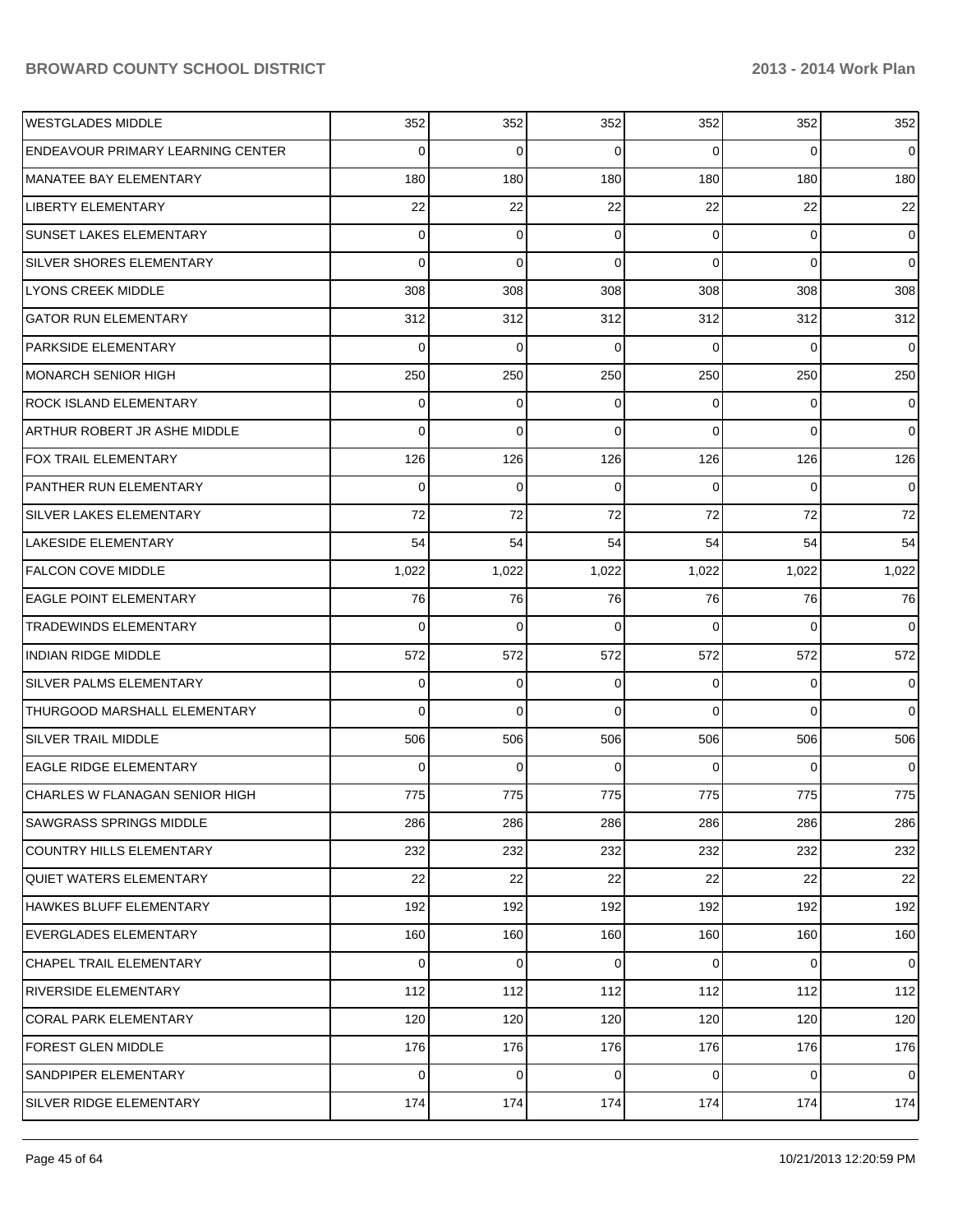| <b>WINSTON PARK ELEMENTARY</b>               | 0           | 0        | 0              | 0              | $\overline{0}$ | 0           |
|----------------------------------------------|-------------|----------|----------------|----------------|----------------|-------------|
| <b>WELLEBY ELEMENTARY</b>                    | 124         | 124      | 124            | 124            | 124            | 124         |
| <b>RIVERGLADES ELEMENTARY</b>                | 144         | 144      | 144            | 144            | 144            | 144         |
| SILVER LAKES MIDDLE                          | 0           | 0        | $\Omega$       | 0              | 0              | 0           |
| <b>COUNTRY ISLES ELEMENTARY</b>              | 116         | 116      | 116            | 116            | 116            | 116         |
| <b>WALTER C YOUNG MIDDLE</b>                 | 616         | 616      | 616            | 616            | 616            | 616         |
| STONEMAN DOUGLAS SENIOR HIGH                 | 515         | 515      | 515            | 515            | 515            | 515         |
| <b>DAVIE ELEMENTARY</b>                      | 0           | 0        | $\Omega$       | 0              | 0              | 0           |
| PINEWOOD ELEMENTARY                          | 202         | 202      | 202            | 202            | 202            | 202         |
| <b>WESTERN SENIOR HIGH</b>                   | 575         | 575      | 575            | 575            | 575            | 575         |
| <b>GRIFFIN ELEMENTARY</b>                    | 0           | 0        | $\Omega$       | 0              | 0              | 0           |
| <b>PINES LAKES ELEMENTARY</b>                | 0           | 0        | 0              | 0              | 0              | 0           |
| <b>SEA CASTLE ELEMENTARY</b>                 | 0           | 0        | 0              | 0              | 0              | 0           |
| JAMES S HUNT ELEMENTARY                      | $\Omega$    | 0        | $\Omega$       | 0              | 0              | 0           |
| <b>BANYAN ELEMENTARY</b>                     | 236         | 236      | 236            | 236            | 236            | 236         |
| RAMBLEWOOD ELEMENTARY                        | 18          | 18       | 18             | 18             | 18             | 18          |
| MAPLEWOOD ELEMENTARY                         | 148         | 148      | 148            | 148            | 148            | 148         |
| J P TARAVELLA SENIOR HIGH                    | 450         | 450      | 450            | 450            | 450            | 450         |
| BROWARD FIRE ACADEMY (VO-TECH OFF<br>CAMPUS) | 115         | 115      | 115            | 115            | 115            | 115         |
| <b>CRYSTAL LAKE MIDDLE</b>                   | 286         | 286      | 286            | 286            | 286            | 286         |
| <b>PINES MIDDLE</b>                          | $\mathbf 0$ | 0        | $\Omega$       | 0              | 0              | $\mathbf 0$ |
| <b>SEMINOLE MIDDLE</b>                       | 352         | 352      | 352            | 352            | 352            | 352         |
| PIPER SENIOR HIGH                            | 875         | 875      | 875            | 875            | 875            | 875         |
| <b>COOPER CITY SENIOR HIGH</b>               | 0           | 0        | $\Omega$       | 0              | $\overline{0}$ | 0           |
| IPARK RIDGE ELEMENTARY                       | 0           | $\Omega$ | $\overline{0}$ | $\overline{0}$ | $\overline{0}$ | 0           |
| <b>CYPRESS ELEMENTARY</b>                    | 36          | 36       | 36             | 36             | 36             | 36          |
| APOLLO MIDDLE                                | 0           | $\Omega$ | $\overline{0}$ | $\overline{0}$ | $\overline{0}$ | $\mathbf 0$ |
| SHERIDAN HILLS ELEMENTARY                    | 0           | 0        | $\Omega$       | $\overline{0}$ | $\overline{0}$ | $\mathbf 0$ |
| <b>ORIOLE ELEMENTARY</b>                     | 36          | 36       | 36             | 36             | 36             | 36          |
| MIRROR LAKE ELEMENTARY                       | 0           | $\Omega$ | $\overline{0}$ | $\overline{0}$ | $\overline{0}$ | $\mathbf 0$ |
| <b>ROYAL PALM ELEMENTARY</b>                 | 0           | 0        | $\Omega$       | $\overline{0}$ | $\Omega$       | $\mathbf 0$ |
| LAUDERDALE LAKES MIDDLE                      | 352         | 352      | 352            | 352            | 352            | 352         |
| DEERFIELD BEACH SENIOR HIGH                  | 525         | 525      | 525            | 525            | 525            | 525         |
| BOYD H ANDERSON SENIOR HIGH                  | 0           | 0        | $\Omega$       | $\overline{0}$ | $\overline{0}$ | $\mathbf 0$ |
| <b>MIRAMAR SENIOR HIGH</b>                   | 700         | 700      | 700            | 700            | 700            | 700         |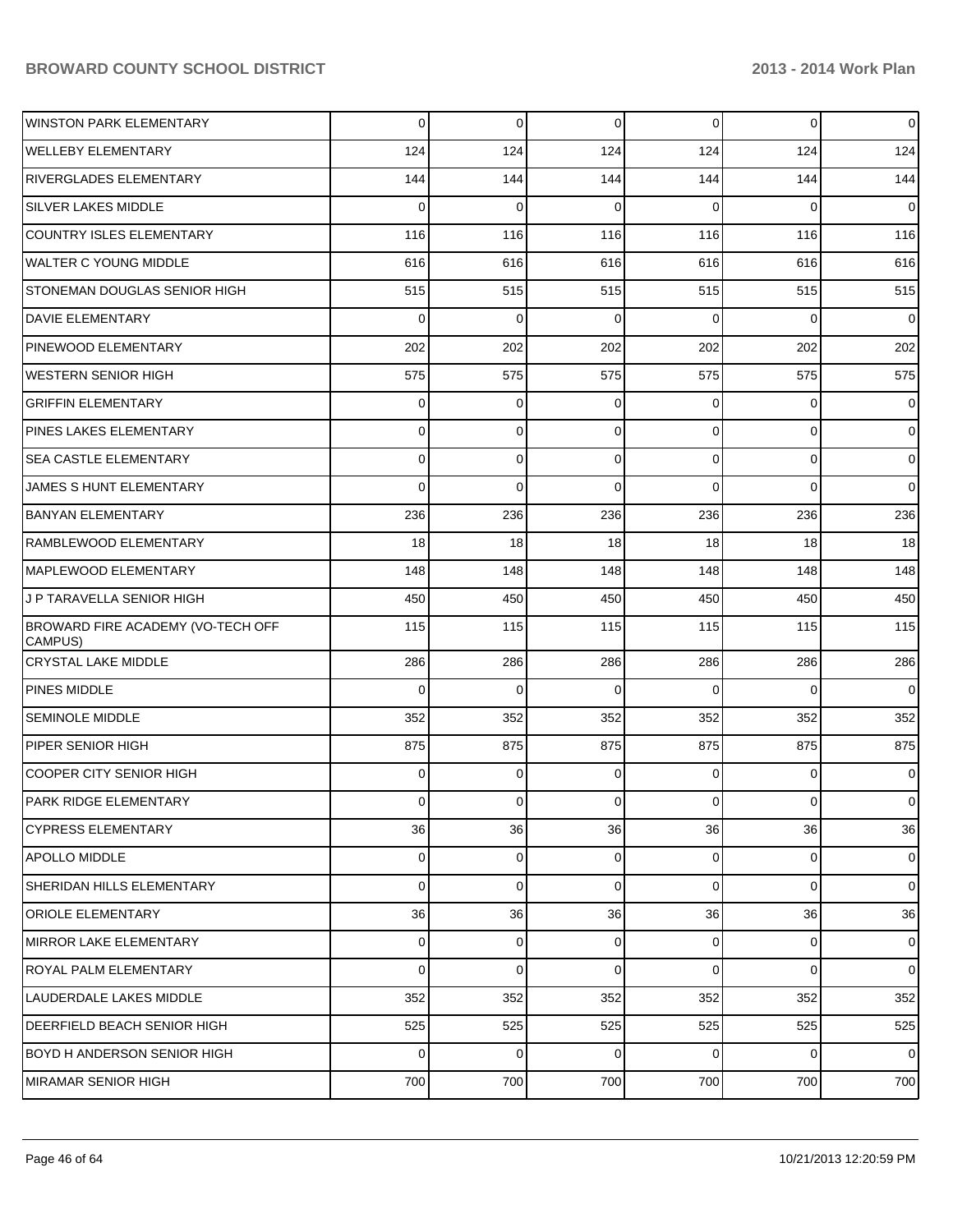| WHISPERING PINES EXCEPTIONAL EDUCATION<br><b>CENTER</b> | 30  | 30          | 30          | 30 <sup>°</sup> | 30             | 30             |
|---------------------------------------------------------|-----|-------------|-------------|-----------------|----------------|----------------|
| HOLLYWOOD PARK ELEMENTARY                               | 0   | $\mathbf 0$ | $\mathbf 0$ | $\overline{0}$  | $\overline{0}$ | $\overline{0}$ |
| LLOYD ESTATES ELEMENTARY                                | 98  | 98          | 98          | 98              | 98             | 98             |
| ANNABEL C PERRY ELEMENTARY                              | 0   | 0           | 0           | $\overline{0}$  | $\overline{0}$ | $\mathbf 0$    |
| <b>FAIRWAY ELEMENTARY</b>                               | 0   | $\mathbf 0$ | $\mathbf 0$ | $\overline{0}$  | $\overline{0}$ | $\overline{0}$ |
| HOLLYWOOD HILLS SENIOR HIGH                             | 0   | 0           | $\Omega$    | $\Omega$        | $\overline{0}$ | $\overline{0}$ |
| ROBERT C MARKHAM ELEMENTARY                             | 72  | 72          | 72          | 72              | 72             | 72             |
| <b>COCONUT CREEK SENIOR HIGH</b>                        | 825 | 825         | 825         | 825             | 825            | 825            |
| <b>BOULEVARD HEIGHTS ELEMENTARY</b>                     | 0   | 0           | 0           | 0               | $\mathbf 0$    | $\mathbf 0$    |
| <b>WINGATE OAKS CENTER</b>                              | 0   | 0           | 0           | $\overline{0}$  | $\overline{0}$ | $\overline{0}$ |
| HENRY D PERRY MIDDLE                                    | 0   | $\mathbf 0$ | $\mathbf 0$ | $\overline{0}$  | $\mathbf 0$    | $\overline{0}$ |
| THE QUEST CENTER                                        | 0   | $\mathbf 0$ | $\Omega$    | $\Omega$        | $\overline{0}$ | $\overline{0}$ |
| SHERIDAN TECHNICAL CENTER                               | 46  | 46          | 46          | 46              | 46             | 46             |
| DANDY WILLIAM MIDDLE                                    | 176 | 176         | 176         | 176             | 176            | 176            |
| <b>CRESTHAVEN ELEMENTARY</b>                            | 0   | $\mathbf 0$ | $\Omega$    | $\Omega$        | $\overline{0}$ | $\overline{0}$ |
| DEERFIELD BEACH MIDDLE                                  | 264 | 264         | 264         | 264             | 264            | 264            |
| STEPHEN FOSTER ELEMENTARY                               | 0   | $\mathbf 0$ | $\Omega$    | $\Omega$        | $\overline{0}$ | $\overline{0}$ |
| PETERS ELEMENTARY                                       | 216 | 216         | 216         | 216             | 216            | 216            |
| <b>PLANTATION ELEMENTARY</b>                            | 0   | $\mathbf 0$ | $\mathbf 0$ | $\mathbf 0$     | 0              | $\mathbf 0$    |
| FORT LAUDERDALE SENIOR HIGH                             | 0   | $\mathbf 0$ | $\Omega$    | $\Omega$        | $\Omega$       | $\overline{0}$ |
| MCNAB ELEMENTARY                                        | 18  | 18          | 18          | 18              | 18             | 18             |
| FLORANADA ELEMENTARY                                    | 0   | 0           | $\Omega$    | $\Omega$        | $\Omega$       | $\overline{0}$ |
| <b>DRIFTWOOD MIDDLE</b>                                 | 66  | 66          | 66          | 66              | 66             | 66             |
| <b>BRIGHT HORIZONS</b>                                  | 0   | $\Omega$    | $\Omega$    | $\Omega$        | $\Omega$       | $\overline{0}$ |
| INEW RIVER MIDDLE                                       | 132 | 132         | 132         | 132             | 132            | 132            |
| SANDERS PARK ELEMENTARY                                 | 112 | 112         | 112         | 112             | 112            | 112            |
| DRIFTWOOD ELEMENTARY                                    | 222 | 222         | 222         | 222             | 222            | 222            |
| <b>TROPICAL ELEMENTARY</b>                              | 0   | $\mathbf 0$ | $\mathbf 0$ | $\overline{0}$  | $\overline{0}$ | $\overline{0}$ |
| POMPANO BEACH ELEMENTARY                                | 44  | 44          | 44          | 44              | 44             | 44             |
| MEADOWBROOK ELEMENTARY                                  | 130 | 130         | 130         | 130             | 130            | 130            |
| <b>BROADVIEW ELEMENTARY</b>                             | 204 | 204         | 204         | 204             | 204            | 204            |
| LAKE FOREST ELEMENTARY                                  | 232 | 232         | 232         | 232             | 232            | 232            |
| HALLANDALE ELEMENTARY                                   | 18  | 18          | 18          | 18              | 18             | 18             |
| DAVE THOMAS EDUCATION CENTER-WEST                       | 0   | $\mathbf 0$ | $\mathbf 0$ | $\overline{0}$  | $\overline{0}$ | $\overline{0}$ |
| <b>GLADES MIDDLE</b>                                    | 242 | 242         | 242         | 242             | 242            | 242            |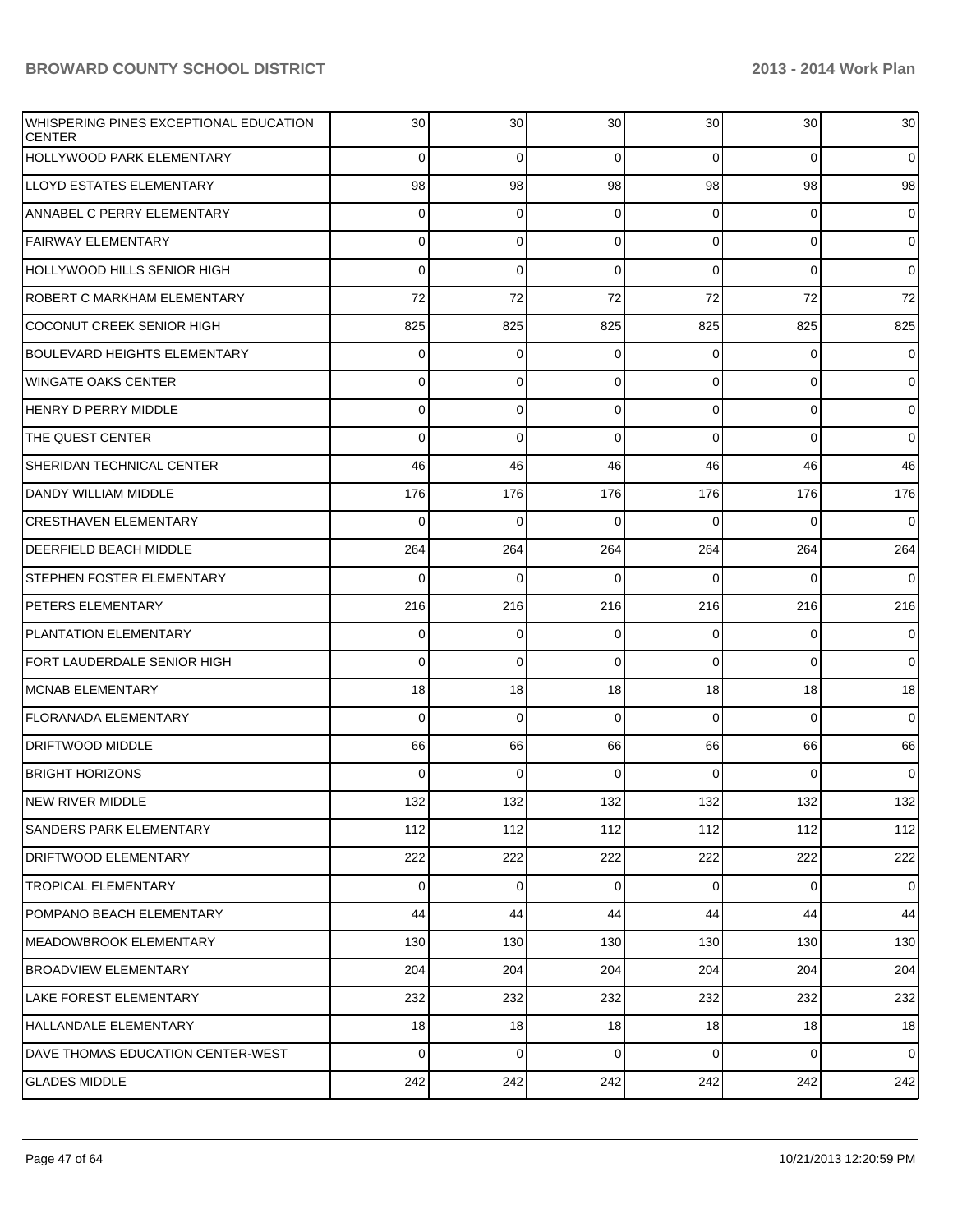| <b>WEST BROWARD HIGH SCHOOL</b>  | $\overline{0}$ | $\overline{0}$ | 0               | $\overline{0}$  | $\overline{0}$ | $\overline{0}$  |
|----------------------------------|----------------|----------------|-----------------|-----------------|----------------|-----------------|
| CYPRESS RUN EDUCATION CENTER     | 0              | $\Omega$       | 0               | $\Omega$        | $\Omega$       | $\overline{0}$  |
| DOLPHIN BAY ELEMENTARY           | 0              | $\Omega$       | $\Omega$        | $\Omega$        | $\Omega$       | $\Omega$        |
| MILLENNIUM MIDDLE                | 176            | 176            | 176             | 176             | 176            | 176             |
| NEW RENAISSANCE MIDDLE           | 0              | $\Omega$       | 0               | $\Omega$        | $\Omega$       | $\Omega$        |
| CYPRESS BAY SENIOR HIGH          | 1,400          | 1,400          | 1,400           | 1,400           | 1,400          | 1,400           |
| <b>EVERGLADES SENIOR HIGH</b>    | 550            | 550            | 550             | 550             | 550            | 550             |
| <b>PARK TRAILS ELEMENTARY</b>    | $\Omega$       | $\Omega$       | $\Omega$        | $\Omega$        | $\Omega$       | $\overline{0}$  |
| COCONUT PALM ELEMENTARY          | 238            | 238            | 238             | 238             | 238            | 238             |
| <b>PARK LAKES ELEMENTARY</b>     | 90             | 90             | 90 <sub>1</sub> | 90 <sub>1</sub> | 90             | 90 <sub>1</sub> |
| <b>CHALLENGER ELEMENTARY</b>     | $\Omega$       | $\Omega$       | $\Omega$        | $\Omega$        | $\Omega$       | $\overline{0}$  |
| <b>EMBASSY CREEK ELEMENTARY</b>  | 0              | $\Omega$       | $\Omega$        | $\Omega$        | $\Omega$       | $\overline{0}$  |
| <b>DREW ELEMENTARY</b>           | 0              | $\Omega$       | $\Omega$        | $\Omega$        | $\Omega$       | $\Omega$        |
| <b>CROSS CREEK SCHOOL</b>        | 48             | 48             | 48              | 48              | 48             | 48              |
| <b>PALM COVE ELEMENTARY</b>      | 178            | 178            | 178             | 178             | 178            | 178             |
| VIRGINIA SHUMAN YOUNG ELEMENTARY | $\Omega$       | $\Omega$       | $\Omega$        | $\Omega$        | $\Omega$       | $\overline{0}$  |
| <b>SAWGRASS ELEMENTARY</b>       | 0              | $\Omega$       | $\Omega$        | $\Omega$        | $\Omega$       | $\overline{0}$  |
| <b>MORROW ELEMENTARY</b>         | 0              | $\Omega$       | $\Omega$        | $\Omega$        | $\Omega$       | $\Omega$        |
| RAMBLEWOOD MIDDLE                | 440            | 440            | 440             | 440             | 440            | 440             |
| <b>TEQUESTA TRACE MIDDLE</b>     | 318            | 318            | 318             | 318             | 318            | 318             |
| <b>PARK SPRINGS ELEMENTARY</b>   | 0              | $\Omega$       | 0               | $\Omega$        | $\Omega$       | $\Omega$        |
| <b>INDIAN TRACE ELEMENTARY</b>   | 174            | 174            | 174             | 174             | 174            | 174             |
| <b>TAMARAC ELEMENTARY</b>        | 0              | $\Omega$       | $\Omega$        | $\Omega$        | $\Omega$       | $\Omega$        |
| <b>FOREST HILLS ELEMENTARY</b>   | 0              | $\Omega$       | 0               | $\Omega$        | $\Omega$       | $\overline{0}$  |
| <b>CENTRAL PARK ELEMENTARY</b>   | 184            | 184            | 184             | 184             | 184            | 184             |
| PEMBROKE LAKES ELEMENTARY        | 88             | 88             | 88              | 88              | 88             | 88              |
| <b>NOB HILL ELEMENTARY</b>       | 134            | 134            | 134             | 134             | 134            | 134             |
| <b>WESTCHESTER ELEMENTARY</b>    | 146            | 146            | 146             | 146             | 146            | 146             |
| HORIZON ELEMENTARY               | $\Omega$       | $\Omega$       | $\Omega$        | $\Omega$        | $\Omega$       | $\overline{0}$  |
| <b>FLAMINGO ELEMENTARY</b>       | 166            | 166            | 166             | 166             | 166            | 166             |
| <b>CORAL SPRINGS ELEMENTARY</b>  | $\Omega$       | $\mathbf 0$    | 0               | $\overline{0}$  | $\overline{0}$ | $\overline{0}$  |
| <b>CORAL SPRINGS MIDDLE</b>      | $\Omega$       | $\Omega$       | $\Omega$        | $\Omega$        | $\Omega$       | $\overline{0}$  |
| <b>PIONEER MIDDLE</b>            | 352            | 352            | 352             | 352             | 352            | 352             |
| <b>BAIR MIDDLE</b>               | $\Omega$       | $\mathbf 0$    | $\Omega$        | $\Omega$        | 0              | $\overline{0}$  |
| <b>ATLANTIC TECHNICAL CENTER</b> | 639            | 639            | 639             | 639             | 639            | 639             |
| NORTH LAUDERDALE ELEMENTARY      | $\Omega$       | 0              | 0               | $\overline{0}$  | 0              | $\overline{0}$  |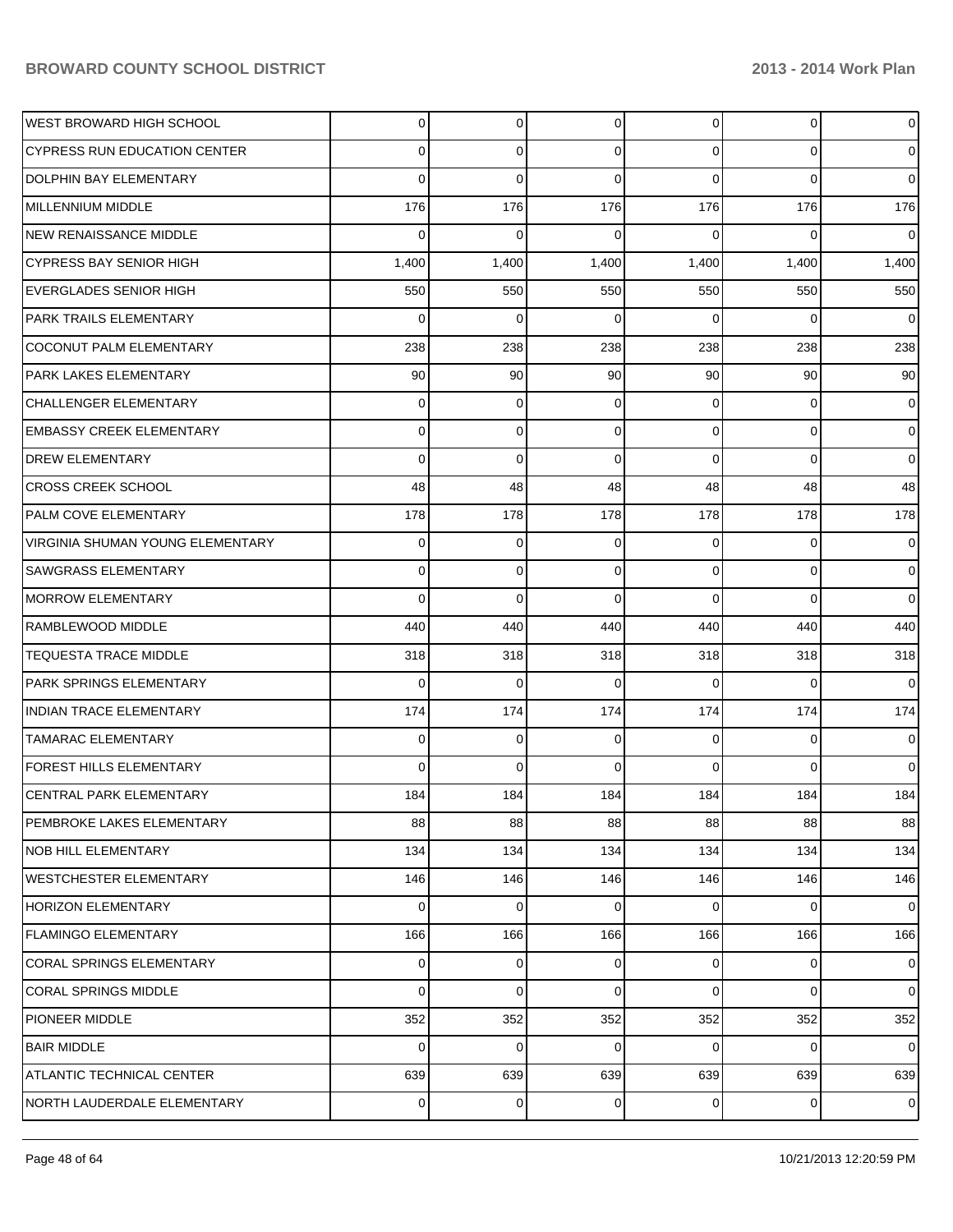| SOUTH PLANTATION SENIOR HIGH               | 475 | 475 | 475      | 475            | 475            | 475            |
|--------------------------------------------|-----|-----|----------|----------------|----------------|----------------|
| ATLANTIC WEST ELEMENTARY                   | 250 | 250 | 250      | 250            | 250            | 250            |
| <b>CASTLE HILL ELEMENTARY</b>              | 386 | 386 | 386      | 386            | 386            | 386            |
| MARTIN LUTHER KING ELEMENTARY              | 0   | 0   | $\Omega$ | 0              | 0              | $\overline{0}$ |
| VILLAGE ELEMENTARY                         | 0   | 0   | $\Omega$ | $\Omega$       | $\Omega$       | $\overline{0}$ |
| <b>WESTPINE MIDDLE</b>                     | 242 | 242 | 242      | 242            | 242            | 242            |
| PASADENA LAKES ELEMENTARY                  | 142 | 142 | 142      | 142            | 142            | 142            |
| <b>JAMES S RICKARDS MIDDLE</b>             | 0   | 0   | $\Omega$ | $\Omega$       | 0              | $\overline{0}$ |
| <b>NOVA MIDDLE</b>                         | 110 | 110 | 110      | 110            | 110            | 110            |
| SHERIDAN PARK ELEMENTARY                   | 0   | 0   | $\Omega$ | $\Omega$       | 0              | $\overline{0}$ |
| LAUDERHILL-PAUL TURNER ELEMENTARY          | 0   | 0   | $\Omega$ | $\overline{0}$ | 0              | $\overline{0}$ |
| <b>LAUDERHILL MIDDLE</b>                   | 0   | 0   | $\Omega$ | $\Omega$       | $\overline{0}$ | $\overline{0}$ |
| COCONUT CREEK ELEMENTARY                   | 66  | 66  | 66       | 66             | 66             | 66             |
| PLANTATION SENIOR HIGH                     | 0   | 0   | 0        | 0              | 0              | $\overline{0}$ |
| PLANTATION PARK ELEMENTARY                 | 0   | 0   | $\Omega$ | $\overline{0}$ | 0              | $\overline{0}$ |
| DWIGHT D EISENHOWER ELEMENTARY             | 0   | 0   | $\Omega$ | $\Omega$       | 0              | $\overline{0}$ |
| <b>NOVA SENIOR HIGH</b>                    | 975 | 975 | 975      | 975            | 975            | 975            |
| NOVA BLANCHE FORMAN ELEMENTARY             | 62  | 62  | 62       | 62             | 62             | 62             |
| <b>WILLIAM T MCFATTER TECHNICAL CENTER</b> | 0   | 0   | $\Omega$ | 0              | 0              | $\overline{0}$ |
| MARGATE ELEMENTARY                         | 0   | 0   | $\Omega$ | $\Omega$       | $\overline{0}$ | $\overline{0}$ |
| <b>SUNSHINE ELEMENTARY</b>                 | 90  | 90  | 90       | 90             | 90             | 90             |
| <b>NORTH FORK ELEMENTARY</b>               | 0   | 0   | $\Omega$ | $\Omega$       | 0              | $\overline{0}$ |
| <b>COOPER CITY ELEMENTARY</b>              | 44  | 44  | 44       | 44             | 44             | 44             |
| PEMBROKE PINES ELEMENTARY                  | 164 | 164 | 164      | 164            | 164            | 164            |
| NORTHEAST SENIOR HIGH                      | 75  | 75  | 75       | 75             | 75             | 75             |
| STIRLING ELEMENTARY                        | 88  | 88  | 88       | 88             | 88             | 88             |
| PARKWAY MIDDLE                             | 0   | 0   | 0        | 0              | $\mathbf{0}$   | $\overline{0}$ |
| ORANGE-BROOK ELEMENTARY                    | 0   | 0   | 0        | 0              | 0              | $\overline{0}$ |
| <b>PALMVIEW ELEMENTARY</b>                 | 46  | 46  | 46       | 46             | 46             | 46             |
| <b>CORAL SPRINGS SENIOR HIGH</b>           | 0   | 0   | $\Omega$ | $\Omega$       | 0              | $\overline{0}$ |
| <b>SEAGULL SCHOOL</b>                      | 487 | 487 | 487      | 487            | 487            | 487            |
| <b>SUNLAND PARK ELEMENTARY</b>             | 0   | 0   | $\Omega$ | 0              | 0              | $\overline{0}$ |
| <b>LARKDALE ELEMENTARY</b>                 | 0   | 0   | 0        | $\overline{0}$ | $\overline{0}$ | $\overline{0}$ |
| <b>WESTWOOD HEIGHTS ELEMENTARY</b>         | 0   | 0   | 0        | 0              | 0              | $\mathbf 0$    |
| <b>BAYVIEW ELEMENTARY</b>                  | 0   | 0   | 0        | 0              | 0              | $\overline{0}$ |
| PINE RIDGE EDUCATION CENTER                | 0   | 0   | 0        | $\overline{0}$ | 0              | $\mathbf 0$    |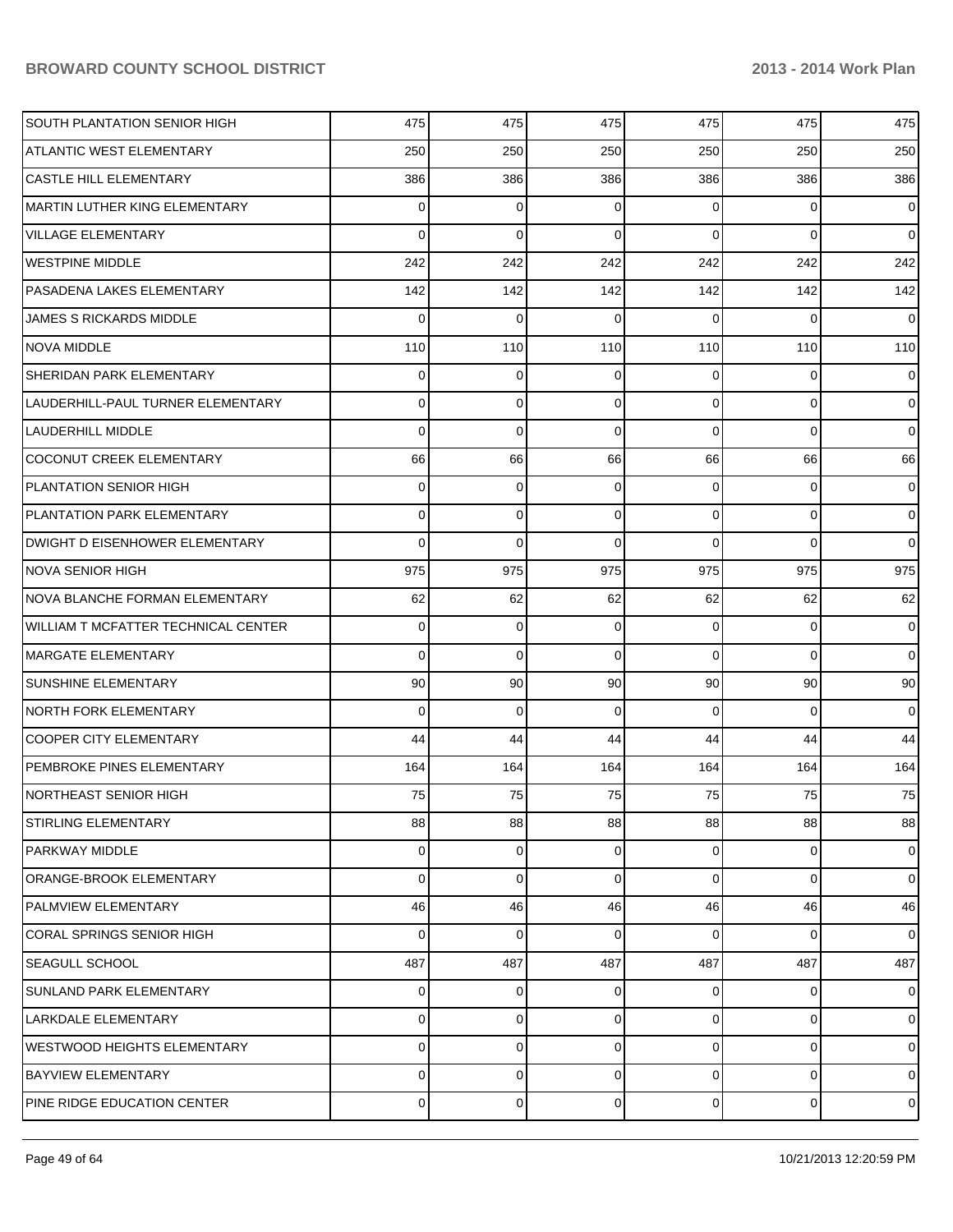| MIRAMAR ELEMENTARY                  | 18             | 18              | 18             | 18             | 18             | 18              |
|-------------------------------------|----------------|-----------------|----------------|----------------|----------------|-----------------|
| <b>PLANTATION MIDDLE</b>            | $\Omega$       | 0               | $\Omega$       | $\Omega$       | 0              | $\overline{0}$  |
| NORCREST ELEMENTARY                 | $\Omega$       | $\Omega$        | $\Omega$       | $\Omega$       | $\Omega$       | $\overline{0}$  |
| <b>TEDDER ELEMENTARY</b>            | $\Omega$       | $\Omega$        | $\Omega$       | $\Omega$       | $\Omega$       | $\overline{0}$  |
| MARGATE MIDDLE                      | 22             | 22              | 22             | 22             | 22             | 22              |
| HALLANDALE ADULT & COMMUNITY CENTER | 525            | 525             | 525            | 525            | 525            | 525             |
| <b>OLSEN MIDDLE</b>                 | $\Omega$       | 0               | $\Omega$       | 0              | 0              | 0               |
| MCNICOL MIDDLE                      | $\Omega$       | $\Omega$        | $\Omega$       | $\Omega$       | 0              | $\overline{0}$  |
| HARBORDALE ELEMENTARY               | $\Omega$       | $\Omega$        | $\Omega$       | $\Omega$       | 0              | $\overline{0}$  |
| <b>BROWARD ESTATES ELEMENTARY</b>   | $\Omega$       | 0               | $\Omega$       | $\Omega$       | 0              | $\overline{0}$  |
| WATKINS ELEMENTARY                  | $\Omega$       | $\Omega$        | $\Omega$       | $\Omega$       | $\Omega$       | $\overline{0}$  |
| NORTH ANDREWS GARDENS ELEMENTARY    | 108            | 108             | 108            | 108            | 108            | 108             |
| HOLLYWOOD CENTRAL ELEMENTARY        | 22             | 22              | 22             | 22             | 22             | 22              |
| <b>GULFSTREAM MIDDLE</b>            | 220            | 220             | 220            | 220            | 220            | 220             |
| RIVERLAND ELEMENTARY                | $\Omega$       | $\Omega$        | $\Omega$       | $\Omega$       | $\Omega$       | $\overline{0}$  |
| WEST HOLLYWOOD ELEMENTARY           | 90             | 90 <sup>°</sup> | 90             | 90             | 90             | 90 <sub>1</sub> |
| <b>SOUTH BROWARD SENIOR HIGH</b>    | $\Omega$       | $\Omega$        | $\Omega$       | $\Omega$       | $\Omega$       | 0               |
| OAKRIDGE ELEMENTARY                 | 116            | 116             | 116            | 116            | 116            | 116             |
| DEERFIELD BEACH ELEMENTARY          | 54             | 54              | 54             | 54             | 54             | 54              |
| POMPANO BEACH MIDDLE                | 220            | 220             | 220            | 220            | 220            | 220             |
| OAKLAND PARK ELEMENTARY             | $\Omega$       | 0               | $\Omega$       | 0              | $\Omega$       | $\overline{0}$  |
| NORTH SIDE ELEMENTARY               | $\Omega$       | $\Omega$        | $\Omega$       | $\Omega$       | 0              | $\overline{0}$  |
| DANIA ELEMENTARY                    | $\Omega$       | $\Omega$        | $\Omega$       | $\Omega$       | $\Omega$       | $\overline{0}$  |
| HOLLYWOOD HILLS ELEMENTARY          | $\Omega$       | $\Omega$        | $\Omega$       | $\Omega$       | $\Omega$       | $\overline{0}$  |
| <b>HALLANDALE SENIOR HIGH</b>       | 200            | 200             | 200            | 200            | 200            | 200             |
| LANIER-JAMES EDUCATION CENTER       | $\overline{0}$ | $\overline{0}$  | $\overline{0}$ | $\overline{0}$ | $\overline{0}$ | $\overline{0}$  |
| <b>SUNSET LEARNING CENTER</b>       | $\Omega$       | $\Omega$        | $\Omega$       | $\Omega$       | 0              | $\overline{0}$  |
| LAUDERDALE MANORS ELEMENTARY        | $\Omega$       | $\Omega$        | $\Omega$       | $\Omega$       | 0              | $\overline{0}$  |
| WHIDDON-ROGERS EDUCATION CENTER     | $\Omega$       | 0               | $\Omega$       | $\Omega$       | $\Omega$       | $\overline{0}$  |
| <b>COLLINS ELEMENTARY</b>           | 28             | 28              | 28             | 28             | 28             | 28              |
| MARY M BETHUNE ELEMENTARY           | $\mathbf 0$    | $\overline{0}$  | $\Omega$       | $\Omega$       | $\overline{0}$ | $\overline{0}$  |
| <b>ATTUCKS MIDDLE</b>               | $\Omega$       | $\Omega$        | $\Omega$       | $\Omega$       | 0              | $\overline{0}$  |
| BLANCHE ELY SENIOR HIGH             | $\Omega$       | $\Omega$        | $\Omega$       | $\Omega$       | 0              | $\overline{0}$  |
| DILLARD SENIOR HIGH                 | $\Omega$       | 0               | $\Omega$       | $\Omega$       | 0              | $\overline{0}$  |
| <b>DEERFIELD PARK ELEMENTARY</b>    | 0              | 0               | $\Omega$       | $\Omega$       | 0              | $\overline{0}$  |
| <b>COLBERT ELEMENTARY</b>           | 0              | 0               | $\Omega$       | $\overline{0}$ | $\mathbf 0$    | $\overline{0}$  |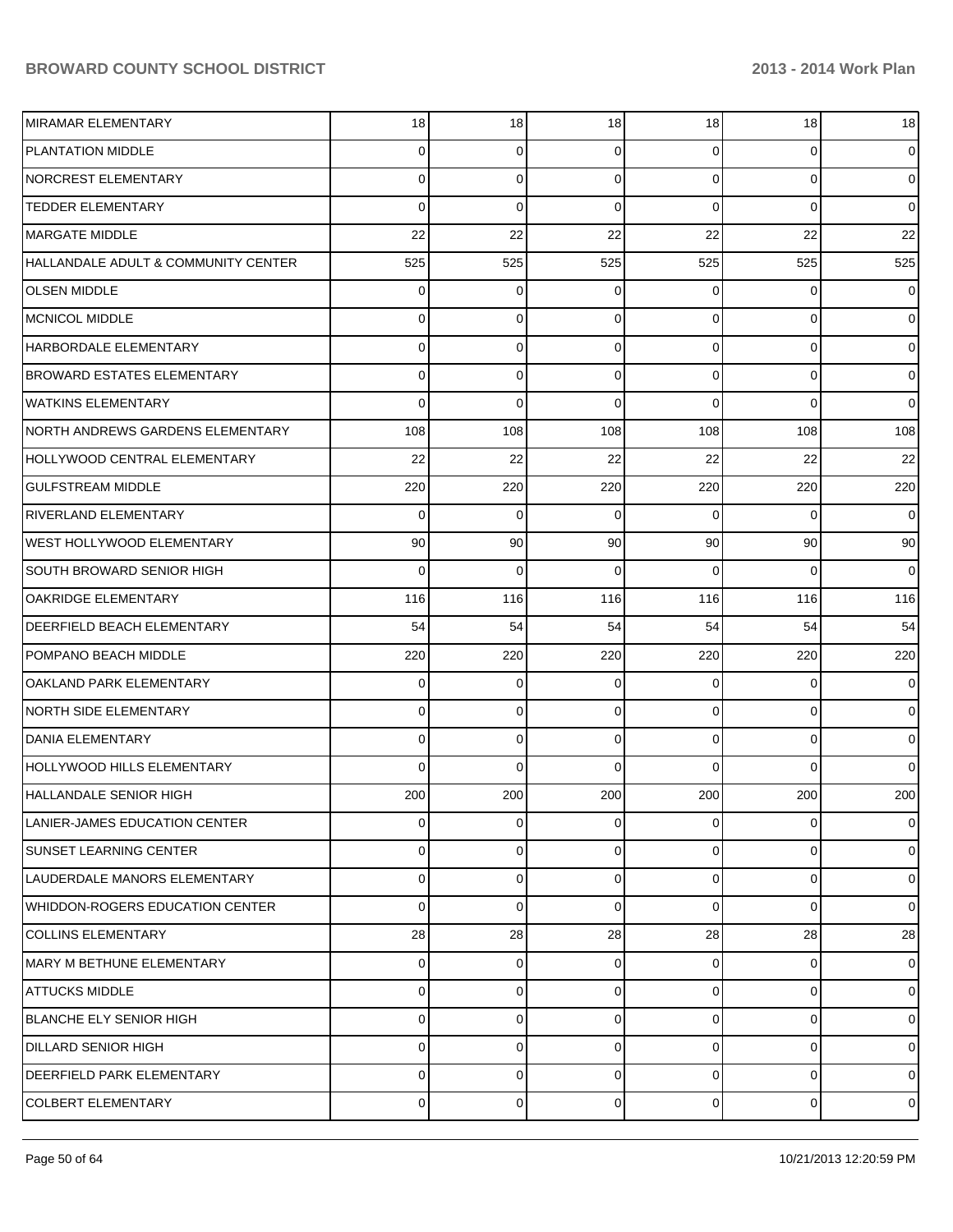| IMCARTHUR SENIOR HIGH             |     |     |     |     |     | $\overline{0}$  |
|-----------------------------------|-----|-----|-----|-----|-----|-----------------|
| <b>SUNRISE MIDDLE</b>             | 176 | 176 | 176 | 176 | 176 | 176             |
| <b>DILLARD ELEMENTARY</b>         | 36  | 36  | 36  | 36  | 36  | 36 <sup>°</sup> |
| CHARLES DREW RESOURCE CENTER      | 372 | 372 | 372 | 372 | 372 | 372             |
| WALKER ELEMENTARY (MAGNET)        |     |     |     |     |     | $\Omega$        |
| DILLARD COMMUNITY CENTER (MUSEUM) |     |     |     |     |     | $\Omega$        |
| IHERON HEIGHTS ELEMENTARY         |     |     |     |     |     | 0               |
| <b>DISCOVERY ELEMENTARY</b>       |     |     |     |     |     | $\Omega$        |
| CORAL SPRINGS AQUATIC COMPLEX     |     |     |     |     |     | $\Omega$        |
| IBEACHSIDE MONTESSORI VILLAGE     |     |     |     |     |     | $\overline{0}$  |

| Totals for BROWARD COUNTY SCHOOL DISTRICT         |         |         |         |         |         |         |
|---------------------------------------------------|---------|---------|---------|---------|---------|---------|
| Total students in relocatables by year.           | 26,999  | 26.999  | 26.999  | 26.999  | 26.999  | 26,999  |
| Total number of COFTE students projected by year. | 215.607 | 211.130 | 205.629 | 200,694 | 196.181 | 205.848 |
| Percent in relocatables by year.                  | 13 % l  | 13%     | 13 %    | $13\%$  | 14%     | 13%     |

#### **Leased Facilities Tracking**

Exising leased facilities and plans for the acquisition of leased facilities, including the number of classrooms and student stations, as reported in the educational plant survey, that are planned in that location at the end of the five year workplan.

| Location                                             | # of Leased<br>Classrooms 2013 -<br>2014 | <b>FISH Student</b><br><b>Stations</b> | Owner | # of Leased<br>Classrooms 2017 -<br>2018 | <b>FISH Student</b><br><b>Stations</b> |
|------------------------------------------------------|------------------------------------------|----------------------------------------|-------|------------------------------------------|----------------------------------------|
| <b>DEERFIELD BEACH ELEMENTARY</b>                    | $\Omega$                                 |                                        |       | 0                                        | $\overline{0}$                         |
| POMPANO BEACH MIDDLE                                 | $\Omega$                                 | O                                      |       | $\Omega$                                 | 01                                     |
| OAKLAND PARK ELEMENTARY                              | 0                                        |                                        |       | $\Omega$                                 | $\overline{0}$                         |
| INORTH SIDE ELEMENTARY                               | $\Omega$                                 |                                        |       | $\Omega$                                 | 0                                      |
| <b>IDANIA ELEMENTARY</b>                             | $\Omega$                                 |                                        |       | $\Omega$                                 | $\overline{0}$                         |
| HOLLYWOOD HILLS ELEMENTARY                           | $\Omega$                                 | $\Omega$                               |       | 0                                        | $\overline{0}$                         |
| HOLLYWOOD CENTRAL ELEMENTARY                         | $\Omega$                                 | 0                                      |       | 0                                        | $\overline{0}$                         |
| IGULFSTREAM MIDDLE                                   | $\Omega$                                 | ∩                                      |       | $\Omega$                                 | ٥I                                     |
| RIVERLAND ELEMENTARY                                 | $\Omega$                                 |                                        |       | $\Omega$                                 | $\overline{0}$                         |
| <b>IWEST HOLLYWOOD ELEMENTARY</b>                    | $\Omega$                                 |                                        |       | $\Omega$                                 | $\overline{0}$                         |
| SOUTH BROWARD SENIOR HIGH                            | 0                                        |                                        |       | $\Omega$                                 | $\overline{0}$                         |
| <b>IDAVE THOMAS EDUCATION CENTER</b>                 | $\Omega$                                 | 0                                      |       | 0                                        | $\overline{0}$                         |
| POMPANO BEACH INSTITUTE OF INTERNATIONAL<br>ISTUDIES | $\Omega$                                 | ∩                                      |       | 0                                        | 0                                      |
| <b>IWILTON MANORS ELEMENTARY</b>                     | $\Omega$                                 | 0                                      |       | $\Omega$                                 | 01                                     |
| <b>IBENNETT ELEMENTARY</b>                           | $\overline{0}$                           | 0                                      |       | 0                                        | $\overline{0}$                         |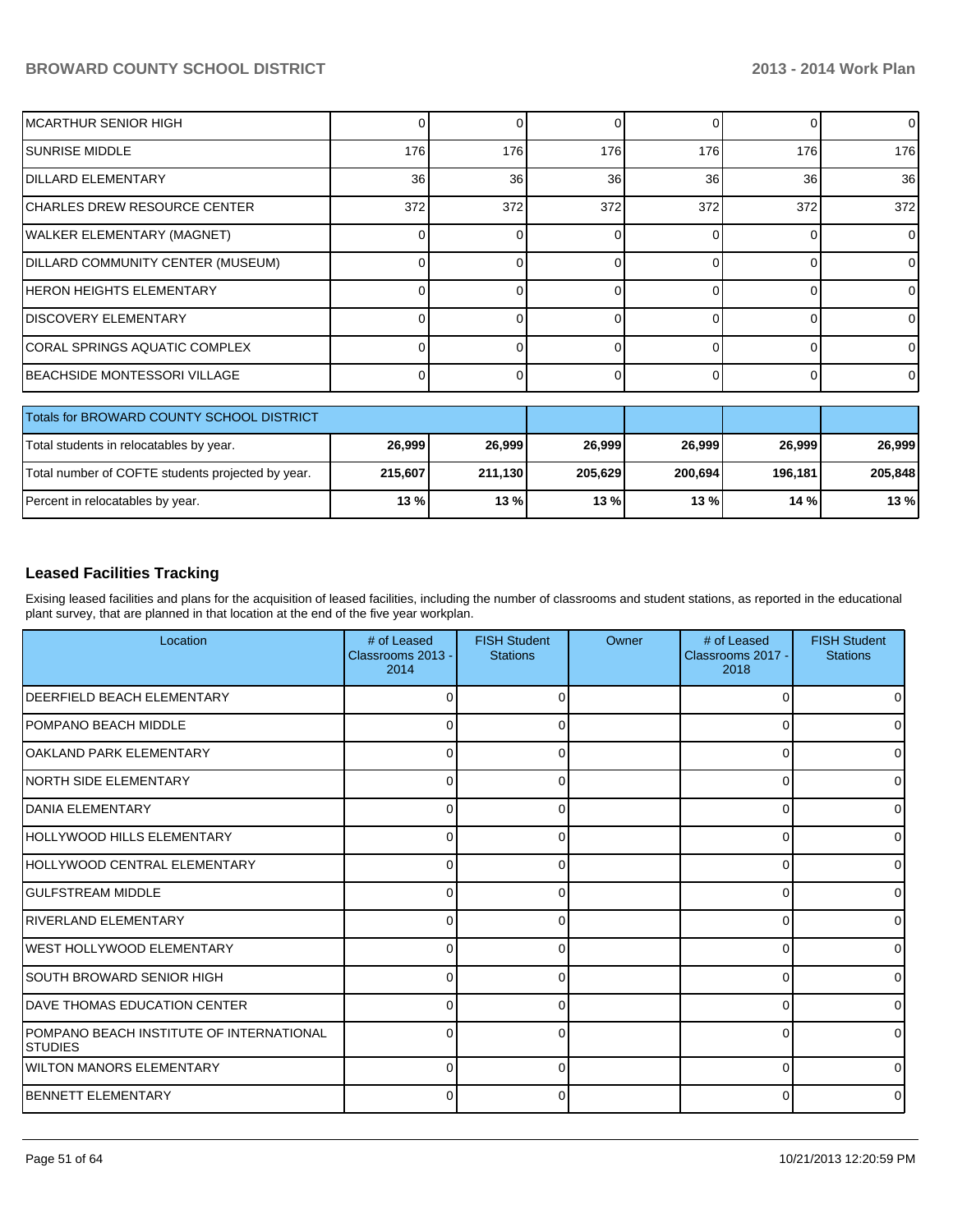| <b>STRANAHAN SENIOR HIGH</b>        | $\Omega$    | 0 | 0 |   |
|-------------------------------------|-------------|---|---|---|
| <b>CROISSANT PARK ELEMENTARY</b>    | 0           | 0 | 0 |   |
| <b>COLBERT ELEMENTARY</b>           | $\Omega$    |   | 0 |   |
| MCARTHUR SENIOR HIGH                | 0           | 0 | 0 |   |
| <b>SUNRISE MIDDLE</b>               | $\Omega$    |   | 0 |   |
| <b>DILLARD ELEMENTARY</b>           | $\Omega$    | 0 | 0 |   |
| CHARLES DREW RESOURCE CENTER        | $\Omega$    |   | 0 |   |
| WALKER ELEMENTARY (MAGNET)          | 0           | 0 | 0 |   |
| <b>COLLINS ELEMENTARY</b>           | U           |   | 0 |   |
| MARY M BETHUNE ELEMENTARY           | 0           | 0 | 0 |   |
| <b>ATTUCKS MIDDLE</b>               |             |   | 0 |   |
| <b>BLANCHE ELY SENIOR HIGH</b>      | U           | O | 0 |   |
| <b>DILLARD SENIOR HIGH</b>          | $\Omega$    |   | 0 |   |
| <b>DEERFIELD PARK ELEMENTARY</b>    | 0           | 0 | 0 |   |
| HALLANDALE SENIOR HIGH              |             |   | 0 |   |
| LANIER-JAMES EDUCATION CENTER       | U           | C | 0 |   |
| SUNSET LEARNING CENTER              | $\Omega$    |   | 0 |   |
| LAUDERDALE MANORS ELEMENTARY        | $\Omega$    | 0 | 0 |   |
| WHIDDON-ROGERS EDUCATION CENTER     |             |   | 0 |   |
| OAKRIDGE ELEMENTARY                 | 0           | 0 | 0 |   |
| <b>OLSEN MIDDLE</b>                 |             |   | 0 |   |
| MCNICOL MIDDLE                      | $\Omega$    | 0 | 0 |   |
| HARBORDALE ELEMENTARY               |             |   | 0 |   |
| <b>BROWARD ESTATES ELEMENTARY</b>   | 0           | 0 | 0 |   |
| <b>WATKINS ELEMENTARY</b>           |             |   | 0 |   |
| NORTH ANDREWS GARDENS ELEMENTARY    | $\mathbf 0$ | 0 | 0 |   |
| MIRAMAR ELEMENTARY                  | $\mathbf 0$ | 0 | 0 |   |
| <b>PLANTATION MIDDLE</b>            | $\mathbf 0$ | 0 | 0 |   |
| NORCREST ELEMENTARY                 | 0           | 0 | 0 |   |
| <b>TEDDER ELEMENTARY</b>            | 0           | O | 0 |   |
| MARGATE MIDDLE                      | 0           | 0 | 0 |   |
| HALLANDALE ADULT & COMMUNITY CENTER | $\mathbf 0$ | 0 | 0 |   |
| SEAGULL SCHOOL                      | 0           | 0 | 0 |   |
| SUNLAND PARK ELEMENTARY             | $\mathbf 0$ | 0 | 0 | O |
| LARKDALE ELEMENTARY                 | 0           | 0 | 0 | 0 |
| WESTWOOD HEIGHTS ELEMENTARY         | $\pmb{0}$   | 0 | 0 | 0 |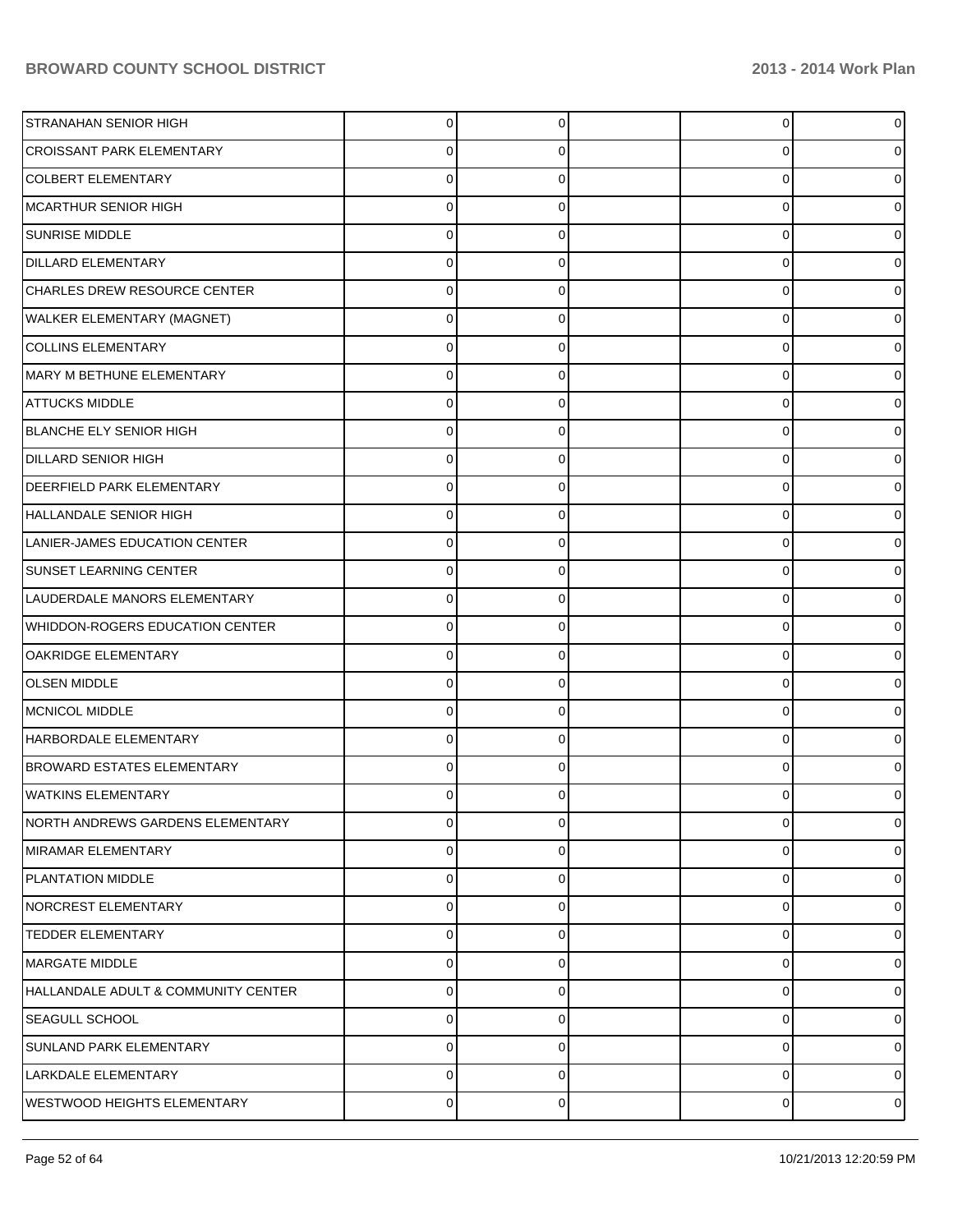| <b>BAYVIEW ELEMENTARY</b>           | $\overline{0}$ | 0 | 0        | 0           |
|-------------------------------------|----------------|---|----------|-------------|
| PINE RIDGE EDUCATION CENTER         | 0              | 0 | 0        |             |
| STIRLING ELEMENTARY                 | 0              | 0 | 0        | 0           |
| <b>PARKWAY MIDDLE</b>               | 0              | 0 | 0        | o           |
| ORANGE-BROOK ELEMENTARY             | $\Omega$       | 0 | 0        |             |
| <b>DRIFTWOOD ELEMENTARY</b>         | 0              | 0 | 0        |             |
| <b>TROPICAL ELEMENTARY</b>          | 0              | 0 | 0        | 0           |
| POMPANO BEACH ELEMENTARY            | 0              | 0 | 0        | o           |
| MEADOWBROOK ELEMENTARY              | 0              | 0 | 0        |             |
| <b>BROADVIEW ELEMENTARY</b>         | 0              | 0 | 0        |             |
| LAKE FOREST ELEMENTARY              | 0              | 0 | 0        | o           |
| MCNAB ELEMENTARY                    | 0              | 0 | 0        | o           |
| <b>FLORANADA ELEMENTARY</b>         | 0              | 0 | 0        | o           |
| <b>DRIFTWOOD MIDDLE</b>             | 0              | 0 | 0        |             |
| <b>BRIGHT HORIZONS</b>              | 0              | 0 | 0        | o           |
| NEW RIVER MIDDLE                    | 0              | 0 | 0        | 0           |
| <b>SANDERS PARK ELEMENTARY</b>      | $\Omega$       | 0 | 0        | o           |
| <b>CRESTHAVEN ELEMENTARY</b>        | 0              | 0 | 0        |             |
| <b>DEERFIELD BEACH MIDDLE</b>       | $\Omega$       | 0 | 0        | o           |
| STEPHEN FOSTER ELEMENTARY           | $\mathbf 0$    | 0 | 0        | 0           |
| PETERS ELEMENTARY                   | 0              | 0 | 0        | o           |
| PLANTATION ELEMENTARY               | $\Omega$       | 0 | 0        |             |
| FORT LAUDERDALE SENIOR HIGH         | $\Omega$       | 0 | 0        |             |
| <b>BOULEVARD HEIGHTS ELEMENTARY</b> | $\Omega$       | 0 | $\Omega$ | o           |
| <b>WINGATE OAKS CENTER</b>          | 0              | 0 | 0        | 0           |
| HENRY D PERRY MIDDLE                | $\mathbf 0$    | 0 | 0        | 0           |
| THE QUEST CENTER                    | 0              | 0 | 0        | 0           |
| SHERIDAN TECHNICAL CENTER           | 0              | 0 | 0        | 0           |
| DANDY WILLIAM MIDDLE                | 0              | 0 | 0        | 0           |
| LLOYD ESTATES ELEMENTARY            | 0              | 0 | 0        | 0           |
| <b>PALMVIEW ELEMENTARY</b>          | 0              | 0 | 0        | 0           |
| CORAL SPRINGS SENIOR HIGH           | 0              | 0 | 0        | 0           |
| MARGATE ELEMENTARY                  | 0              | 0 | 0        | 0           |
| SUNSHINE ELEMENTARY                 | 0              | 0 | 0        | 0           |
| NORTH FORK ELEMENTARY               | 0              | 0 | 0        | 0           |
| COOPER CITY ELEMENTARY              | $\pmb{0}$      | 0 | 0        | $\mathbf 0$ |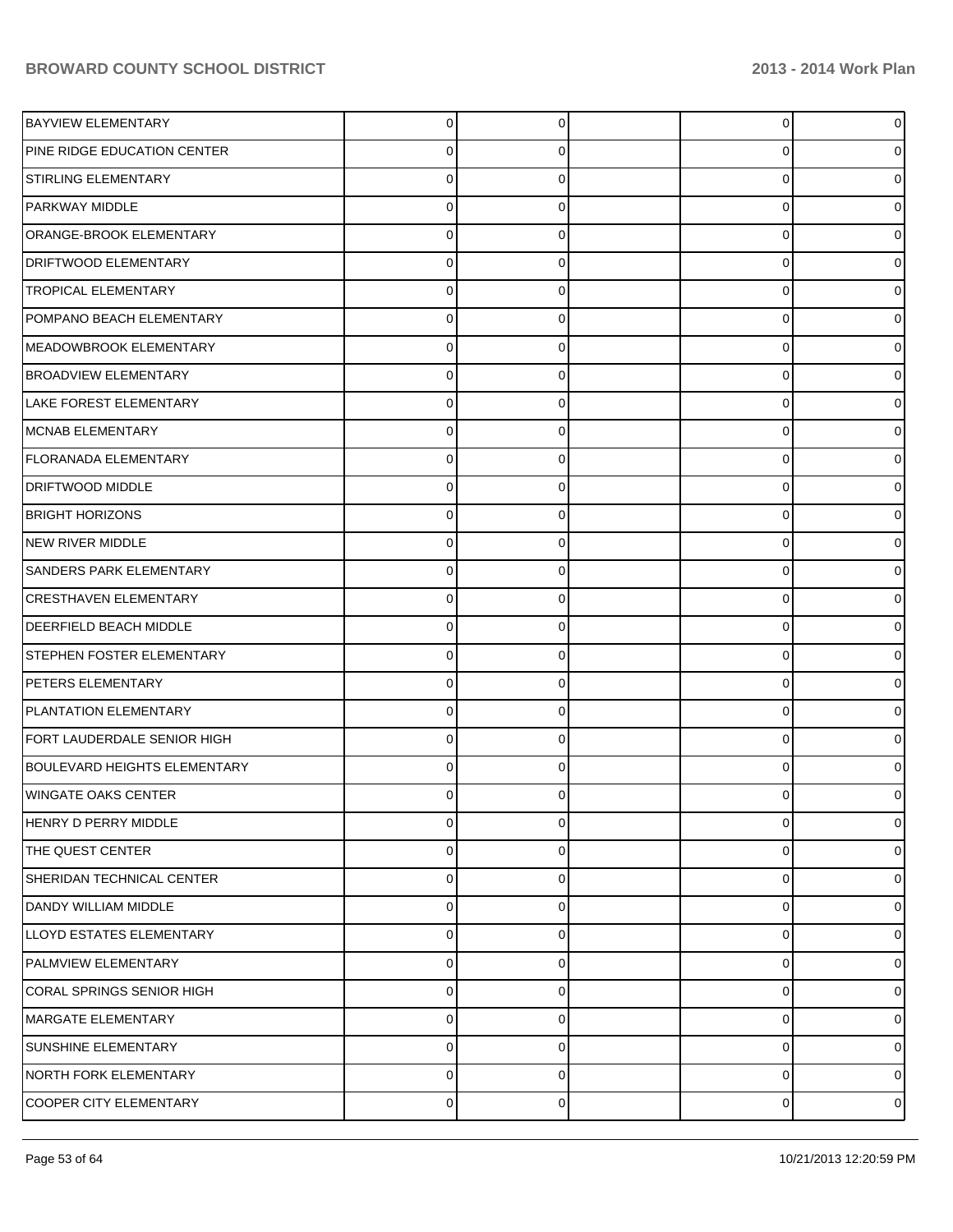| PEMBROKE PINES ELEMENTARY                               | 0           | 0 | 0 | $\overline{0}$ |
|---------------------------------------------------------|-------------|---|---|----------------|
| <b>NORTHEAST SENIOR HIGH</b>                            | 0           | 0 | 0 | 01             |
| PLANTATION PARK ELEMENTARY                              | 0           |   | 0 | 01             |
| DWIGHT D EISENHOWER ELEMENTARY                          | 0           | 0 | 0 | 01             |
| <b>NOVA SENIOR HIGH</b>                                 | 0           |   | 0 | 01             |
| NOVA BLANCHE FORMAN ELEMENTARY                          | 0           | 0 | 0 | 0              |
| WILLIAM T MCFATTER TECHNICAL CENTER                     | 0           |   | 0 | 01             |
| NOVA MIDDLE                                             | 0           | 0 | 0 | 01             |
| SHERIDAN PARK ELEMENTARY                                | 0           |   | 0 | 01             |
| LAUDERHILL-PAUL TURNER ELEMENTARY                       | 0           | 0 | 0 | 01             |
| <b>LAUDERHILL MIDDLE</b>                                | 0           |   | 0 | 01             |
| COCONUT CREEK ELEMENTARY                                | 0           | 0 | 0 | 0              |
| PLANTATION SENIOR HIGH                                  | 0           |   | 0 | 0              |
| <b>CASTLE HILL ELEMENTARY</b>                           | 0           | 0 | 0 | 01             |
| MARTIN LUTHER KING ELEMENTARY                           | 0           |   | 0 | 01             |
| <b>VILLAGE ELEMENTARY</b>                               | 0           | 0 | 0 | 0              |
| ANNABEL C PERRY ELEMENTARY                              | 0           | 0 | 0 | 0              |
| FAIRWAY ELEMENTARY                                      | 0           | 0 | 0 | 0              |
| HOLLYWOOD HILLS SENIOR HIGH                             | 0           |   | 0 | 01             |
| ROBERT C MARKHAM ELEMENTARY                             | 0           | 0 | 0 | 0              |
| COCONUT CREEK SENIOR HIGH                               | 0           |   | 0 | 0              |
| LAUDERDALE LAKES MIDDLE                                 | $\Omega$    | 0 | 0 | 0              |
| <b>DEERFIELD BEACH SENIOR HIGH</b>                      | 0           | 0 | 0 | 0              |
| BOYD H ANDERSON SENIOR HIGH                             | 0           | 0 | 0 | 0              |
| MIRAMAR SENIOR HIGH                                     | U           | 0 | U | 0              |
| WHISPERING PINES EXCEPTIONAL EDUCATION<br><b>CENTER</b> | $\Omega$    | 0 | 0 | $\overline{0}$ |
| HOLLYWOOD PARK ELEMENTARY                               | $\mathbf 0$ | 0 | 0 | $\overline{0}$ |
| <b>CYPRESS ELEMENTARY</b>                               | $\mathbf 0$ | 0 | 0 | $\overline{0}$ |
| <b>APOLLO MIDDLE</b>                                    | 0           | 0 | 0 | 01             |
| SHERIDAN HILLS ELEMENTARY                               | $\mathbf 0$ | 0 | 0 | 01             |
| <b>ORIOLE ELEMENTARY</b>                                | 0           | 0 | 0 | $\overline{0}$ |
| <b>MIRROR LAKE ELEMENTARY</b>                           | $\mathbf 0$ | 0 | 0 | $\overline{0}$ |
| <b>ROYAL PALM ELEMENTARY</b>                            | 0           | 0 | 0 | $\overline{0}$ |
| <b>CRYSTAL LAKE MIDDLE</b>                              | $\mathbf 0$ | 0 | 0 | $\overline{0}$ |
| PINES MIDDLE                                            | $\pmb{0}$   | 0 | 0 | $\overline{0}$ |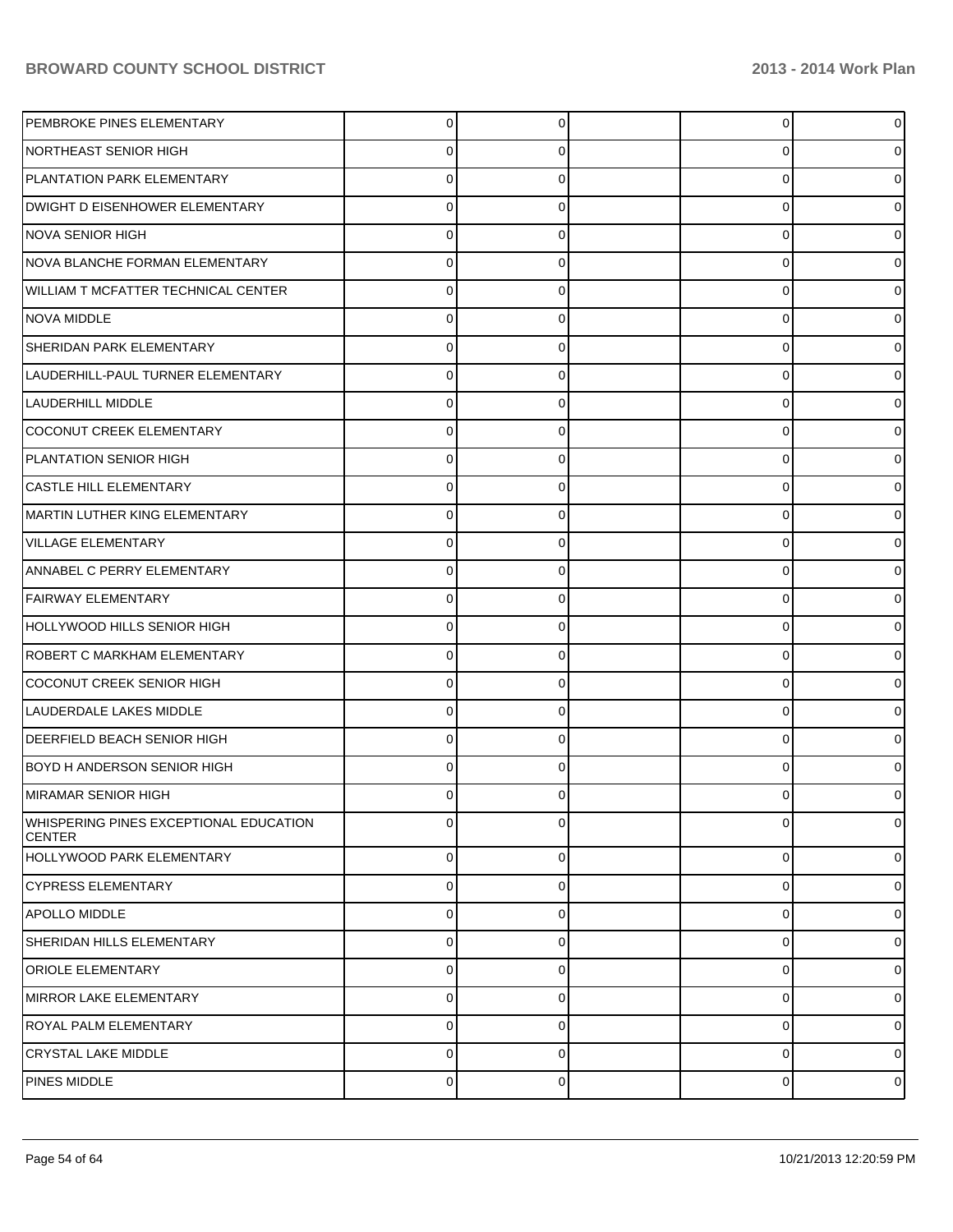| <b>SEMINOLE MIDDLE</b>                    | $\Omega$       | $\Omega$    | 0           | $\overline{0}$ |
|-------------------------------------------|----------------|-------------|-------------|----------------|
| PIPER SENIOR HIGH                         | 0              |             | 0           | 0              |
| COOPER CITY SENIOR HIGH                   | o              |             | $\Omega$    | 0              |
| PARK RIDGE ELEMENTARY                     | 0              | C           | $\Omega$    | 0              |
| JAMES S HUNT ELEMENTARY                   | 0              |             | $\Omega$    | 0              |
| <b>BANYAN ELEMENTARY</b>                  | 0              | C           | $\Omega$    | 0              |
| <b>WESTPINE MIDDLE</b>                    | 0              |             | $\Omega$    | 0              |
| PASADENA LAKES ELEMENTARY                 | 0              | 0           | $\Omega$    | 0              |
| JAMES S RICKARDS MIDDLE                   | 0              |             | $\Omega$    | 0              |
| ATLANTIC TECHNICAL CENTER                 | 0              | 0           | $\Omega$    | 0              |
| NORTH LAUDERDALE ELEMENTARY               | 0              |             | $\Omega$    | 0              |
| SOUTH PLANTATION SENIOR HIGH              | 0              | 0           | $\Omega$    | 0              |
| <b>ATLANTIC WEST ELEMENTARY</b>           | 0              |             | $\Omega$    | 0              |
| HORIZON ELEMENTARY                        | 0              | 0           | $\Omega$    | 0              |
| FLAMINGO ELEMENTARY                       | 0              |             | $\Omega$    | 0              |
| CORAL SPRINGS ELEMENTARY                  | 0              | 0           | $\Omega$    | 0              |
| <b>CORAL SPRINGS MIDDLE</b>               | 0              |             | $\Omega$    | 0              |
| PIONEER MIDDLE                            | 0              | $\Omega$    | 0           | 0              |
| <b>BAIR MIDDLE</b>                        | 0              |             | $\Omega$    | 0              |
| <b>TAMARAC ELEMENTARY</b>                 | 0              | 0           | $\Omega$    | 0              |
| FOREST HILLS ELEMENTARY                   | 0              |             | $\Omega$    | 0              |
| <b>CENTRAL PARK ELEMENTARY</b>            | 0              | $\Omega$    | 0           | 0              |
| PEMBROKE LAKES ELEMENTARY                 | 0              |             | $\Omega$    | 0              |
| NOB HILL ELEMENTARY                       | 0              | 0           | $\Omega$    | 0              |
| WESTCHESTER ELEMENTARY                    | 0              | 0           | 0           | 0              |
| <b>MORROW ELEMENTARY</b>                  | 0              | $\Omega$    | 0           | $\mathbf 0$    |
| RAMBLEWOOD MIDDLE                         | 0              | $\Omega$    | 0           | 0              |
| RAMBLEWOOD ELEMENTARY                     | 0              | C           | 0           | 0              |
| MAPLEWOOD ELEMENTARY                      | 0              | $\Omega$    | $\mathbf 0$ | 0              |
| J P TARAVELLA SENIOR HIGH                 | 0              | $\Omega$    | 0           | $\overline{0}$ |
| BROWARD FIRE ACADEMY (VO-TECH OFF CAMPUS) | 0              | $\Omega$    | 0           | 0              |
| DAVIE ELEMENTARY                          | 0              | $\Omega$    | 0           | 0              |
| PINEWOOD ELEMENTARY                       | 0              | $\Omega$    | 0           | 0              |
| <b>WESTERN SENIOR HIGH</b>                | 0              | $\Omega$    | $\mathbf 0$ | 0              |
| <b>GRIFFIN ELEMENTARY</b>                 | 0              | $\mathbf 0$ | 0           | 0              |
| PINES LAKES ELEMENTARY                    | $\overline{0}$ | 0           | 0           | $\circ$        |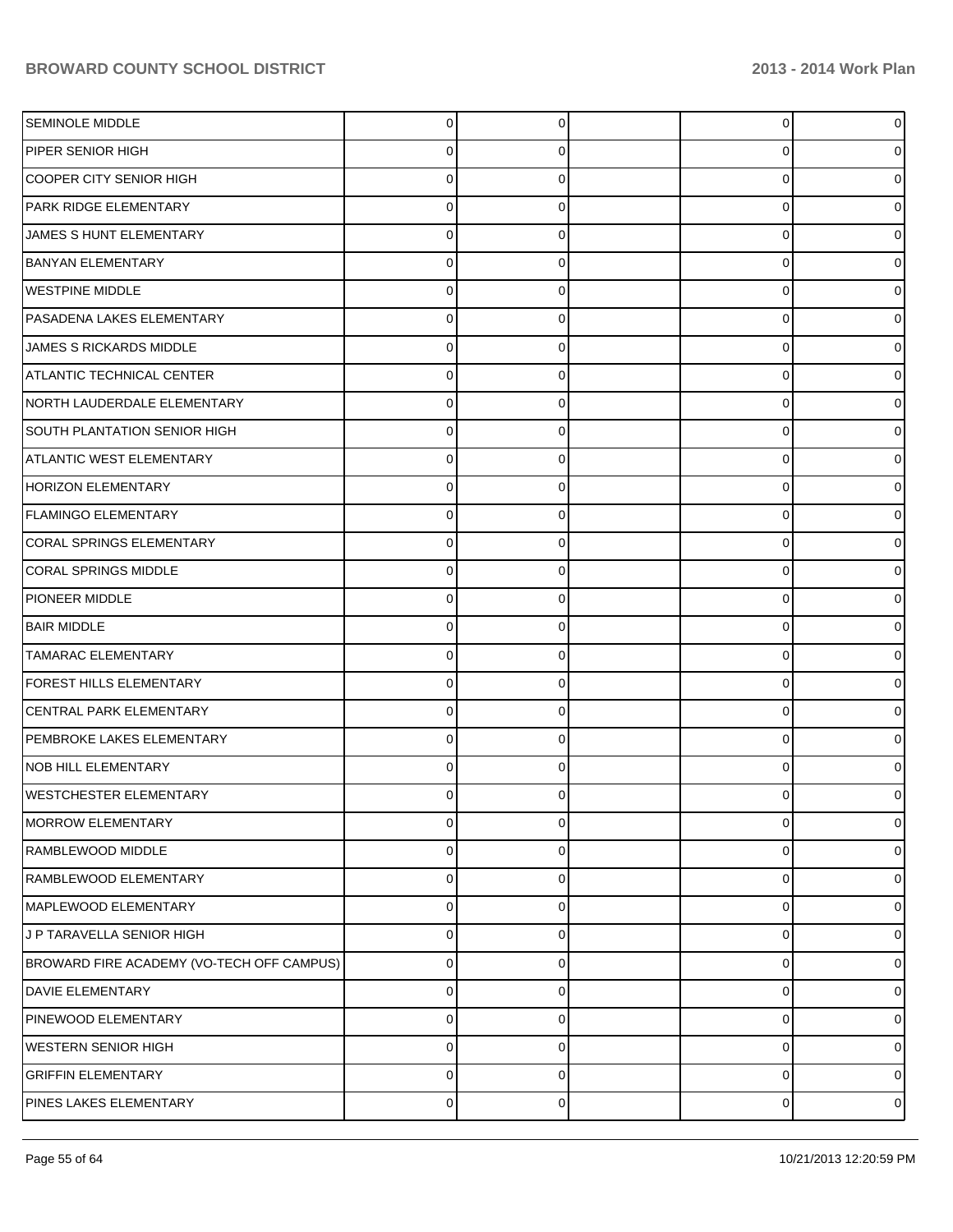| <b>SEA CASTLE ELEMENTARY</b>            | $\overline{0}$ | 0              | 0              | $\overline{0}$ |
|-----------------------------------------|----------------|----------------|----------------|----------------|
| WELLEBY ELEMENTARY                      | 0              | 0              | 0              | $\overline{0}$ |
| RIVERGLADES ELEMENTARY                  | $\Omega$       | 0              | 0              | $\overline{0}$ |
| SILVER LAKES MIDDLE                     | $\Omega$       | 0              | 0              | $\overline{0}$ |
| COUNTRY ISLES ELEMENTARY                | $\Omega$       | 0              | 0              | $\overline{0}$ |
| WALTER C YOUNG MIDDLE                   | $\Omega$       | 0              | 0              | $\overline{0}$ |
| STONEMAN DOUGLAS SENIOR HIGH            | $\Omega$       | 0              | 0              | $\overline{0}$ |
| RIVERSIDE ELEMENTARY                    | $\Omega$       | 0              | 0              | $\overline{0}$ |
| <b>CORAL PARK ELEMENTARY</b>            | $\Omega$       | 0              | 0              | $\overline{0}$ |
| <b>FOREST GLEN MIDDLE</b>               | 0              | 0              | 0              | $\overline{0}$ |
| <b>SANDPIPER ELEMENTARY</b>             | $\Omega$       | 0              | 0              | $\overline{0}$ |
| <b>SILVER RIDGE ELEMENTARY</b>          | $\Omega$       | 0              | 0              | $\overline{0}$ |
| WINSTON PARK ELEMENTARY                 | $\Omega$       | 0              | 0              | $\overline{0}$ |
| <b>COUNTRY HILLS ELEMENTARY</b>         | $\Omega$       | 0              | 0              | $\overline{0}$ |
| <b>QUIET WATERS ELEMENTARY</b>          | 0              | 0              | 0              | $\overline{0}$ |
| HAWKES BLUFF ELEMENTARY                 | 0              | 0              | 0              | $\overline{0}$ |
| <b>TEQUESTA TRACE MIDDLE</b>            | $\Omega$       | 0              | 0              | $\overline{0}$ |
| <b>PARK SPRINGS ELEMENTARY</b>          | $\Omega$       | 0              | 0              | 01             |
| INDIAN TRACE ELEMENTARY                 | $\Omega$       | 0              | 0              | $\overline{0}$ |
| <b>EMBASSY CREEK ELEMENTARY</b>         | 0              | 0              | 0              | $\overline{0}$ |
| <b>DREW ELEMENTARY</b>                  | $\Omega$       | 0              | 0              | $\overline{0}$ |
| <b>CROSS CREEK SCHOOL</b>               | $\Omega$       | 0              | 0              | $\overline{0}$ |
| PALM COVE ELEMENTARY                    | $\Omega$       | 0              | 0              | 01             |
| <b>VIRGINIA SHUMAN YOUNG ELEMENTARY</b> | $\Omega$       | 0              | 0              | 01             |
| SAWGRASS ELEMENTARY                     | ∩              |                |                | 0              |
| DILLARD COMMUNITY CENTER (MUSEUM)       | $\overline{0}$ | $\overline{0}$ | $\overline{0}$ | $\overline{0}$ |
| <b>EVERGLADES ELEMENTARY</b>            | 0              | 0              | 0              | $\overline{0}$ |
| CHAPEL TRAIL ELEMENTARY                 | $\mathbf 0$    | $\Omega$       | 0              | $\overline{0}$ |
| THURGOOD MARSHALL ELEMENTARY            | $\mathbf 0$    | $\Omega$       | 0              | $\overline{0}$ |
| SILVER TRAIL MIDDLE                     | $\mathbf 0$    | $\Omega$       | 0              | $\overline{0}$ |
| <b>EAGLE RIDGE ELEMENTARY</b>           | $\mathbf 0$    | $\Omega$       | 0              | $\overline{0}$ |
| CHARLES W FLANAGAN SENIOR HIGH          | $\Omega$       | $\Omega$       | 0              | $\overline{0}$ |
| <b>SAWGRASS SPRINGS MIDDLE</b>          | $\Omega$       | 0              | 0              | $\overline{0}$ |
| <b>EAGLE POINT ELEMENTARY</b>           | $\Omega$       | $\Omega$       | 0              | $\overline{0}$ |
| <b>TRADEWINDS ELEMENTARY</b>            | $\Omega$       | $\Omega$       | 0              | $\overline{0}$ |
| INDIAN RIDGE MIDDLE                     | $\overline{0}$ | 0              | 0              | $\overline{0}$ |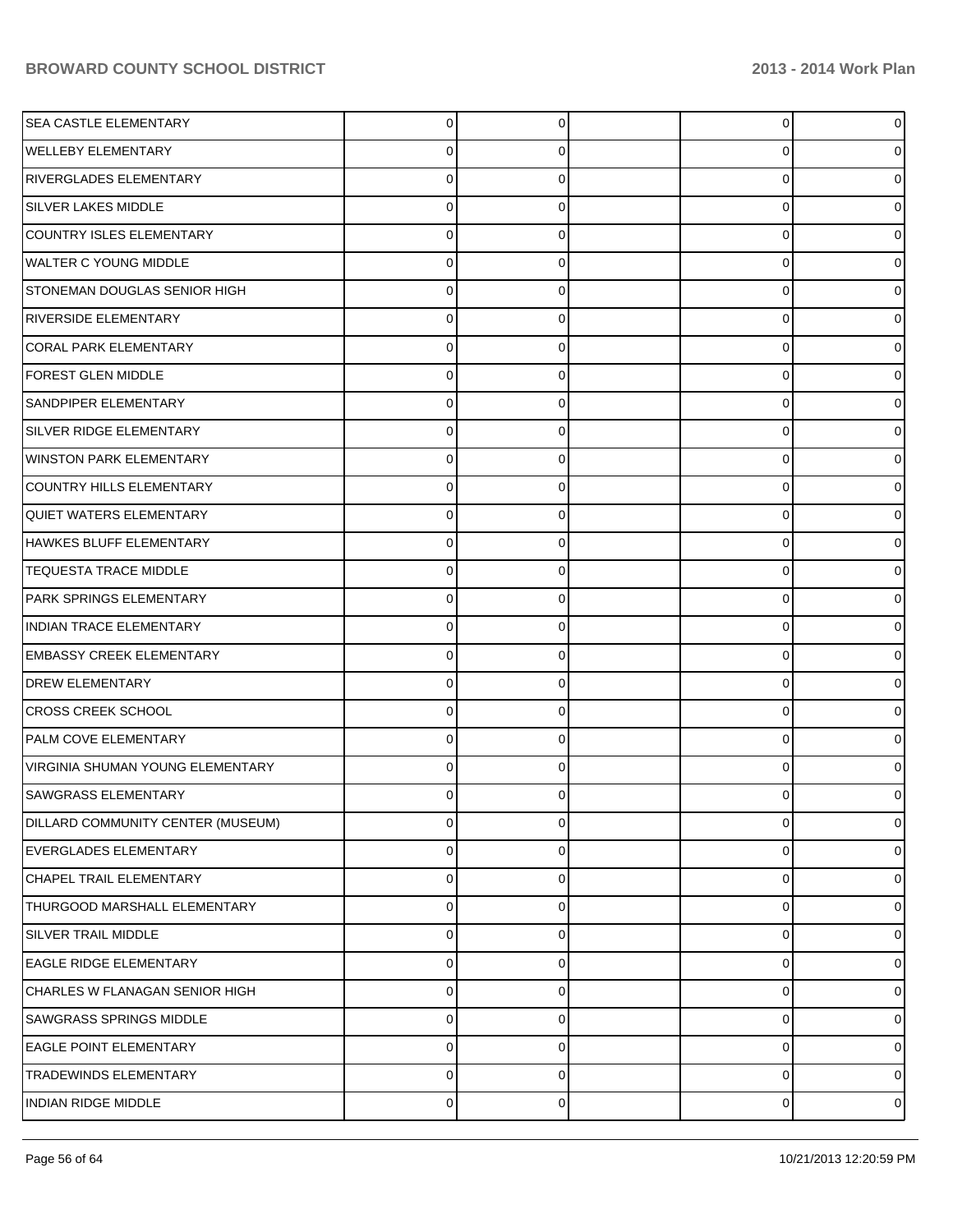| SILVER PALMS ELEMENTARY                  | 0              | $\Omega$    | $\overline{0}$ | $\overline{0}$ |
|------------------------------------------|----------------|-------------|----------------|----------------|
| FOX TRAIL ELEMENTARY                     | 0              | $\Omega$    | 0              | 0              |
| PANTHER RUN ELEMENTARY                   | $\Omega$       | $\Omega$    | 0              | 0              |
| SILVER LAKES ELEMENTARY                  | $\Omega$       | $\Omega$    | 0              | 0              |
| LAKESIDE ELEMENTARY                      | 0              | 0           | 0              | 0              |
| <b>FALCON COVE MIDDLE</b>                | $\Omega$       | $\Omega$    | 0              | 0              |
| LYONS CREEK MIDDLE                       | $\Omega$       | $\Omega$    | 0              | 0              |
| <b>GATOR RUN ELEMENTARY</b>              | $\Omega$       | $\Omega$    | 0              | 0              |
| PARKSIDE ELEMENTARY                      | 0              | 0           | 0              | 0              |
| PARK TRAILS ELEMENTARY                   | $\Omega$       | $\Omega$    | 0              | 0              |
| COCONUT PALM ELEMENTARY                  | $\Omega$       | 0           | 0              | 0              |
| PARK LAKES ELEMENTARY                    | $\Omega$       | $\Omega$    | 0              | 0              |
| CHALLENGER ELEMENTARY                    | 0              | 0           | 0              | 0              |
| MILLENNIUM MIDDLE                        | $\Omega$       | $\Omega$    | 0              | 0              |
| NEW RENAISSANCE MIDDLE                   | 0              | ŋ           | 0              | 0              |
| <b>CYPRESS BAY SENIOR HIGH</b>           | $\Omega$       | $\Omega$    | 0              | 0              |
| MONARCH SENIOR HIGH                      | 0              | 0           | 0              | 0              |
| <b>ROCK ISLAND ELEMENTARY</b>            | $\Omega$       | $\Omega$    | 0              | 0              |
| ARTHUR ROBERT JR ASHE MIDDLE             | 0              | U           | 0              | 0              |
| <b>WESTGLADES MIDDLE</b>                 | $\Omega$       | $\Omega$    | 0              | 0              |
| <b>ENDEAVOUR PRIMARY LEARNING CENTER</b> | 0              | 0           | 0              | 0              |
| MANATEE BAY ELEMENTARY                   | $\Omega$       | $\Omega$    | 0              | 0              |
| LIBERTY ELEMENTARY                       | 0              | U           | 0              | 0              |
| <b>SUNSET LAKES ELEMENTARY</b>           | 0              | $\Omega$    | 0              | 0              |
| SILVER SHORES ELEMENTARY                 |                |             | U              | 0              |
| <b>EVERGLADES SENIOR HIGH</b>            | $\mathbf 0$    | $\mathbf 0$ | 0              | $\overline{0}$ |
| <b>CORAL GLADES HIGH SCHOOL</b>          | 0              | $\Omega$    | 0              | $\overline{0}$ |
| HALLANDALE ELEMENTARY                    | 0              | $\Omega$    | 0              | $\overline{0}$ |
| DAVE THOMAS EDUCATION CENTER-WEST        | 0              | $\Omega$    | 0              | $\overline{0}$ |
| CORAL COVE ELEMENTARY                    | 0              | $\Omega$    | 0              | $\overline{0}$ |
| DOLPHIN BAY ELEMENTARY                   | 0              | $\Omega$    | 0              | $\overline{0}$ |
| <b>GLADES MIDDLE</b>                     | 0              | $\Omega$    | 0              | $\overline{0}$ |
| <b>WEST BROWARD HIGH SCHOOL</b>          | 0              | $\Omega$    | 0              | $\overline{0}$ |
| <b>CYPRESS RUN EDUCATION CENTER</b>      | 0              | 0           | 0              | $\overline{0}$ |
| <b>HERON HEIGHTS ELEMENTARY</b>          | 0              | $\Omega$    | 0              | $\overline{0}$ |
| <b>DISCOVERY ELEMENTARY</b>              | $\overline{0}$ | $\mathbf 0$ | 0              | $\circ$        |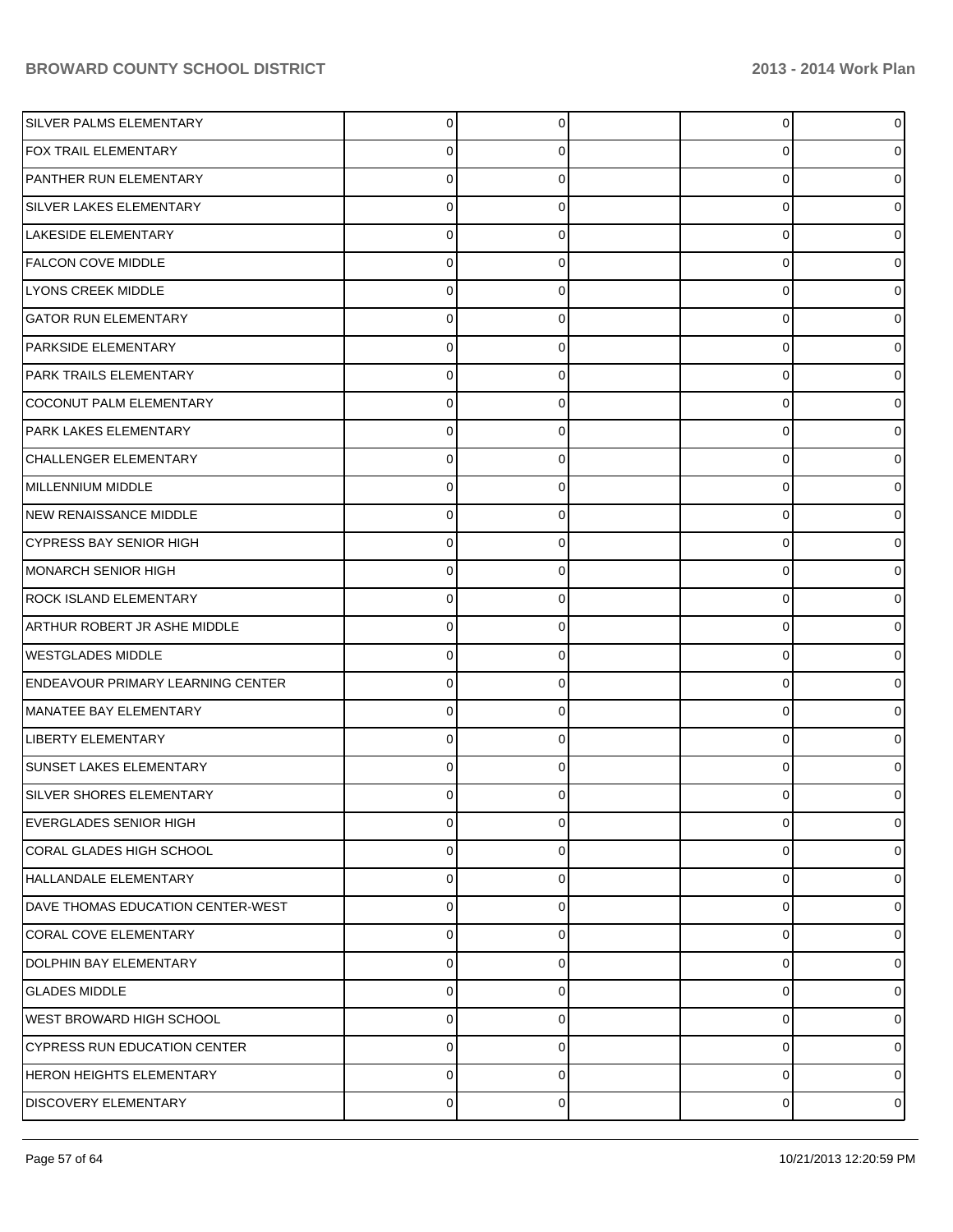| CORAL SPRINGS AQUATIC COMPLEX |  |  |   |
|-------------------------------|--|--|---|
| BEACHSIDE MONTESSORI VILLAGE  |  |  |   |
|                               |  |  | 0 |

#### **Failed Standard Relocatable Tracking**

Relocatable units currently reported by school, from FISH, and the number of relocatable units identified as 'Failed Standards'.

Nothing reported for this section.

**Planning**

#### **Class Size Reduction Planning**

**Plans approved by the school board that reduce the need for permanent student stations such as acceptable school capacity levels, redistricting, busing, year-round schools, charter schools, magnet schools, public-private partnerships, multitrack scheduling, grade level organization, block scheduling, or other alternatives.**

#### CLASS SIZE REDUCTION

Amendment 9 to the State Constitution, approved by Florida voters in November 2002, requires that the State Legislature provide funding for sufficient classrooms so that class sizes can be reduced to certain constitutional class size maximums. Amendment 9, Florida Statutes Sections 1003.03 and 1013.735, relate to the implementation of Amendment 9 and are collectively referred to herein as the "Class Size Legislation."

This legislation established non-Charter school class size limits at 18 students for Grades Pk-3, 22 students for Grades 4-8, and 25 students for Grades 9-12, and was designed to be implemented in three phases. For fiscal years:

-- 2003-04 through 2005-06, class size average was set at the District level:

 $-$  2006-07 through 2009-10 (revised as of May 2009), class size average was set at the school level; and

-- 2010-11 and thereafter class size will be calculated at the individual classroom level.

The 2010 Legislature provided that Charter schools shall be in compliance with Florida Statutes Section 1003.03, relates to maximum class size, except that the calculation shall be the average at the school level by grade grouping.

Prior to 2010-11, the District achieved compliance during all years except for 2006-07. In 2007, the Superintendent established the Class Size Reduction Action Committee (CSRAC) to address compliance and prepare the District for period-by-period implementation. The CSRAC is comprised of representatives from the following departments or entities of interest in the District: Schools, Area Offices, Facilities, Boundaries, Budget, Curriculum, Human Relations, and Instructional Staffing.

Continued State budget issues, and a failed attempt in 2009 to provide district scheduling flexibility, inclined the State Legislature during the 2011 Legislative session to redefine the term "core-curricula courses." Under the revised bill, core courses are courses specified by grade levels, subjects measured by State assessments, high school graduation requirements, subgroups of students, and include:

-- Language arts/reading, mathematics, social studies, and science courses in prekindergarten through grade 3;

-- Courses in grades 4 through 8 in subjects that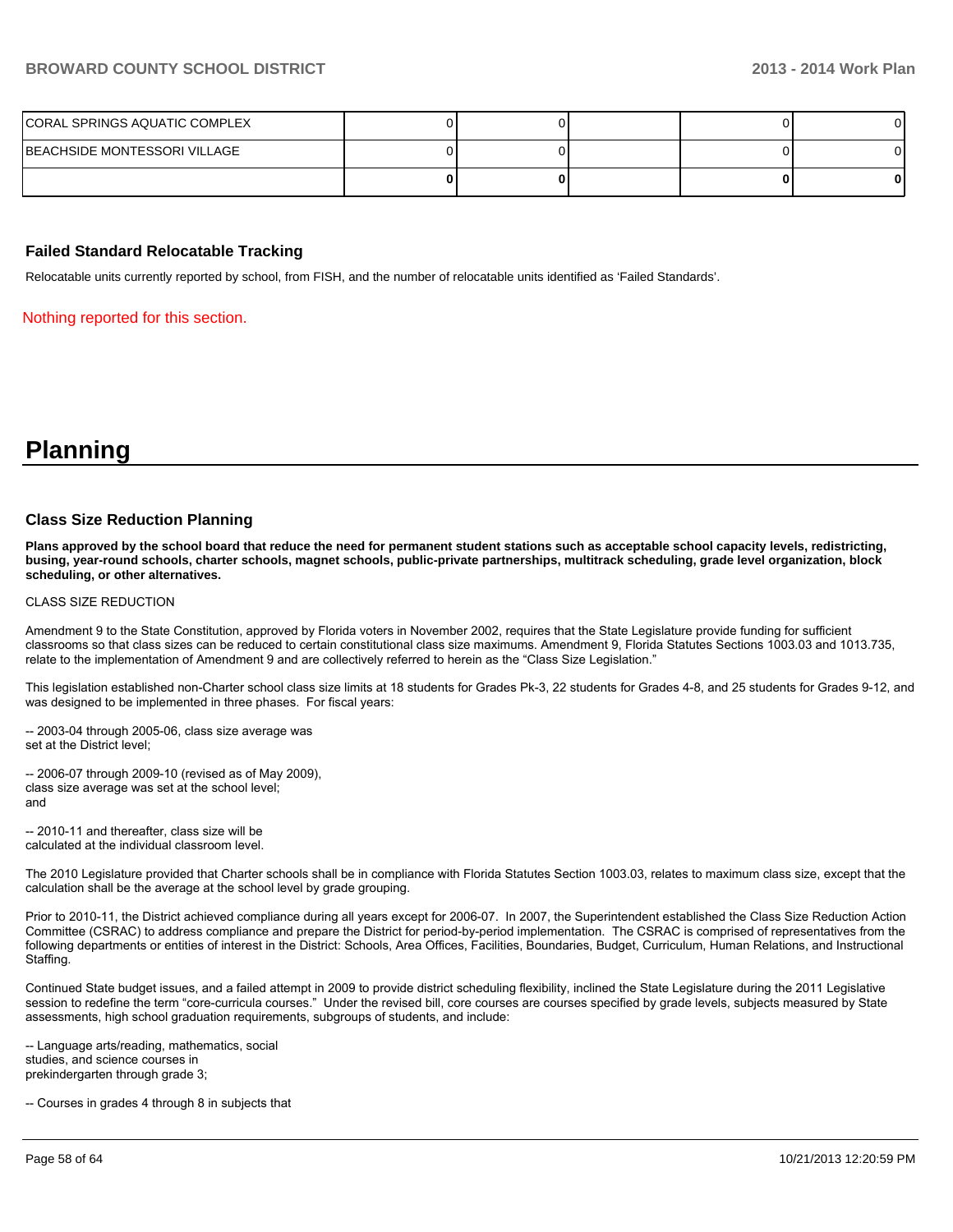are measured by state assessment at any grade level and courses required for middle school promotion:

-- Courses in grades 9 through 12 in subjects that are measured by state assessment at any grade level<sup>.</sup>

-- Courses that are specifically identified by name in statute, as required for high school graduation, and that are not measured by State assessments, excluding any extracurricular courses:

-- Exceptional student education courses; and

-- English for Speakers of Other Languages (ESOL)  $F$  $F$ 

The Florida Department of Education (FDOE) noted that in 2010-11, there were 849 core courses. Under the legislation approved in May 2011, there were 298 core courses. During the 2012 legislative session, further refinement of the core course list continued. The decrease in core courses from 2010-11, was primarily due to the reclassification to non-core status of foreign languages, honors and advanced courses at the middle and secondary grade levels, courses without state assessments, and courses that are not required for graduation at the middle and high school level. During spring 2012, the FDOE added approximately 38 courses (primarily related to Credit Recovery) to the core course code listing.

#### CLASS SIZE REDUCTION NON-COMPLIANCE CONSEQUENCES

The Class Size Legislation continues to require each School Board to consider implementing various policies and methods to meet these constitutional class sizes, including encouraging dual enrollment courses, encouraging the Florida Virtual School, maximizing instructional staff, reducing construction costs, using joint-use facilities, implementing alternative class scheduling, redrawing attendance zones, implementing evening and multiple sessions, and implementing yearound and non-traditional calendars. During 2012-13. Broward County Public Schools standardized Districtwide a 7-period High school schedule to assist with addressing CSR compliance. Compliance at non-charter schools for Grades 9-12 went from 45% in 2011-12 to 97.6% during 2012-13. Districtwide, classes at non-charter schools went from 52.3% in compliance during 2011-12, to 87.7% in compliance during 2012-13. During 2013-14, Broward plans to continue with implementation of State approved options, as appropriate.

Accountability provisions put into place during the 2011 Legislative session provided the following:

-- Compliance determination continues to be based on the October student enrollment survey:

-- A reduction calculation to class size funding for non-compliant districts, which can be adiusted for good cause:

-- A reallocation bonus of up to five percent of the base student allocation for compliant districts, not to exceed 25 percent of the reduced funds:

-- An add-back of the remaining 75 percent of the reduced funds, if districts submit a plan to meet the requirements by October of the subsequent year; and

-- Authorization of virtual instruction programs as an option to meet class size requirements.

During the 2011-12 school year, the FDOE implemented a one-time rule in which a District could not be fined for more than half the State's total fine.

Under the 2011 bill, a timeframe was specified for satisfying and maintaining class size maximums, with specific exceptions of an extreme emergency beyond the district's control and when a student enrolls after the October survey period. Based on a school district's determination that not assigning the student would be impractical, educationally unsound, or disruptive to student learning, a student could be assigned to an existing class that temporarily exceeds the class size maximums. However, the additional number of students, who can be assigned to a teacher above the maximum, may not exceed three students in Grades Pk-3; and five students above the maximum in Grades 4-12. This temporary exception is also contingent upon a district school board developing, and filing a plan with the FDOE by February 1st, that provides that a school will be in full compliance with the maximum class size requirements by the following year's October student membership survey.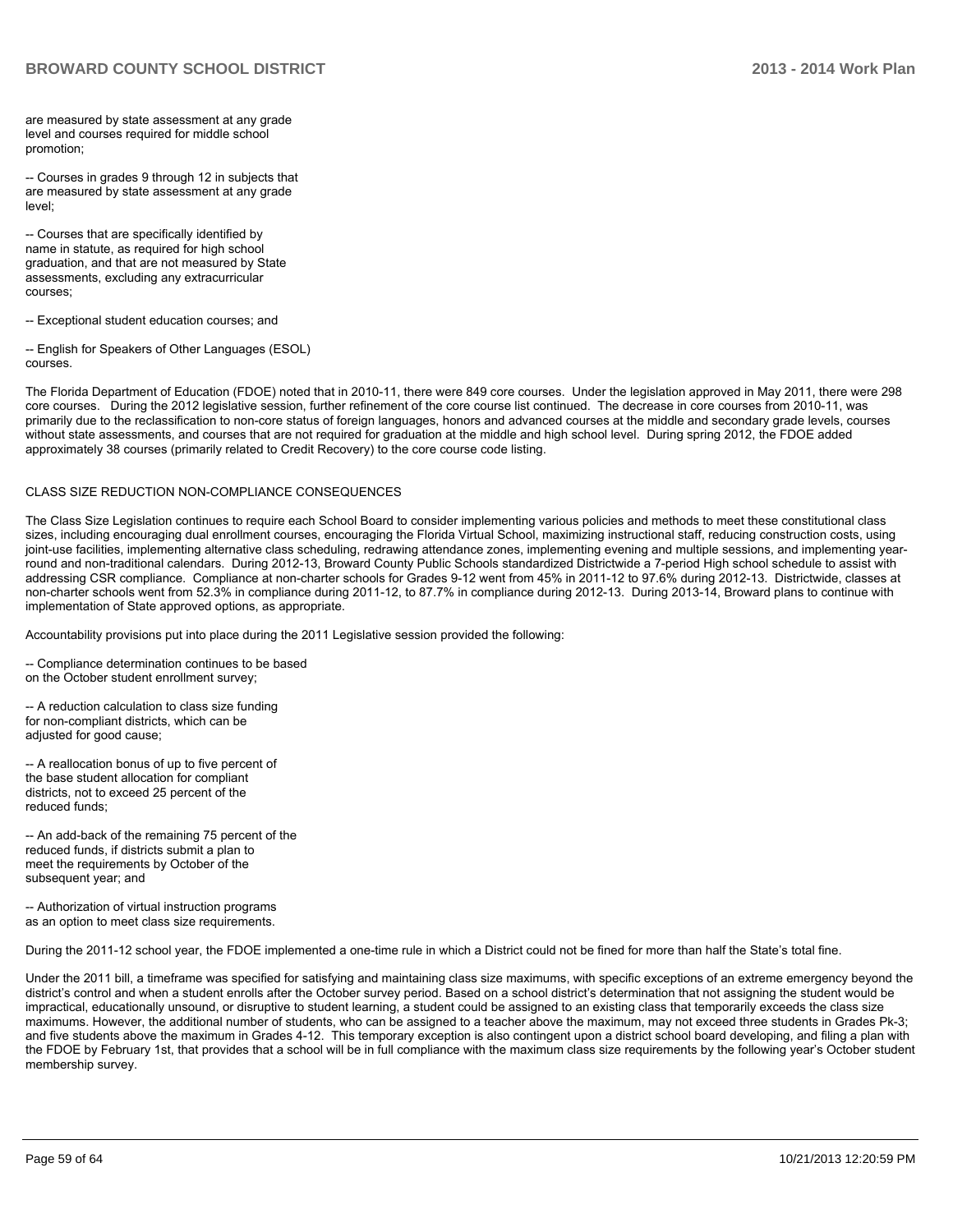#### **School Closure Planning**

#### **Plans for the closure of any school, including plans for disposition of the facility or usage of facility space, and anticipated revenues.**

Schools being Repurposed:

Lauderdale Manors Elementary

Repurpose Lauderdale Manors Elementary as a community resource center in support of community services to three year old children and a three year old prekindergarten program. Lauderdale Manors Elementary will no longer serve kindergarten through fifth grade students beginning in the 2013-2014 school year.

Arthur Ashe Middle School

Repurpose Arthur R. Ashe, Jr. Middle as an Adult Workforce and Community Center. Arthur R. Ashe, Jr. Middle will no longer serve sixth through eighth grade students beginning in the 2013-2014 school year.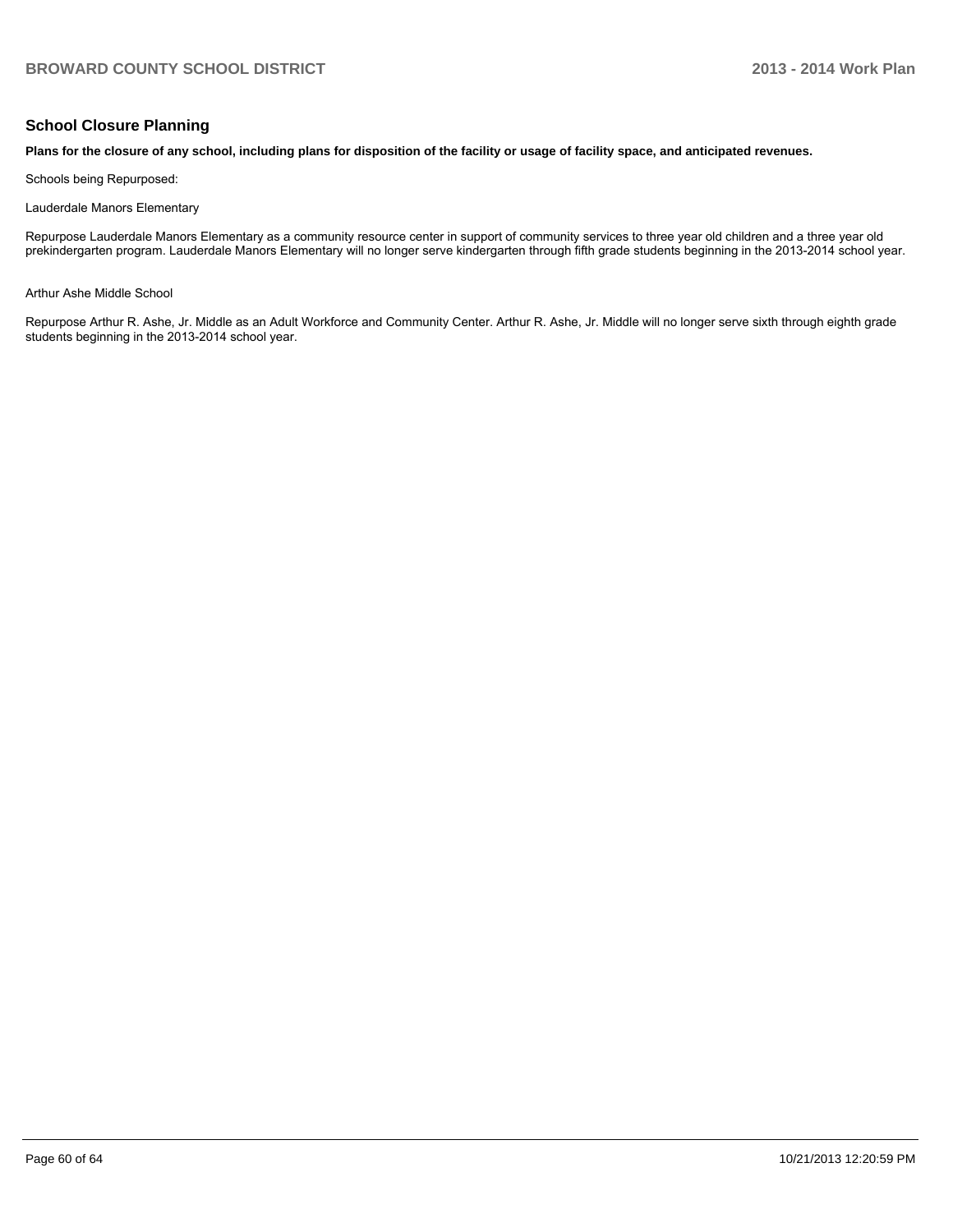Five Year Survey - Ten Year Capacity **10/21/2013** BROWARD COUNTY SCHOOL DISTRICT

**Schedule of capital outlay projects projected to ensure the availability of satisfactory student stations for the projected student enrollment in K - 12 programs for the future 5 years beyond the 5-year district facilities work program.**

No items meet the criteria.

Five Year Survey - Ten Year Infrastructure **10/21/2013** BROWARD COUNTY SCHOOL DISTRICT

**Proposed Location of Planned New, Remodeled, or New Additions to Facilities in 6 thru 10 out years (Section 28).**

#### No items meet the criteria.

**Plans for closure of any school, including plans for disposition of the facility or usage of facility space, and anticipated revenues in the 6 thru 10 out years (Section 29).**

No items meet the criteria.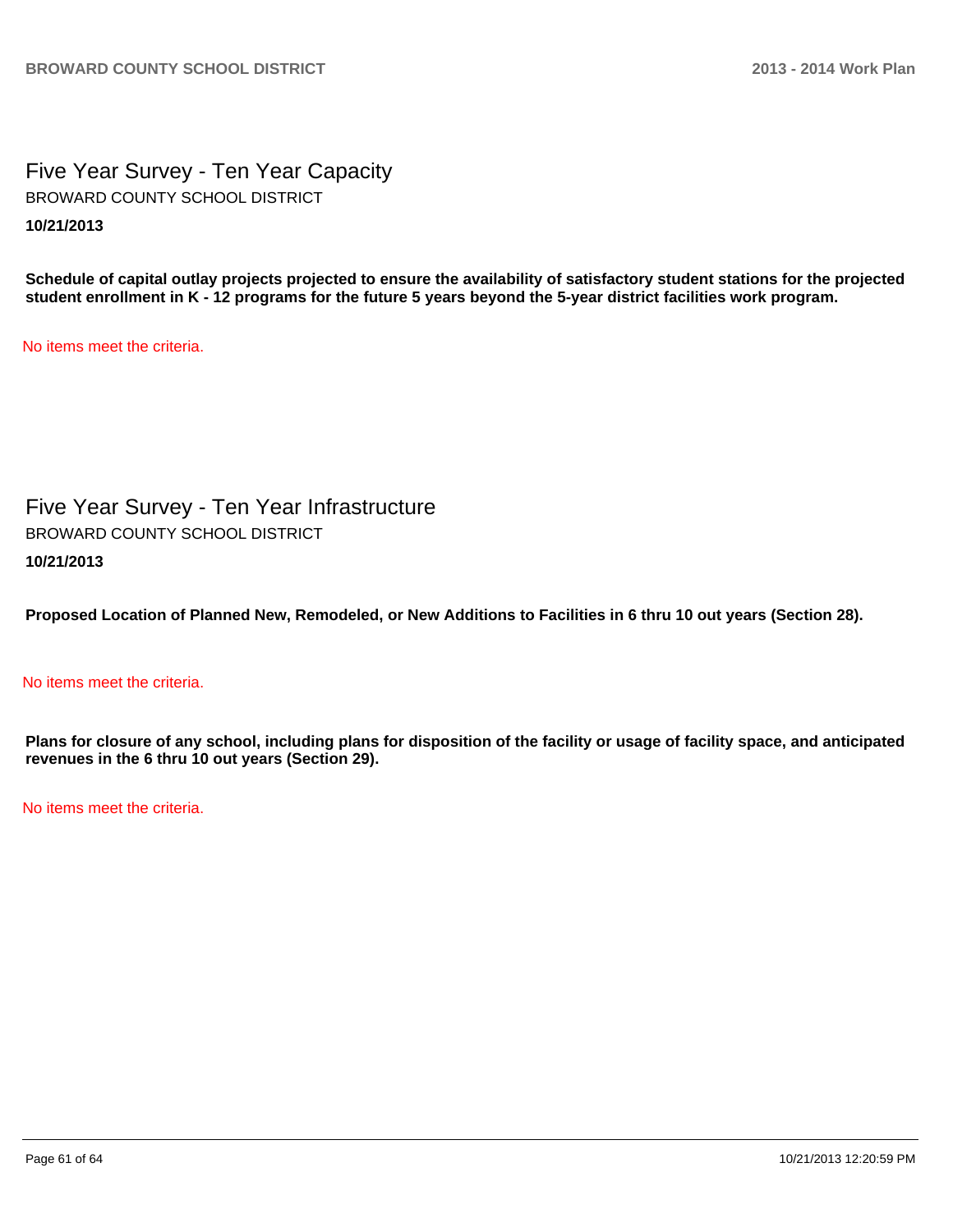Five Year Survey - Ten Year Maintenance **10/21/2013** BROWARD COUNTY SCHOOL DISTRICT

**District projects and locations regarding the projected need for major renovation, repair, and maintenance projects within the district in years 6 - 10 beyond the projects plans detailed in the five years covered by the work plan.**

No items match the criteria.

# Five Year Survey - Ten Year Utilization

BROWARD COUNTY SCHOOL DISTRICT

**10/21/2013**

**Schedule of planned capital outlay projects identifying the standard grade groupings, capacities, and planned utilization rates of future educational facilities of the district for both permanent and relocatable facilities.**

| <b>Grade Level</b><br><b>Projections</b> | <b>FISH Student</b><br><b>Stations</b> | <b>Actual FISH</b><br>Capacity | Actual<br><b>COFTE</b> | Actual<br><b>Utilization</b> | Actual new<br><b>Student</b><br>Capacity to be<br>added/remove | Projected<br><b>COFTE</b> | Projected<br><b>Utilization</b> |
|------------------------------------------|----------------------------------------|--------------------------------|------------------------|------------------------------|----------------------------------------------------------------|---------------------------|---------------------------------|
| Elementary -<br><b>IDistrict Totals</b>  | 127,062                                | 127,062                        | 108,672.72             | 85.53 %                      | 9,650                                                          | 115,803                   | 84.71%                          |
| Middle - District<br>Totals              | 72,817                                 | 65,538                         | 54,201.01              | 82.70 %                      | 3,336                                                          | 49,820                    | 72.33 %                         |
| High - District<br>Totals                | 88,316                                 | 83,752                         | 67,748.72              | 80.89%                       | 5,841                                                          | 59,449                    | 66.35 %                         |
| Other - ESE, etc                         | 16,856                                 | 12,129                         | 4,065.73               | 33.52 %                      |                                                                |                           | 0.01%                           |
|                                          | 305,051                                | 288,481                        | 234,688.18             | 81.35 %                      | 18,828                                                         | 225,073                   | 73.24 %                         |

**Combination schools are included with the middle schools for student stations, capacity, COFTE and utilization purposes because these facilities all have a 90% utilization factor. Use this space to explain or define the grade groupings for combination schools.**

No comments to report.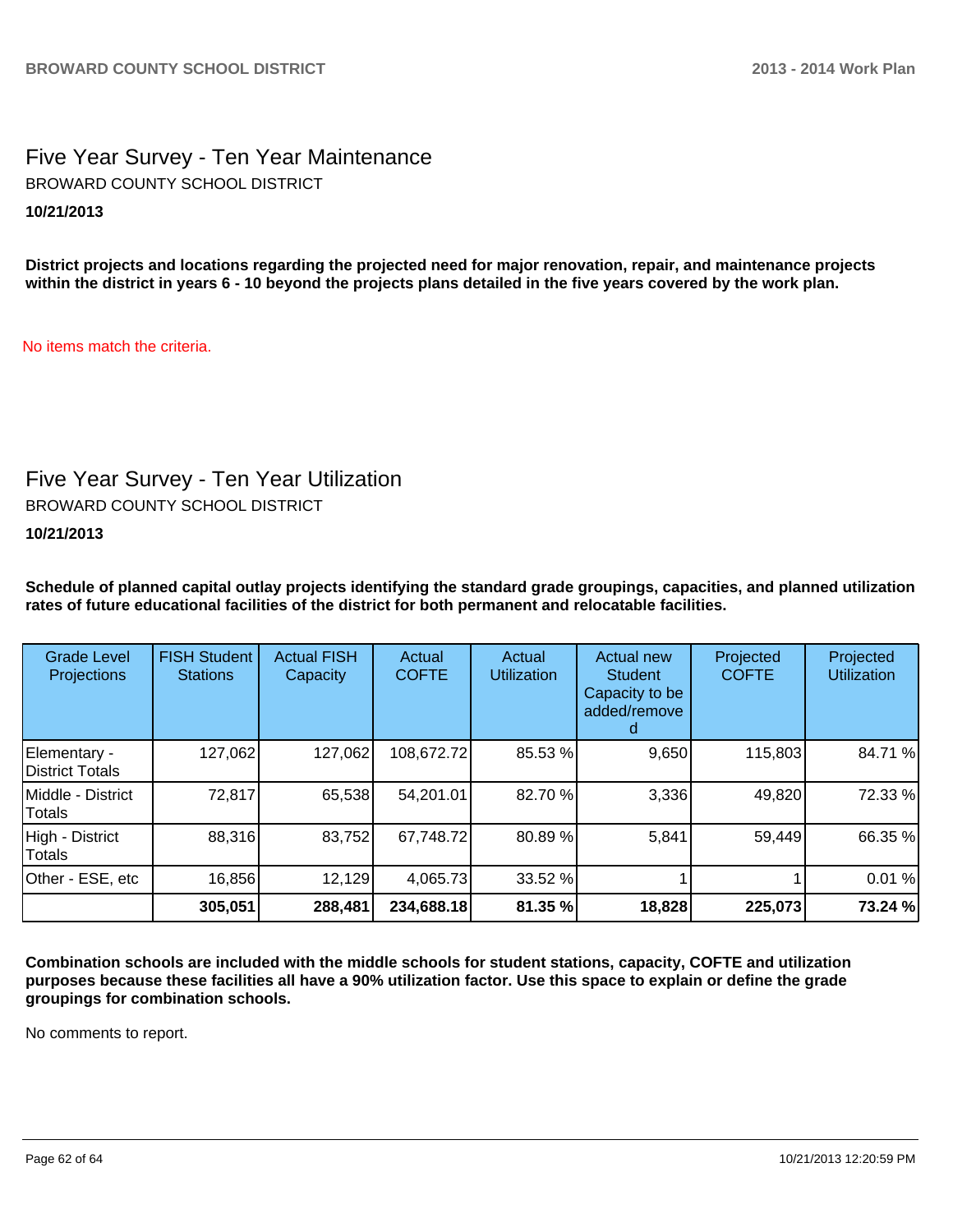Five Year Survey - Twenty Year Capacity **10/21/2013** BROWARD COUNTY SCHOOL DISTRICT

**Schedule of capital outlay projects projected to ensure the availability of satisfactory student stations for the projected student enrollment in K - 12 programs for the future 11 - 20 years beyond the 5-year district facilities work program.**

No items match the criteria.

Five Year Survey - Twenty Year Infrastructure BROWARD COUNTY SCHOOL DISTRICT

**10/21/2013**

**Proposed Location of Planned New, Remodeled, or New Additions to Facilities in the 11 through 20 out years (Section 28).**

No items meet the criteria.

**Plans for closure of any school, including plans for disposition of the facility or usage of facility space, and anticipated revenues in the 11 through 20 out years (Section 29).**

No items meet the criteria.